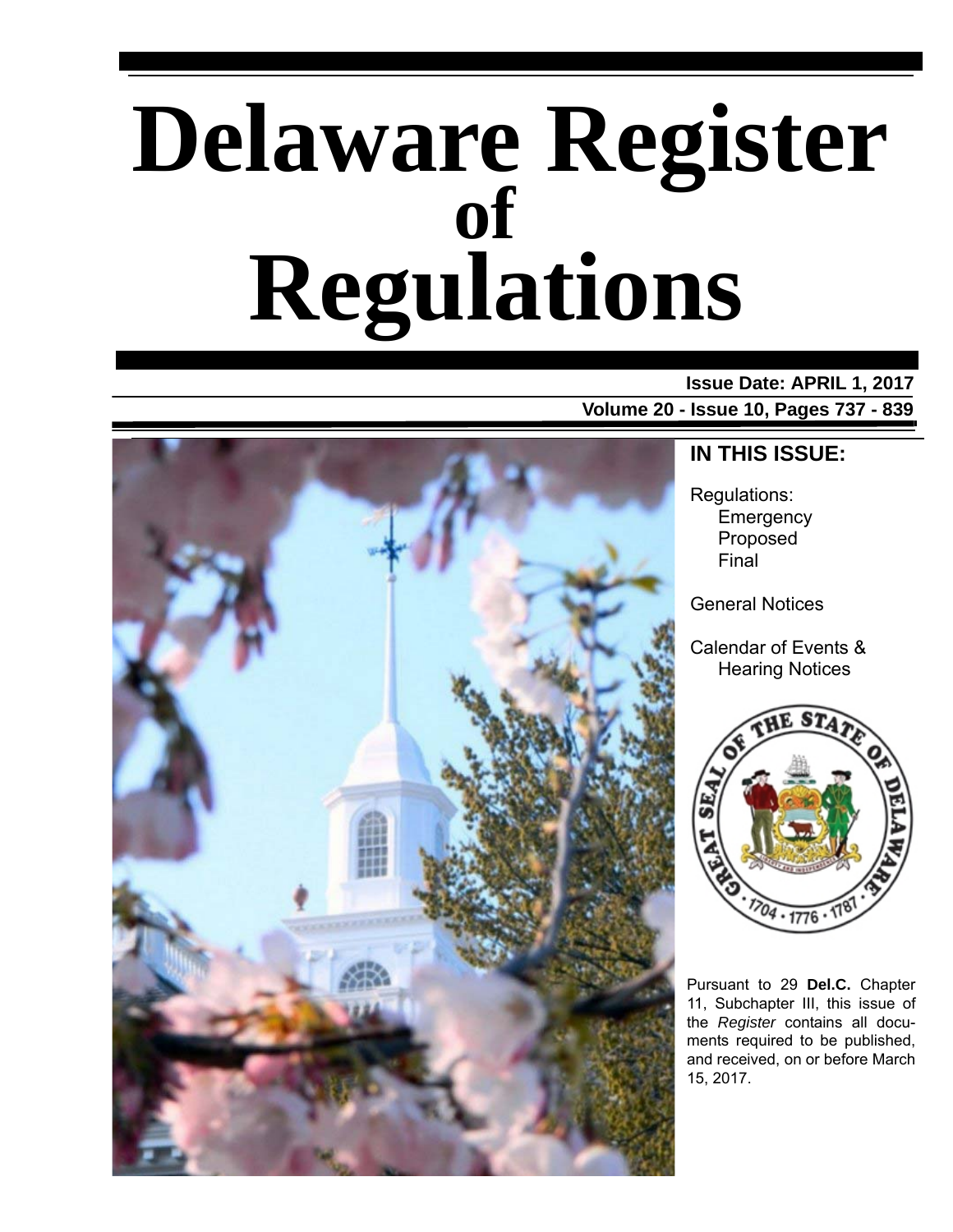# **INFORMATION ABOUT THE DELAWARE REGISTER OF REGULATIONS**

### **DELAWARE REGISTER OF REGULATIONS**

The *Delaware Register of Regulations* is an official State publication established by authority of 69 *Del. Laws*, c. 107 and is published on the first of each month throughout the year.

The *Delaware Register* will publish any regulations that are proposed to be adopted, amended or repealed and any emergency regulations promulgated.

The *Register* will also publish some or all of the following information:

- Governor's Executive Orders
- Governor's Appointments
- Agency Hearing and Meeting Notices
- Other documents considered to be in the public interest.

### **CITATION TO THE DELAWARE REGISTER**

The *Delaware Register of Regulations* is cited by volume, issue, page number and date. An example would be:

19 **DE Reg.** 1100 (06/01/16)

Refers to Volume 19, page 1100 of the *Delaware Register* issued on June 1, 2016.

### **SUBSCRIPTION INFORMATION**

The cost of a yearly subscription (12 issues) for the *Delaware Register of Regulations* is \$135.00. Single copies are available at a cost of \$12.00 per issue, including postage. For more information contact the Division of Research at 302-744-4114 or 1-800-282-8545 in Delaware.

### **CITIZEN PARTICIPATION IN THE REGULATORY PROCESS**

Delaware citizens and other interested parties may participate in the process by which administrative regulations are adopted, amended or repealed, and may initiate the process by which the validity and applicability of regulations is determined.

Under 29 **Del.C.** §10115 whenever an agency proposes to formulate, adopt, amend or repeal a regulation, it shall file notice and full text of such proposals, together with copies of the existing regulation being adopted, amended or repealed, with the Registrar for publication in the *Register of Regulations* pursuant to §1134 of this title. The notice shall describe the nature of the proceedings including a brief synopsis of the subject, substance, issues, possible terms of the agency action, a reference to the legal authority of the agency to act, and reference to any other regulations that may be impacted or affected by the proposal, and shall state the manner in which persons may present their views; if in writing, of the place to which and the final date by which such views may be submitted; or if at a public hearing, the date, time and place of the hearing. If a public hearing is to be held, such public hearing shall not be scheduled less than 20 days following publication of notice of the proposal in the *Register of Regulations*. If a public hearing will be held on the proposal, notice of the time, date, place and a summary of the nature of the proposal shall also be published in at least 2 Delaware newspapers of general circulation. The notice shall also be mailed to all persons who have made timely written requests of the agency for advance notice of its regulation-making proceedings.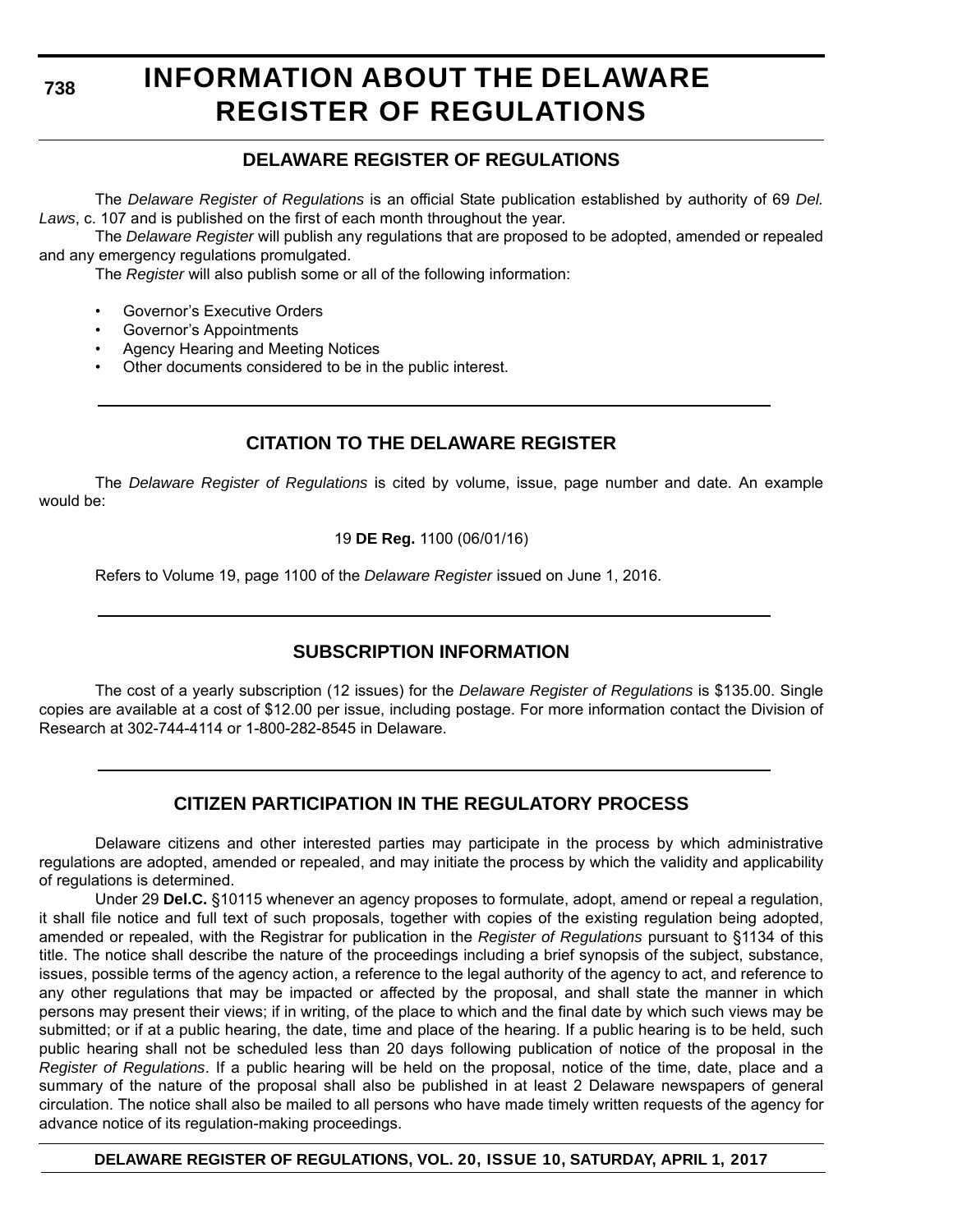# **INFORMATION ABOUT THE DELAWARE REGISTER OF REGULATIONS**

The opportunity for public comment shall be held open for a minimum of 30 days after the proposal is published in the *Register of Regulations*. At the conclusion of all hearings and after receipt, within the time allowed, of all written materials, upon all the testimonial and written evidence and information submitted, together with summaries of the evidence and information by subordinates, the agency shall determine whether a regulation should be adopted, amended or repealed and shall issue its conclusion in an order which shall include: (1) A brief summary of the evidence and information submitted; (2) A brief summary of its findings of fact with respect to the evidence and information, except where a rule of procedure is being adopted or amended; (3) A decision to adopt, amend or repeal a regulation or to take no action and the decision shall be supported by its findings on the evidence and information received; (4) The exact text and citation of such regulation adopted, amended or repealed; (5) The effective date of the order; (6) Any other findings or conclusions required by the law under which the agency has authority to act; and (7) The signature of at least a quorum of the agency members.

The effective date of an order which adopts, amends or repeals a regulation shall be not less than 10 days from the date the order adopting, amending or repealing a regulation has been published in its final form in the *Register of Regulations*, unless such adoption, amendment or repeal qualifies as an emergency under §10119.

Any person aggrieved by and claiming the unlawfulness of any regulation may bring an action in the Court for declaratory relief.

No action of an agency with respect to the making or consideration of a proposed adoption, amendment or repeal of a regulation shall be subject to review until final agency action on the proposal has been taken.

When any regulation is the subject of an enforcement action in the Court, the lawfulness of such regulation may be reviewed by the Court as a defense in the action.

Except as provided in the preceding section, no judicial review of a regulation is available unless a complaint therefor is filed in the Court within 30 days of the day the agency order with respect to the regulation was published in the *Register of Regulations*.

### **CLOSING DATES AND ISSUE DATES FOR THE DELAWARE REGISTER OF REGULATIONS**

| <b>ISSUE DATE</b> | <b>CLOSING DATE</b> | <b>CLOSING TIME</b> |
|-------------------|---------------------|---------------------|
| May 1             | April 17            | $4:30$ p.m.         |
| June 1            | May 15              | 4:30 p.m.           |
| July 1            | June 15             | 4:30 p.m.           |
| August 1          | July 17             | 4:30 p.m.           |
| September 1       | August 15           | 4:30 p.m.           |

### **DIVISION OF RESEARCH STAFF**

**Lori Christiansen**, Director; **Mark J. Cutrona**, Deputy Director; **Julia Dumas-Wilks**, Administrative Specialist II; **Julie Fedele**, Joint Sunset Research Analyst; **Bethany Fiske**, Assistant Registrar of Regulations; **Deborah Gottschalk**, Legislative Attorney; **Robert Lupo**, Graphics and Printing Technician IV; **Kathleen Morris**, Human Resources/Financial Manager; **Victoria Schultes,** Administrative Specialist II; **Don Sellers,** Print Shop Supervisor; **Yvette W. Smallwood**, Registrar of Regulations; **Holly Vaughn Wagner**, Legislative Attorney; **Natalie White**, Administrative Specialist II; **Rochelle Yerkes**, Office Manager; **Sara Zimmerman**, Legislative Librarian.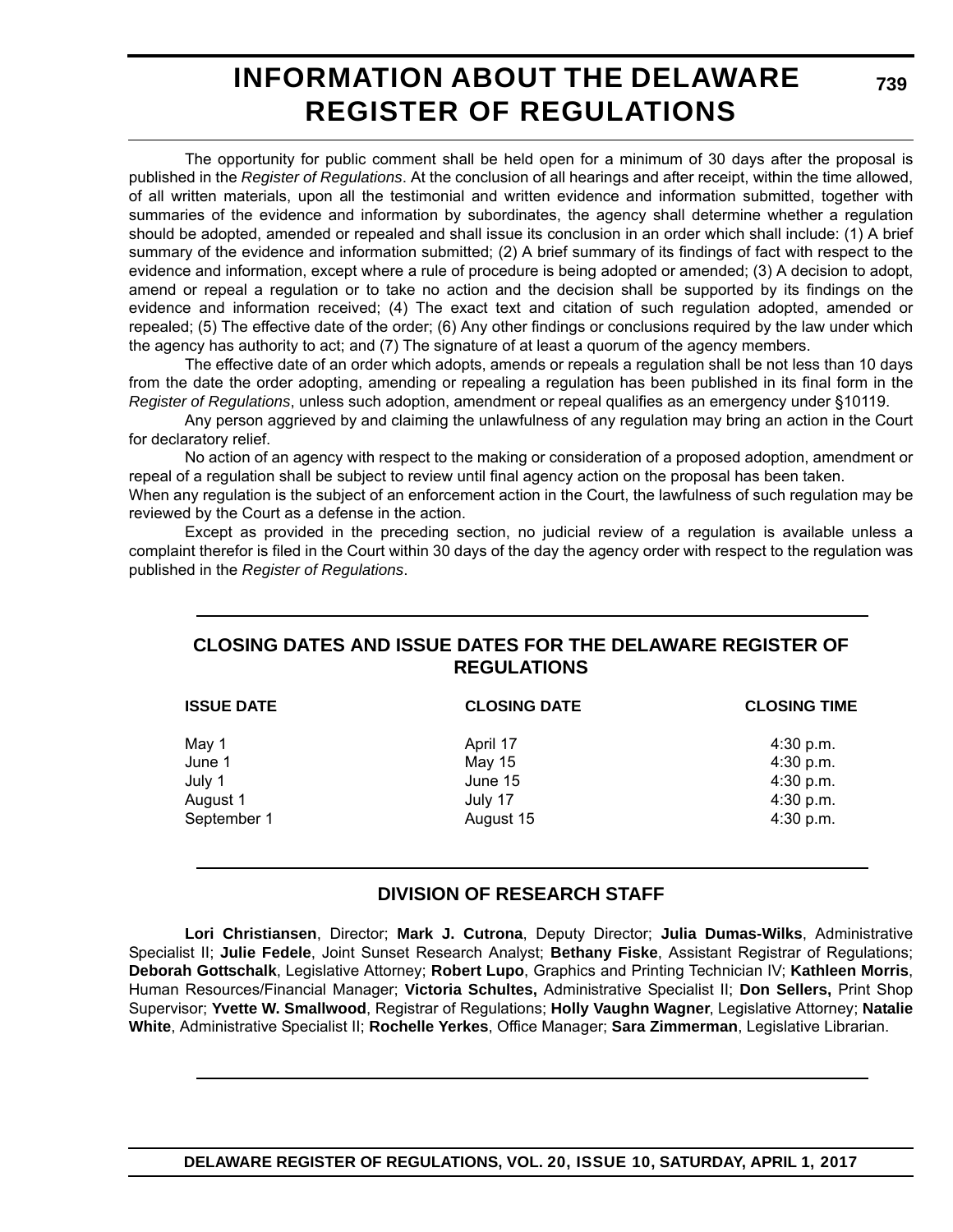# **TABLE OF CONTENTS**

<span id="page-3-0"></span>

| <b>EMERGENCY</b>                                                                                 |
|--------------------------------------------------------------------------------------------------|
| DEPT. OF NATURAL RESOURCES AND ENVIRONMENTAL CONTROL, Division of Fish and Wildlife              |
| <b>PROPOSED</b>                                                                                  |
| <b>DEPT. OF EDUCATION, Office of the Secretary</b>                                               |
|                                                                                                  |
|                                                                                                  |
| 885 Safe Management and Disposal of Chemicals in the Delaware Public School System               |
| DEPT. OF FINANCE, Office of Unclaimed Property, State Escheator                                  |
| 100 Regulation on Practices and Procedures for Appeals of Determinations of the Audit Manager    |
| 101 Regulation on Practice and Procedure for Establishing Running of the Full Period of Dormancy |
| 102 Regulation on Practices and Procedures for Records Examinations by the State Escheator       |
|                                                                                                  |
| Department of Finance Abandoned or Unclaimed Property Reporting and Examination Manual           |
| DEPT. OF HEALTH AND SOCIAL SERVICES, Division of Long Term Care Residents Protection             |
|                                                                                                  |
| <b>Division of Medicaid and Medical Assistance</b>                                               |
|                                                                                                  |
| <b>Division of Public Health</b>                                                                 |
|                                                                                                  |
| DEPT. OF NATURAL RESOURCES AND ENVIRONMENTAL CONTROL, Division of Air Quality                    |
|                                                                                                  |
| DEPT. OF SAFETY AND HOMELAND SECURITY, Division of State Police                                  |
|                                                                                                  |
| DEPT. OF SERVICES FOR CHILDREN, YOUTH AND THEIR FAMILIES, Division of Family Services            |
|                                                                                                  |
| DEPT. OF STATE, Abandoned or Unclaimed Property Voluntary Disclosure Agreement Program           |
| Department of State Abandoned or Unclaimed Property Voluntary Disclosure Agreement Program       |
| <b>Division of Professional Regulation</b>                                                       |
|                                                                                                  |
|                                                                                                  |
|                                                                                                  |
|                                                                                                  |
|                                                                                                  |

### **FINAL**

|  | DEPT. OF EDUCATION, Office of the Secretary |  |  |  |
|--|---------------------------------------------|--|--|--|
|--|---------------------------------------------|--|--|--|

[701 Unit Count............................................................................................................................ ............ 799](#page-62-0)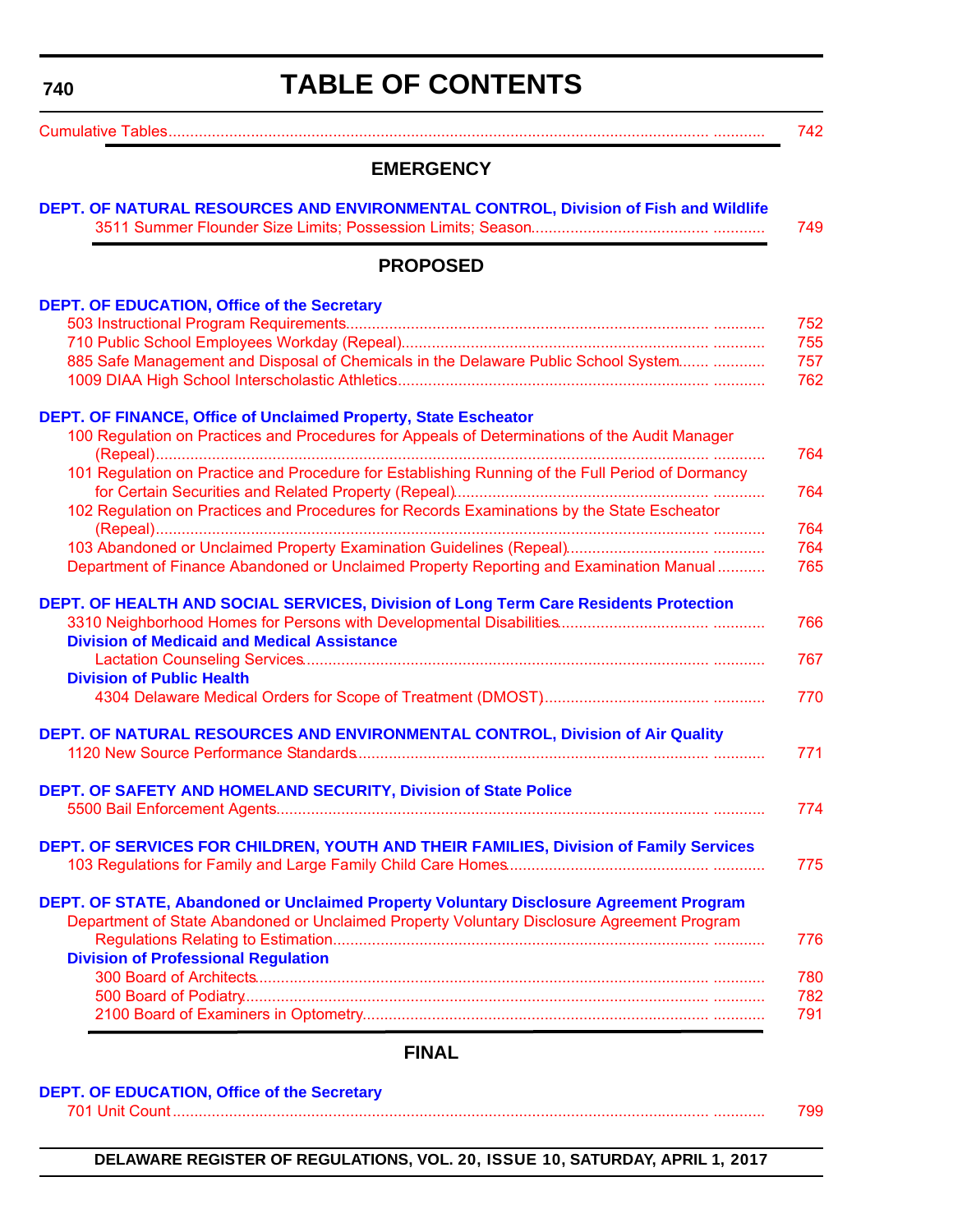# **TABLE OF CONTENTS**

**741**

| 716 Maintenance of Local School District and Charter School Personnel Records                                                  | 801 |
|--------------------------------------------------------------------------------------------------------------------------------|-----|
|                                                                                                                                | 803 |
|                                                                                                                                | 804 |
| DEPT. OF HEALTH AND SOCIAL SERVICES, Division of Medicaid and Medical Assistance                                               |     |
| Delaware Healthy Children Program State Plan - Health Services Initiative: Vision to Learn<br><b>Division of Public Health</b> | 805 |
| <b>Division of Social Services</b>                                                                                             | 808 |
|                                                                                                                                | 810 |
| <b>DEPT. OF NATURAL RESOURCES AND ENVIRONMENTAL CONTROL</b>                                                                    |     |
| <b>Division of Waste and Hazardous Substances</b>                                                                              |     |
|                                                                                                                                | 815 |
| <b>Division of Watershed Stewardship</b>                                                                                       |     |
|                                                                                                                                | 818 |
| DEPT. OF SAFETY AND HOMELAND SECURITY, Division of State Police                                                                |     |
|                                                                                                                                | 819 |
| <b>DEPT. OF STATE, Division of Professional Regulation</b>                                                                     |     |
|                                                                                                                                | 820 |
|                                                                                                                                | 821 |
|                                                                                                                                | 822 |
|                                                                                                                                | 824 |
|                                                                                                                                | 825 |
|                                                                                                                                | 826 |
| <b>Public Service Commission</b>                                                                                               |     |
|                                                                                                                                | 827 |
| <b>DEPT. OF TRANSPORTATION, Division of Motor Vehicles</b>                                                                     |     |
| 2217 Driver License and Identification Card Application Procedures for Delaware Compliant and                                  |     |
|                                                                                                                                | 830 |

### **GENERAL NOTICES**

| DEPT. OF NATURAL RESOURCES AND ENVIRONMENTAL CONTROL, Division of Air Quality       |     |
|-------------------------------------------------------------------------------------|-----|
| State Plan for the Regulation of Air Emissions from Municipal Solid Waste Landfills | 832 |

### **CALENDAR OF EVENTS/HEARING NOTICES**

|                                                                                                         |             | 834 |
|---------------------------------------------------------------------------------------------------------|-------------|-----|
|                                                                                                         |             | 834 |
| Dept. of Finance, Office of Unclaimed Property, State Escheator, Notices of Public Comment Periods      | $834 - 835$ |     |
| Dept. of Health and Social Services, Div. of Long Term Care Residents Protection; Div. of Medicaid and  |             |     |
| Medical Assistance; Div. of Public Health, Notices of Public Comment Periods                            | $835 - 836$ |     |
| Dept. of Natural Resources and Environmental Control, Div. of Air Quality, Notice of Public Hearing     |             |     |
|                                                                                                         |             | 836 |
| Dept. of Safety and Homeland Security, Div. of State Police, Notice of Public Comment Period            |             | 837 |
| Dept. of Services for Children, Youth and Their Families, Division of Family Services, Notice of Public |             |     |
|                                                                                                         |             | 837 |
| Dept. of State, Abandoned or Unclaimed Property Voluntary Disclosure Agreement Program; Div. of         |             |     |
| Professional Regulation, Notices of Public Hearings and Public Comment Periods                          | $838 - 839$ |     |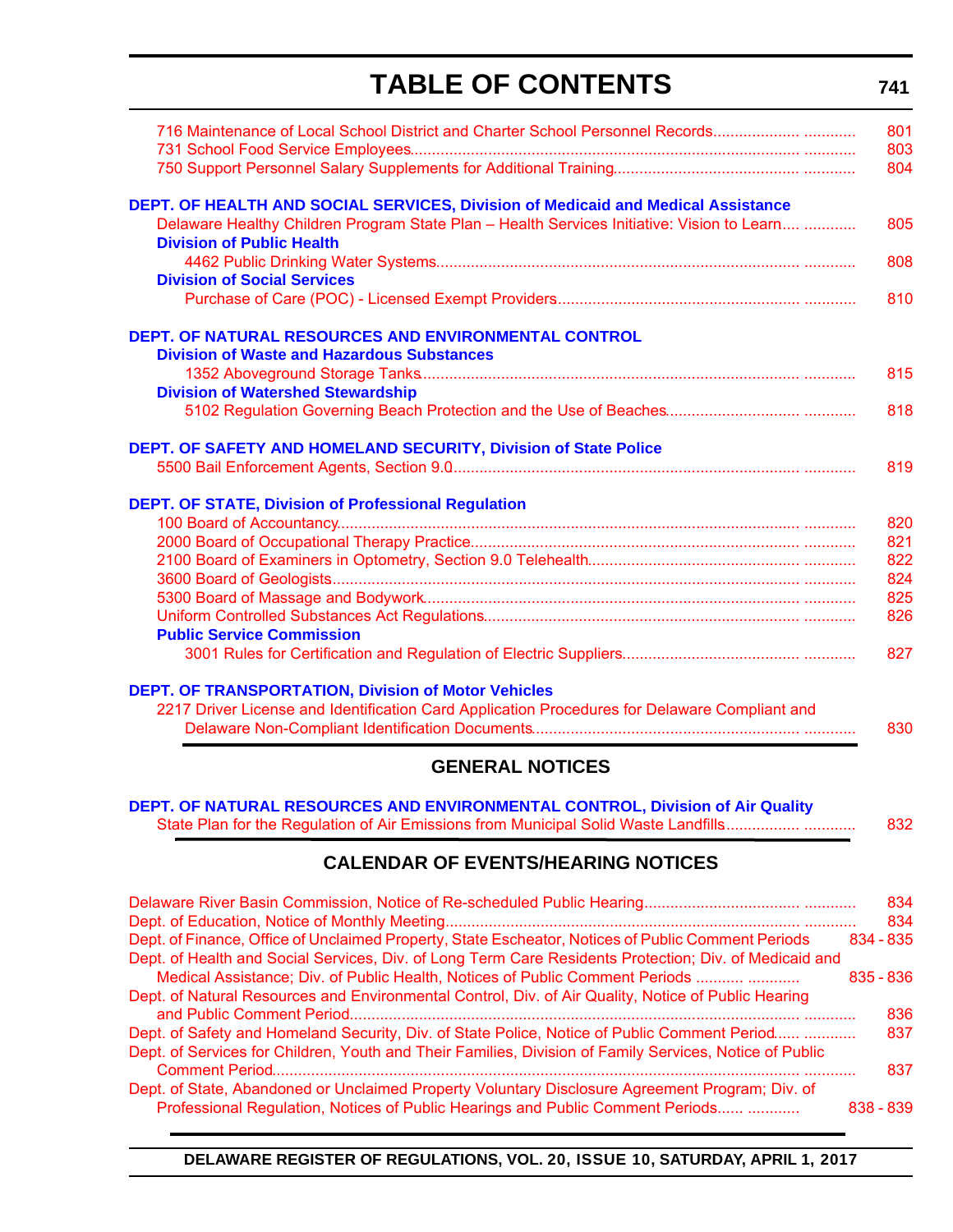# **[CUMULATIVE TABLES](#page-3-0)**

<span id="page-5-0"></span>The table printed below lists the regulations that have been proposed, adopted, amended or repealed in the preceding issues of the current volume of the *Delaware Register of Regulations*.

The regulations are listed alphabetically by the promulgating agency, followed by a citation to that issue of the *Register* in which the regulation was published. Proposed regulations are designated with (Prop.); Final regulations are designated with (Final); Emergency regulations are designated with (Emer.); and regulations that have been repealed are designated with (Rep.).

### **DELAWARE RIVER BASIN COMMISSION** Amendments to the Rules of Practice and Procedure Concerning Regulatory Program Fees and to the Basin Regulations – Water Supply Charges Concerning Rates.............................................................................................. 20 **DE Reg.** 627 (Final) **DEPARTMENT OF AGRICULTURE Harness Racing Commission** 502 Delaware Standardbred Breeders' Fund Regulations................................ 20 **DE Reg.** 219 (Prop.) **Thoroughbred Racing Commission** 1001 Thoroughbred Racing Rules and Regulations.......................................... 20 **DE Reg.** 681 (Prop.) 1002 Delaware Jockeys' Health and Welfare Benefit Board Regulations......... 20 **DE Reg.** 682 (Prop.) **DEPARTMENT OF EDUCATION Office of the Secretary** 255 Definition of Public School, Private School and Nonpublic School............. 20 **DE Reg.** 9 (Prop.) 20 **DE Reg.** 338 (Prop.) 20 **DE Reg.** 547 (Final) 260 General Administrative Review Procedures for the Child and Adult Care Food Programs of the United States Department of Agriculture CACFP/USDA............................................................................................. 20 **DE Reg.** 396 (Prop.) 20 **DE Reg.** 632 (Final) 262 General Administrative Appeal Procedures for National School Lunch Programs (NSLP), the School Breakfast Program (SBP) and the After School Snack Program (ASSP) of the United States Department of Agriculture (USDA) Fiscal Action................................................................ 20 **DE Reg.** 399 (Prop.) 20 **DE Reg.** 633 (Final) 264 General Administrative Appeal Procedures for the Summer Food Service Programs of the United States Department of Agriculture CACFP/USDA.. 20 **DE Reg.** 402 (Prop.) 20 **DE Reg.** 634 (Final) 286 Application Fee for Educator Licensure...................................................... 20 **DE Reg.** 220 (Prop.) 20 **DE Reg.** 435 (Final) 612 Possession, Use or Distribution of Drugs and Alcohol................................ 20 **DE Reg.** 436 (Final) 616 Uniform Due Process Procedures for Alternative Placement Meetings and Expulsion Hearings.............................................................................. 20 **DE Reg.** 277 (Final) 701 Unit Count................................................................................................... 20 **DE Reg.** 602 (Prop.) 706 Credit for Experience for Full Time Active Duty Service in the Armed Forces of the United States......................................................................... 20 **DE Reg.** 89 (Prop.) 20 **DE Reg.** 281 (Final) 712 Employee Leave......................................................................................... 20 **DE Reg.** 517 (Prop.) 20 **DE Reg.** 716 (Final) 716 Maintenance of Local School District and Charter School Personnel Records....................................................................................................... 20 **DE Reg.** 603 (Prop.) 731 School Food Service Employees................................................................ 20 **DE Reg.** 605 (Prop.) 733 Payment of Substitutes for Teachers.......................................................... 20 **DE Reg.** 519 (Prop.) 20 **DE Reg.** 717 (Final) 750 Support Personnel Salary Supplements for Additional Training................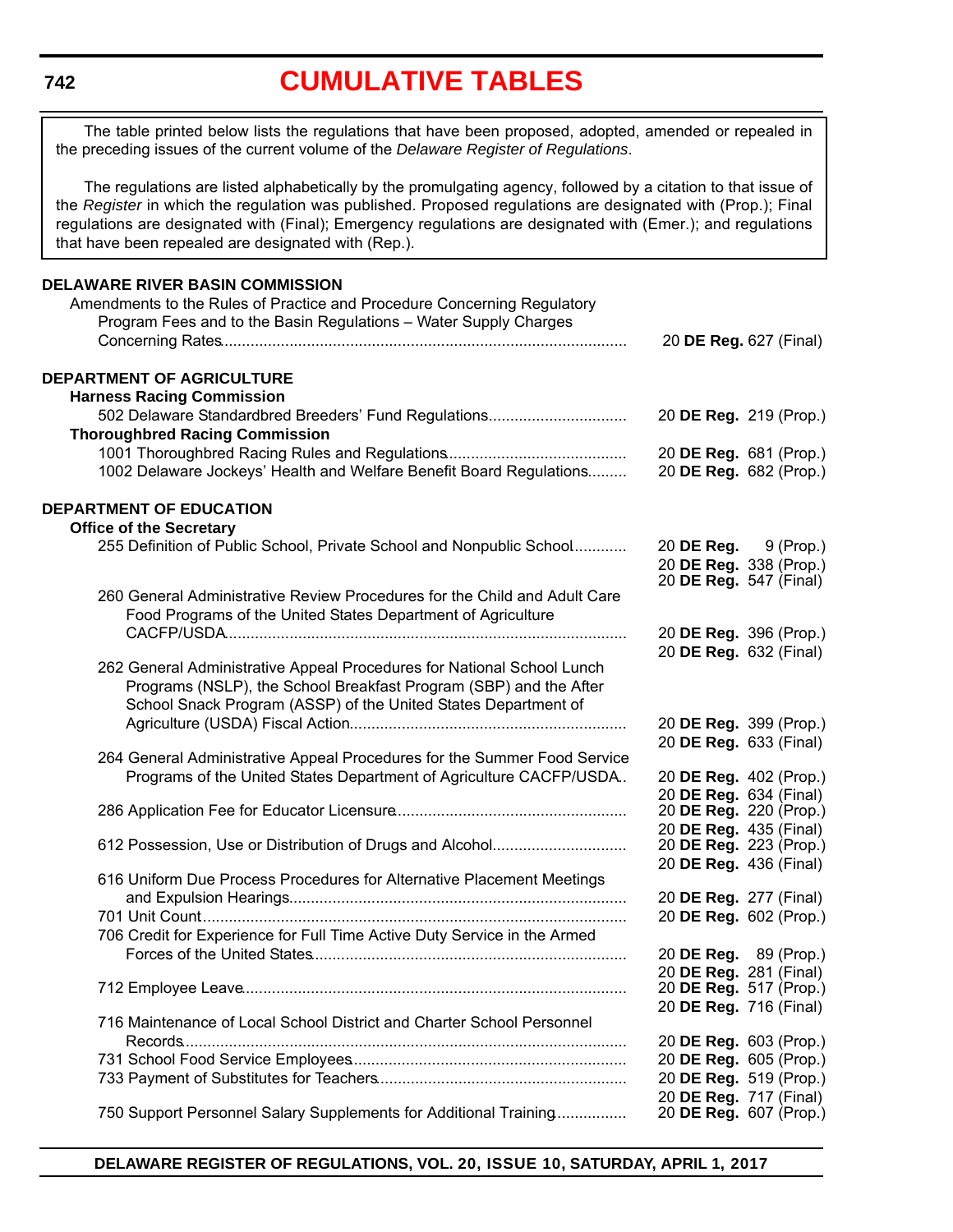|                                                                                   | 20 DE Reg. 227 (Prop.)                           |            |
|-----------------------------------------------------------------------------------|--------------------------------------------------|------------|
|                                                                                   | 20 DE Reg. 441 (Final)                           |            |
|                                                                                   | 20 DE Reg. 231 (Prop.)                           |            |
|                                                                                   | 20 DE Reg. 445 (Final)<br>20 DE Reg. 405 (Prop.) |            |
|                                                                                   | 20 DE Reg. 635 (Final)                           |            |
| 922 Children with Disabilities Subpart A, Purposes and Definitions                | 20 DE Reg. 116 (Final)                           |            |
| 925 Children with Disabilities Subpart D, Evaluations, Eligibility Determination, |                                                  |            |
|                                                                                   | 20 DE Reg. 172 (Final)                           |            |
|                                                                                   | 20 DE Reg. 233 (Prop.)                           |            |
|                                                                                   | 20 DE Reg. 549 (Final)                           |            |
| 926 Children with Disabilities Subpart E Procedural Safeguards for Parents        |                                                  |            |
|                                                                                   | 20 DE Reg. 234 (Prop.)                           |            |
|                                                                                   | 20 DE Reg. 550 (Final)                           |            |
|                                                                                   | 20 DE Reg. 684 (Prop.)                           |            |
| 1105 Standards for School Buses Placed in Production on or after January          |                                                  |            |
|                                                                                   | 20 DE Reg. 141 (Prop.)                           |            |
|                                                                                   | 20 DE Reg. 365 (Final)                           |            |
|                                                                                   | 20 DE Reg. 237 (Prop.)                           |            |
|                                                                                   | 20 DE Reg. 446 (Final)                           |            |
|                                                                                   | 20 DE Reg. 685 (Prop.)                           |            |
| <b>Professional Standards Board</b>                                               |                                                  |            |
|                                                                                   | 20 DE Reg. 520 (Prop.)                           |            |
|                                                                                   | 20 DE Reg. 718 (Final)                           |            |
|                                                                                   | 20 <b>DE Reg.</b> 174 (Final)                    |            |
|                                                                                   | 20 DE Reg. 522 (Prop.)                           |            |
|                                                                                   | 20 DE Reg. 688 (Prop.)                           |            |
|                                                                                   | 20 DE Reg. 690 (Prop.)                           |            |
|                                                                                   | 20 DE Reg. 42 (Final)                            |            |
|                                                                                   | 20 DE Reg.                                       | 45 (Final) |
|                                                                                   | 20 DE Reg. 240 (Prop.)                           |            |
|                                                                                   | 20 DE Reg. 447 (Final)                           |            |
| 1562 English to Speakers of Other Languages (ESOL) Teacher                        | 20 DE Reg. 142 (Prop.)                           |            |
|                                                                                   | 20 DE Reg. 366 (Final)                           |            |
|                                                                                   | 20 DE Reg. 244 (Prop.)                           |            |
|                                                                                   | 20 DE Reg. 448 (Final)                           |            |
|                                                                                   | 20 <b>DE Reg.</b> 49 (Final)                     |            |
|                                                                                   |                                                  |            |
| <b>DEPARTMENT OF FINANCE</b>                                                      |                                                  |            |
| <b>Office of the State Lottery</b>                                                |                                                  |            |
|                                                                                   | 20 DE Reg. 370 (Final)                           |            |
|                                                                                   |                                                  |            |
| <b>DEPARTMENT OF HEALTH AND SOCIAL SERVICES</b>                                   |                                                  |            |
| <b>Division of Long Term Care Residents Protection</b>                            |                                                  |            |
| 3220 Training and Qualifications for Nursing Assistants and Certified Nursing     |                                                  |            |
|                                                                                   | 20 DE Reg. 693 (Prop.)                           |            |
| <b>Division of Medicaid and Medical Assistance</b>                                |                                                  |            |
|                                                                                   | 20 DE Reg. 407 (Prop.)                           |            |
|                                                                                   | 20 DE Reg. 636 (Final)                           |            |
| Covered Outpatient Drugs for the Categorically Needy - Nonprescription Drug       |                                                  |            |
|                                                                                   | 20 DE Reg. 83 (Emer.)                            |            |
|                                                                                   | 20 DE Reg. 91 (Prop.)                            |            |
| Delaware Healthy Children Program State Plan - Health Services Initiative:        |                                                  |            |
|                                                                                   | 20 DE Reg. 610 (Prop.)                           |            |
|                                                                                   | 20 DE Reg. 612 (Prop.)                           |            |
| Federally Qualified Health Centers - Long-Acting Reversible Contraceptives        | 20 DE Reg. 523 (Prop.)                           |            |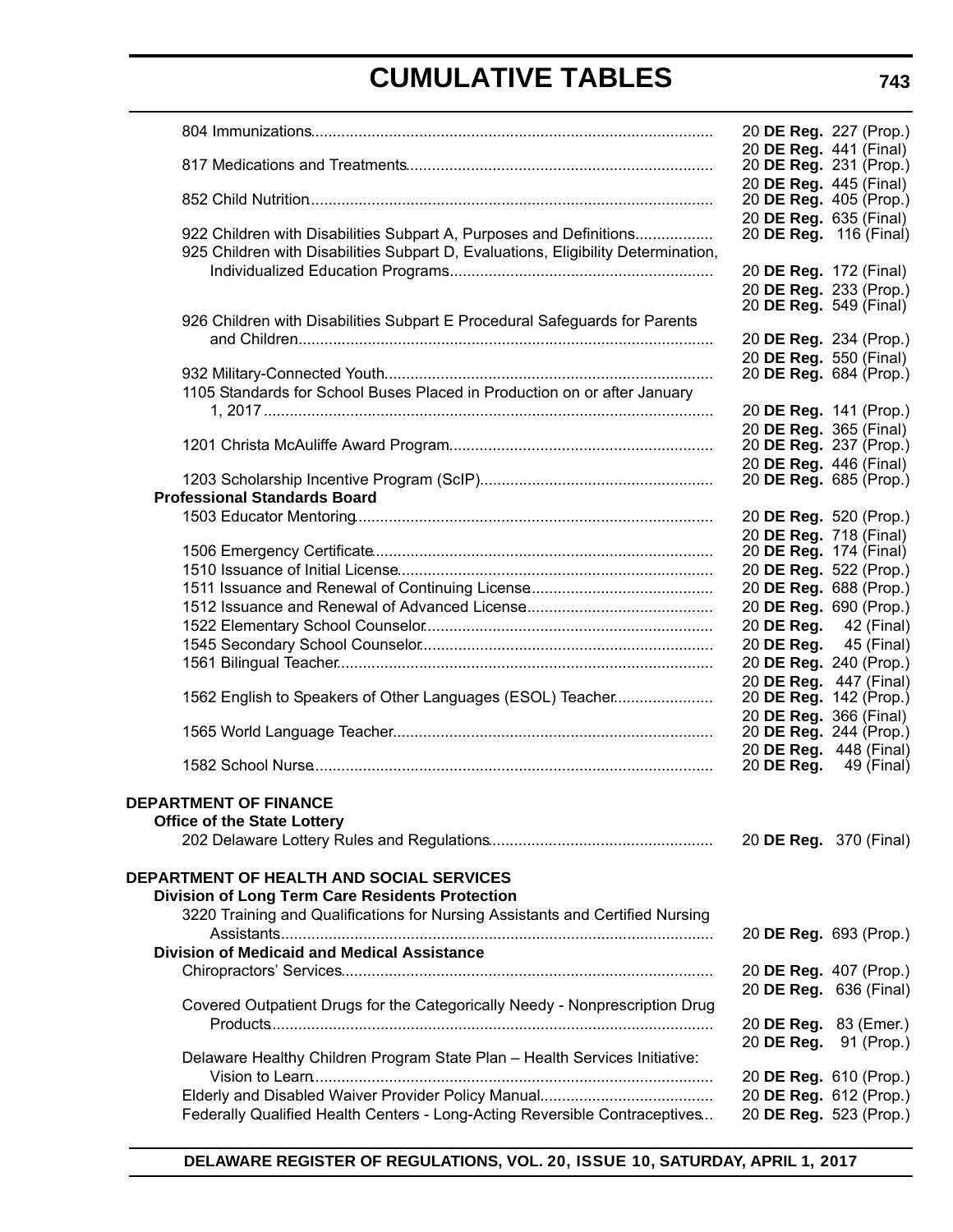| Federally Qualified Health Centers - Long-Acting Reversible Contraceptives<br>Financial Institution Accounts - Delaware Achieving a Better Life Experience | 20 DE Reg. 723 (Final)                           |                         |
|------------------------------------------------------------------------------------------------------------------------------------------------------------|--------------------------------------------------|-------------------------|
| Long-Term Care Eligibility; Spousal Impoverishment Undue Hardship                                                                                          | 20 DE Reg. 283 (Final)<br>20 DE Reg. 52 (Final)  |                         |
| Long-Term Care Facilities-Eligibility Determinations and Post-Eligibility Treat-                                                                           | 20 DE Reg. 117 (Final)                           |                         |
|                                                                                                                                                            | 20 DE Reg. 694 (Prop.)                           |                         |
|                                                                                                                                                            | 20 DE Reg. 526 (Prop.)                           |                         |
|                                                                                                                                                            | 20 DE Reg. 726 (Final)                           |                         |
| Patient Pay Calculation for Division of Developmental Disabilities Services                                                                                | 20 DE Reg. 340 (Prop.)                           |                         |
|                                                                                                                                                            | 20 DE Reg. 552 (Final)                           |                         |
| Pharmaceutical Services - Reimbursement of Covered Outpatient Drugs                                                                                        | 20 DE Reg. 342 (Prop.)<br>20 DE Reg. 720 (Final) |                         |
|                                                                                                                                                            | 20 DE Reg. 412 (Prop.)                           |                         |
| Target Case Management Services for Individuals with Intellectual and                                                                                      | 20 DE Reg. 247 (Prop.)                           |                         |
| Target Case Management Services for Individuals with Intellectual and                                                                                      |                                                  |                         |
|                                                                                                                                                            | 20 DE Reg. 452 (Final)                           |                         |
| Title XIX Medicaid State Plan: Medical Care and Other Types of Remedial                                                                                    |                                                  |                         |
| Care - Behavioral Interventions to Treat Autism Spectrum Disorder                                                                                          | 20 DE Reg. 11 (Prop.)                            |                         |
| Title XXI Delaware Healthy Children Program State Plan - Premium                                                                                           | 20 DE Reg. 291 (Final)                           |                         |
|                                                                                                                                                            | 20 DE Reg. 416 (Prop.)                           |                         |
|                                                                                                                                                            | 20 DE Reg. 639 (Final)                           |                         |
| <b>Division of Public Health</b>                                                                                                                           |                                                  |                         |
|                                                                                                                                                            | 20 DE Reg. 528 (Prop.)                           |                         |
|                                                                                                                                                            | 20 DE Reg 346 (Prop.)                            |                         |
|                                                                                                                                                            | 20 DE Reg. 641 (Final)                           |                         |
|                                                                                                                                                            | 20 <b>DE Reg.</b> 176 (Final)                    |                         |
|                                                                                                                                                            | 20 DE Reg. 697 (Prop.)                           |                         |
|                                                                                                                                                            | 20 DE Reg. 249 (Prop.)                           |                         |
|                                                                                                                                                            | 20 DE Reg. 555 (Final)                           |                         |
| 4463 Licensing and Registration of Operators of Public Water Supply Systems<br><b>Division of Social Services</b>                                          | 20 <b>DE Reg.</b> 531 (Prop.)                    |                         |
|                                                                                                                                                            | 20 DE Reg. 614 (Prop.)                           |                         |
| <b>Health Care Commission</b>                                                                                                                              |                                                  |                         |
|                                                                                                                                                            | 20 DE Reg. 347 (Prop.)                           |                         |
|                                                                                                                                                            |                                                  | 20 DE Reg. 395 (Errata) |
| <b>DEPARTMENT OF INSURANCE</b>                                                                                                                             |                                                  |                         |
| <b>Office of the Commissioner</b>                                                                                                                          |                                                  |                         |
| 304 Standards and Commissioner's Authority for Companies Deemed to be                                                                                      |                                                  |                         |
|                                                                                                                                                            | 20 DE Reg. 146 (Prop.)                           |                         |
|                                                                                                                                                            | 20 DE Reg. 371 (Final)                           |                         |
|                                                                                                                                                            | 20 DE Reg. 149 (Prop.)                           |                         |
|                                                                                                                                                            | 20 DE Reg. 456 (Final)                           |                         |
| 1313 Arbitration of Health Insurance Disputes Between Carriers and Providers                                                                               | 20 DE Reg. 150 (Prop.)                           |                         |
|                                                                                                                                                            | 20 DE Reg. 372 (Final)                           |                         |
|                                                                                                                                                            | 20 DE Reg. 457 (Final)                           |                         |
|                                                                                                                                                            | 20 DE Reg. 155 (Prop.)                           |                         |
|                                                                                                                                                            | 20 DE Reg. 420 (Prop.)<br>20 DE Reg. 645 (Final) |                         |
|                                                                                                                                                            |                                                  |                         |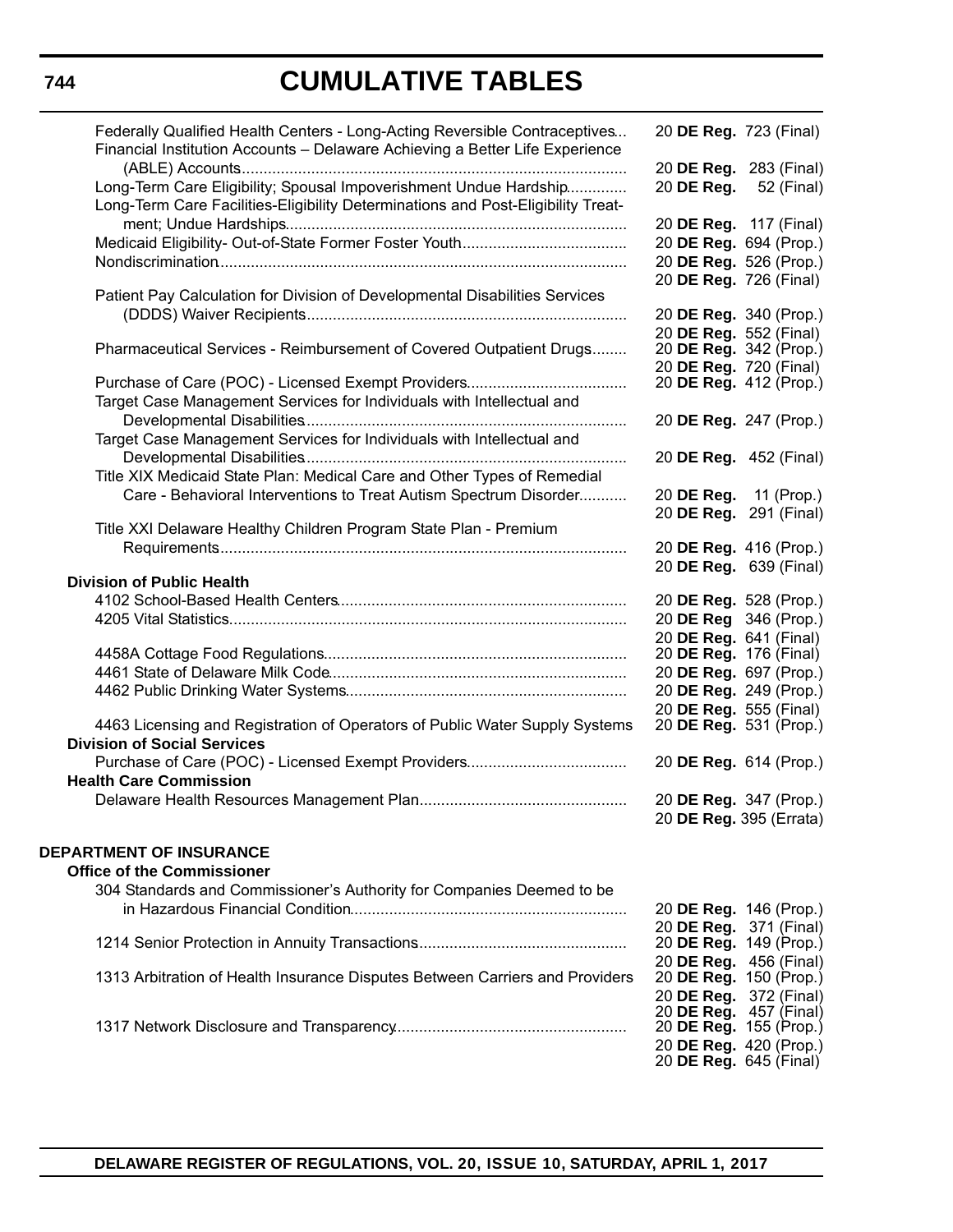| <b>DEPARTMENT OF JUSTICE</b><br><b>Fraud and Consumer Protection Division</b>                                                                       |                                                  |                                                  |
|-----------------------------------------------------------------------------------------------------------------------------------------------------|--------------------------------------------------|--------------------------------------------------|
| 104 Privacy Policies For Commercial Online Sites, Services and Applications                                                                         | 20 <b>DE Reg.</b> 55 (Final)                     |                                                  |
|                                                                                                                                                     |                                                  | 20 DE Reg. 348 (Prop.)                           |
|                                                                                                                                                     |                                                  | 20 DE Reg. 728 (Final)                           |
| DEPARTMENT OF NATURAL RESOURCES AND ENVIRONMENTAL CONTROL<br><b>Division of Air Quality</b>                                                         |                                                  |                                                  |
|                                                                                                                                                     | 20 DE Reg. 458 (Final)                           | 20 DE Reg. 512 (Errata)                          |
| 1104 Particulate Emissions from Fuel Burning Equipment                                                                                              | 20 DE Reg. 556 (Final)                           | 20 DE Reg. 250 (Prop.)                           |
| 1105 Particulate Emissions from Industrial Process Operations                                                                                       | 20 DE Reg. 251 (Prop.)<br>20 DE Reg. 556 (Final) |                                                  |
|                                                                                                                                                     | 20 DE Reg. 256 (Prop.)                           | 20 DE Reg. 556 (Final)                           |
|                                                                                                                                                     | 20 DE Reg. 257 (Prop.)                           |                                                  |
| 1141 Limiting Emissions of Volatile Organic Compounds from Consumer and                                                                             |                                                  | 20 DE Reg. 461 (Final)                           |
|                                                                                                                                                     |                                                  | 20 <b>DE Reg.</b> 21 (Prop.)                     |
|                                                                                                                                                     |                                                  | 20 DE Reg. 465 (Final)<br>20 DE Reg. 258 (Prop.) |
|                                                                                                                                                     |                                                  | 20 DE Reg. 556 (Final)                           |
| Final Revisions to Delaware's State Implementation Plan ("SIP") to address<br>the Start-up, Shutdown, and Malfunction SIP Call of the United States |                                                  |                                                  |
|                                                                                                                                                     | 20 DE Reg. 678(Errata)                           |                                                  |
| <b>Division of Energy and Climate</b>                                                                                                               |                                                  |                                                  |
| 2102 Implementation of Renewable Energy Portfolio Standards Cost Cap                                                                                | 20 DE Reg. 698 (Prop.)                           |                                                  |
| 2105 Evaluation, Measurement and Verification Procedures and Standards                                                                              |                                                  | 20 DE Reg. 95 (Prop.)                            |
|                                                                                                                                                     |                                                  | 20 DE Reg. 558 (Final)                           |
| <b>Division of Fish and Wildlife</b>                                                                                                                |                                                  |                                                  |
| 3503 Striped Bass Recreational Fishing Seasons; Methods of Take; Creel                                                                              |                                                  |                                                  |
|                                                                                                                                                     | 20 DE Reg. 265 (Prop.)                           | 20 DE Reg. 467 (Final)                           |
|                                                                                                                                                     | 20 DE Reg. $6$ (Emer.)                           |                                                  |
|                                                                                                                                                     |                                                  | 20 DE Reg. 216 (Emer.)                           |
|                                                                                                                                                     |                                                  | 20 DE Reg. 265 (Prop.)                           |
| 3505 Striped Bass Commercial Fishing Seasons; Quotas; Tagging and                                                                                   |                                                  | 20 <b>DE Reg.</b> 467 (Final)                    |
|                                                                                                                                                     |                                                  | 20 DE Reg. 265 (Prop.)                           |
|                                                                                                                                                     |                                                  | 20 DE Reg. 467 (Final)                           |
|                                                                                                                                                     | 20 <b>DE Reg.</b> 58 (Final)                     |                                                  |
| <b>Division of Waste and Hazardous Substances</b>                                                                                                   |                                                  |                                                  |
|                                                                                                                                                     | 20 DE Reg. 82 (Errata)                           | 20 DE Reg. 296 (Final)                           |
|                                                                                                                                                     |                                                  | 20 DE Reg. 353 (Prop.)                           |
| 1352 Regulations Governing Aboveground Storage Tanks                                                                                                | 20 DE Reg. 648 (Final)                           | 20 <b>DE Reg.</b> 355 (Prop.)                    |
| <b>Division of Water</b>                                                                                                                            |                                                  | 20 DE Reg. 617 (Prop.)                           |
| 7301 Regulations Governing the Construction and Use of Wells                                                                                        | 20 DE Reg. 180 (Final)                           |                                                  |
|                                                                                                                                                     | 20 DE Reg. 374 (Final)                           |                                                  |
| <b>Division of Watershed Stewardship</b>                                                                                                            |                                                  |                                                  |
|                                                                                                                                                     | 20 DE Reg. 87 (Emer.)                            |                                                  |
| 5102 Regulation Governing Beach Protection and the Use of Beaches                                                                                   | 20 DE Reg. 120 (Final)                           |                                                  |
|                                                                                                                                                     |                                                  | 20 DE Reg. 533 (Prop.)                           |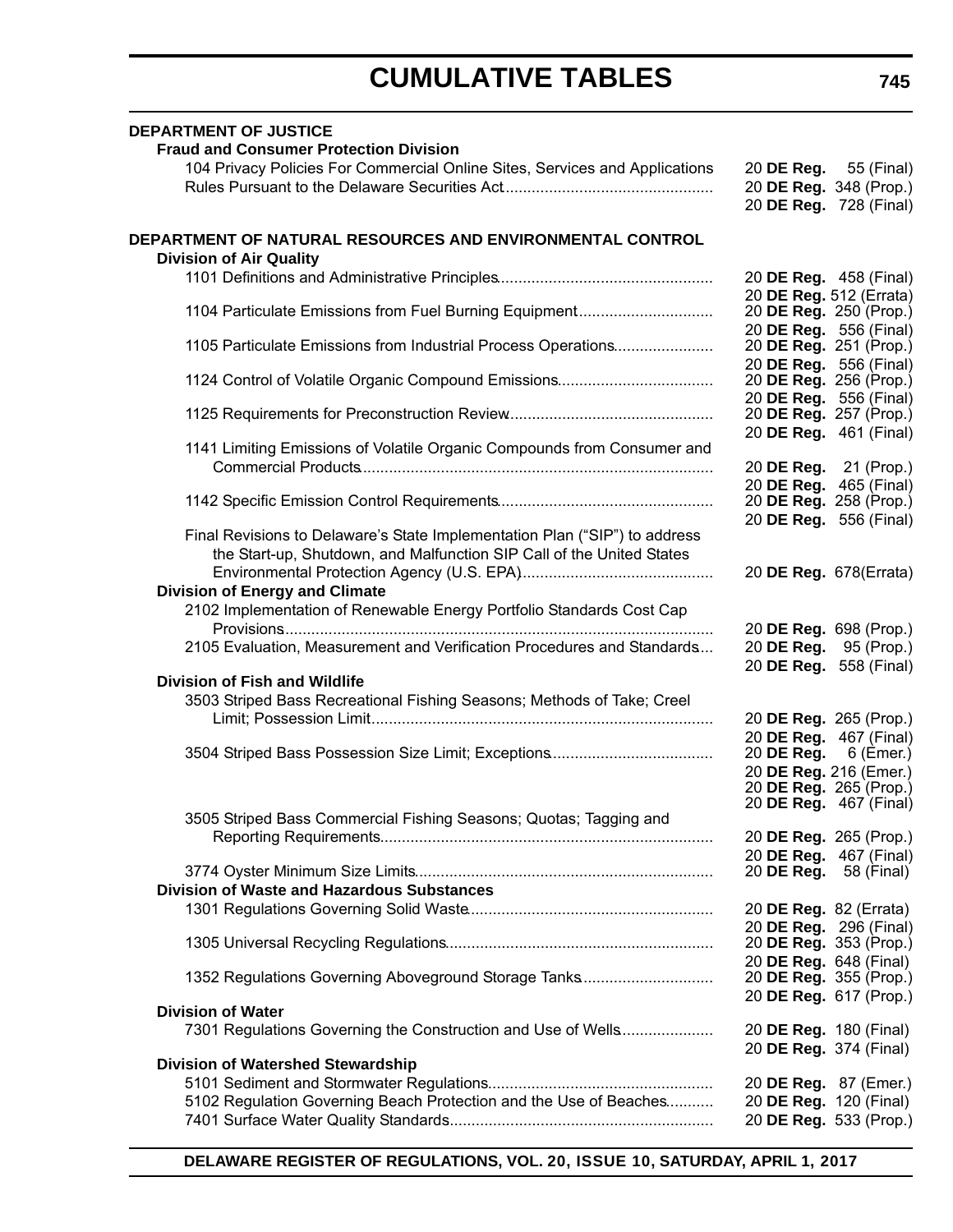|                                                                               | 20 DE Reg. 183 (Final)                                        |            |
|-------------------------------------------------------------------------------|---------------------------------------------------------------|------------|
| <b>Office of the Secretary</b>                                                |                                                               |            |
| 109 Regulations Governing the Guidelines to Evaluate Land Being Considered    |                                                               |            |
|                                                                               | 20 DE Reg. 702 (Prop.)                                        |            |
| DEPARTMENT OF SAFETY AND HOMELAND SECURITY                                    |                                                               |            |
| <b>Division of State Police</b>                                               |                                                               |            |
| 1300 Board of Examiners of Private Investigators & Private Security Agencies, |                                                               |            |
|                                                                               | 20 DE Reg. 159 (Prop.)                                        |            |
|                                                                               | 20 DE Reg. 470 (Final)                                        |            |
|                                                                               | 20 DE Reg. 618 (Prop.)                                        |            |
|                                                                               | 20 DE Reg. 162 (Prop.)                                        |            |
|                                                                               | 20 DE Reg. 472 (Final)                                        |            |
|                                                                               | 20 DE Reg. $61$ (Final)                                       |            |
| Section 4.0 Firearms Policy                                                   | 20 DE Reg. 166 (Prop.)                                        |            |
|                                                                               | 20 <b>DE Reg.</b> 473 (Final)<br>20 <b>DE Reg.</b> 22 (Prop.) |            |
|                                                                               | 20 DE Reg. 299 (Final)                                        |            |
|                                                                               | 20 <b>DE Reg.</b> 421 (Prop.)                                 |            |
|                                                                               |                                                               |            |
| DEPARTMENT OF SERVICES FOR CHILDREN, YOUTH AND THEIR FAMILIES                 |                                                               |            |
| <b>Division of Family Services</b>                                            |                                                               |            |
|                                                                               | 20 DE Reg. 270 (Prop.)                                        |            |
|                                                                               | 20 DE Reg. 474 (Final)                                        |            |
|                                                                               | 20 DE Reg. 271 (Prop.)                                        |            |
|                                                                               | 20 DE Reg. 484 (Final)<br>20 <b>DE Reg.</b> 271 (Prop.)       |            |
|                                                                               | 20 DE Reg. 485 (Final)                                        |            |
|                                                                               |                                                               |            |
|                                                                               |                                                               |            |
| <b>DEPARTMENT OF STATE</b>                                                    |                                                               |            |
| <b>Division of Professional Regulation</b>                                    |                                                               |            |
|                                                                               | 20 DE Reg. 422 (Prop.)                                        |            |
|                                                                               | 20 DE Reg. 619 (Prop.)                                        |            |
| 103 Regulations Governing Charitable Gambling Other Than Raffles              | 20 DE Reg. 123 (Final)                                        |            |
|                                                                               | 20 DE Reg. 375 (Final)                                        |            |
|                                                                               | 20 DE Reg. 186 (Final)                                        |            |
|                                                                               | 20 DE Reg. 300 (Final)                                        |            |
|                                                                               | 20 DE Reg. 23 (Prop.)                                         |            |
|                                                                               | 20 DE Reg. 621 (Prop.)                                        |            |
|                                                                               | 20 DE Reg. 651 (Prop.)                                        |            |
|                                                                               | 20 DE Reg. 621 (Prop.)                                        |            |
|                                                                               | 20 DE Reg. 356 (Prop.)                                        |            |
|                                                                               | 20 DE Reg. 187 (Final)                                        |            |
|                                                                               | 20 DE Reg. 62 (Final)                                         |            |
|                                                                               | 20 DE Reg. 190 (Final)                                        |            |
|                                                                               | 20 DE Reg. 301 (Final)                                        |            |
|                                                                               | 20 DE Reg. 423 (Prop.)<br>20 DE Reg. 705 (Prop.)              |            |
| 2600 Examining Board of Physical Therapists and Athletic Trainers             | 20 DE Reg. 535 (Prop.)                                        |            |
| 2700 Board of Registration for Professional Land Surveyors                    | 20 DE Reg. 536 (Prop.)                                        |            |
|                                                                               | 20 DE Reg. 357 (Prop.)                                        |            |
|                                                                               | 20 DE Reg. 653 (Final)                                        |            |
|                                                                               | 20 DE Reg.                                                    | 65 (Final) |
| 3000 Board of Professional Counselors of Mental Health and Chemical           |                                                               |            |
|                                                                               | 20 DE Reg.<br>20 DE Reg. 376 (Final)                          | 25 (Prop.) |

**DELAWARE REGISTER OF REGULATIONS, VOL. 20, ISSUE 10, SATURDAY, APRIL 1, 2017**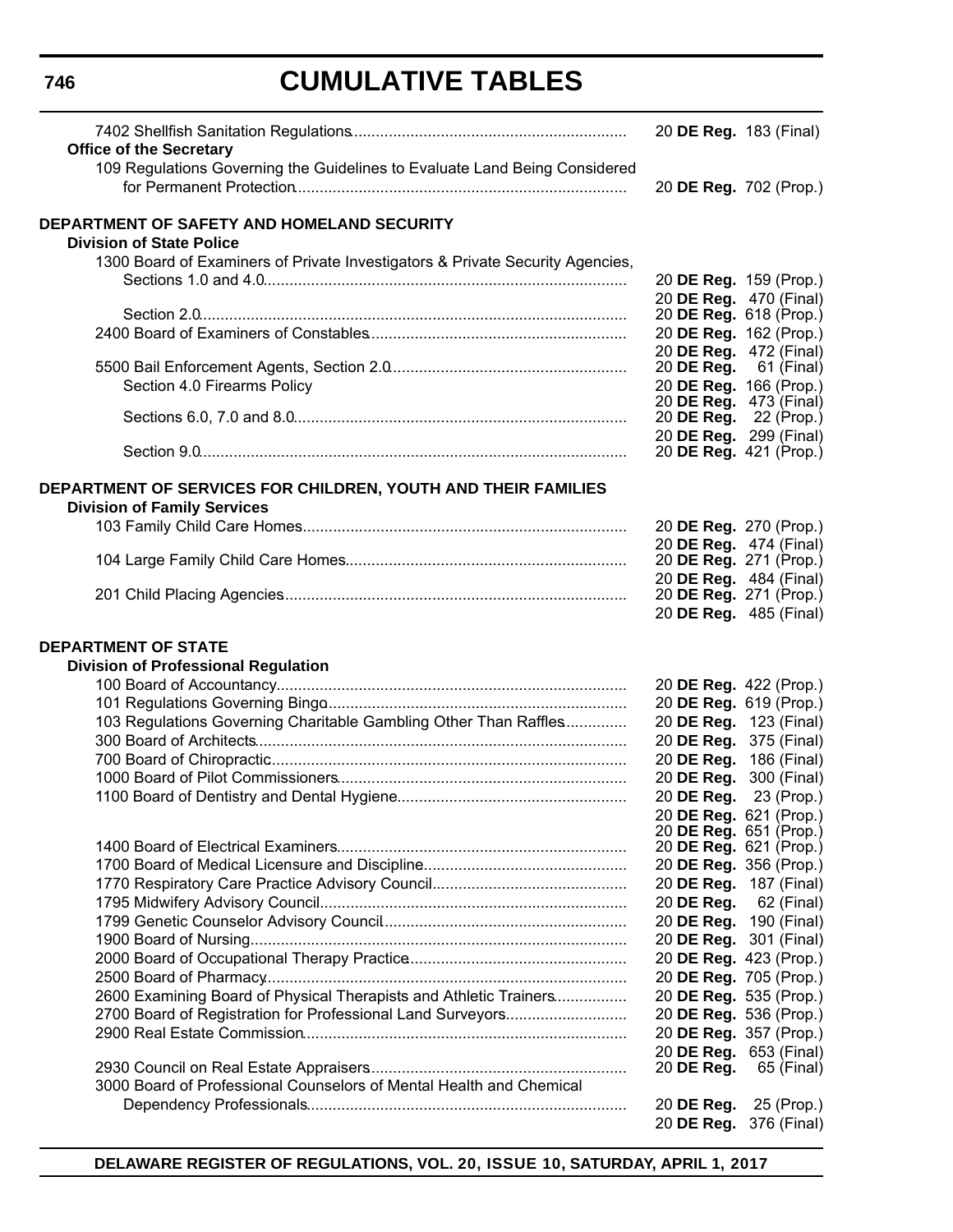|                                                                                                       | 20 DE Reg. 540 (Prop.)                           |                        |
|-------------------------------------------------------------------------------------------------------|--------------------------------------------------|------------------------|
|                                                                                                       | 20 DE Reg. 168 (Prop.)                           |                        |
|                                                                                                       | 20 DE Reg. 562 (Final)                           |                        |
|                                                                                                       | 20 DE Reg. 543 (Prop.)                           |                        |
| 3700 Board of Speech/Language Pathologists, Audiologists and Hearing Aid                              |                                                  |                        |
|                                                                                                       | 20 DE Reg. 107 (Prop.)<br>20 DE Reg. 169 (Prop.) |                        |
|                                                                                                       | 20 DE Reg. 490 (Final)                           |                        |
|                                                                                                       | 20 DE Reg. 710 (Prop.)                           |                        |
|                                                                                                       |                                                  | 20 DE Reg. 624 (Prop.) |
|                                                                                                       |                                                  | 20 DE Reg. 545 (Prop.) |
|                                                                                                       | 20 DE Reg. 31 (Prop.)                            |                        |
|                                                                                                       | 20 DE Reg. 124 (Final)                           |                        |
|                                                                                                       | 20 <b>DE Reg.</b> 564 (Final)                    | 20 DE Reg. 513 (Emer.) |
|                                                                                                       | 20 DE Reg. 624 (Prop.)                           |                        |
| <b>Office of the State Bank Commissioner</b>                                                          |                                                  |                        |
|                                                                                                       | 20 DE Reg. 304 (Final)                           |                        |
|                                                                                                       | 20 DE Reg. 308 (Final)                           |                        |
|                                                                                                       | 20 DE Reg. 309 (Final)                           |                        |
|                                                                                                       | 20 DE Reg. 310 (Final)                           |                        |
| Amendments to Regulations 1103, 1104, 1105, 1106, 1107, 1108, 1109, 1110,                             |                                                  |                        |
|                                                                                                       | 20 DE Reg. 423 (Prop.)                           |                        |
| <b>Public Service Commission</b>                                                                      | 20 DE Reg. 654 (Final)                           |                        |
| 3001 Rules for Certification and Regulation of Electric Suppliers                                     | 20 DE Reg. 272 (Prop.)                           |                        |
|                                                                                                       | 20 DE Reg. 425 (Prop.)                           |                        |
| 3008 Rules and Procedures to Implement the Renewable Energy Portfolio                                 |                                                  |                        |
|                                                                                                       | 20 DE Reg. 713 (Prop.)                           |                        |
|                                                                                                       |                                                  |                        |
| DEPARTMENT OF TRANSPORTATION                                                                          |                                                  |                        |
| <b>Division of Motor Vehicles</b>                                                                     |                                                  |                        |
| 2217 Driver License and Identification Card Application Procedures for                                |                                                  |                        |
| Delaware Compliant and Delaware Non-Compliant Identification                                          |                                                  |                        |
| 2224 Defensive Driving Course, Providers, and Instructors                                             | 20 DE Reg. 546 (Prop.)<br>20 DE Reg. 125 (Final) |                        |
|                                                                                                       | 20 DE Reg.                                       | 66 (Final)             |
| <b>Division of Transportation Solutions</b>                                                           |                                                  |                        |
| 2405 Oversize/Overweight Hauling Permit Policy and Procedures Manual 20 DE Reg. 41 (Prop.)            |                                                  |                        |
|                                                                                                       | 20 DE Reg. 194 (Final)                           |                        |
|                                                                                                       | 20 DE Reg. 213(Errata)                           |                        |
|                                                                                                       |                                                  |                        |
| <b>EXECUTIVE DEPARTMENT</b>                                                                           |                                                  |                        |
| <b>Delaware Economic Development Authority</b><br>401 Procedures Regarding Non-State Guaranteed Bonds | 20 DE Reg. 362 (Prop.)                           |                        |
|                                                                                                       | 20 DE Reg. 655 (Final)                           |                        |
|                                                                                                       | 20 DE Reg. 364 (Prop.)                           |                        |
|                                                                                                       | 20 DE Reg. 657 (Final)                           |                        |
| 477 Information Technology Training Grant Program Regulation                                          | 20 DE Reg. 364 (Prop.)                           |                        |
|                                                                                                       | 20 DE Reg. 658 (Final)                           |                        |
| 478 Neighborhood Assistance Act Tax Credit Program Regulation                                         | 20 DE Reg. 364 (Prop.)                           |                        |
| <b>Office of Management and Budget</b>                                                                | 20 DE Reg. 659 (Final)                           |                        |
| <b>Statewide Benefits Office</b>                                                                      |                                                  |                        |
| 2007 Disability Insurance Program Rules and Regulations                                               | 20 DE Reg.                                       | 70 (Final)             |
|                                                                                                       | 20 DE Reg.                                       | 660 (Final)            |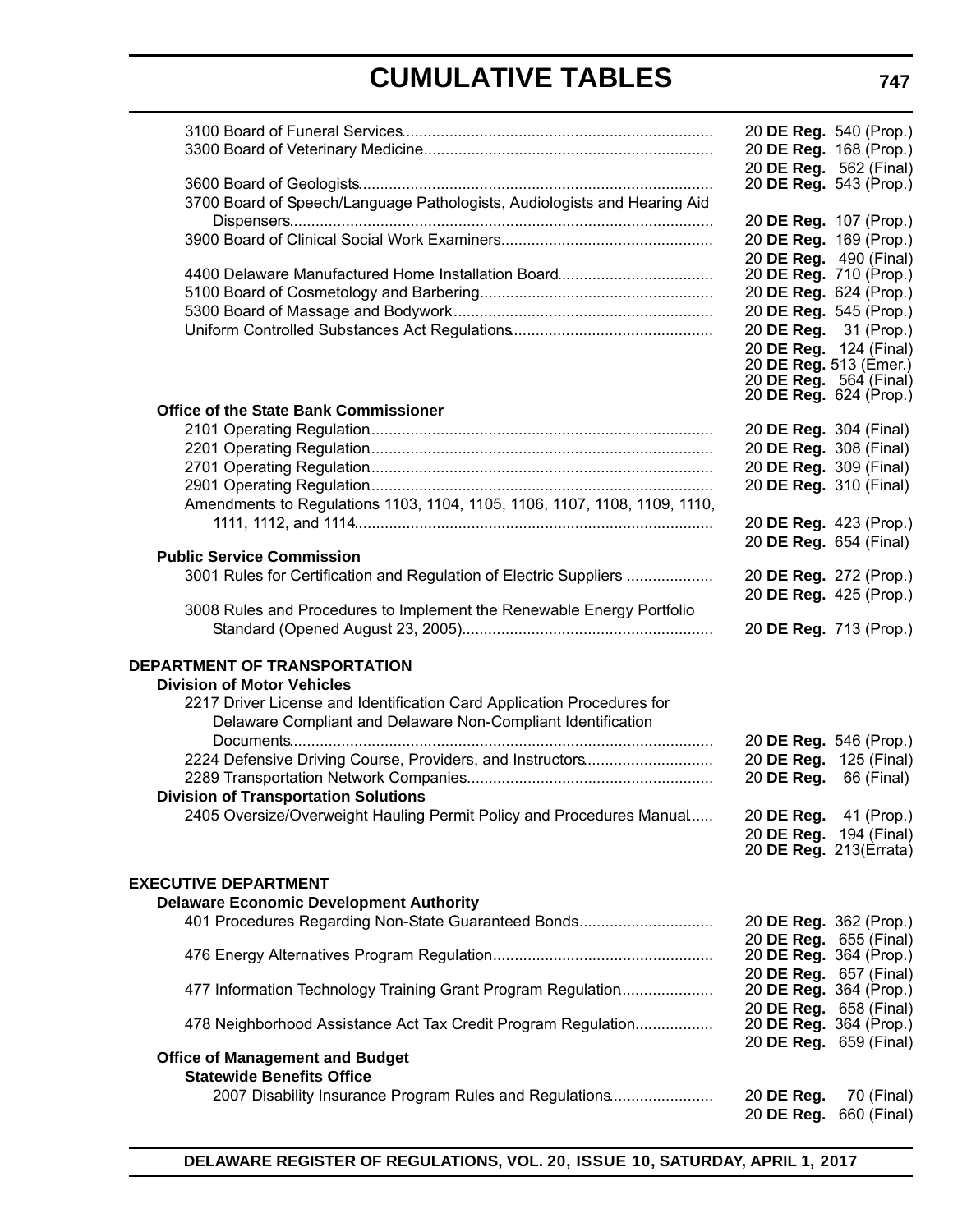# **CUMULATIVE TABLES**

### **OFFICE OF THE STATE TREASURER**

**Investments and Cash Management**

1201 Objectives and Guidelines for the Investment of State of Delaware Funds 20 **DE Reg.** 275 (Prop.) 20 **DE Reg.** 491 (Final)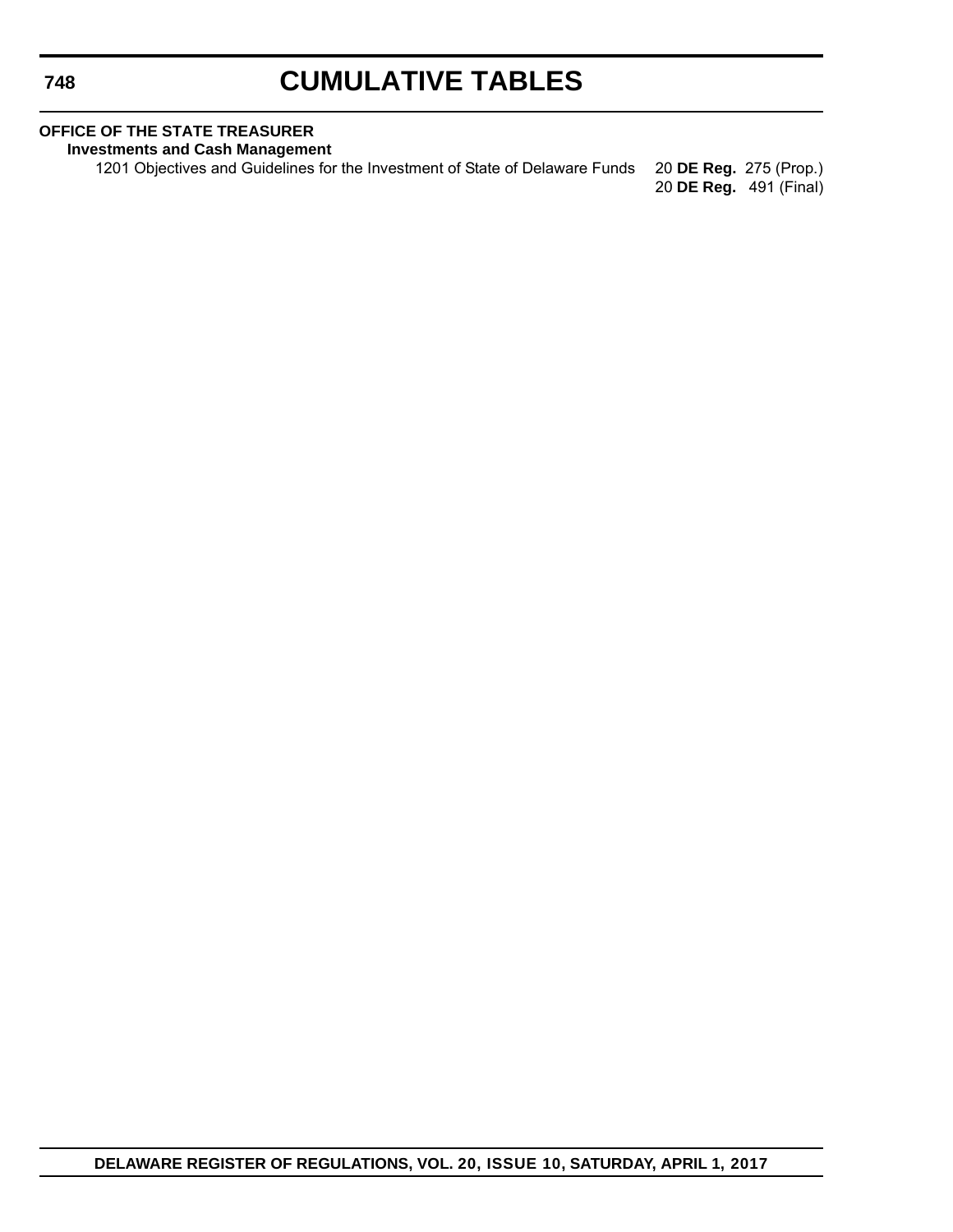### **EMERGENCY REGULATIONS**

### **Symbol Key**

<span id="page-12-0"></span>Arial type indicates the text existing prior to the regulation being promulgated. Underlined text indicates new text. Language which is stricken through indicates text being deleted.

### **Emergency Regulations**

Under 29 **Del.C.** §10119 an agency may promulgate a regulatory change as an Emergency under the following conditions:

### **§ 10119. Emergency regulations.**

If an agency determines that an imminent peril to the public health, safety or welfare requires the adoption, amendment or repeal of a regulation with less than the notice required by § 10115, the following rules shall apply:

(1) The agency may proceed to act without prior notice or hearing or upon any abbreviated notice and hearing that it finds practicable;

(2) The order adopting, amending or repealing a regulation shall state, in writing, the reasons for the agency's determination that such emergency action is necessary;

(3) The order effecting such action may be effective for a period of not longer than 120 days and may be renewed once for a period not exceeding 60 days;

(4) When such an order is issued without any of the public procedures otherwise required or authorized by this chapter, the agency shall state as part of the order that it will receive, consider and respond to petitions by any interested person for the reconsideration or revision thereof; and

(5) The agency shall submit a copy of the emergency order to the Registrar for publication in the next issue of the *Register of Regulations*. (60 Del. Laws, c. 585, § 1; 62 Del. Laws, c. 301, § 2; 71 Del. Laws, c. 48, § 10.)

### **[DEPARTMENT OF NATURAL RESOURCES AND ENVIRONMENTAL](http://www.dnrec.delaware.gov/Pages/Portal.aspx)  CONTROL**

### **DIVISION OF FISH [AND WILDLIFE](http://www.dnrec.delaware.gov/fw/Pages/DFW-Portal.aspx)**

Statutory Authority: 7 Delaware Code, Section 903(h) and 29 Delaware Code, Section 10119 (7 **Del.C.** §903(h) and 29 **Del.C.** §10119)

### 7 **DE Admin. Code** 3511

### **Secretary's Order No. 2017-F-0012**

### **[3511 Summer Flounder Size Limits; Possession Limits; Season](#page-3-0)**

### **AUTHORITY:**

Pursuant to 29 **Del.C.** §10119 and 7 **Del.C.** §903(h), the Department of Natural Resources and Environmental Control is adopting amendments without prior notice or public hearing to 7 **DE Admin. Code** 3511: *Summer Flounder Size Limits; Possession Limits; Seasons.* 29 **Del.C.** §10119 authorizes emergency regulations where an agency determines that an imminent peril to the public health, safety or welfare requires the amendment of a regulation with less than the notice required by 29 **Del.C.** §10115. 7 **Del.C.** §903(h) authorizes the Department to adopt emergency regulations when such regulations are necessary to deal with an actual or imminent public health threat or danger to a fishing resource or habitat involving finfish. It is the determination of the agency that this amendment is immediately necessary to ensure compliance with Addendum XXVIII to the Summer Flounder, Scup, [and] Black Sea Bass Fishery Management Plan to prevent overfishing of the Summer Flounder resource and to provide for the welfare of those individuals and businesses dependent on the Summer Flounder recreational fishery.

### **REASON FOR THE EMERGENCY ORDER:**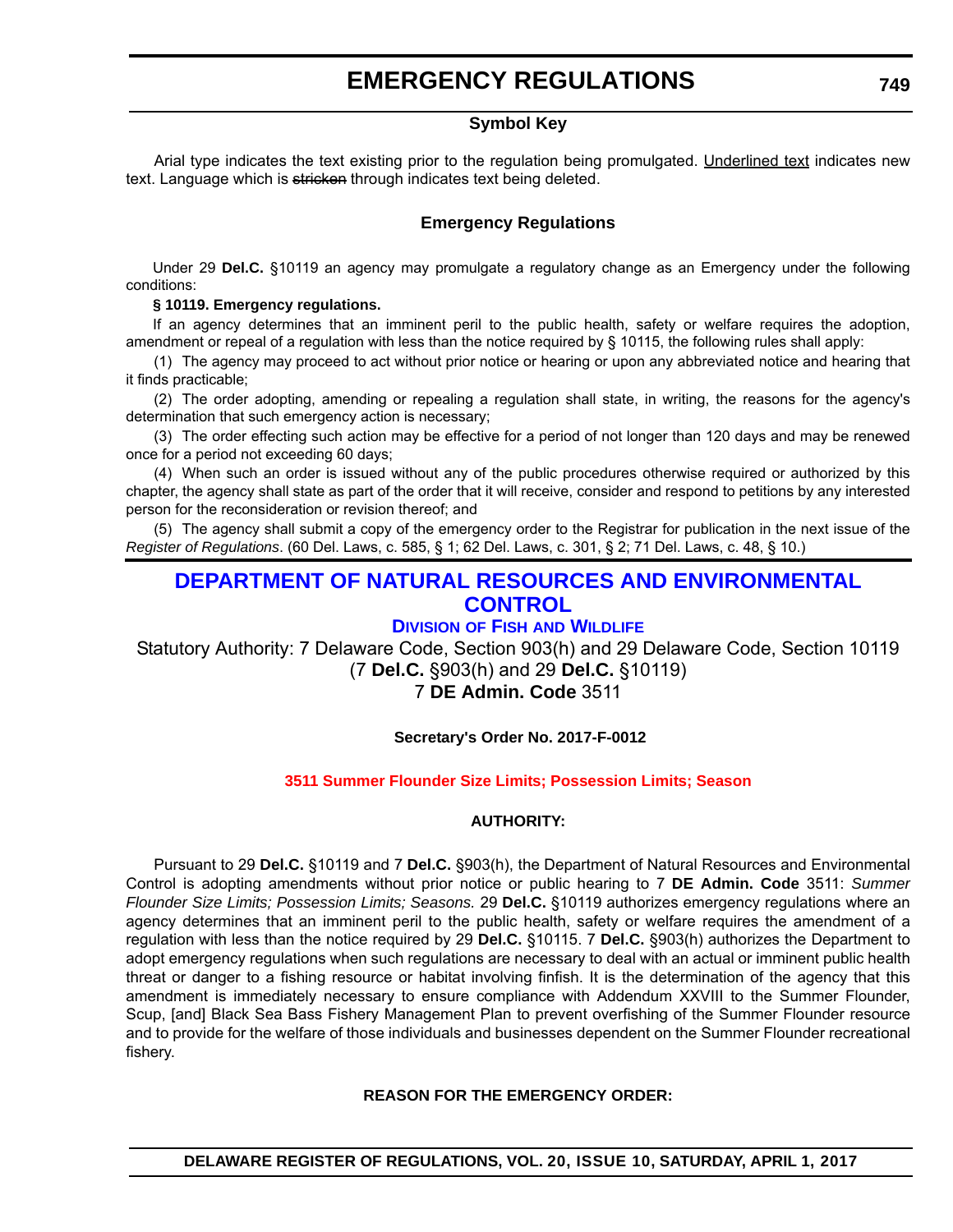### **EMERGENCY REGULATIONS**

The Atlantic States Marine Fisheries Commission's (ASMFC) Summer Flounder, Scup and Black Sea Bass Management Board approved Addendum XXVIII to the Summer Flounder, Scup, [and] Black Sea Bass Fishery Management Plan (FMP) on February 2, 2017, maintaining regional management for the 2017 recreational Summer Flounder fishery. Addendum XXVIII requires each region to increase their Summer Flounder minimum size limit by one inch and adopt a no more than four fish possession limit to stay within the 2017 recreational harvest limit (RHL). This action will only affect Delaware's existing 16-inch minimum size limit, as Delaware's existing recreational Summer Flounder possession limit is four fish. The Department has consulted with the other states (Maryland & Virginia) within our ASMFC-defined region and both states have committed to adopting a 17 inch minimum size limit and a four fish possession limit by April 1, 2017. An Emergency Regulation is necessary to meet the implementation target date, remain compliant with the FMP and to protect the Summer Flounder Resource from overfishing. Furthermore, such action will allow sufficient time for Delaware's fishing-dependent businesses and their clients/customers to plan for this important fishery. Failure to adopt these measures in a timely fashion may result in a federal closure of the fishery in accordance with the Atlantic Coastal Fisheries Cooperative Management Act.

### **EFFECTIVE DATE OF ORDER**

This Emergency Order shall take effect at 12:01 a.m. on April 1, 2017, and shall remain in effect for 90 days.

### **PETITION FOR RECOMMENDATIONS**

The Department will receive, consider and respond to petitions by any interested person for recommendations or revisions of this Order. Petitions should be presented to the Fisheries Section, Division of Fish & Wildlife, 89 Kings Highway, Dover, DE 19901.

### **ORDER**

It is hereby ordered, this 13th day of March, 2017 that the above referenced amendment to 7 **DE Admin. Code** 3511: *Summer Flounder Size Limits; Possession Limits; Season*, a copy of which is hereby attached, is adopted pursuant to 29 **Del.C.** §10119 and 7 **Del.C.** §903(h) and supported by the evidence contained herein.

David S. Small, Secretary

### **3511 Summer Flounder Size Limits; Possession Limits; Season**

(Penalty Section 7 **Del.C.** §936(b)(2))

- 1.0 It shall be unlawful for any recreational fisherman to have in possession more than four (4) summer flounder at or between the place where said summer flounder were caught and said recreational fisherman's personal abode or temporary or transient place of lodging.
- 2.0 It shall be unlawful for any person, other than qualified persons as set forth in section 4.0 of this regulation, to possess any summer flounder that measure less than sixteen (16) seventeen (17) inches between the tip of the snout and the furthest tip of the tail.
- 3.0 It shall be unlawful for any person, to have in possession any part of a summer flounder that measures less than sixteen (16) seventeen (17) inches between said part's two most distant points unless said person also has in possession the head, backbone and tail intact from which said part was removed.
- 4.0 Notwithstanding the size limits and possession limits in this regulation, a person may possess a summer flounder that measures no less than fourteen (14) inches between the tip of the snout and the furthest tip of the tail and a quantity of summer flounder in excess of the possession limit set forth in this regulation, provided said person has one of the following: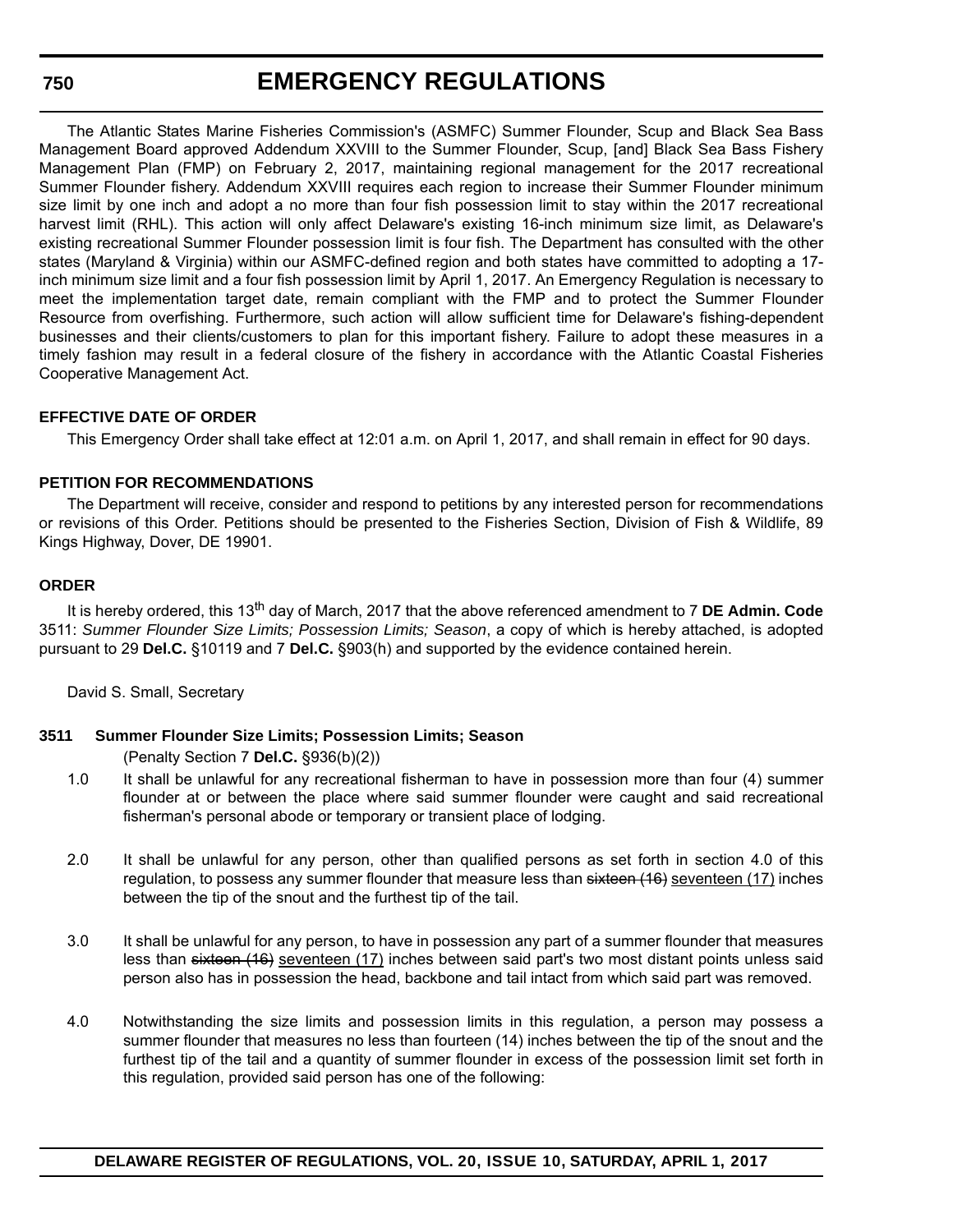### **EMERGENCY REGULATIONS**

- 4.1 A valid bill-of-sale or receipt indicating the date said summer flounder were received, the amount of said summer flounder received and the name, address and signature of the person who had landed said summer flounder;
- 4.2 A receipt from a licensed or permitted fish dealer who obtained said summer flounder; or
- 4.3 A bill of lading while transporting fresh or frozen summer flounder.
- 4.4 A valid commercial food fishing license and a food fishing equipment permit for gill nets.
- 5.0 It shall be unlawful for any commercial finfisherman to sell, trade and or barter or attempt to sell, trade and or barter any summer flounder or part thereof that is landed in this State by said commercial fisherman after a date when the de minimis amount of commercial landings of summer flounder is determined to have been landed in this State by the Department. The de minimis amount of summer flounder shall be 0.1% of the coast wide commercial quota as set forth in the Summer Flounder Fishery Management Plan approved by the Atlantic States Marine Fisheries Commission.
- 6.0 It shall be unlawful for any vessel to land more than 200 pounds of summer flounder in any one day in this State.
- 7.0 It shall be unlawful for any person, who has been issued a commercial food fishing license and fishes for summer flounder with any food fishing equipment other than a gill net, to have in possession more than four (4) summer flounder at or between the place where said summer flounder were caught and said person's personal abode or temporary or transient place of lodging.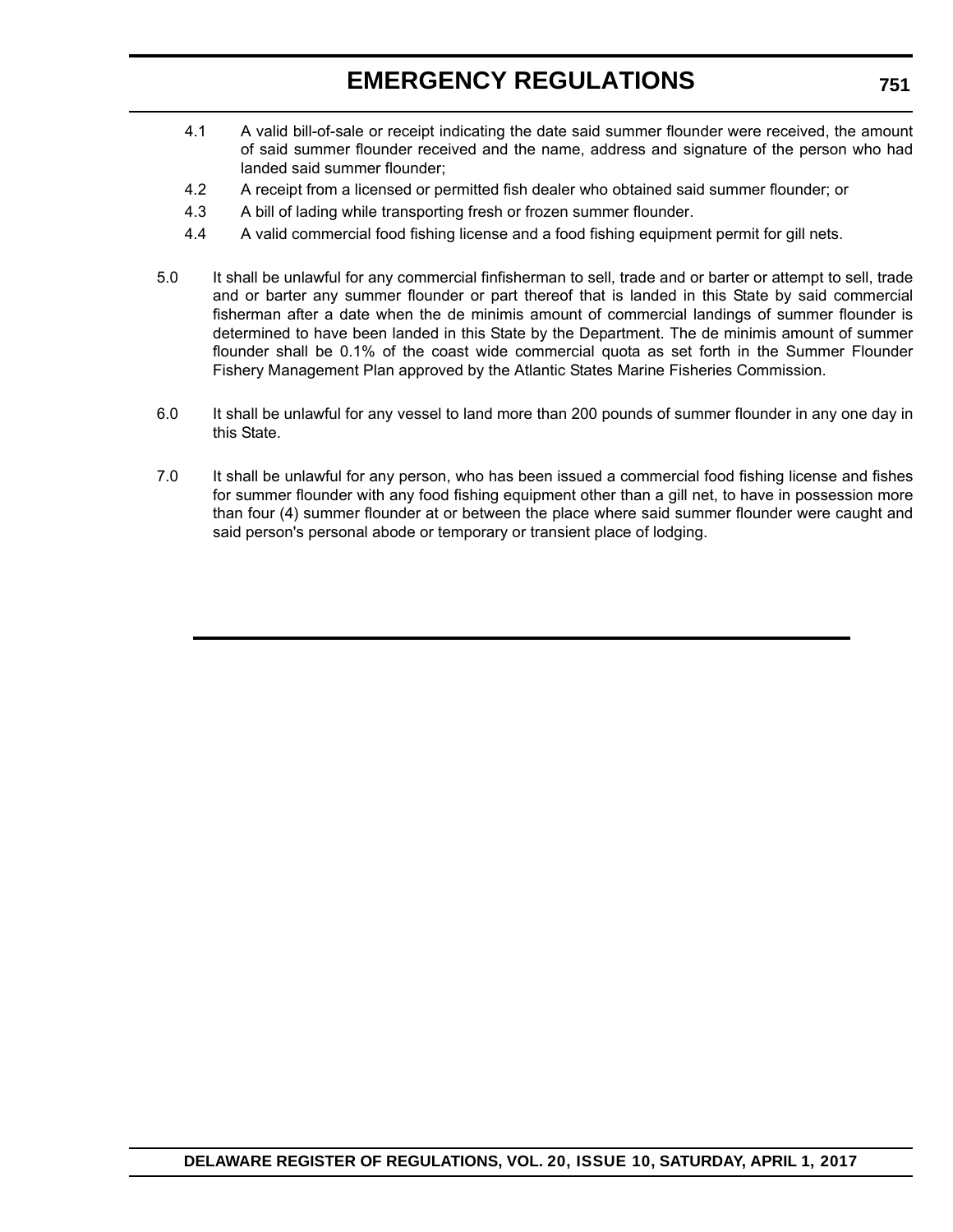# **PROPOSED REGULATIONS**

### **Symbol Key**

<span id="page-15-0"></span>Arial type indicates the text existing prior to the regulation being promulgated. Underlined text indicates new text. Language which is stricken through indicates text being deleted.

### **Proposed Regulations**

Under 29 **Del.C.** §10115 whenever an agency proposes to formulate, adopt, amend or repeal a regulation, it shall file notice and full text of such proposals, together with copies of the existing regulation being adopted, amended or repealed, with the Registrar for publication in the *Register of Regulations* pursuant to §1134 of this title. The notice shall describe the nature of the proceedings including a brief synopsis of the subject, substance, issues, possible terms of the agency action, a reference to the legal authority of the agency to act, and reference to any other regulations that may be impacted or affected by the proposal, and shall state the manner in which persons may present their views; if in writing, of the place to which and the final date by which such views may be submitted; or if at a public hearing, the date, time and place of the hearing. If a public hearing is to be held, such public hearing shall not be scheduled less than 20 days following publication of notice of the proposal in the *Register of Regulations*. If a public hearing will be held on the proposal, notice of the time, date, place and a summary of the nature of the proposal shall also be published in at least 2 Delaware newspapers of general circulation. The notice shall also be mailed to all persons who have made timely written requests of the agency for advance notice of its regulation-making proceedings.

### **[DEPARTMENT OF EDUCATION](http://www.doe.k12.de.us/)**

**OFFICE OF [THE SECRETARY](https://pubapps.doe.k12.de.us/EducationalDirectoryPublic/pages/DDOE/Branches.aspx?page=branches&BID=1)**

Statutory Authority: 14 Delaware Code, Section 122(b) (14 **Del.C.** §122(b)) 14 **DE Admin. Code** 503

### **PUBLIC NOTICE**

### **Education Impact Analysis Pursuant To 14 Del.C**. **Section 122(d)**

### **[503 Instructional Program Requirements](#page-3-0)**

### **A. TYPE OF REGULATORY ACTION REQUIRED**

Amendment to Existing Regulation

### **B. SYNOPSIS OF SUBJECT MATTER OF THE REGULATION**

The Secretary of Education seeks the consent of the State Board of Education to amend 14 **DE Admin. Code** 503 Instructional Program Requirements. This regulation is being amended to clarify instructional program requirements and to demonstrate alignment to adopted standards in each content area as adopted by the Department of Education.

Persons wishing to present their views regarding this matter may do so in writing by the close of business on or before May 5, 2017 to Tina Shockley, Education Associate - Policy Advisor, Department of Education, at 401 Federal Street, Suite 2, Dover, Delaware 19901. A copy of this regulation is available from the above address or may be viewed at the Department of Education business office.

### **C. IMPACT CRITERIA**

1. Will the amended regulation help improve student achievement as measured against state achievement standards? The amendment will help improve student achievement by providing clarifying appropriate instructional program requirements.

2. Will the amended regulation help ensure that all students receive an equitable education? The amendment will help ensure all students receive an equitable education.

3. Will the amended regulation help to ensure that all students' health and safety are adequately protected? This amendment does not specifically address students' health and safety.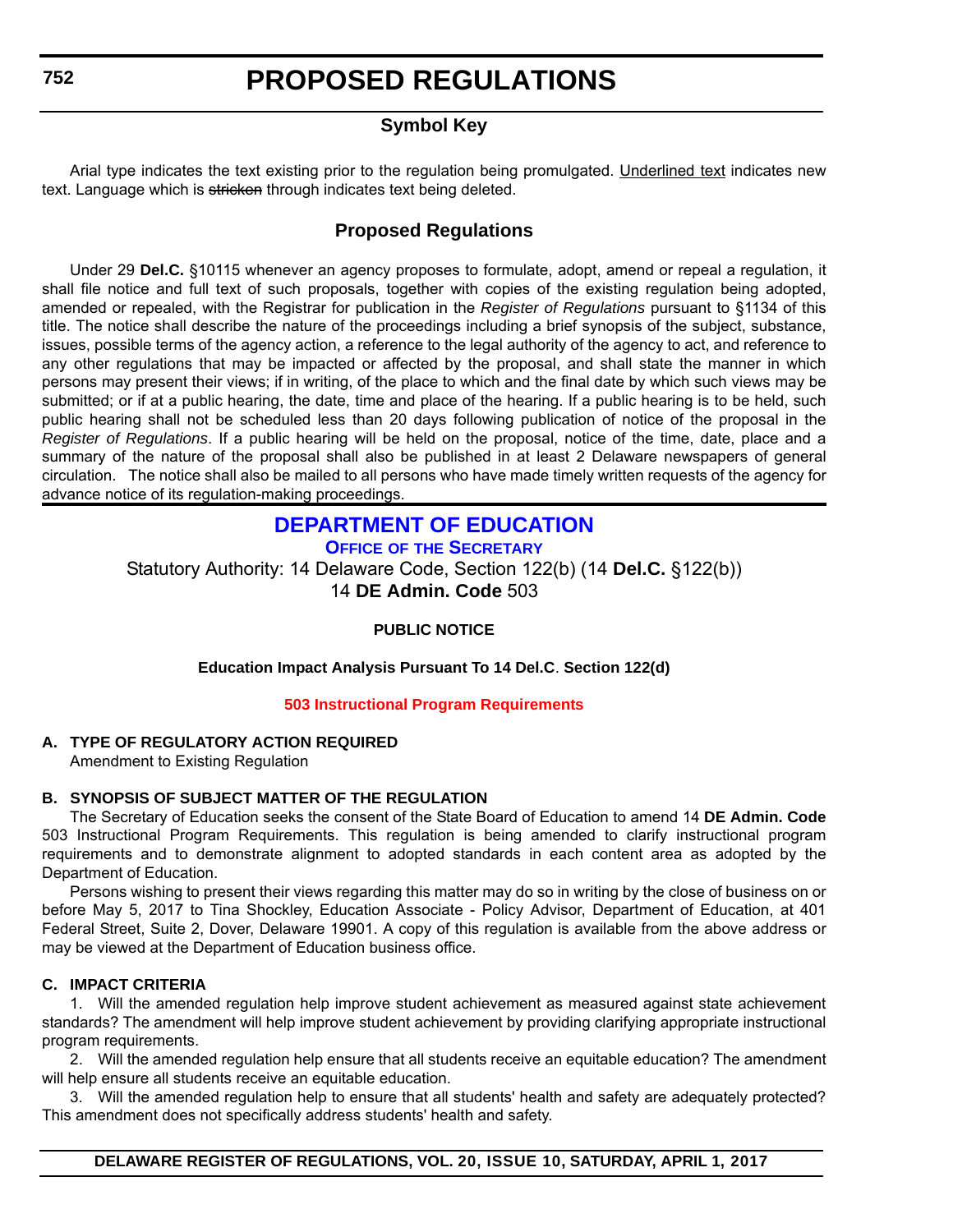4. Will the amended regulation help to ensure that all students' legal rights are respected? The amendment will help ensure that all students' legal rights are respected.

5. Will the amended regulation preserve the necessary authority and flexibility of decision making at the local board and school level? The amendment preserves the necessary authority and flexibility of decision making at the local board and school level.

6. Will the amended regulation place unnecessary reporting or administrative requirements or mandates upon decision makers at the local board and school levels? The amendment does not place unnecessary reporting or administrative requirements or mandates upon decision makers at the local board and school level.

7. Will the decision making authority and accountability for addressing the subject to be regulated be placed in the same entity? The decision making authority does not change with regard to the amendments.

8. Will the amended regulation be consistent with and not an impediment to the implementation of other state educational policies, in particular to state educational policies addressing achievement in the core academic subjects of mathematics, science, language arts and social studies? The amendment is consistent with state and federal educational policies.

9. Is there a less burdensome method for addressing the purpose of the regulation? There is not a less burdensome method for addressing the purpose of the regulation.

10. What is the cost to the State and to the local school boards of compliance with the regulation? There is no expected cost to implementing this amended regulation.

### **\*Please Note: The Regulatory Flexibility Analysis and Impact Statement for this regulation, as required by 29 Del.C. Ch. 104, is available at:**

**<http://regulations.delaware.gov/register/april2017/proposed/20 DE Reg 752RFA 04-01-17.pdf>**

### **503 Instructional Program Requirements**

### **1.0 English Language Arts**

- 1.1 Local school districts and charter schools shall provide instructional programs in English language arts for each grade K to 12.
- 1.2 All public school students in each grade K to 8 shall be enrolled in an English language arts program that demonstrates alignment to the Department of Education's adopted English Language Arts standards and grade level performance expectations.
- 1.3 All public school students in grades 9 to 12 shall complete the credits in English language arts necessary to graduate from high school through classes that demonstrate alignment to the adopted English Language Arts standards and grade level performance expectations.

### **2.0 Mathematics**

- 2.1 Local school districts and charter schools shall provide instructional programs in mathematics for each grade K to12.
- 2.2 All public school students in each grade K to 8 shall be enrolled in a mathematics program that demonstrates alignment to the Department of Education's adopted mathematics standards and grade level performance expectations.
- 2.3 All public school students in grades 9 to 12 shall complete the credits in mathematics necessary to graduate from high school through classes that demonstrate alignment to the adopted mathematics standards and grade level performance expectations.

### **3.0 Science**

- 3.1 Local school districts and charter schools shall provide instructional programs in science for each grade K to 12.
- 3.2 All public school students in each grade K to 8 shall be enrolled in a science program that demonstrates alignment to the Department of Education's adopted science standards and grade level performance expectations.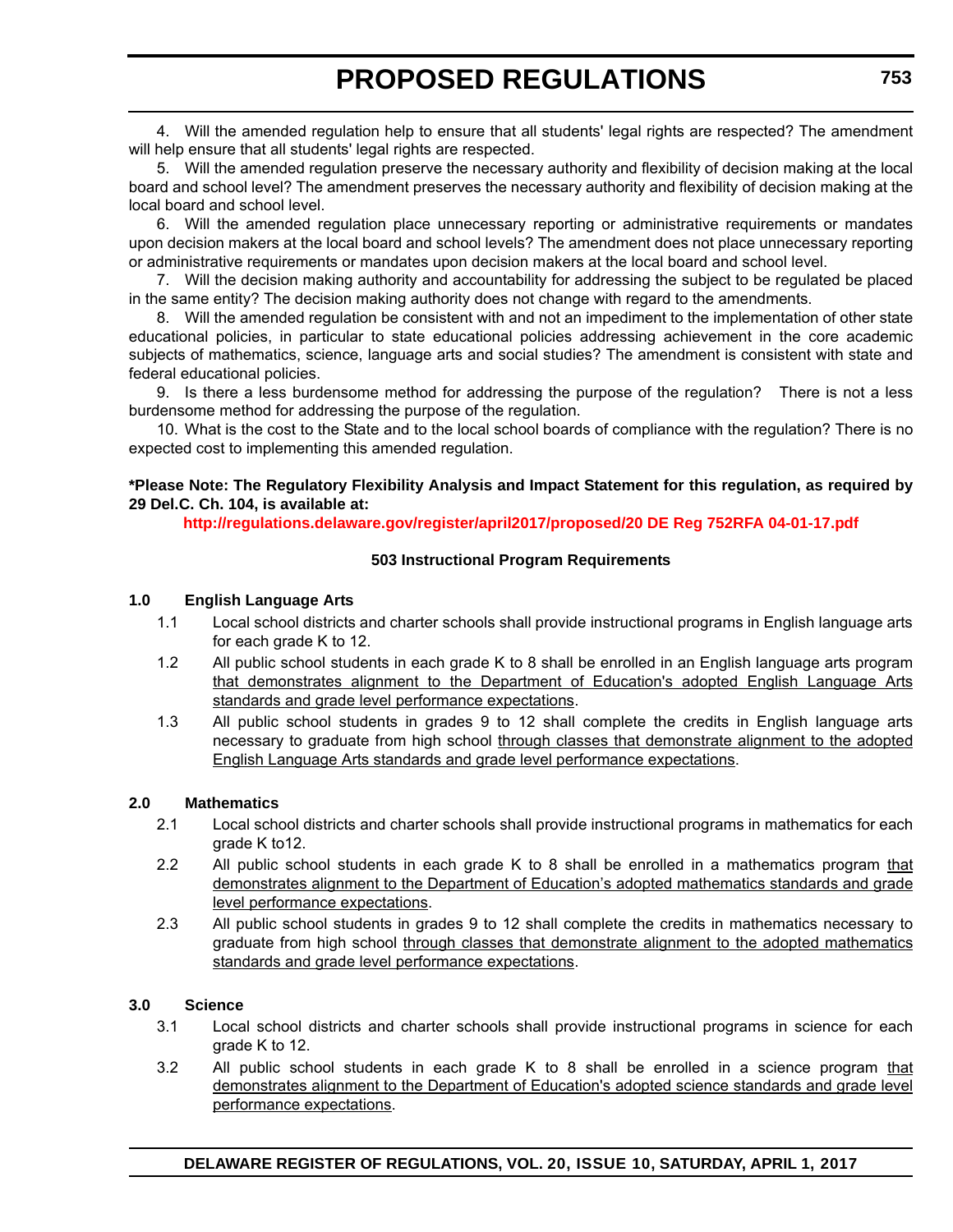3.3 All public school students in grades 9 to 12 shall complete the credits in science necessary to graduate from high school through classes that demonstrate alignment to the adopted science standards and course performance expectations.

### **4.0 Social Studies**

- 4.1 Local school districts and charter schools shall provide instructional programs in social studies for each grade K to 12.
- 4.2 All public school students in each grade K to 8 shall be enrolled in a social studies program that demonstrates alignment to the Department of Education's adopted social studies standards and grade level performance expectations.
- 4.3 All public school students in grades 9 to 12 shall complete the credits in social studies necessary to graduate from high school through classes that demonstrate alignment to the adopted Social Studies standards and grade level performance expectations.

### **5.0 Physical Education**

- 5.1 Local school districts and charter schools shall provide instructional programs in physical education for each grade K to 12 with the exception of the James H. Groves High School program.
- 5.2 All public school students in each grade 1 to 8 shall be enrolled in a physical education program that demonstrates alignment to the Department of Education's adopted physical education standards and grade level performance expectations.
- 5.3 All public school students in grades 9 to 12 shall complete the credit in physical education necessary to graduate from high school through classes that demonstrate alignment to the adopted physical education standards and grade level performance expectations.
	- 5.3.1 In addition to the one credit required for high school graduation, only one additional elective credit in physical education may be used to fulfill the graduation requirements.
- 5.4 The physical education requirements may be waived only for students who either have an excuse from a qualified licensed healthcare provider, which is defined as anyone lawfully authorized to diagnose and prescribe medical treatment or restriction, or objections based on religious beliefs. The local school district or charter school shall have the authority to grant such waivers. The local school district or charter school shall maintain records of the waivers granted and upon request, make them available for review consistent with Federal and state confidentiality laws.
- 5.5 Local school districts and charter schools shall annually assess the physical fitness of each student in grades 4 and 7, and in grade 9 or 10. The physical fitness assessment tool used by the districts and charter schools shall be one designated by the Delaware Department of Education.
	- 5.5.1 The local school districts and charter schools shall provide the results of the physical fitness assessment to the parent(s), guardian(s), or Relative Caregiver of each student. The districts and charter schools shall also report this information to the Delaware Department of Education in a format determined by the Department.
		- 5.5.1.1 The Delaware Department of Education shall annually report the statewide grade level results of the physical fitness assessment to the public.

### **6.0 Visual and Performing Arts**

- 6.1 Local school districts and charter schools shall provide instructional programs in the visual and performing arts for each grade K to 12 with the exception of the James H. Groves High School program.
- 6.2 All public school students in each grade 1 to 6 shall be enrolled in a visual and performing arts program through classes that demonstrates alignment to the Department of Education's adopted visual and performing arts and grade level proficiency level expectations.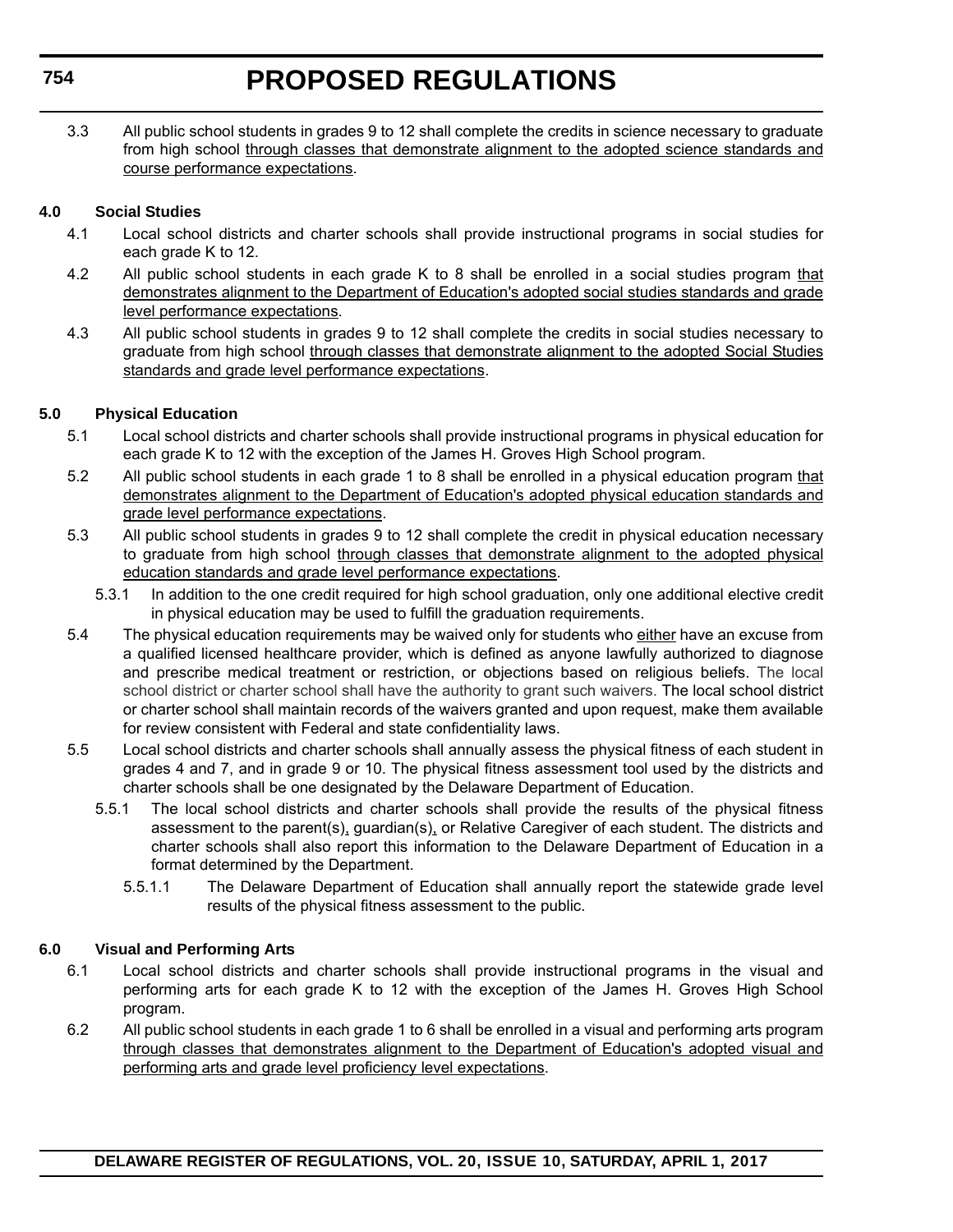### <span id="page-18-0"></span>**7.0 Career and Technical Education**

- 7.1 Local school districts and charter schools, when consistent with the charter school's approved program, shall provide instructional program(s) in grades 7 and 8 that demonstrate alignment to career and technical education programs of study within the high school feeder pattern(s).
	- 7.1.1 No later than the 2017-2018 school year, career and technical instructional program(s) in grades 7 and 8 shall be aligned to career and technical education programs of study at the high school level.
- 7.2 All public school students in grades 9 through 12 in local school districts, and charter schools when consistent with the charter school's approved program, shall be provided with the opportunity to enroll in and complete a career and technical education program of study.

### **8.0 World Language**

- 8.1 Local school districts and charter schools with any of grades 9 through 12 shall provide instructional programs in world languages for grades 9 through 12 that demonstrate alignment to the Department of Education's adopted world language standards and proficiency-level expectations.
- 8.2 All public school students in grades 9 through 12 shall complete the credits in world languages required to graduate from high school through classes that demonstrates alignment to the Department of Education's adopted world language standards and proficiency level expectations.

### **OFFICE OF [THE SECRETARY](https://pubapps.doe.k12.de.us/EducationalDirectoryPublic/pages/DDOE/Branches.aspx?page=branches&BID=1)**

Statutory Authority: 14 Delaware Code, Section 122(b) (14 **Del.C.** §122(b)) 14 **DE Admin. Code** 710

### **PUBLIC NOTICE**

**Education Impact Analysis Pursuant To 14 Del.C. Section 122(d)**

### **[710 Public School Employees Workday](#page-3-0)**

### **A. TYPE OF REGULATORY ACTION REQUIRED**

Repealing of Existing Regulation

### **B. SYNOPSIS OF SUBJECT MATTER OF THE REGULATION**

The Secretary of Education intends to repeal 14 **DE Admin. Code** 710 Public School Employees Workday. The Department of Education reviewed this and other regulations as part of the 2016 Regulation Review as required by 29 **Del.C.** §10407. Public comment was received for this regulation. The comment encouraged the Department of Education to maintain the current number of hours in the public school employee's workday and not to increase the number. The Department does not have the statutory authority to increase a school employee's workday. After further review, the Department is repealing this regulation because the public school employee's workday is specified in Delaware Code and therefore the regulation is superfluous.

Persons wishing to present their views regarding this matter may do so in writing by the close of business on or before May 5, 2017 to Tina Shockley, Education Associate, Department of Education, Regulatory Review, at 401 Federal Street, Suite 2, Dover, Delaware 19901. A copy of this regulation may be viewed online at the Register of Regulation's website, http://regulations.delaware.gov/services/current\_issue.shtml, or obtained at the Department of Education, Finance Office located at the address listed above.

### **C. IMPACT CRITERIA**

1. Will the amended regulation help improve student achievement as measured against state achievement standards? This regulation is being repealed as a public school employees' workday is specified in Delaware Code.

2. Will the amended regulation help ensure that all students receive an equitable education? This regulation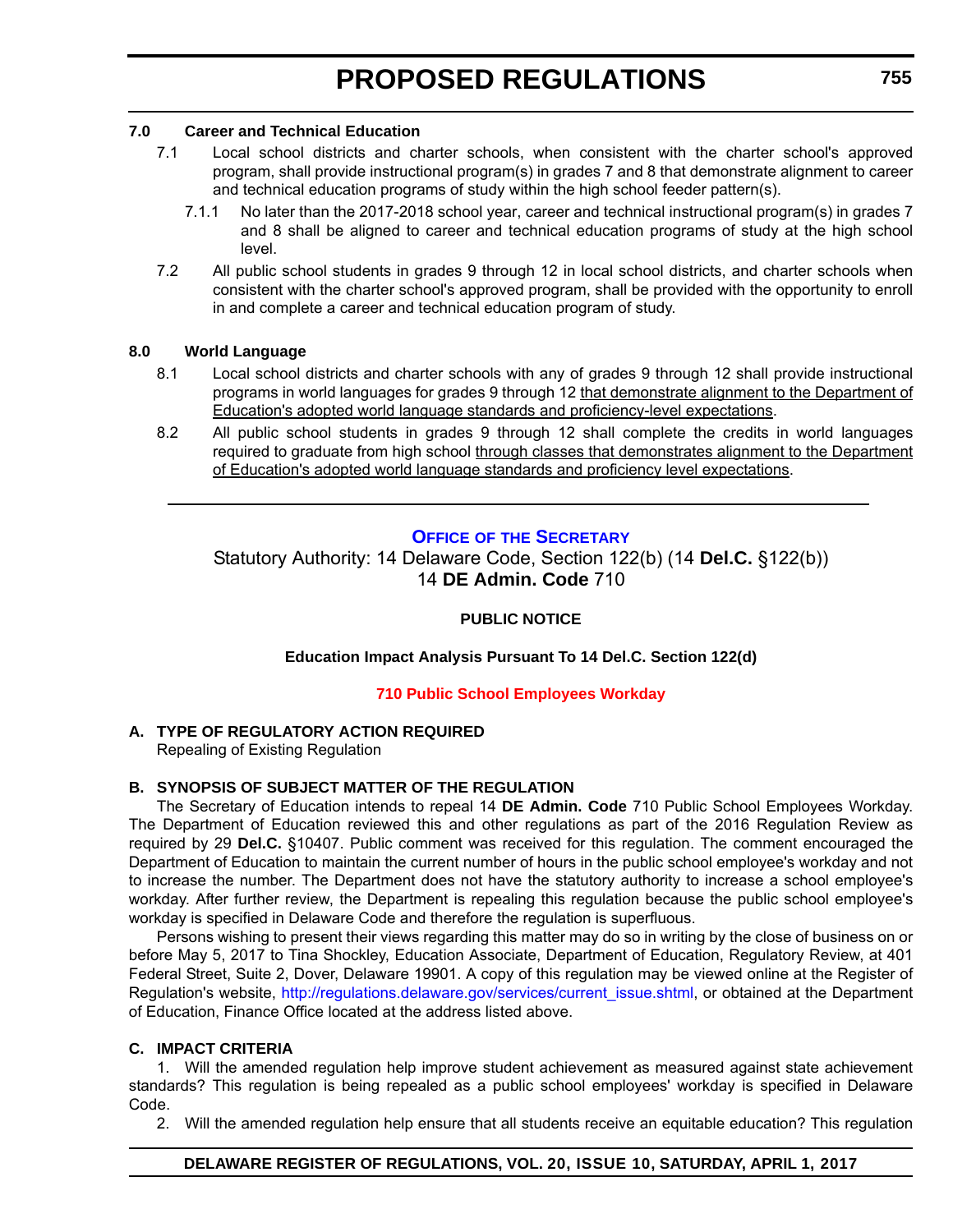is being repealed as a public school employees' workday is specified in Delaware Code.

3. Will the amended regulation help to ensure that all students' health and safety are adequately protected? This regulation is being repealed as a public school employees' workday is specified in Delaware Code.

4. Will the amended regulation help to ensure that all students' legal rights are respected? This regulation is being repealed as a public school employees' workday is specified in Delaware Code.

5. Will the amended regulation preserve the necessary authority and flexibility of decision making at the local board and school level? This regulation is being repealed as a public school employees' workday is specified in Delaware Code.

6. Will the amended regulation place unnecessary reporting or administrative requirements or mandates upon decision makers at the local board and school levels? This regulation is being repealed as a public school employees' workday is specified in Delaware Code.

7. Will the decision making authority and accountability for addressing the subject to be regulated be placed in the same entity? This regulation is being repealed as a public school employees' workday is specified in Delaware Code.

8. Will the amended regulation be consistent with and not an impediment to the implementation of other state educational policies, in particular to state educational policies addressing achievement in the core academic subjects of mathematics, science, language arts and social studies? This regulation is being repealed as a public school employees' workday is specified in Delaware Code.

9. Is there a less burdensome method for addressing the purpose of the regulation? This regulation is being repealed as a public school employees' workday is specified in Delaware Code.

10. What is the cost to the State and to the local school boards of compliance with the regulation? This regulation is being repealed as a public school employees' workday is specified in Delaware Code.

### **\*Please Note: The Regulatory Flexibility Analysis and Impact Statement for this regulation, as required by 29 Del.C. Ch. 104, is available at:**

**<http://regulations.delaware.gov/register/april2017/proposed/20 DE Reg 755RFA 04-01-17.pdf>**

#### **710 Public School Employees Workday**

#### **1.0 Required Work Hours**

Absent an existing collective bargaining agreement to the contrary, district employees who work less than the specified time shall have their annual salary adjusted accordingly. Upon ratification of a new or extension of an existing collective bargaining agreement, the local district shall establish hours and days worked that are consistent with those specified below. Otherwise, effective July 1, 2001 a workday for public school employees shall be defined as follows:

- 1.1 Teacher, a minimum of 7 1/2 hours, inclusive of 1/2 hour for lunch, plus the amount of time required for the discharge of such duties and services as may be reasonably expected and required of a member of the professional staff of a public school. (14 **Del.C.** §1305 defines the number of teacher workdays per year and 14 **Del.C.** §1328 defines the duty free period.)
- 1.2 Aide and Paraprofessional, a minimum of 7 1/2 hours inclusive of 1/2 hour for lunch.
- 1.3 Custodian, a minimum of 8 hours inclusive of 1/2 hour for lunch.
- 1.4 Administrator, a minimum of 7 1/2 hours exclusive of lunch plus the amount of time required for the discharge of such duties and services as may be reasonably expected and required of a member of the professional staff of a public school.
- 1.5 Food Service Manager, a minimum of 7 hours exclusive of lunch.
- 1.6 Secretary, a minimum of 7 1/2 hours exclusive of lunch.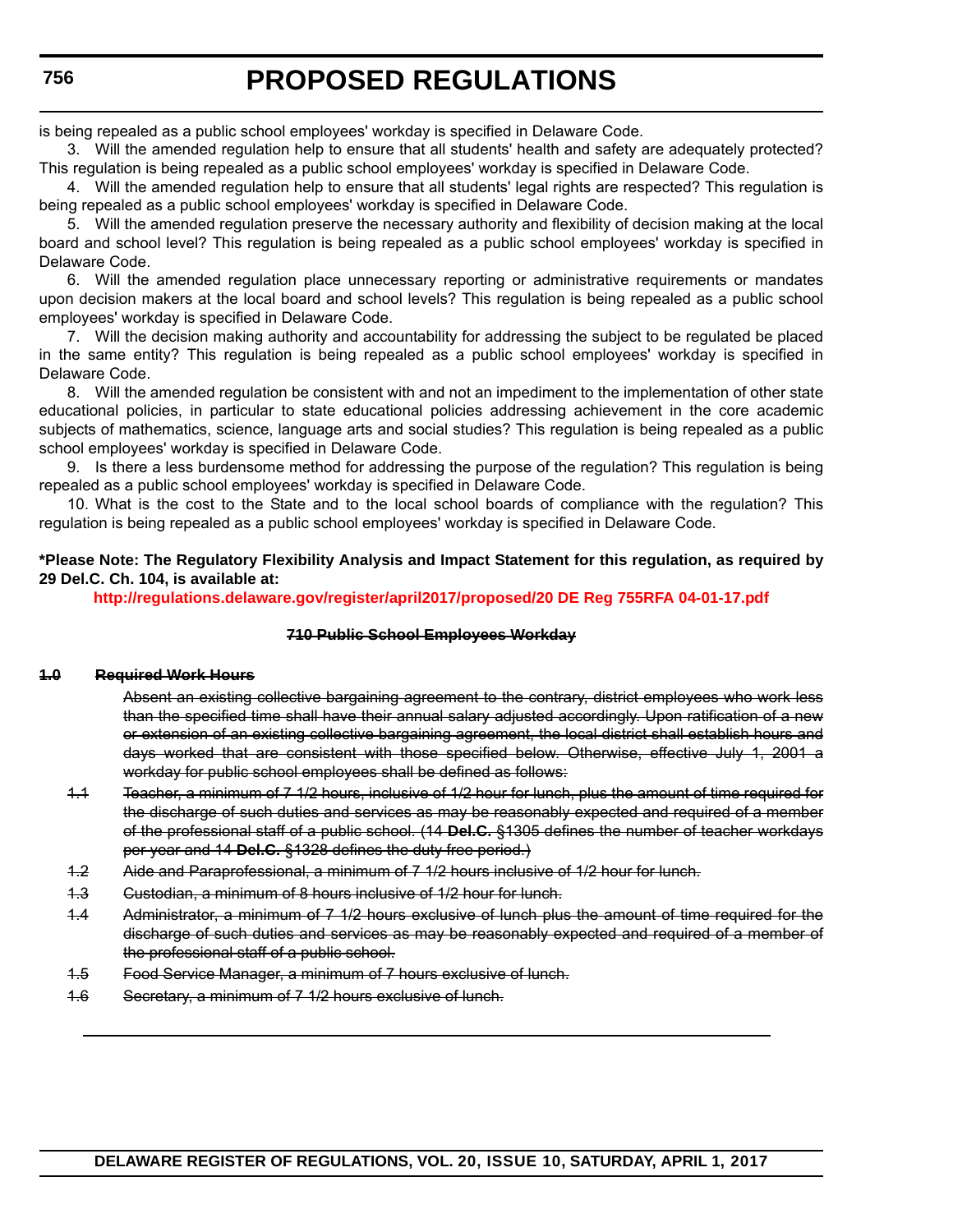### <span id="page-20-0"></span>**OFFICE OF [THE SECRETARY](https://pubapps.doe.k12.de.us/EducationalDirectoryPublic/pages/DDOE/Branches.aspx?page=branches&BID=1)** Statutory Authority: 14 Delaware Code, Section 122(b) (14 **Del.C.** §122(b)) 14 **DE Admin. Code** 885

### **PUBLIC NOTICE**

**Education Impact Analysis Pursuant To 14 Del.C**. **Section 122(d)**

**[885 Safe Management and Disposal of Chemicals in the Delaware Public School System](#page-3-0)**

### **A. TYPE OF REGULATORY ACTION REQUIRED**

Amendment to Existing Regulation

### **B. SYNOPSIS OF SUBJECT MATTER OF THE REGULATION**

The Secretary of Education intends to amend 14 **DE Admin. Code** 885 Safe Management and Disposal of Chemicals in the Delaware Public School System. The Department reviewed this and other regulations which were four years or older as part of the 2016 Regulation Review as required by 29 **Del.C.** §10407. Public comment was received for this regulation, suggesting the regulation be updated to align with the Globally Harmonized System of Classification and Labeling of Chemicals guidance document. The Department agrees and the regulation is being updated accordingly.

Persons wishing to present their views regarding this matter may do so in writing by the close of business on or before May 5, 2017 to Tina Shockley, Education Associate, Department of Education, Regulatory Review, at 401 Federal Street, Suite 2, Dover, Delaware 19901. A copy of this regulation may be viewed online at the Registrar of Regulation's website, [http://regulations.delaware.gov/services/current\\_issue.shtml,](ttp://regulations.delaware.gov/services/current_issue.shtml) or obtained at the Department of Education, Finance Office located at the address listed above.

#### **C. IMPACT CRITERIA**

1. Will the amended regulation help improve student achievement as measured against state achievement standards? The amended regulation does not directly address student achievement as measured against state achievement standards.

2. Will the amended regulation help ensure that all students receive an equitable education? The amended regulation does not directly address the provision of an equitable education.

3. Will the amended regulation help to ensure that all students' health and safety are adequately protected? The amendment does help to ensure students' health and safety are adequately protected by putting in place the appropriate compliance guidelines as are reflected in the proposed amendments to this regulation.

4. Will the amended regulation help to ensure that all students' legal rights are respected? The amended regulation does not directly address student's legal rights.

5. Will the amended regulation preserve the necessary authority and flexibility of decision making at the local board and school level? The amended regulation does not change the decision making at the local board and school level.

6. Will the amended regulation place unnecessary reporting or administrative requirements or mandates upon decision makers at the local board and school levels? The amended regulation does not place any unnecessary reporting or administrative requirements on decision makers.

7. Will the decision making authority and accountability for addressing the subject to be regulated be placed in the same entity? The decision making authority and accountability for addressing the subject to be regulated do not change because of the amendments.

8. Will the amended regulation be consistent with and not an impediment to the implementation of other state educational policies, in particular to state educational policies addressing achievement in the core academic subjects of mathematics, science, language arts and social studies? The amendments are consistent with and not an impediment to the implementation of other state educational policies.

9. Is there a less burdensome method for addressing the purpose of the regulation? There is not a less burdensome method for addressing the purpose of the regulation.

10. What is the cost to the State and to the local school boards of compliance with the regulation? There is no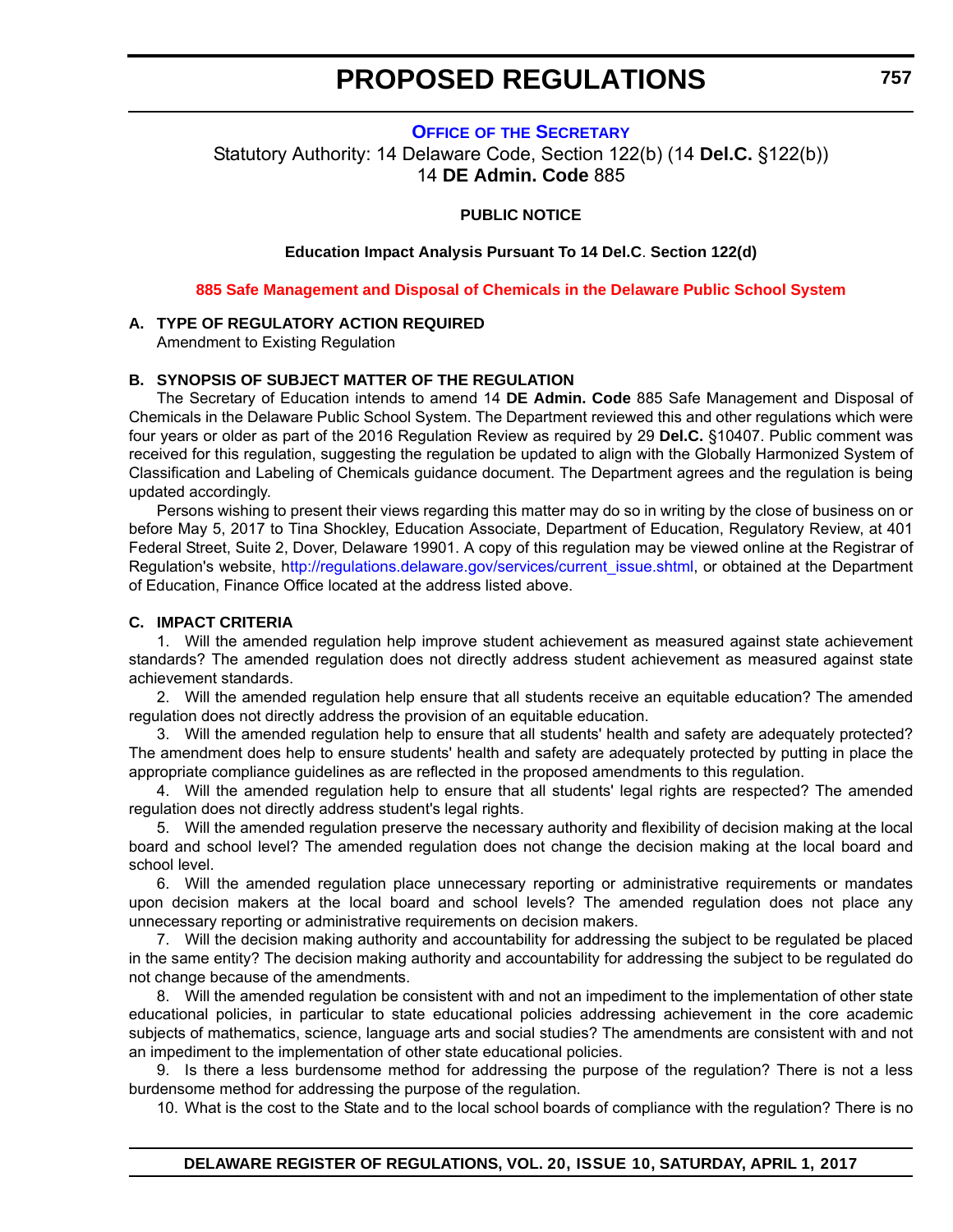expected cost to implementing this amended regulation.

### **\*Please Note: The Regulatory Flexibility Analysis and Impact Statement for this regulation, as required by 29 Del.C. Ch. 104, is available at:**

**<http://regulations.delaware.gov/register/april2017/proposed/20 DE Reg 757RFA 04-01-17.pdf>**

#### **885 Safe Management and Disposal of Chemicals in the Delaware Public School System**

#### **1.0 Purpose**

The purpose of this regulation in is to outline the criteria and processes for Chemical Storage and for Chemical use in the classroom, laboratory, or other Instructional Areas in Delaware public schools. This regulation sets forth the requirements for the safe procurement, management, storage, and disposal of chemicals Chemicals. Additional information may be found in the *Safety First: Safe Instructional Practices in the Classroom and Laboratory* manual.

#### **2.0 Definitions:**

The following words and terms, when used in this regulation, shall have the following meaning unless the context clearly states otherwise:

"**Carcinogen**" means any known or suspected Chemical that can cause cancer. Included are known or suspected. Carcinogens such as formaldehyde, benzene, carbon tetrachloride, nickel salts, sodium dichromate and sodium chromate.

"**Chemical**" means any element, compound, or mixture of elements and/or compounds.

"**Chemical Inventory**" means a list of all materials and Chemicals for which a Safety Data Sheet (SDS) must be maintained.

**"Chemical Name**" means the scientific designation of a Chemical in accordance with the nomenclature system developed by the International Union of Pure and Applied Chemistry (IUPAC) or the Chemical Abstracts Service (CAS) rules of nomenclature, or a name which will clearly identify the Chemical for the purpose of conducting a hazard evaluation analysis.

"**Chemical Procurement**" means the acquisition of any Chemical(s).

**"Common Name**" means any designation or identification such as a code name, code number, trade name, brand name, or generic name used to identify a Chemical other than its Chemical name.

**"Corrosive**" means a Chemical that causes causing visible destruction of or irreversible alterations in, living tissue by Chemical action at the site of contact.

"**Department**" means the Delaware Department of Education.

"**Engineering Control(s)**" means a physical modification to a process, or process equipment, or the installation of further equipment with the goal of preventing the release of contaminants and improve safety conditions.

"**Explosive**" means a Chemical that causes causing a sudden, almost instantaneous release of pressure, gas, and heat when subjected to sudden shock, pressure, or high temperature.

"**Expose or Exposure**" means an instance where an individual is subjected to or potentially subjected to a Hazardous Chemical through any route of entry (inhalation, ingestion, skin contact or absorption, etc.) and includes potential (e.g., accidental or possible) Exposure.

"**Hazardous Chemical**" means any element, compound or mixture of elements and/or compounds which presents a Physical Hazard or Health Hazard.

"**Health Hazard**" means a Chemical for which there is statistically significant evidence based on at least one study conducted in accordance with established scientific principles that acute or chronic health effects may occur in exposed employees persons. The term "Health Hazard" includes Chemicals which are Carcinogens, toxic or highly toxic agents, reproductive toxins, irritants, Corrosives, sensitizers, hepatotoxins, nephrotoxins, neurotoxins, agents which act on the hematopoietic system, and agents which damage the lungs, skin, eyes, or mucous membranes. The

**DELAWARE REGISTER OF REGULATIONS, VOL. 20, ISSUE 10, SATURDAY, APRIL 1, 2017**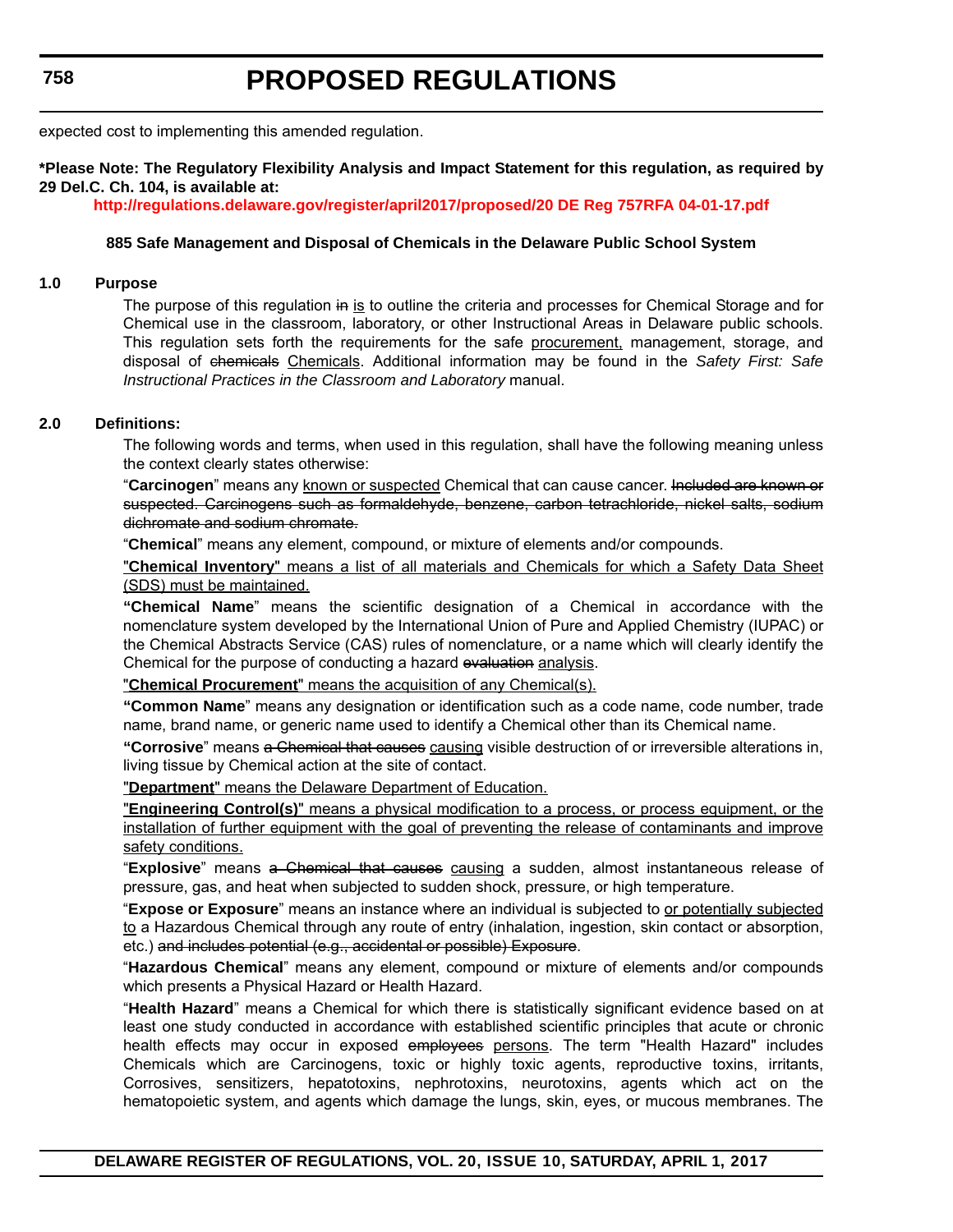Material Safety Data Sheet (MSDS) will provide information to determine whether or not the Chemical is a Health Hazard.

"**Instructional Area**" means a room or defined space used for an educational activity. An Instructional Area may be such as a classroom, a laboratory, a field, a special building, such as a greenhouse, or any other space where educational activities may take place.

"**Long-Term Storage**" means the storage of any Chemical for a time period past the end of the school day.

"**Material Safety Data Sheet (MSDS)**" means a document that contains information on the potential health effects of exposure to Chemicals, or other potentially dangerous substances, and on safe working procedures when handling Chemical products. It contains hazard evaluations on the use, Storage, handling and emergency procedures related to that material. The Material Safety Data Sheet (MSDS) contains much more information about the material than the label and is prepared by the supplier. It is intended to tell what the hazards of the product are, how to use the product safely, what to expect if the recommendations are not followed, what to do if accidents occur, how to recognize symptoms of overexposure, and what to do if such incidents occur.

"**Non-hazardous Chemical**" means any element, compound or mixture of elements and/or compounds which do not present a Physical Hazard or Health Hazard as indicated by the Safety Data Sheet (SDS).

"**Occupational Safety and Health Administration (OSHA)**" means the government agency in the which is part of the United States Department of Labor that develops guidelines to maintain a healthy and safe working environment.

"**Personal Protective Equipment (PPE)**" means equipment worn to minimize exposure to hazards that cause serious injuries and illnesses. These injuries and illnesses may result from contact with Chemical, radiological, physical, electrical, mechanical, or other hazards. Personal protective equipment may include, but is not limited to, items such as gloves, safety glasses and shoes, earplugs or muffs, hard hats, respirators, or coveralls, vests and full body suits.

"**Physical Hazard**" means a Chemical for which there is scientifically valid evidence that it is identified by the SDS as a combustible liquid, a compressed gas, Explosive, flammable, an organic peroxide, an oxidizer, pyrophoric, unstable (reactive) or water-reactive. The Material Safety Data Sheet (MSDS) will provide information to determine whether or not the Chemical is a Physical Hazard.

*"Safety First: Safe Instructional Practices in the Classroom and Laboratory* **Manual**" means the collection of documents that outline the mandatory safety procedures regarding the safe management, storage, and disposal of chemicals Chemicals for Instructional Areas in Delaware public schools and which may be amended from time to time as published in the Delaware Registrar *Register of Regulations*. The manual also provides safety practices that are governed by this regulation. This document is available on the Delaware Department of Education Department's Website (www.doe.k12.de.us).

"**Short-Term Storage**" means the storage of any Chemical for a time period before the end of the school day.

"**Storage**" means a space for the containment of Chemicals or other materials.

"**Surplus Chemical**" means any Chemical that is no longer Useable or needed.

"**Useable**" means that the Chemical or other material has not surpassed its expiration date.

### **3.0 Applicable Areas**

This regulation is applicable to all public schools, including charter schools and all programs they offer, not already regulated by OSHA standards, including but not limited to science education (including classrooms, laboratories, combination classroom and laboratory settings, and outdoor education settings); Career and Technical Education; Technology and Engineering Education; Agricultural Education; Family and Consumer Science Education, Art Education; and Athletics/Athletic Training.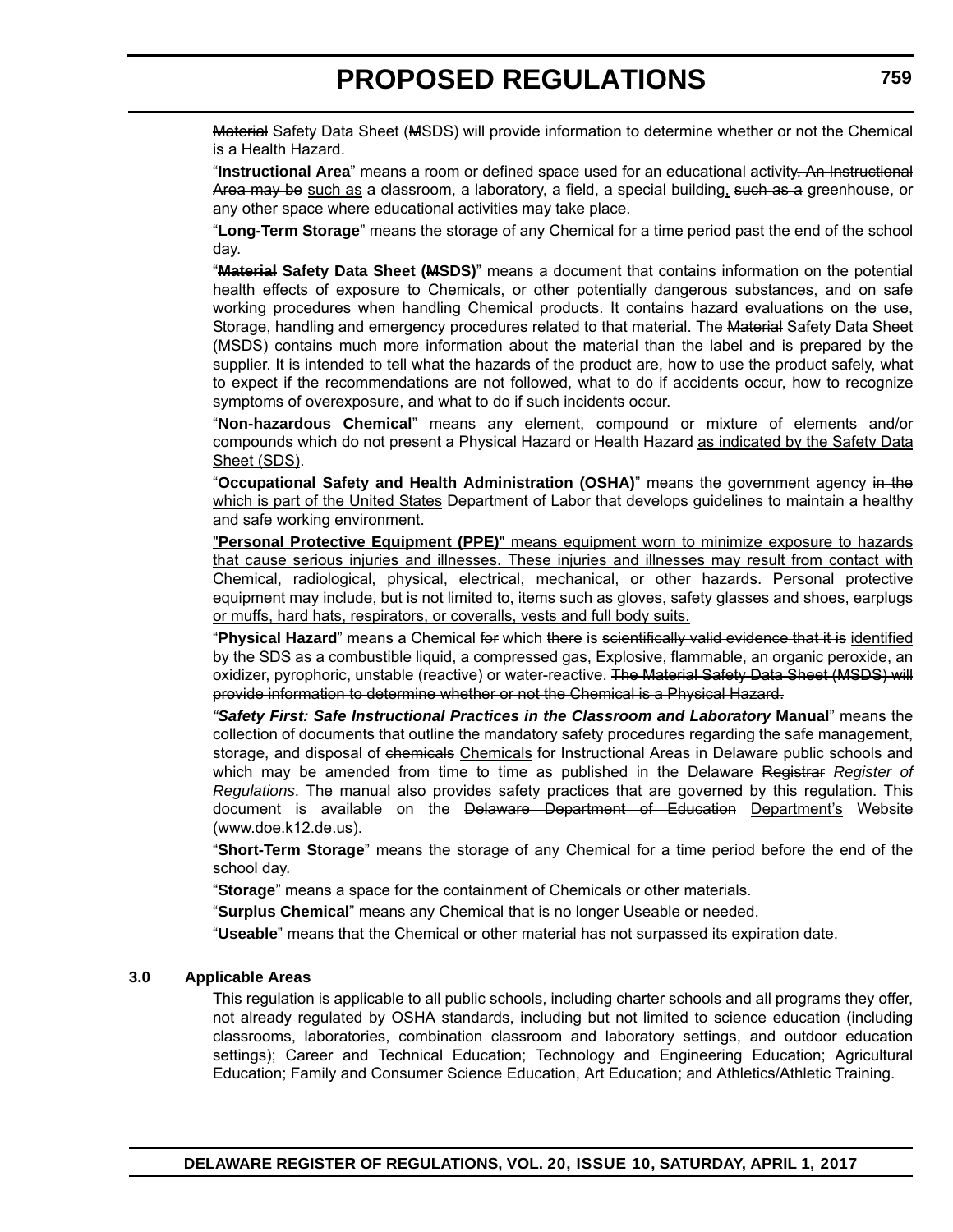### **4.0 Chemical Safety Hygiene Plan**

- 4.1 All Delaware public schools shall have a Chemical Safety Hygiene Plan that outlines specific school district's or charter school's procedures in the area of staff and student Chemical safety. The plan shall include at least the following:
	- 4.1.1 Identification of at least one Chemical Safety Hygiene Officer for the school district or charter school who shall:
		- 4.1.1.1 Act as liaison between teachers, building and administration, and facilities staff, and the Department regarding Chemical safety issues;
		- 4.1.1.2 Maintain the Chemical inventory Inventory for the school(s);
		- 4.1.1.3 Approve all Chemical orders Procurement by the school district or charter school<sub>7</sub>:
		- 4.1.1.4 Maintain a supply of Material Safety Data Sheets (MSDS) for all Chemicals in the Chemical inventory; Inventory. The SDS may be paper or electronic, and be easily accessible from outside of the facility;
		- 4.1.1.5 Assist with maintenance requests related to safety equipment; and
		- 4.1.1.6 Identify and coordinate disposal of Hazardous Chemical wastes with the Department and Chemical disposal vendor(s); and.
		- 4.1.1.7 Provide prior approval for new laboratory operations, procedures, or activities proposed by educators.
	- 4.1.2 Standard operating procedures associated with Chemical Procurement, Chemical use, Chemical Storage, Chemical disposal (both Hazardous and Non-hazardous), and the handling of Chemical spills.

### **5.0 Inventory of Chemicals, Hazardous and Non-Hazardous**

- 5.1 Each school district and charter school shall prepare an inventory of Chemicals a Chemical Inventory for each of its schools by September 15 of each year. A copy of this inventory of Chemicals Chemical Inventory, along with the respective Material Safety Data Sheet (MSDS), shall be maintained by the school principal or head of school, chief custodian, and the identified Chemical Safety Hygiene Officer. Additionally, copies shall be maintained in the Chemical Storage area and with the school nurse or school health manager. The inventory of Chemicals Chemical Inventory, both Hazardous and Nonhazardous, shall contain at least the following information:
	- 5.1.1 The name of the Chemical;
	- 5.1.2 The amount of the Chemical (in appropriate measurement units);
	- 5.1.3 The location where the Chemical is stored; and
	- 5.1.4 The date of purchase. procurement. If the date of procurement is unknown, the earliest known date of ownership shall be indicated; and
	- 5.1.5 The form or state, (e.g. powder, solution, vapor, etc.) of the Chemical.

### **6.0 Chemicals with Special Conditions**

- 6.1 Mercury and mercury compounds, both organic and inorganic, shall not be present in or used in public schools, including charter schools in Delaware. Schools may continue to use mercury discharge tubes and fluorescent lights even though they contain a small amount of mercury gas because the mercury is enclosed in the glass container.
- 6.2 Known Carcinogens shall not be present in or used in public schools, including charter schools in Delaware. A listing of known Carcinogens can be found in *Safety First: Safe Instructional Practices in the Classroom and Laboratory*.
- 6.3 All public schools, including charter schools shall comply with current Environmental Protection Agency (EPA) regulations regarding regulated refrigerants.
- 6.4 Further provided Chemicals may be identified as "Chemicals with special conditions" or "banned" as to not be present or used in public schools, including charter schools because of updated knowledge of the Chemicals.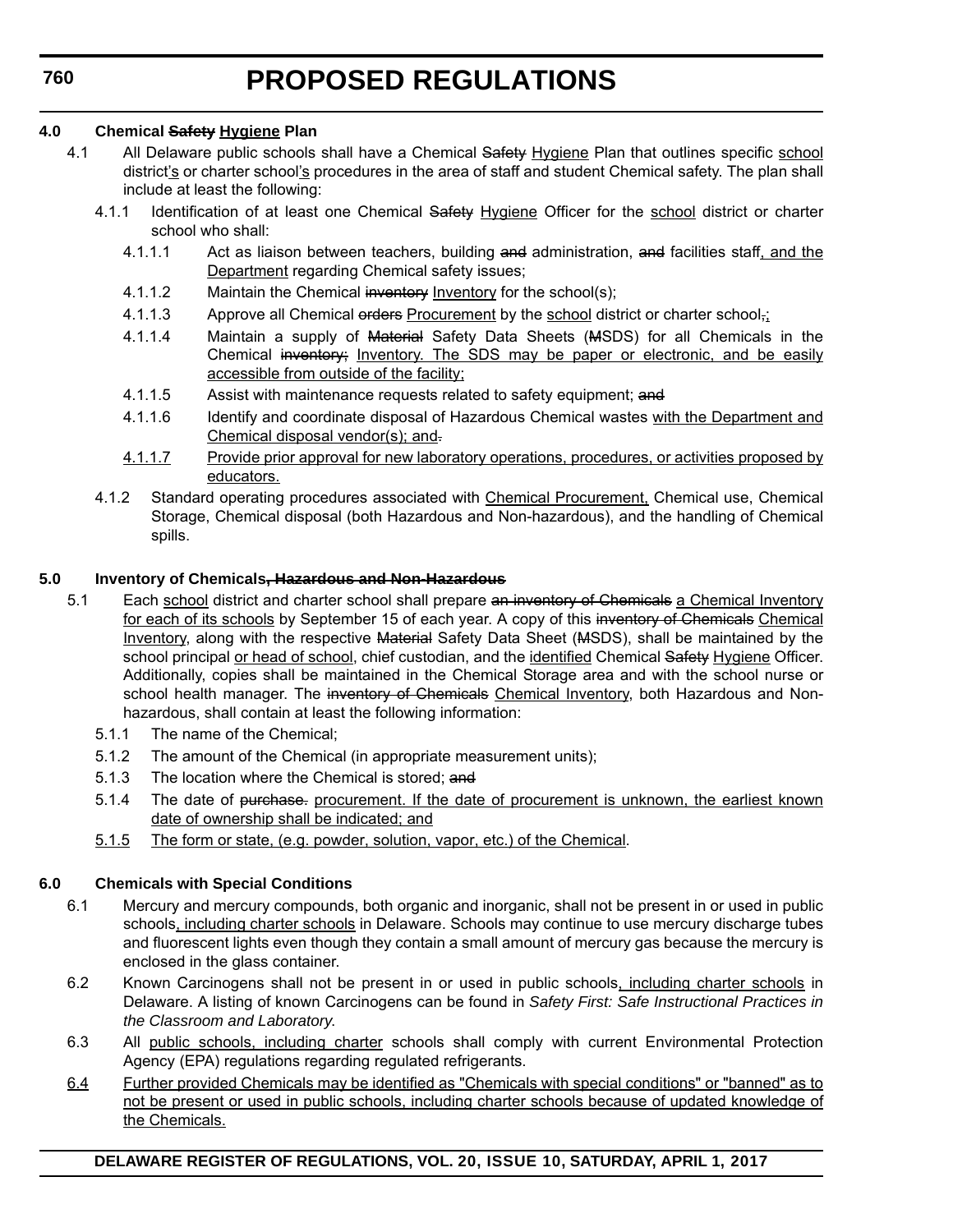### **7.0 Storage of Chemicals**

- 7.1 The Storage storage of all Chemicals shall conform to the mandatory specifications stated in *Safety First: Safe Instructional Practices in the Classroom and Laboratory*.
- 7.2 Chemicals in the Instructional Area shall be for immediate use only (Short-Term Storage). All Long-Term Storage of Chemicals shall be in a properly equipped Chemical Storage room.
- 7.3 Pressurized Storage storage of liquids and gases shall conform to current OSHA Storage storage and handling regulations.

### **8.0 Management of Chemicals**

- 8.1 Instructional staff shall provide annual training in the safe management of Chemicals to all students in Instructional Areas that use Chemicals annually. All students shall sign a student safety contract acknowledgement at the conclusion of this training. The training shall be age and grade appropriate for the students and shall include at least the following:
	- 8.1.1 An overview of the school safety program;
	- 8.1.2 The location of all Hazardous Chemical containers in the Instructional Area;
	- 8.1.3 An explanation of how to read labels on containers;
	- 8.1.4 The location, availability and content of Material Safety Data Sheets (MSDS) and an explanation of how they are used;
	- 8.1.5 An explanation of the nature of Health Hazards and Physical Hazards associated with the use of all Hazardous Chemicals (regardless of quantity) to which they may be exposed;
	- 8.1.6 An explanation of the proper handling, Storage storage and disposal methods for each of the Hazardous Chemicals present in the Instructional Area; and
	- 8.1.7 Measures taken by the instructional staff and school personnel to prevent or control Exposure such as engineering controls, personal protective equipment Engineering Controls, Personal Protective Equipment, and emergency procedures for spills or leaks.

### **9.0 Disposal of Surplus Chemicals**

- 9.1 Disposal of Surplus Non-hazardous Chemicals shall be carried out by the school district or charter school in accordance with procedures outlined in the Material Safety Data Sheet (MSDS).
- 9.2 Disposal of Surplus Hazardous Chemicals, that meet the definition of Hazardous Chemical, shall only be disposed of through the use of a licensed waste hauler.
	- 9.2.1 Each school district and charter school shall prepare a list of Surplus Hazardous Chemicals and submit it to the Department's Education Associate, Science by November 15 of each year. The Department of Education shall arrange for a licensed waste hauler to take the Chemicals to a proper waste facility for disposal. The cost of disposal shall be prorated among the participating schools. Alternatively, a school district or charter school may independently contract with a licensed waste hauler. An official letter shall be sent to the Education Associate, Science describing the school's intentions and naming the licensed waste hauler. The licensed waste hauler shall provide the school district or charter school with a manifest of items removed. This manifest shall be retained by the school district or charter school for at least five years from the collection date.

### **10.0 Facility Requirements for Instructional Areas that use Hazardous Chemicals**

- 10.1 Basic safety equipment shall be installed in all Instructional Areas that use Hazardous Chemicals and shall conform to the requirements outlined in *Safety First: Safe Instructional Practices in the Classroom and Laboratory*. Non-traditional instructional areas Instructional Areas such as an outdoor classroom or an agricultural field shall include all of the safety equipment as warranted and deemed necessary based on the hazard level of the lesson and materials being used in the instruction of students. Basic safety equipment shall include at least the following items:
	- 10.1.1 Eyewash (running water, continuous flow style);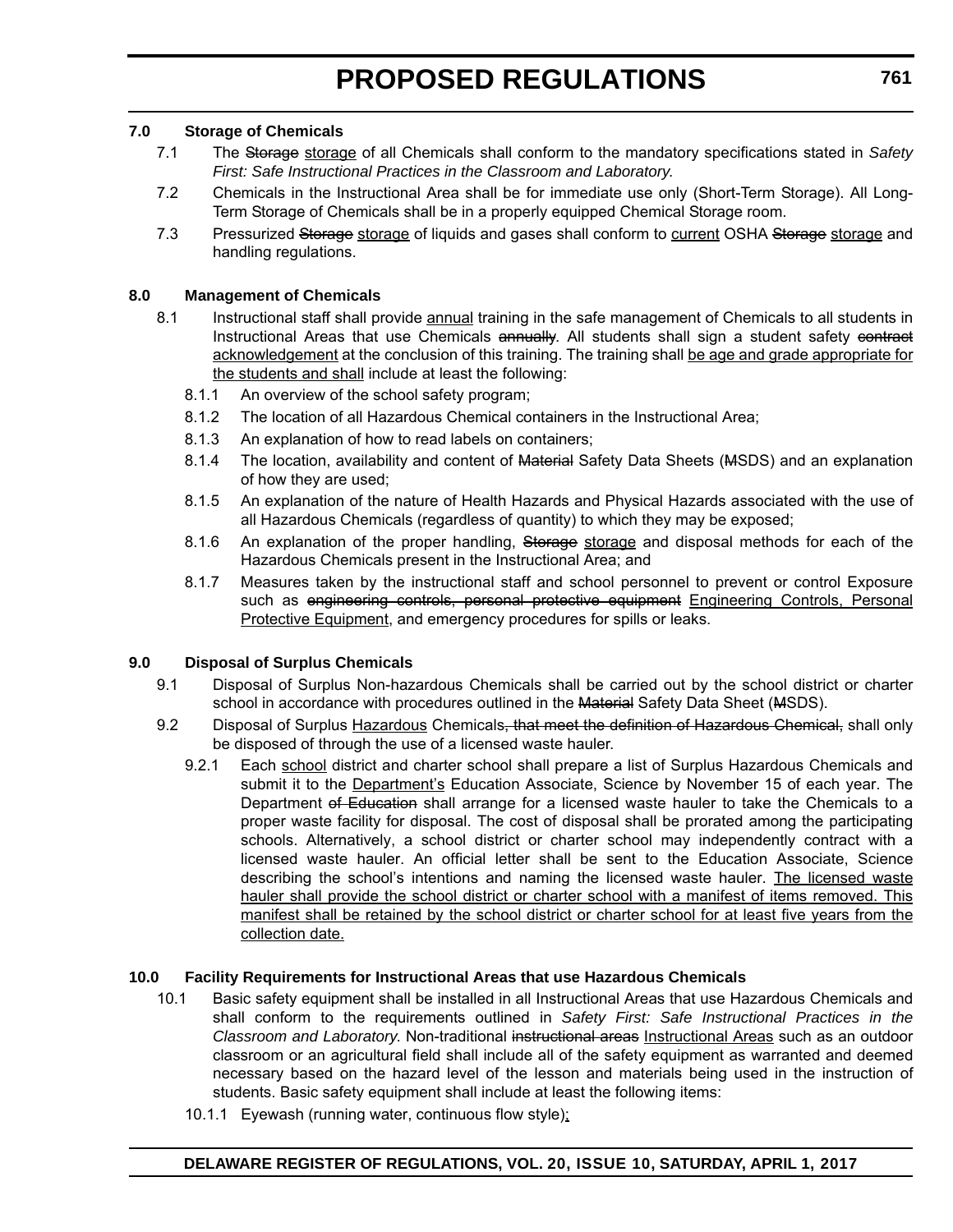- <span id="page-25-0"></span>10.1.2 Acid/Chemical shower (continuous flow style);
- 10.1.3 Eye protection (wrap-around, splash-shield style goggles);
- 10.1.4 ABC Fire extinguisher;
- 10.1.5 Fire blanket; and
- 10.1.6 Chemical spill equipment.
- 10.2 A properly functioning fume hood and/or other industry-standard ventilation system shall be used when mixing Chemicals, using Chemicals, and/or for Short-term Storage of Chemicals that release hazardous fumes. The determination that hazardous fumes may be released is determined made by a hazard analysis and a review of the MSDS document(s). Fume hoods and other ventilation systems shall conform to the requirements outlined in *Safety First: Safe Instructional Practices in the Classroom and Laboratory*.
- 10.3 All Instructional Areas that use Hazardous Chemicals which are constructed, reconfigured, or renovated after September 1, 2011 shall provide adequate space for student work at a minimum of 50 square feet per student.
- 10.4 All Instructional Areas that use Hazardous Chemicals shall have at least two means of egress. The second exit may pass through another room and/or a Non-Chemical Storage room if it is used only as an emergency exit.

### **11.0 Assurance of Safety Practices**

Each school district or charter school shall submit an assurance letter annually to the Department's Education Associate, Science no later than November 15. The assurance letter shall verify that the school district or charter school's Hazardous Chemical management program has been reviewed for compliance, and is compliant with this regulation and the corresponding sections of *Safety First: Safe Instructional Practices in the Classroom and Laboratory*.

### **[2011 Safety First Manual](http://http://regulations.delaware.gov/AdminCode/title14/800/2011SafetyFirstManual.pdf)**

### **OFFICE OF [THE SECRETARY](https://pubapps.doe.k12.de.us/EducationalDirectoryPublic/pages/DDOE/Branches.aspx?page=branches&BID=1)** Statutory Authority: 14 Delaware Code, Section 122(b) (14 **Del.C.** §122(b)) 14 **DE Admin. Code** 1009

### **PUBLIC NOTICE**

### **Education Impact Analysis Pursuant To 14 Del.C**. **§122(d)**

### **[1009 DIAA High School Interscholastic Athletics](#page-3-0)**

### **A. TYPE OF REGULATORY ACTION REQUIRED**

Amendment to Existing Regulation

### **B. SYNOPSIS OF SUBJECT MATTER OF THE REGULATION**

The Secretary of Education seeks the consent of the State Board of Education to amend 14 **DE Admin. Code** 1009 DIAA High School Interscholastic Athletics. This regulation is being amended in consultation and cooperation with the Delaware Interscholastic Athletic Association. The regulation is being amended to add sections that specify the purpose of the transfer, passing work, and years of participation eligibility rules; clarify the transfer and years of participation rules as to eighth grade students who are eligible to participate in interscholastic athletics at the high school level; organize existing sections of the transfer rule for clarity; change the time period for the subsection that allows a student who has previously participated in interscholastic athletics to transfer one time from the first year of eligibility to the first and second years of eligibility; change the transfer options permissible under the Elementary and Secondary Education Act, as amended by the Every Student Succeeds Act, to conform

### **DELAWARE REGISTER OF REGULATIONS, VOL. 20, ISSUE 10, SATURDAY, APRIL 1, 2017**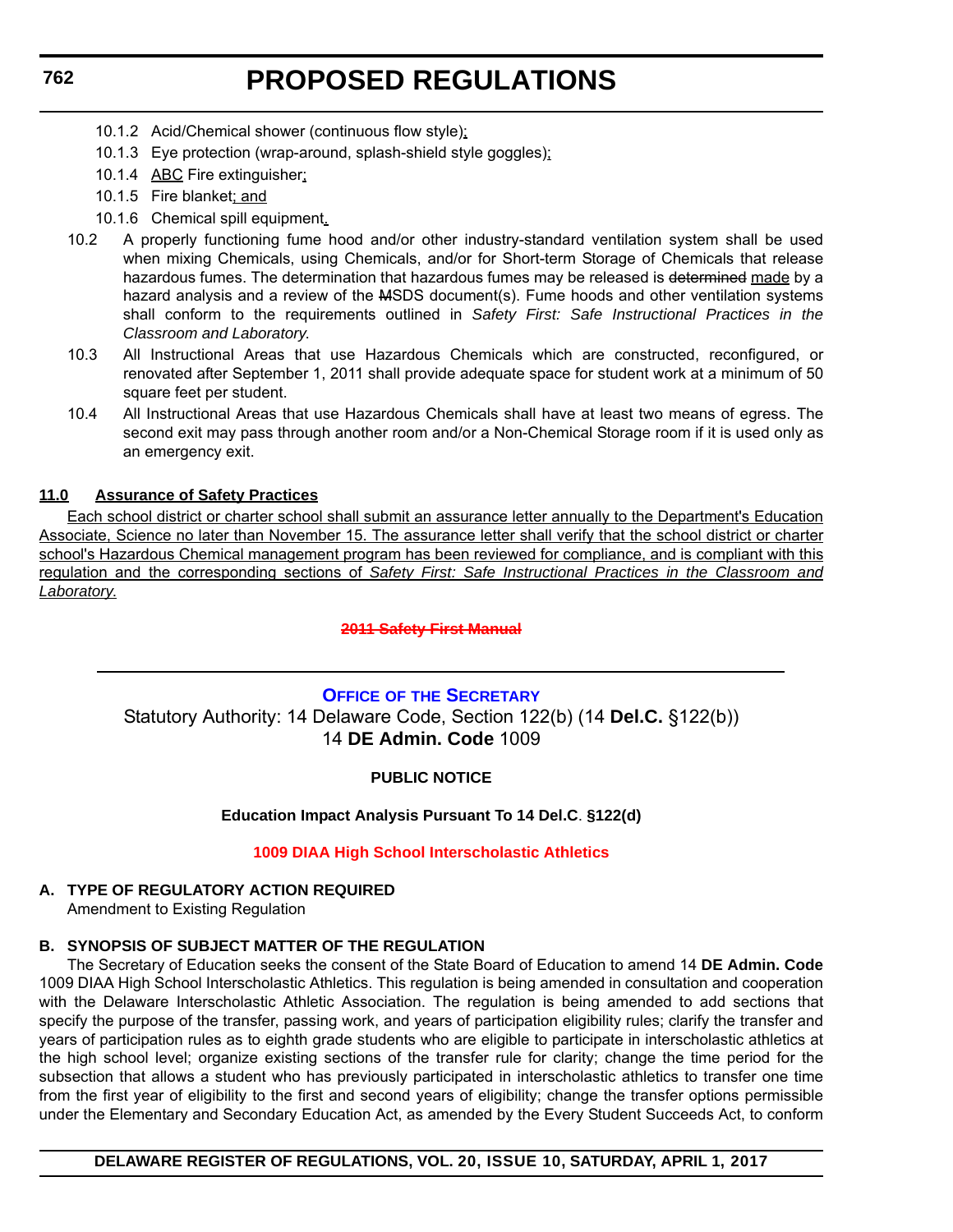to federal and state law; and to eliminate the prohibition against practicing if a student is ineligible under the passing work rule.

Persons wishing to present their views regarding this matter may do so in writing by the close of business on or before May 5, 2017 to Tina Shockley, Education Associate, Department of Education, Regulatory Review, at 401 Federal Street, Suite 2, Dover, Delaware 19901. A copy of this regulation may be viewed online at the Registrar of Regulation's website, http://regulations.delaware.gov/services/current\_issue.shtml, or obtained at the Department of Education, Finance Office located at the address listed above.

### **C. IMPACT CRITERIA**

1. Will the amended regulation help improve student achievement as measured against state achievement standards? The amended regulation is related to interscholastic athletics and does not directly help improve student achievement as measured against state achievement standards.

2. Will the amended regulation help ensure that all students receive an equitable education? The amended regulation is related to interscholastic athletics and does not help to ensure that all students receive an equitable education.

3. Will the amended regulation help to ensure all student's health and safety are adequately protected? The amended regulation is intended, in part, to help to ensure all students' health and safety are adequately protected.

4. Will the amended regulation help to ensure that all students' legal rights are respected? The amended regulation helps to ensure that all students' legal rights are respected.

5. Will the amended regulation preserve the necessary authority and flexibility of decision-makers at the local board and school level? The amended regulation does not change authority and flexibility of decision makers at the local board and school level.

6. Will the amended regulation place unnecessary reporting or administrative requirements or mandates upon decision makers at the local board and school levels? The amended regulation does not place unnecessary reporting or administrative requirements or mandates upon decision makers at the local board and school levels.

7. Will decision making authority and accountability for addressing the subject to be regulated be placed in the same entity? The amended regulation does not change decision making authority and accountability for addressing the subject to be regulated.

8. Will the amended regulation be consistent with and not an impediment to the implementation of other state educational policies, in particular to state educational policies addressing achievement in the core academic subjects of mathematics, science, language arts, and social studies? The amended regulation is consistent with, and not an impediment to, the implementation of other state educational policies.

9. Is there a less burdensome method for addressing the purpose of the amended regulation? There is not a less burdensome method for addressing the purpose of this amended regulation.

10. What is the cost to the state and to the local school boards of compliance with the adopted regulation? There is no expected cost to the state and to the local school boards implementing this amended regulation.

### **\*Please Note:**

**(1) The Regulatory Flexibility Analysis and Impact Statement for this regulation, as required by 29 Del.C. Ch. 104, is available at:**

**<http://regulations.delaware.gov/register/april2017/proposed/20 DE Reg 762RFA 04-01-17.pdf>**

**(2) Due to the size of the proposed regulation, it is not being published here. A copy of the regulation is available at:**

**[1009 DIAA High School Interscholastic Athletics](http://regulations.delaware.gov/register/april2017/proposed/20 DE Reg 762 04-01-17.htm)**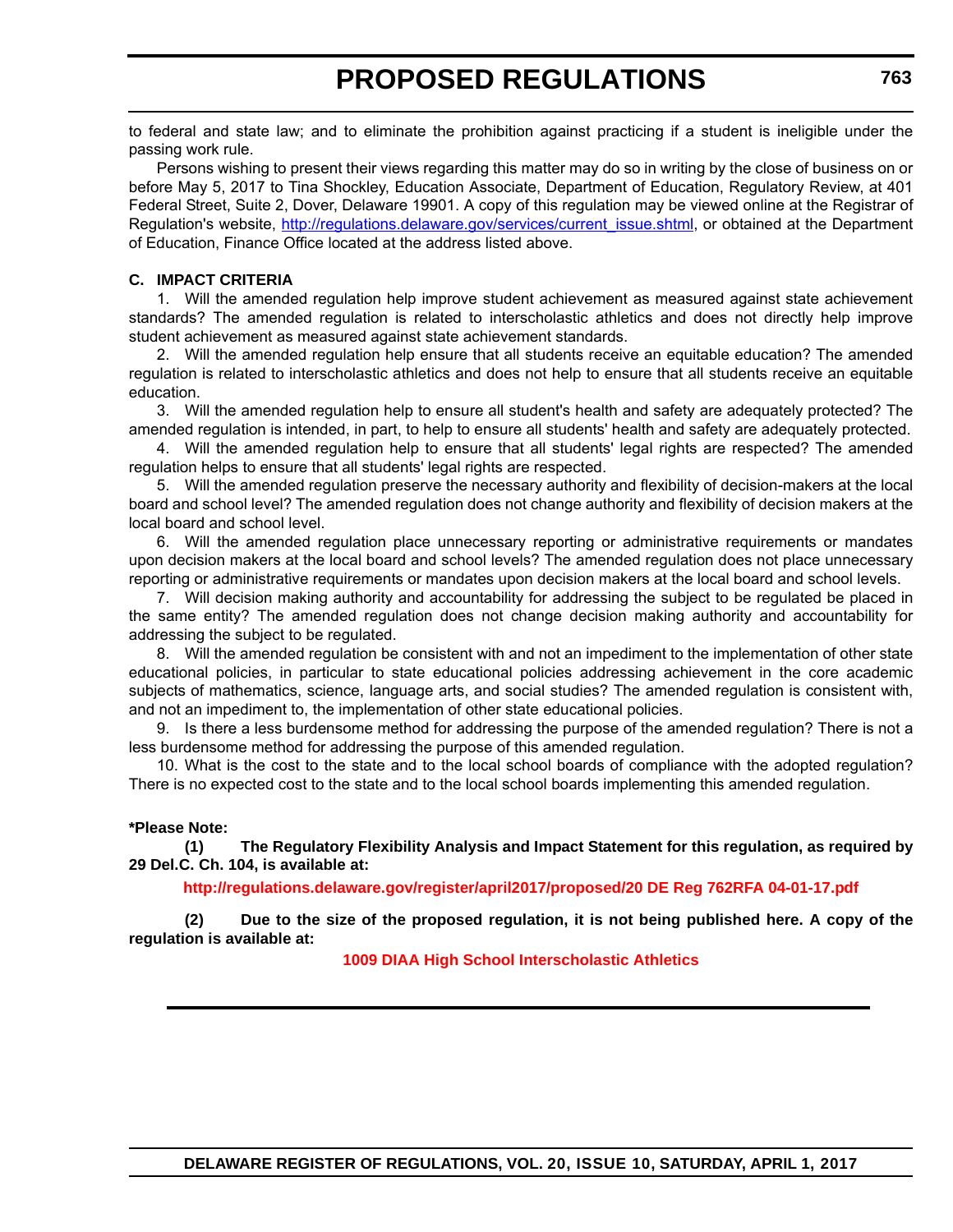### **[DEPARTMENT OF FINANCE](http://finance.delaware.gov/)**

<span id="page-27-0"></span>**OFFICE [OF UNCLAIMED PROPERTY, STATE ESCHEATOR](http://finance.delaware.gov/unclaimedproperty.shtml)** Statutory Authority: 12 Delaware Code, Section 1132 (12 **Del.C.** §1132) 12 **DE Admin. Code** 100, 101, 102 & 103

### **PUBLIC NOTICE**

### **100 Regulation on Practices and Procedures for Appeals of Determinations of the Audit Manager [101 Regulation on Practice and Procedure for Establishing Running of the Full Period of Dormancy for](#page-3-0)  Certain Securities and Related Property**

### **102 Regulation on Practices and Procedures for Records Examinations by the State Escheator 103 Abandoned or Unclaimed Property Examination Guidelines**

In compliance with the State's Administrative Procedures Act (Title 29, Chapter 101 of the Delaware Code) and under the authority of 12 **Del.C.** §1132, the Delaware Department of Finance's Office of Unclaimed Property, State Escheator, proposes to revise and replace its regulations related to its Abandoned or Unclaimed Property Law.

In accordance with 29 **Del.C.** §10116, persons wishing to submit written comments, suggestions, briefs, and compilations of data or other written materials concerning the proposed regulations should direct them to the following address:

David M. Gregor State Escheator Department of Finance 820 N. French St. Wilmington, DE 19801

Notice may also be directed via electronic mail to [david.gregor@state.de.us](mailto:david.gregor@state.de.us). Any written submission in response to this notice and relevant to the proposed regulations must be received by the Department of Finance no later than **4:30 p.m. EST, Wednesday, May 3, 2017**.

The action concerning determination of whether to adopt the proposed regulations will be based upon the results of Department analysis and the consideration of the written comments and written materials filed by other interested persons.

### **SUMMARY OF PROPOSAL**

The purpose of this notice is to advise the public that the Delaware Department of Finance's Office of Unclaimed Property, State Escheator ("DOF"), proposes to repeal all existing regulations related to State of Delaware's Abandoned or Unclaimed Property program. The DOF, in consultation with the Secretary of State, proposes to promulgate new, revised regulations (contained in a separate, concurrent proposal) to replace the regulations with new regulations presented in a more orderly and comprehensive manner.

**These Regulations propose to repeal the following existing provisions in the Delaware Administrative Code:**

12 **DE Admin. Code** 100, *Regulation on Practices and Procedures for Appeals of Determinations of the Audit Manager*

12 **DE Admin. Code** 101, *Regulation on Practice and Procedure for Establishing Running of the Full Period of Dormancy for Certain Securities and Related Property*

12 **DE Admin. Code** 102, *Regulation on Practices and Procedures for Records Examinations by the State Escheator*

12 **DE Admin. Code** 103, *Abandoned or Unclaimed Property Examination Guidelines*

#### **These Regulations propose to repeal the following existing Regulations:**

*Abandoned or Unclaimed Property Voluntary Disclosure Agreement and Audit Program,* 9 **DE Reg.** 771 (11/01/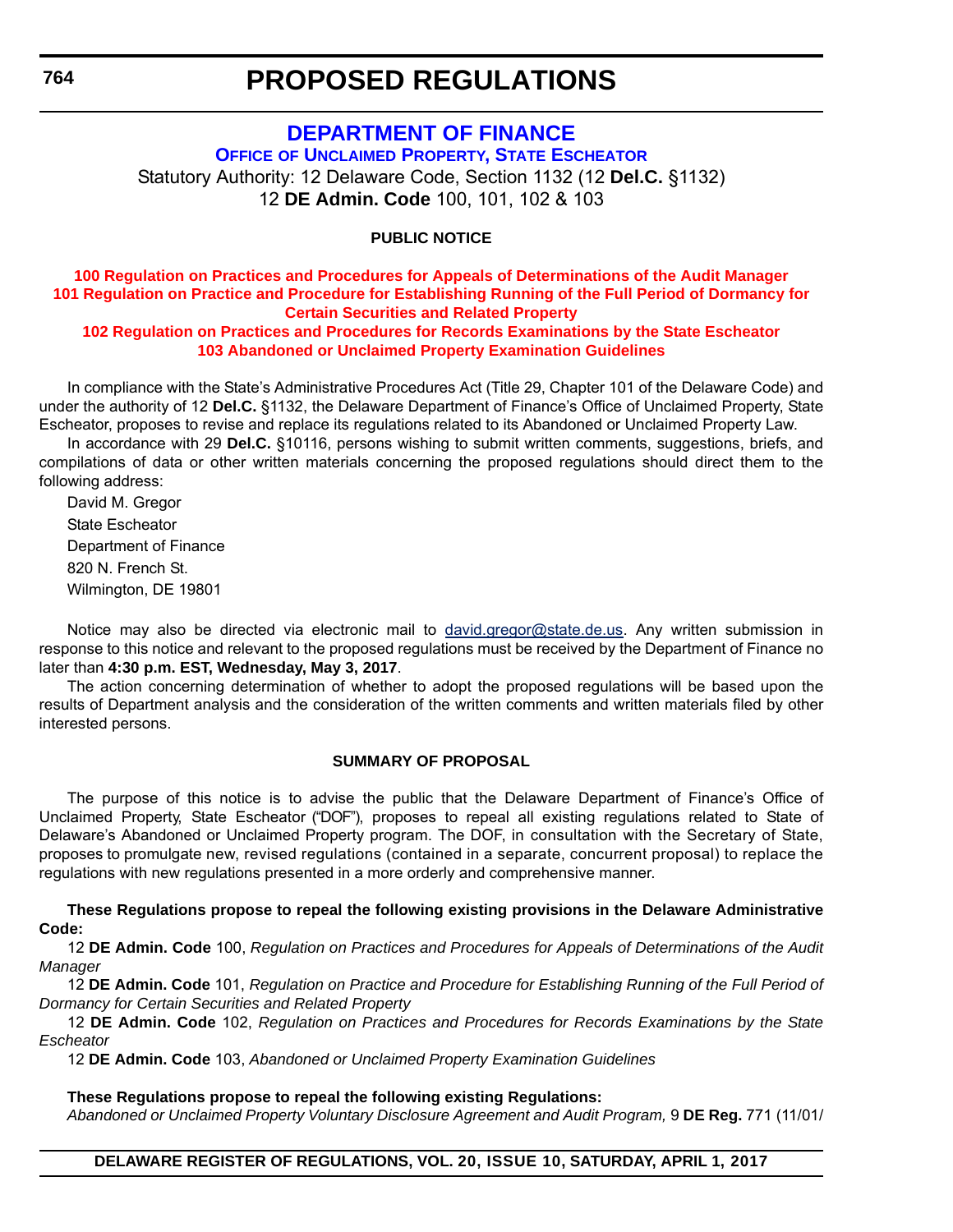<span id="page-28-0"></span>05). *Abandoned or Unclaimed Property Voluntary Disclosure Agreement Program*, 10 **DE Reg.** 699 (10/01/06) (Final). *Regulation on Practices and Procedures for Appeals of Determinations of the Audit Manager*, 15 **DE Reg.** 1323 (03/01/12) (Final).

*Regulation on Practice and Procedure for Establishing Running of the Full Period of Dormancy for Certain Securities and Related Property*, 15 **DE Reg.** 1330 (03/01/12).

*Regulation on Practices and Procedures for Records Examinations by the State Escheator*, 16 **DE Reg.** 530 (11/01/12) (Final).

*Abandoned or Unclaimed Property Audit Examination Guidelines*, 16 **DE Reg.** 630 (12/01/12) (Final).

### **Statutory Authority**

Delaware Code, Title 12 §1132

#### **Background**

On January 29, 2015, the Governor of Delaware signed into law Senate Bill 11 of the 148<sup>th</sup> General Assembly, which directed the Delaware Secretary of Finance to complete the development of a detailed manual containing procedural guidelines for the conduct of Delaware unclaimed property examinations.

On February 2, 2017, the Governor of Delaware signed into law Senate Bill 13 of the 149<sup>th</sup> General Assembly. which revised and updated the Delaware Abandoned and Unclaimed Property Law. Section 1176(b) directed the Secretary of Finance, in consultation with the Secretary of State, to promulgate regulations to create consistency in any examination or voluntary disclosure.

The Delaware Secretary of Finance seeks to repeal its existing regulations related to the Delaware Abandoned and Unclaimed Property Law, to replace them with detailed regulations, in order to comply with the above direction.

#### **\*Please Note:**

**(1) The Regulatory Flexibility Analysis and Impact Statement for this regulation, as required by 29 Del.C. Ch. 104, is available at:**

**<http://regulations.delaware.gov/register/april2017/proposed/20 DE Reg 764RFA 04-01-17.pdf>**

**(2) Due to the size of the proposed regulation, it is not being published here. A copy of the regulation is available at:**

**[Regulations 100, 101, 102, and 103](http://regulations.delaware.gov/register/april2017/proposed/20 DE Reg 764 04-01-17.htm)**

### **OFFICE [OF UNCLAIMED PROPERTY, STATE ESCHEATOR](http://finance.delaware.gov/unclaimedproperty.shtml)**

Statutory Authority: 12 Delaware Code, Section 1132 (12 **Del.C.** §1132)

### **PUBLIC NOTICE**

#### **[Department of Finance Abandoned or Unclaimed Property Reporting and Examination Manual](#page-3-0)**

In compliance with the State's Administrative Procedures Act (Title 29, Chapter 101 of the Delaware Code) and under the authority of 12 **Del.C.** §1132, the Delaware Department of Finance's Office of Unclaimed Property, State Escheator, proposes to revise and replace its regulations related to its Abandoned or Unclaimed Property Law.

In accordance with 29 **Del.C.** §10116, persons wishing to submit written comments, suggestions, briefs, and compilations of data or other written materials concerning the proposed regulations should direct them to the following address:

David M. Gregor State Escheator Department of Finance 820 N. French St. Wilmington, DE 19801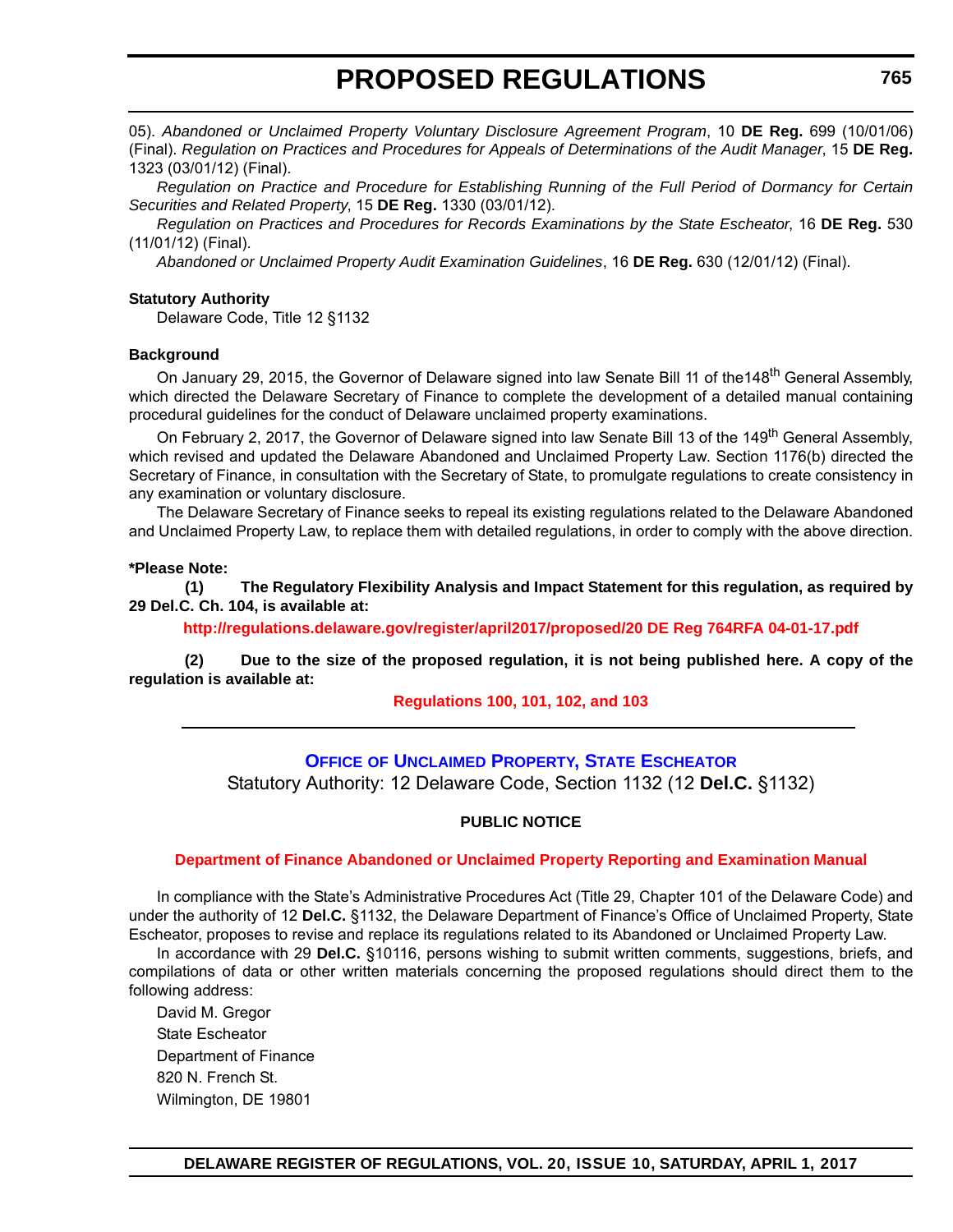## **PROPOSED REGULATIONS**

<span id="page-29-0"></span>Notice may also be directed via electronic mail to [david.gregor@state.de.us](mailto:david.gregor@state.de.us). Any written submission in response to this notice and relevant to the proposed regulations must be received by the Department of Finance no later than **4:30 p.m. EST, Wednesday, May 3, 2017**.

The action concerning determination of whether to adopt the proposed regulations will be based upon the results of Department analysis and the consideration of the written comments and written materials filed by other interested persons.

### **SUMMARY OF PROPOSAL**

The purpose of this notice is to advise the public that the Delaware Department of Finance's Office of Unclaimed Property, State Escheator, in consultation with the Secretary of State, proposes to promulgate rules and regulations to establish instructions and guidelines for the administration of the State of Delaware's Abandoned or Unclaimed Property program. These regulations provide a framework to ensure that Holders of unclaimed property have a basic understanding of the processes available to them as well as the State's expectations. The regulations contained herein are to be implemented consistently, so as to ensure fair and uniform treatment of Holders of unclaimed property.

### **Statutory Authority**

Delaware Code, Title 12 §1132

### **Background**

On January 29, 2015, the Governor of Delaware signed into law Senate Bill 11 of the 148<sup>th</sup> General Assembly, which directed the Delaware Secretary of Finance to complete the development of a detailed manual containing procedural guidelines for the conduct of Delaware unclaimed property examinations.

On February 2, 2017, the Governor of Delaware signed into law Senate Bill 13 of the 149<sup>th</sup> General Assembly, which revised and updated the Delaware Abandoned and Unclaimed Property Law. Section 1176(b) directed the Secretary of Finance, in consultation with the Secretary of State, to promulgate regulations to create consistency in any examination or voluntary disclosure.

#### **\*Please Note:**

**(1) The Regulatory Flexibility Analysis and Impact Statement for this regulation, as required by 29 Del.C. Ch. 104, is available at:**

**<http://regulations.delaware.gov/register/april2017/proposed/20 DE Reg 765RFA 04-01-17.pdf>**

**(2) Due to the size of the proposed regulation, it is not being published here. A copy of the regulation is available at:**

**[Department of Finance Abandoned or Unclaimed Property Reporting and Examination Manual](http://regulations.delaware.gov/register/april2017/proposed/20 DE Reg 765 04-01-17.htm)**

### **[DEPARTMENT OF HEALTH AND SOCIAL SERVICES](http://www.dhss.delaware.gov/dhss/index.html) DIVISION [OF LONG TERM CARE RESIDENTS PROTECTION](http://www.dhss.delaware.gov/dhss/dltcrp/)**

Statutory Authority: 16 Delaware Code, Section 1101 (16 **Del.C.** §1101) 16 **DE Admin. Code** 3310

### **PUBLIC NOTICE**

### **3310 Neighborhood Homes [for Persons with Developmental Disabilities](#page-3-0)**

The Division of Long Term Care Residents Protection (DLTCRP) is proposing a full revision of Regulation 3310 Neighborhood Homes for Individuals with Intellectual and/or Developmental Disabilities. The proposed regulations will replace the existing Regulation.

The action concerning the determination of whether to adopt the proposed regulation will be based upon the results of Department and Division staff analysis and the consideration of the comments and written materials filed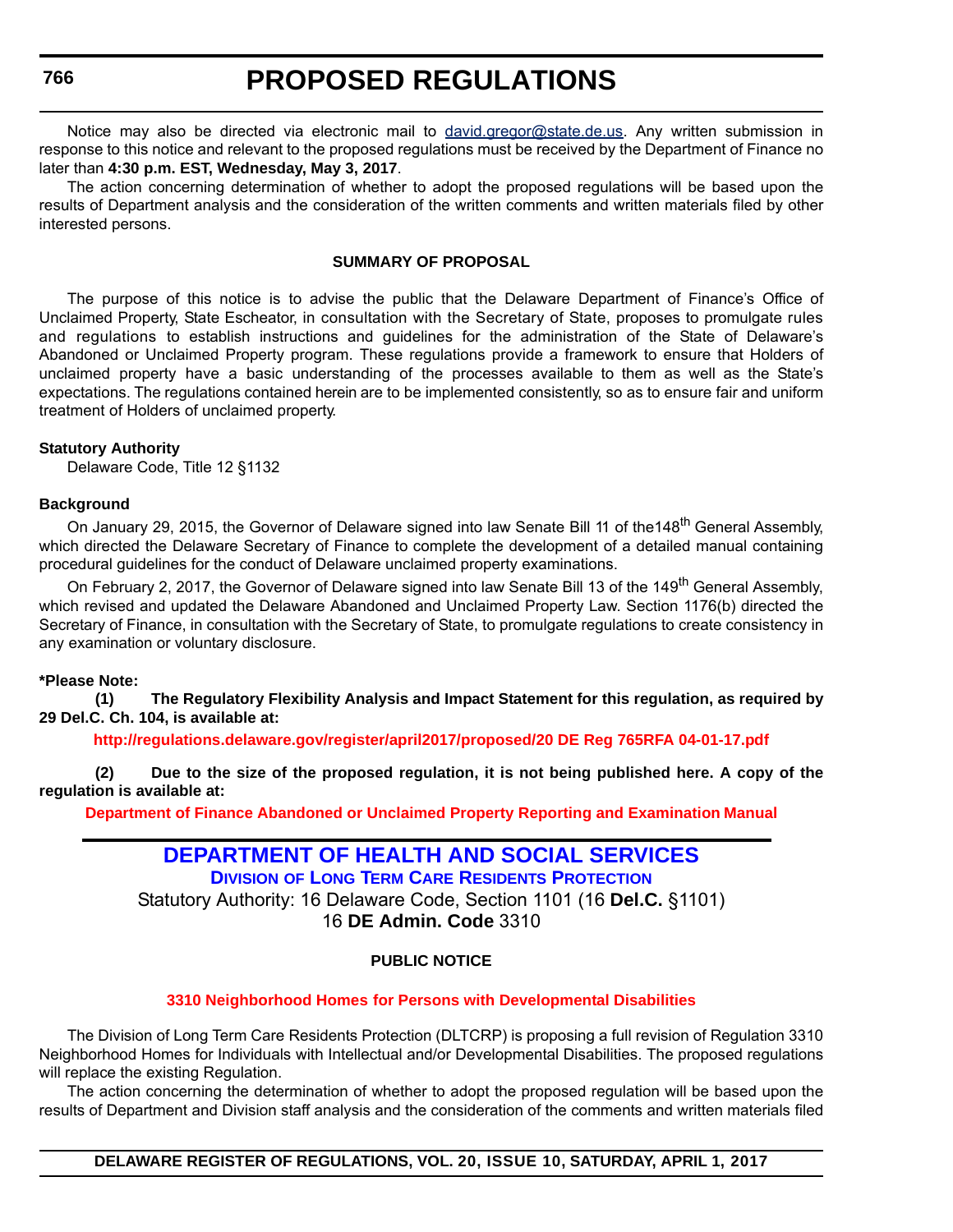<span id="page-30-0"></span>by other interested persons.

### **SUMMARY OF PROPOSED CHANGES**

### **Background**

DLTCRP identified the fact that the regulation was last updated in April 01, 2012. Many changes have occurred in the field. This revision will replace the current regulations and update it to meet the current standards.

#### **Summary of Proposal**

This regulatory proposal replaces the regulations for the purpose of bringing it into compliance with current standards.

Any person who wishes to make written suggestions, testimony, briefs or other written materials concerning the proposed regulation should submit such comments by May 1, 2017 to:

> Renee Purzycki, Social Service Chief Administrator Office of the Director for the Division of Long Term Care Residents Protection Delaware Department of Health and Social Services 3 Mill Road Suite 308 Wilmington, DE 19806 Email: Renee.Purzycki@state.de.us Fax: 302-421-7401

#### **\*Please Note:**

**(1) The Regulatory Flexibility Analysis and Impact Statement for this regulation, as required by 29 Del.C. Ch. 104, is available at:**

**<http://regulations.delaware.gov/register/april2017/proposed/20 DE Reg 766RFA 04-01-17.pdf>**

**(2) Due to the size of the proposed regulation, it is not being published here. A copy of the regulation is available at:**

**3310 Neighborhood Homes [for Persons with Developmental Disabilities](http://regulations.delaware.gov/register/april2017/proposed/20 DE Reg 766 04-01-17.htm)**

### **DIVISION OF MEDICAID [AND MEDICAL ASSISTANCE](http://www.dhss.delaware.gov/dhss/dmma/)**

Statutory Authority: 31 Delaware Code, Section 512 (31 **Del.C.** §512)

### **PUBLIC NOTICE**

### **[Lactation Counseling Services](#page-3-0)**

In compliance with the State's Administrative Procedures Act (APA - Title 29, Chapter 101 of the Delaware Code), 42 CFR §447.205, and under the authority of Title 31 of the Delaware Code, Chapter 5, Section 512, Delaware Health and Social Services (DHSS) / Division of Medicaid and Medical Assistance is proposing to amend the Title XIX Medicaid State Plan regarding services provided to pregnant and postpartum individuals, specifically, *to provide lactation counseling services as separately reimbursed pregnancy-related services*.

Any person who wishes to make written suggestions, compilations of data, testimony, briefs or other written materials concerning the proposed new regulations must submit same to: Planning, Policy and Quality Unit, Division of Medicaid and Medical Assistance, 1901 North DuPont Highway, P.O. Box 906, New Castle, Delaware 19720-0906, Attention: Kimberly Xavier; by email to Kimberly.xavier@state.de.us; or by fax to 302-255-4425 by May 1, 2017. Please identify in the subject line: Lactation Counseling Services.

The action concerning the determination of whether to adopt the proposed regulation will be based upon the results of Department and Division staff analysis and the consideration of the comments and written materials filed by other interested persons.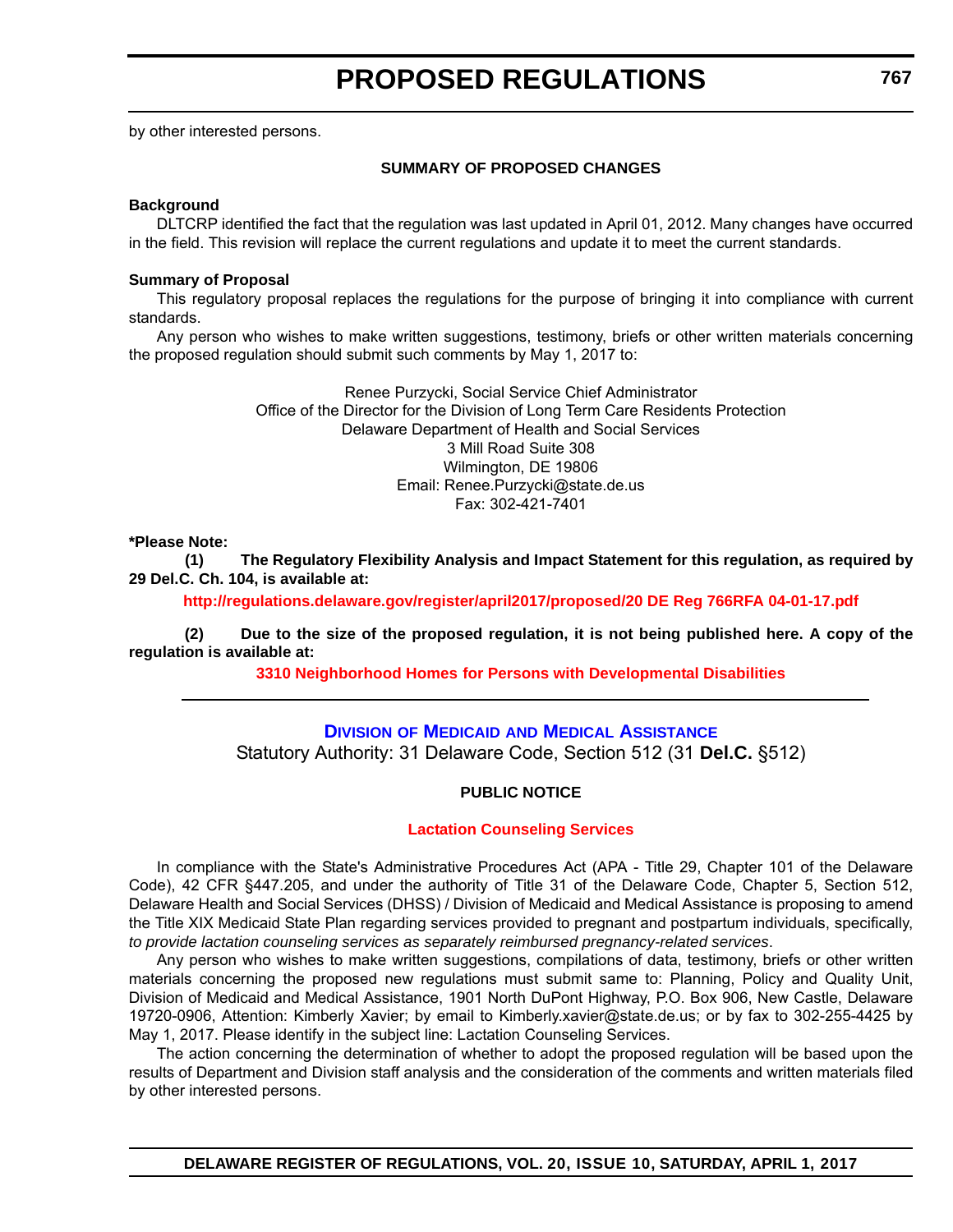### **SUMMARY OF PROPOSAL**

The purpose of this notice is to advise the public that Delaware Health and Social Services (DHSS)/Division of Medicaid and Medical Assistance (DMMA) is proposing to amend the Title XIX Medicaid State Plan regarding services provided to pregnant and postpartum individuals, specifically, *to provide lactation counseling services as separately reimbursed pregnancy-related services.* 

#### **Statutory Authority**

- 42 CFR §440.60, *Medical or other remedial care provided by licensed practitioners*
- 42 CFR §440.170, *Any other medical care or remedial care recognized under State law and specified by the Secretary*
- 42 CFR §440.210, *Required services for the categorically needy*
- 42 CFR §440.225, *Optional services for the categorically needy*
- 42 CFR §447, *Payments for services*
- §1902(a) of the Social Security Act, *State plans for medical assistance, service requirements*

### **Background**

Improving the health of the population and reducing preventable causes of poor health, such as obesity, is a priority of the Department of Health and Human Services (HHS) and the Centers for Medicare & Medicaid Services (CMS). Current research shows that the practice of breastfeeding for the first 6 to 12 months of life is highly beneficial for both the mother and infant. On January 20, 2011, the United States Surgeon General released "The Surgeon General's Call to Action to Support Breastfeeding." This report indicates that there is a 32% higher risk of childhood obesity and a 64% higher risk of type 2 diabetes for children who are not breastfed. An extensive body of research supports these assertions and provides evidence of the positive effects of breastfeeding on both short and long term infant and maternal health. Breastfeeding also serves additional advantages for low birth weight infants. Human milk consumption is associated with a reduction in sepsis infections and gastrointestinal illnesses among very low birth weight newborns in the neonatal intensive care unit (NICU).

The U.S. Preventive Services Task Force (USPSTF) specifically recommends coordinated interventions throughout pregnancy, birth, and infancy to increase breastfeeding initiation, duration, and exclusivity. Such recommended interventions include formal breastfeeding education for mothers and families, direct support of the mother during breastfeeding observations, and the training of health professional staff about breastfeeding and techniques for breastfeeding support. The opportunity to promote and provide support for breastfeeding occurs many times throughout the interactions that women have with various types of health care providers during and after pregnancy.

Due to the multiple health benefits associated with breastfeeding, CMS encourages States to go beyond the requirement of solely coordinating and referring enrollees to the Special Supplemental Food Program for Women, Infants, and Children (WIC) (established in 42 C.F.R. § 431.635) and include lactation services as separately reimbursed pregnancy-related services. Because lactation services are not specifically mentioned in the Medicaid statute or Federal Medicaid regulations, not all States separately reimburse lactation services as pregnancy-related services. Delaware Medicaid and Medical Assistance (DMMA) currently supports lactation counseling when provided as part of a pregnant or postpartum individuals inpatient stay. DMMA would like to expand this coverage and to separately reimburse lactation counseling services provided in outpatient settings for pregnant and postpartum individuals when such services are ordered by a licensed practitioner, operating within the scope of their license, and provided by a certified lactation consultant.

### **Summary of Proposal**

#### *Purpose*

To add language to the Medicaid State Plan regarding lactation counseling services for pregnant and postpartum individuals.

#### *Summary of Proposed Changes*

- If implemented as proposed, this state plan amendment will accomplish the following, effective April 1, 2017:
	- Amend the following state plan pages by adding a provision that allows providers to bill separately for lactation counseling services provided in outpatient settings for pregnant and postpartum individuals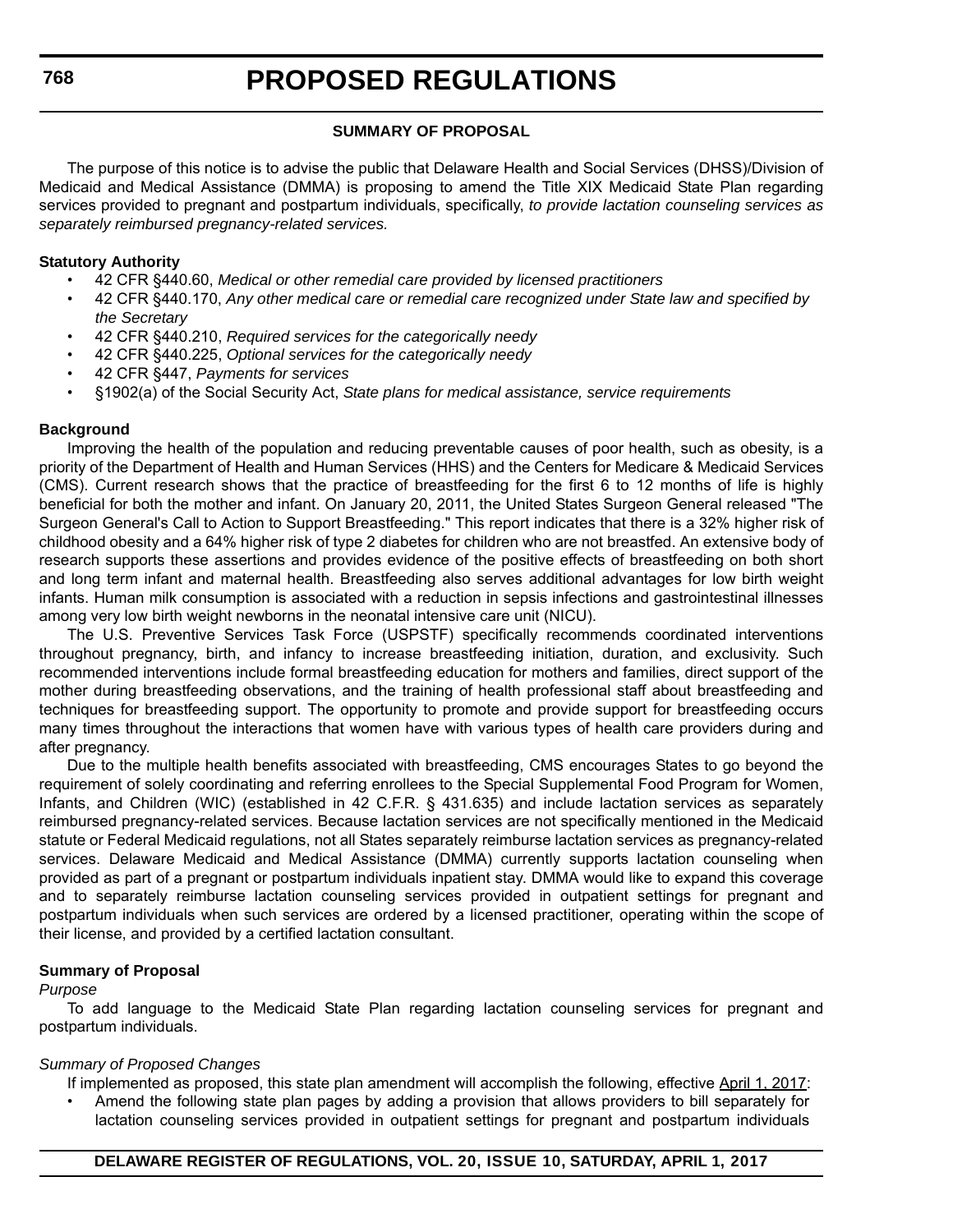when such services are ordered by a licensed practitioner, operating within the scope of their license, and provided by a certified lactation consultant.

- Attachment 3.1-A Page 3 Addendum Other Practitioners' Services;
- Attachment 3.1-A Page 8 and Page 8 Addendum Extended Services for Pregnant Individuals;
- Attachment 3.1-A Page 11 and Page 11 Addendum Licensed or Otherwise State-Recognized covered professionals in the Freestanding Birthing Center Services;
- Supplement 1 to Attachment 3.1-A Case Management Services for High-Risk Pregnant Individuals; and
- Attachment 4.19-B Page 18 Methods and Standards for Establishing Payment Rates, Lactation Counseling Services.
- Sunset Attachment 4.19-B Pages 8, 8a, 9, 9a, and 9b as these state plan pages contain out-of-date rates and codes for obstetrical and pediatric care. This was identified while reviewing the state plan to identify the appropriate areas to update with lactation counseling services. Rates are no longer listed in the state plan; the fee schedule and any annual periodic adjustments to these, and all DMMA rates, are published on the Delaware Medical Assistance Program (DMAP) website at: [https://](https://medicaid.dhss.delaware.gov/provider) [medicaid.dhss.delaware.gov/provider.](https://medicaid.dhss.delaware.gov/provider)

#### *Public Notice*

In accordance with the *federal* public notice requirements established at Section 1902(a)(13)(A) of the Social Security Act and 42 CFR 447.205 and the *state* public notice requirements of Title 29, Chapter 101 of the Delaware Code, Delaware Health and Social Services (DHSS)/Division of Medicaid and Medical Assistance (DMMA) gives public notice and provides an open comment period for thirty (30) days to allow all stakeholders an opportunity to provide input on proposed regulations. Comments must be received by 4:30 p.m. on May 1, 2017.

#### *Centers for Medicare and Medicaid Services Review and Approval*

The provisions of this state plan amendment (SPA) relating to coverage and payment methodology for services are subject to approval by the Centers for Medicare and Medicaid Services (CMS). The draft SPA page(s) may undergo further revisions before and after submittal to CMS based upon public comment and/or CMS feedback. The final version may be subject to significant change.

#### *Provider Manuals Update*

Also, there may be additional provider manuals that will require small updates as a result of these changes. The applicable Delaware Medical Assistance Program (DMAP) Provider Policy Specific Manuals will be updated. Manual updates, revised pages or additions to the provider manual are issued, as required, for new policy, policy clarification, and/or revisions to the DMAP program. Provider billing guidelines or instructions to incorporate any new requirement may also be issued. A newsletter system is utilized to distribute new or revised manual material and to provide any other pertinent information regarding manual updates. DMAP provider manuals and official notices are available on the Delaware Medical Assistance Provider Portal website: [https://](https://medicaid.dhss.delaware.gov/provider) [medicaid.dhss.delaware.gov/provider](https://medicaid.dhss.delaware.gov/provider)

#### **Fiscal Impact**

The following fiscal impact was developed using data from the Center for Disease Control and Prevention (CDC) regarding the percentage of women who breastfeed and would seek lactation counseling services in a physician's office by a certified lactation consultant. This percentage was then applied to the projected childbirths for Federal Fiscal Year (FFY) 2018 and FFY 2019 to identify the potential fiscal impact of this regulation.

|                       | Federal Fiscal Year 2017 (1) | Federal Fiscal Year 2018 |
|-----------------------|------------------------------|--------------------------|
| General (State) funds | \$26.254                     | 34.110<br>D              |
| Federal funds         | \$ 31.069                    | 40,367<br>Œ              |

(1) Represents April – September 2017 only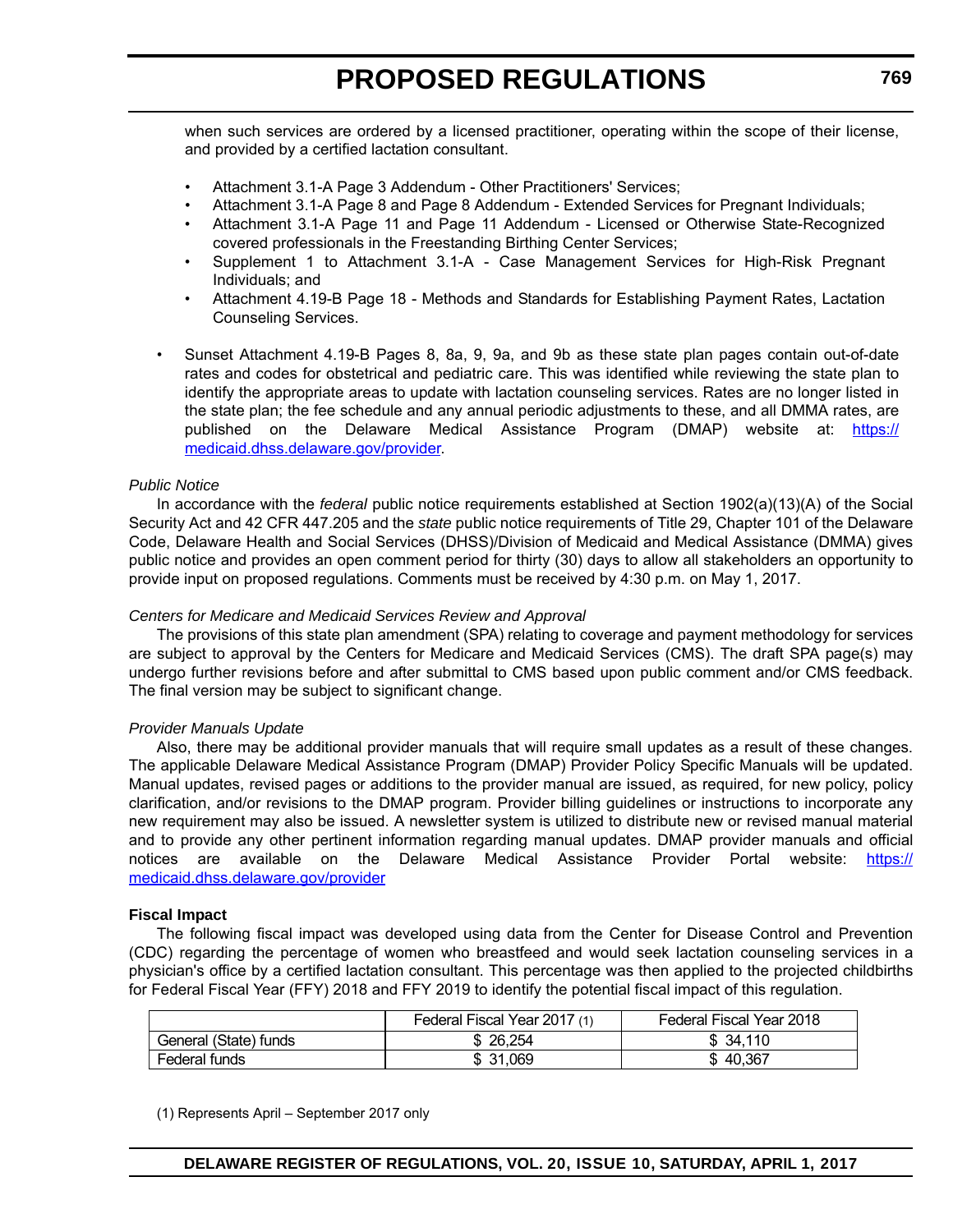## **PROPOSED REGULATIONS**

<span id="page-33-0"></span>**\*Please Note:** 

**(1) The Regulatory Flexibility Analysis and Impact Statement for this regulation, as required by 29 Del.C. Ch. 104, is available at:**

**<http://regulations.delaware.gov/register/april2017/proposed/20 DE Reg 767RFA 04-01-17.pdf>**

**(2) Due to the size of the proposed regulation, it is not being published here. A copy of the regulation is available at:**

### **[Lactation Counseling Services](http://regulations.delaware.gov/register/april2017/proposed/20 DE Reg 767 04-01-17.htm)**

### **DIVISION [OF PUBLIC HEALTH](http://www.dhss.delaware.gov/dhss/dph/index.html)**

Statutory Authority: 16 Delaware Code, Section 2505A (16 **Del.C.** §2505A) 16 **DE Admin. Code** 4304

#### **PUBLIC NOTICE**

#### **[4304 Delaware Medical Orders for Scope of Treatment \(DMOST\)](#page-3-0)**

Division of Public Health, Department of Health and Social Services, is proposing to amend regulations for Delaware Medical Orders Scope of Treatment (DMOST). The purpose of amending the proposed regulations is to improve the quality of care people receive at the end of life by translating patient/resident goals and preferences into medical orders. The proposed regulations will set requirements for use of DMOST forms, provide guidance in the use of the forms and formalize the DMOST form itself. On April 1, 2017, DPH plans to publish as proposed the revised regulations, and hold them out for public comment per Delaware law.

Copies of the proposed regulations are available for review in the April 1, 2017 edition of the Delaware *Register of Regulations*, accessible online at: http://regulations.delaware.gov or by calling the Division of Public Health at (302) 744-4951.

Any person who wishes to make written suggestions, testimony, briefs or other written materials concerning the proposed regulations must submit same to Jamie Mack by Thursday May 4, 2017, at:

Jamie Mack Division of Public Health 417 Federal Street Dover, DE 19901 Email: jamie.mack@state.de.us Phone: (302) 744-4951

#### **\*Please Note:**

**(1) The Regulatory Flexibility Analysis and Impact Statement for this regulation, as required by 29 Del.C. Ch. 104, is available at:**

**<http://regulations.delaware.gov/register/april2017/proposed/20 DE Reg 770RFA 04-01-17.pdf>**

**(2) Due to the size of the proposed regulation, it is not being published here. A copy of the regulation is available at:**

**[4304 Delaware Medical Orders for Scope of Treatment \(DMOST\)](http://regulations.delaware.gov/register/april2017/proposed/20 DE Reg 770 04-01-17.htm)**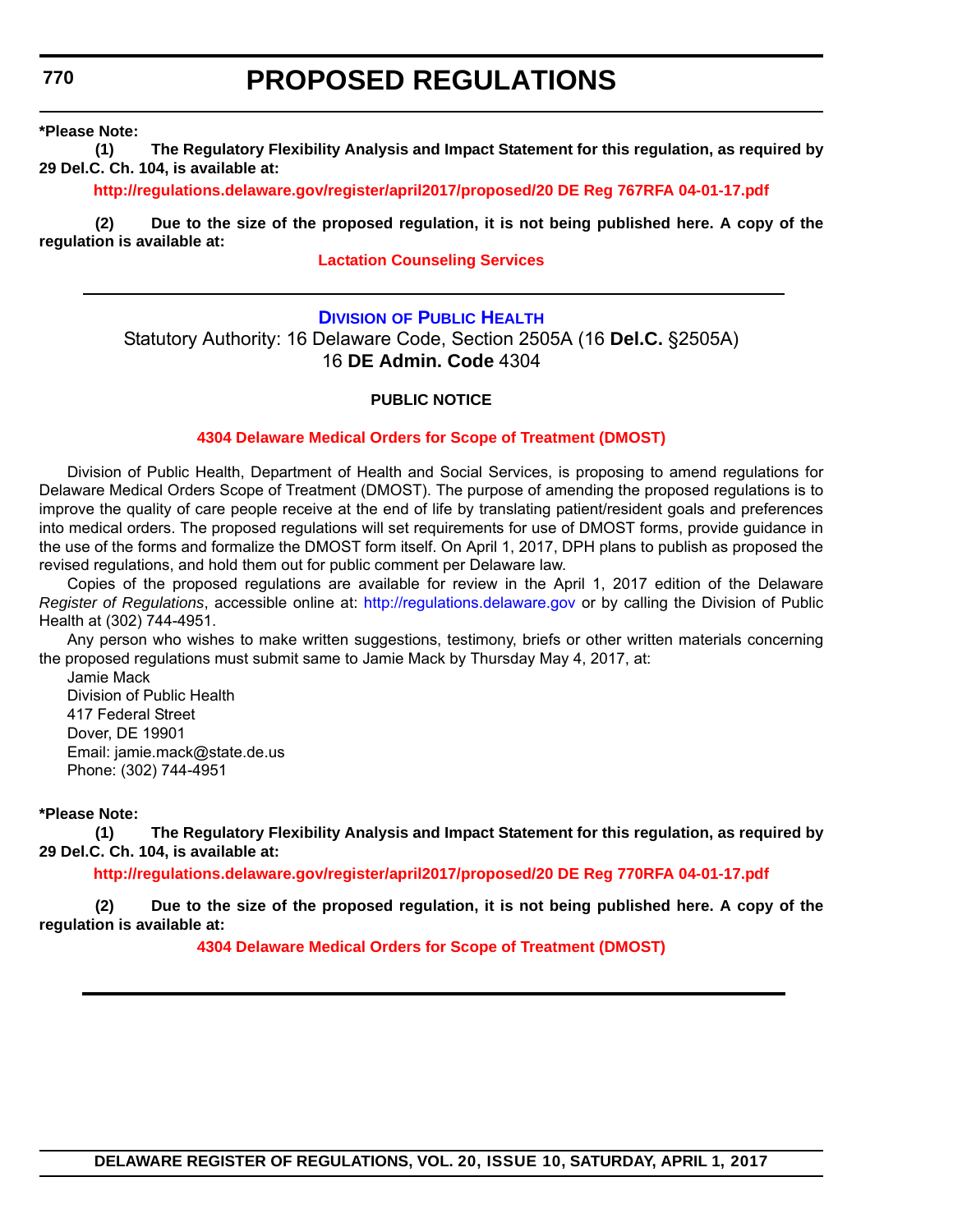### <span id="page-34-0"></span>**[DEPARTMENT OF NATURAL RESOURCES AND ENVIRONMENTAL](http://www.dnrec.delaware.gov/Pages/Portal.aspx)  CONTROL**

**DIVISION [OF AIR QUALITY](http://www.dnrec.delaware.gov/air/Pages/Default.aspx)** Statutory Authority: 7 Delaware Code, Chapter 60; (7 **Del.C.** Ch. 60) 7 **DE Admin. Code** 1120 **REGISTER NOTICE SAN # 2017-03**

**[1120 New Source Performance Standards](#page-3-0)**

### **1. TITLE OF THE REGULATIONS:**

7 **DE Admin. Code** 1120 New Source Performance Standards

### **2. BRIEF SYNOPSIS OF THE SUBJECT, SUBSTANCE AND ISSUES:**

On August 29, 2016, the EPA promulgated two regulations applicable to municipal solid waste landfills (MSWLs). The EPA promulgated 40 CFR Part 60 Subpart XXX under 111(b); Subpart XXX regulated the emissions from new MSWLs. The EPA promulgated 40 CFR Part 60 Subpart Cf under 111(d); Subpart Cf mandated state agencies to develop plans to regulate emissions from existing MSWLs. The purpose of these two federal regulations was to reduce the public health impacts associated with VOC and methane emissions from MSWLs.

The purpose of this action is to incorporate the federal new MSWL requirements in Subpart XXX by reference as Section 30 of 7 **DE Admin. Code** 1120. To satisfy the existing MSWL requirements of Subpart Cf, the applicability of Section 30 will be expanded to include both existing and new MSWLs. Once finalized, Section 30 and the State Plan will be submitted to the EPA for approval. There are three existing MSWLs in Delaware; all are operated by the Delaware Solid Waste Authority. There are no new MSWLs.

### **3. POSSIBLE TERMS OF THE AGENCY ACTION:**

None

### **4. STATUTORY BASIS OR LEGAL AUTHORITY TO ACT:**

7 Delaware Code, Chapter 60, Environmental Control

### **5. OTHER REGULATIONS THAT MAY BE AFFECTED BY THE PROPOSAL:** None

### **6. NOTICE OF PUBLIC COMMENT:**

Statements and testimony may be presented either orally or in writing at a public hearing to be held on Monday, April 24, 2017 starting at 6:00 PM in the DNREC office located at 100 W. Water Street (Suite 6A), Dover, DE. If you are unable to attend or wish to submit your comments in advance of the public hearing, please send your comments to address below. Interested parties may also submit written comments to the Department, to the same address below, up until the end of the comment period, which will extend through May 9, 2017, unless a longer period is designated by the hearing officer at the public hearing.

> DNREC - Division of Air Quality Subject: April 24 Public Hearing 715 Grantham Lane New Castle, DE 19720

#### **7. PREPARED BY:**

Jim Snead (302) 323-4542 jsnead@state.de.us March 12, 2017

**\*Please Note: The Regulatory Flexibility Analysis and Impact Statement for this regulation, as required by 29 Del.C. Ch. 104, is available at:**

**<http://regulations.delaware.gov/register/april2017/proposed/20 DE Reg 771RFA 04-01-17.pdf>**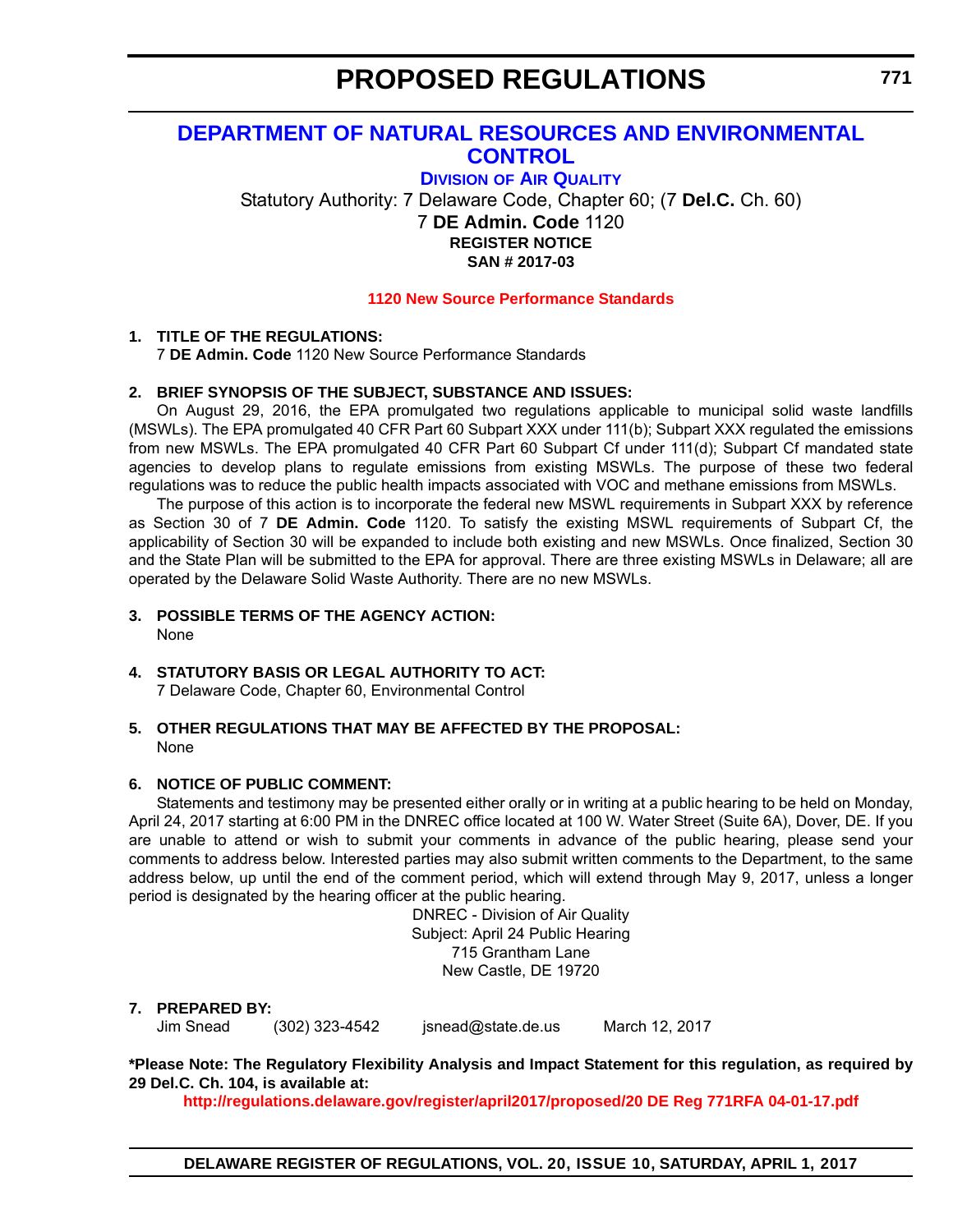### **1120 New Source Performance Standards** *(Break in Continuity of Sections)*

### **30.0 Standards of Performance for Municipal Solid Waste Landfills After July 11, 2017**

The provisions of Subpart XXX of Part 60, Title 40 of the Code of Federal Regulations - "Standards of Performance for Municipal Solid Waste Landfills That Commenced Construction, Reconstruction, or Modification After July 17, 2014", as set forth in Vol. 81, No. 167, pp. 59368-59384, of the Federal Register, dated August 29, 2016, attached hereto, are hereby incorporated herein and adopted by reference, subject to the following changes:

- 30.1 Wherever the word "Administrator" appears it shall be replaced by the word "Department", with the exception of paragraphs 60.760(b) and 60.764(a)(5).
- 30.2 The ASTM Standard Test Method D6522-11 is incorporated herein and adopted by reference. The following definitions, subsections and test methods that are referenced in the text of the preceding adoption are also incorporated herein and adopted by reference as they appear in Title 40 of the Code of Federal Regulations, dated July 1, 2016:
	- 30.2.1 The definition of "land application unit", "surface impoundment", "injection well", "waste pile" and "other types of RCRA Subtitle D wastes" as each of those terms is defined in 40 CFR 257.2.
	- 30.2.2 The definition of "sludge" and "solid waste" as each of those terms is defined in 40 CFR 258.2.
	- 30.2.3 The definition of "performance test" in 60.764(a)(3)(i), as the term is defined in 40 CFR 60.8.
	- 30.2.4 The requirements of 40 CFR 51.166 and 52.21, as referenced in 60.764(c).
	- 30.2.5 The requirements of 40 CFR 60.4, as referenced in 60.767(i)(2).
	- 30.2.6 The requirements of 40 CFR 60.7(a)(1), as referenced in 60.767(a)(1).
	- 30.2.7 The requirements of 40 CFR 60.7(a)(4), as referenced in 60.761 and 60.767(e).
	- 30.2.8 The requirements of 40 CFR 60.8, as referenced in 60.764(b)(3)(i), 60.764(e)(1), 60.767(g), 60.767(h), and 60.767(i)(1).
	- 30.2.9 The requirements of 40 CFR 60.17, as referenced in 60.766(a)(2)(ii) and 60.766(a)(2)(iii)(B).
	- 30.2.10 The requirements of 40 CFR 60.18, as referenced in 60.762(b)(2)(iii)(A) and 60.768(b)(4).
	- 30.2.11 The requirements of 40 CFR 60.18(f)(3) and 60.18(f)(4), as referenced in 60.764(e).
	- 30.2.12 The requirements of 40 CFR 258, as referenced in 60.767(k).
	- 30.2.13 The requirements of 40 CFR 258.40, as referenced in 60.762(b)(2)(ii)(D)(2).
	- 30.2.14 The requirements of 40 CFR 258.60, as referenced in 60.767(e).

30.2.15 Methods 2, 2E, 3, 3A, 3C, 18, 21, 25, 25A and 25C in appendix A of 40 CFR Part 60.

- 30.3 The title of Subpart XXX shall be replaced with the following language: "30.0 Standards of Performance for Municipal Solid Waste Landfills After July 11, 2017."
- 30.4 Section 60.760(a) shall be replaced with the following language: "The provisions of this subpart apply to each municipal solid waste landfill, open or closed, that commenced construction, reconstruction, or modification after July 17, 2014 or that has accepted waste after November 8, 1987 or that has additional capacity available to accept waste."
- 30.5 Section 60.762(a) shall be replaced with the following language: "Each owner or operator of an MSW landfill having a design capacity less than 2.5 million megagrams by mass or 2.5 million cubic meters by volume must submit an initial design capacity report to the Department as provided in §60.767(a). The landfill may calculate design capacity in either megagrams or cubic meters for comparison with the exemption values. Any density conversions must be documented and submitted with the report. For purposes of 7 **DE Admin. Code** 1130, Title V State Operating Permit Program, a landfill with a design capacity less than 2.5 million megagrams or 2.5 million cubic meters does not require an operating permit under 7 **DE Admin. Code** 1130, provided it is not a major source as defined in 7 **DE Admin. Code** 1130. Submittal of the initial design capacity report fulfills the requirements of this subpart except as provided for in paragraphs (a)(1) and (2) of this section."
- 30.6 Delete ", local, or tribal" in Sections  $60.761$ ,  $60.767(a)(2)(i)$  and  $60.767(a)(2)(ii)$ .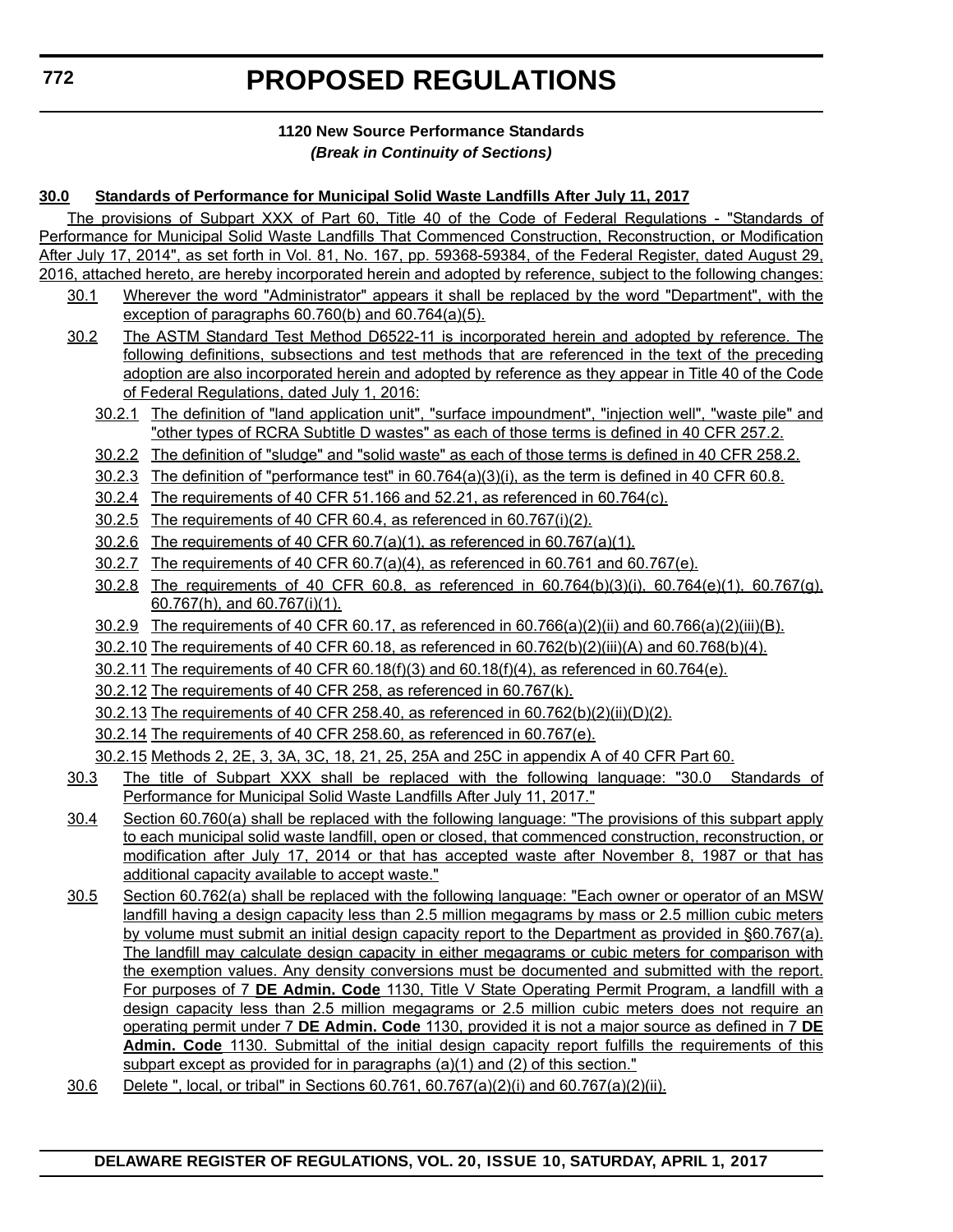- 30.7 Paragraph 60.762(b) shall be replaced with the following language: "Each owner or operator of an MSW landfill having a design capacity equal to or greater than 2.5 million megagrams and 2.5 million cubic meters, must either comply with paragraph (b)(2) of this section or calculate an NMOC emission rate for the landfill using the procedures specified in §60.764. The NMOC emission rate must be recalculated annually, except as provided in §60.767(b)(1)(ii). The owner or operator of an MSW landfill subject to this subpart with a design capacity greater than or equal to 2.5 million megagrams and 2.5 million cubic meters is subject to 7 **DE Admin. Code** 1130. When a landfill is closed, and either never needed control or meets the conditions for control system removal specified in §60.762(b)(2)(v), a 7 **DE Admin. Code** 1130 operating permit is no longer required."
- 30.8 Section 60.762(b)(2)(ii) shall be replaced with the following language: "*Collection system*. Install and start up a collection and control system that captures the gas generated within the landfill as required by paragraphs (b)(2)(ii)(C) or (D) and (b)(2)(iii) of this section in accordance with paragraph (b)(2)(ii)(A) or (B) of this section, whichever is applicable."
- 30.9 Section 60.762(b)(2)(ii)(A) shall be replaced with the following language: "*For MSW landfills that commenced construction, reconstruction, or modification on or after July 17, 2014*. The collection and control system must be started up in accordance with paragraph  $(b)(2)(ii)(A)(1)$  or (2) of this section, whichever is applicable."
- 30.10 Add new section 60.762(b)(2)(ii)(A)(1) with the following language: "Within 30 months of the first annual report in which the NMOC emission rate equals or exceeds 34 megagrams per year, unless Tier 2 or Tier 3 sampling demonstrates that the NMOC emission rate is less than 34 megagrams per year, as specified in §60.767(c)(4) or".
- 30.11 Add new section 60.762(b)(2)(ii)(A)(2) with the following language: "Within 30 months of the most recent NMOC emission rate report in which the NMOC emission rate equals or exceeds 34 megagrams per year based on Tier 2, if the Tier 4 surface emissions monitoring shows a surface methane emission concentration of 500 parts per million methane or greater as specified in §60.767(c)(4)(iii)."
- 30.12 Section 60.762(b)(2)(ii)(B) shall be replaced with the following language: "*For all other subject MSW landfills*. As expeditiously as practicable but not later than January 8, 2018."
- 30.13 Section 60.762(c) shall be replaced with the following language: "For purposes of obtaining an operating permit under title V of the Clean Air Act, the owner or operator of an MSW landfill subject to this subpart with a design capacity less than 2.5 million megagrams or 2.5 million cubic meters is not subject to the requirement to obtain an operating permit for the landfill under 7 **DE Admin. Code** 1130, unless the landfill is otherwise subject to either part 70 or 71. For purposes of submitting a timely application for an operating permit under part 70 or 71, the owner or operator of an MSW landfill subject to this subpart with a design capacity greater than or equal to 2.5 million megagrams and 2.5 million cubic meters, and not otherwise subject to 7 **DE Admin. Code** 1130, becomes subject to the requirements of paragraph 5.1.1 of 7 **DE Admin. Code** 1130, regardless of when the design capacity report is actually submitted, no later than:".
- $30.14$  Sections  $60.762(c)(1)$ ,  $60.767(a)(1)(i)$  and  $60.767(b)(1)(i)(A)$  shall be replaced with the following language: "Ninety days after the date of commenced construction, modification, or reconstruction for MSW landfills that commenced construction, modification, or reconstruction on or after July 17, 2014 or".
- 30.15 Section 60.762(c)(2) and Section 60.767(b)(1)(i)(B) shall be replaced with the following language: "January 8, 2018 for all other subject MSW landfills."
- 30.16 Section 60.763(g) shall be replaced with the following language: "If monitoring demonstrates that the operational requirement in paragraphs (b), (c), or (d) of this section are not met, corrective action must be taken as specified in §60.765(a)(3) and (5) or §60.765(c). If corrective actions are taken, as specified in §60.765, the monitored exceedance is not a violation of the operational requirements in this section."
- 30.17 Section 60.767(a)(1)(ii) shall be replaced with the following language: "The date specified in a State construction or operating permit, if applicable, or January 8, 2018, whichever is earlier, for all other subject MSW landfills."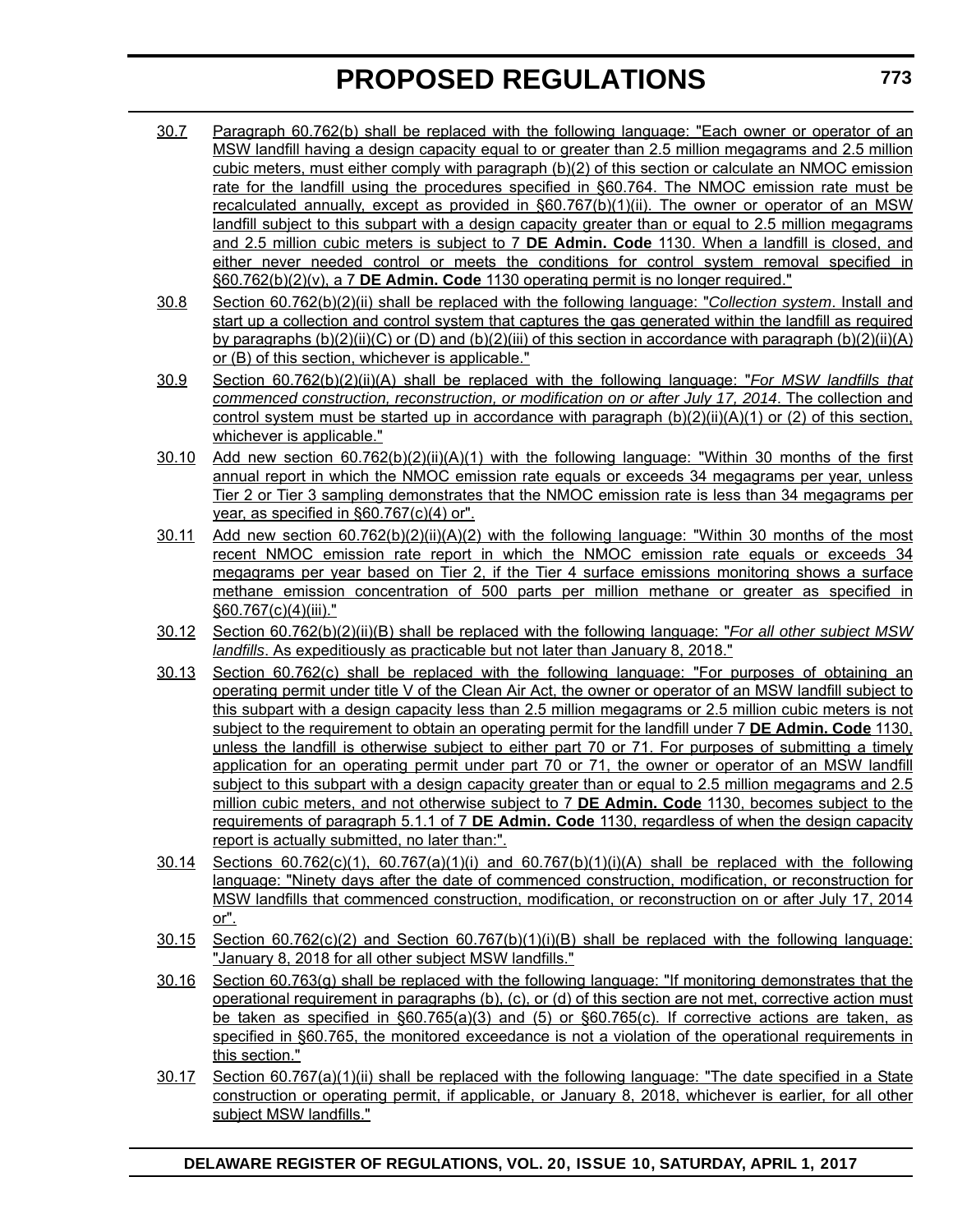- 30.18 The final sentence in section 60.767(a)(2)(ii) shall be replaced with the following language: "The Department may request other reasonable information as may be necessary to verify the maximum design capacity of the landfill."
- 30.19 Section 60.767(i)(1)(ii) shall be replaced with the following language: "For data collected using test methods that are not supported by the EPA's ERT as listed on the EPA's ERT Web site at the time of the test, you must submit the results of the performance test to the Department."
- 30.20 Section 60.767(k)(7) shall be replaced with the following language: "The initial report must contain items in paragraph (k)(1) through (6) of this section per year for the initial annual reporting period as well as for each of the previous 10 years, to the extent historical data are available in on-site records, and the report must be submitted no later than thirteen (13) months after the date of commenced construction, modification, or reconstruction for landfills that commenced construction, modification, or reconstruction on or after July 17, 2014 containing data for the first 12 months after August 29, 2016."
- 30.21 Delete and reserve sections 60.767(k)(7)(i) and 60.767(k)(7)(ii).
- 30.22 Section 60.768(c)(3) shall be replaced with the following language: "Each owner or operator subject to the provisions of this subpart who uses a boiler or process heater with a design heat input capacity of 44 megawatts or greater to comply with §60.762(b)(2)(iii) must keep an up-to-date, readily accessible record of all periods of operation of the boiler or process heater. (Examples of such records could include records of steam use, fuel use, or monitoring data collected pursuant to other state or federal regulatory requirements.)"

**\*Please Note: As the rest of the sections were not amended, they are not being published. A copy of the regulation is available at:**

**[1120 New Source Performance Standards](http://regulations.delaware.gov/register/april2017/proposed/20 DE Reg 771 04-01-17.htm)**

# **[DEPARTMENT OF SAFETY AND HOMELAND SECURITY](http://dshs.delaware.gov/) DIVISION [OF STATE POLICE](http://dsp.delaware.gov/) 5500 BAIL ENFORCEMENT AGENTS**

Statutory Authority: 24 Delaware Code, Section 5504(e) (24 **Del.C.** §5504(e)) 24 **DE Admin. Code** 5500

# **PUBLIC NOTICE**

# **[5500 Bail Enforcement Agents](#page-3-0)**

Notice is hereby given that the Board of Examiners of Bail Enforcement Agents, in accordance with 24 **Del.C.** Ch. 55 proposes to amend the following adopted rule in 24 **DE Admin. Code** 5500 Bail Enforcement Agents: Rule 2.0 - Badges, Patches, Advertisements - clarifying that "Bail Enforcement Agent" must be displayed on the outer most garment; Rule 8.0 - Apprehension Procedures - clarifies where/when a BEA must report an apprehension or surveillance. If you wish to view the complete Rules, contact Ms. Peggy Anderson at (302) 672-5304. Any persons wishing to present views may submit them in writing, by May 1, 2017, to Delaware State Police, Professional Licensing Section, P. O. Box 430, Dover, DE 19903. The Board will hold its quarterly meeting Thursday, May 25, 2017, 10:00am, at the Tatnall Building, 150 Martin Luther King, Jr. Boulevard South, Room 112, Dover, DE.

## **\*Please Note: The Regulatory Flexibility Analysis and Impact Statement for this regulation, as required by 29 Del.C. Ch. 104, is available at:**

**<http://regulations.delaware.gov/register/april2017/proposed/20 DE Reg 774RFA 04-01-17.pdf>**

**5500 Bail Enforcement Agents**

*(Break in Continuity of Sections)*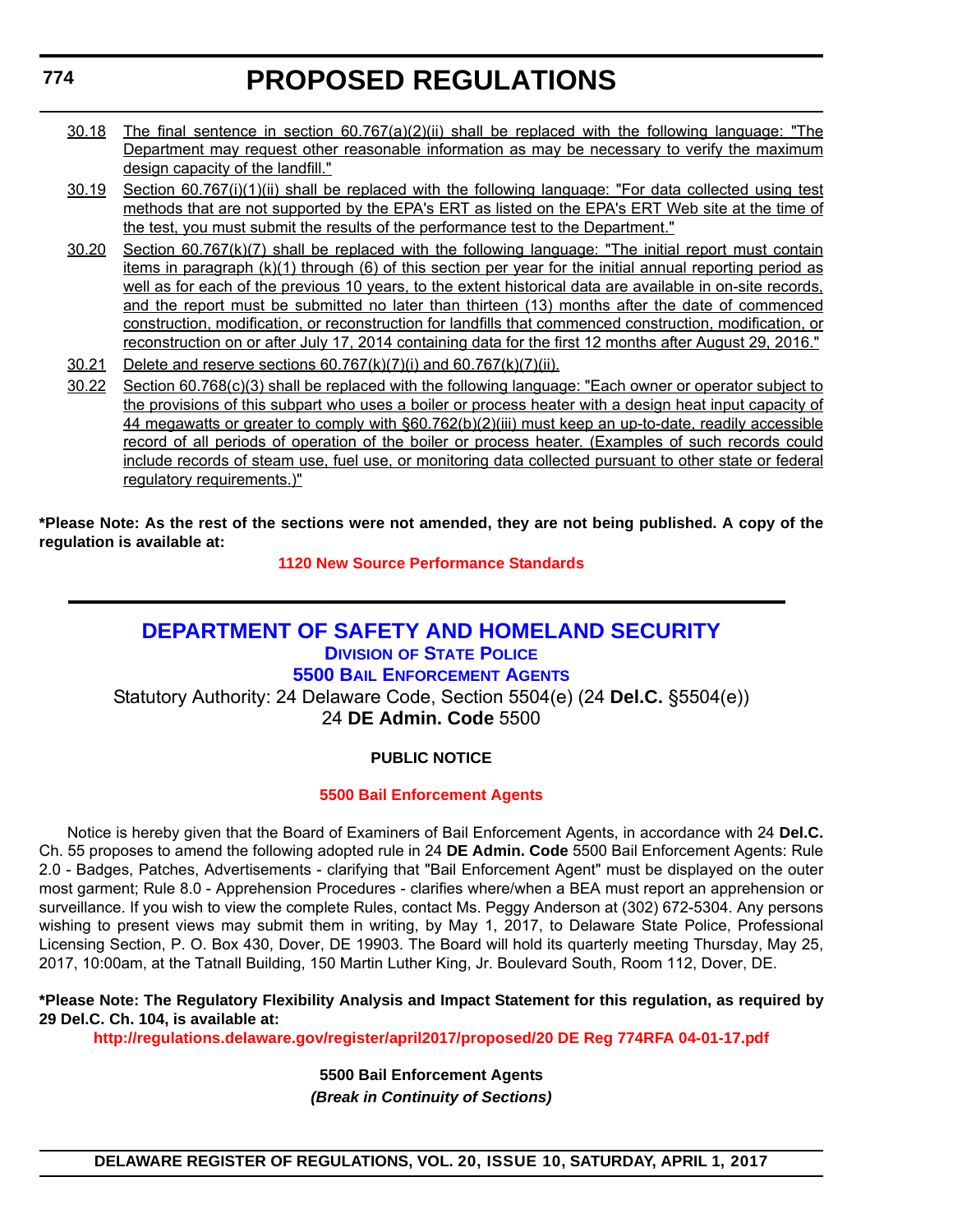# **2.0 Badges, Patches, Advertisements**

- 2.1 No individual licensed under 24 **Del.C.** Ch. 55 shall use any type of uniform or other clothing items displaying logos, badges, patches, or any other type of writing without first being approved by the Board. Under no circumstances shall any item contain the seal or crest of the State of Delaware, any state of the United States, the seal or crest of any county or local sub division, or any facsimile of the aforementioned seals or crests.
	- 2.1.1 All BEA's shall at all times during the lawful performance of their duties pursuant to 24 **Del.C.** Ch. 55 and the regulations set forth herein use or display the following:
		- 2.1.1.1 Their assigned badge on the front of the outer most garment; and
		- 2.1.1.2 Wearing of a ballistic vest; and
		- 2.1.1.3 Some form of "Bail Enforcement Agent" must be displayed on the back of the outer most garment, the use of "BEA" only is NOT acceptable, and with the option of wording on the front of the garment.

## *(Break in Continuity of Sections)*

# **8.0 Apprehension Procedures**

- 8.1 All BEA's licensed under 24 **Del.C.** Ch. 55 are required to notify the 911 dispatch center Public Safety Answering Point (PSAP) for the appropriate jurisdiction prior to making any attempt at an apprehension or surveillance. This notification must occur prior to responding to the address of the attempt/surveillance. Notification shall be made to the same PSAP when clearing the address of the attempt/surveillance. If notification cannot be made to the PSAP of jurisdiction, the BEA shall contact the Regional Center for the County - Recom, Kentcom, or Suscom.
	- 8.1.1 Notification shall be made to one of the following 911 dispatch centers as appropriate; Recom DSP, New Castle County PD, Newark PD, Wilmington PD, University of Delaware PD, Kent-com - DSP, Smyrna PD, Dover PD, Milford PD, Suscom - DSP, Seaford PD, Rehoboth Beach PD, Dewey Beach PD, Bethany PD, and South Bethany PD.
	- 8.1.2 Notification to the 911 dispatch center must be made when clearing the address of the attempt.

**\*Please Note: As the rest of the sections were not amended, they are not being published. A copy of the regulation is available at:**

**[5500 Bail Enforcement Agents](http://regulations.delaware.gov/register/april2017/proposed/20 DE Reg 774 04-01-17.htm)**

# **[DEPARTMENT OF SERVICES FOR CHILDREN, YOUTH AND THEIR](http://kids.delaware.gov/)  FAMILIES**

**DIVISION [OF FAMILY SERVICES](http://kids.delaware.gov/fs/fs.shtml) OFFICE OF CHILD CARE LICENSING**

Statutory Authority: 29 Delaware Code, Section 9003(7) and 31 Delaware Code, Sections 341-

345

(29 **Del.C.** §9003(7); 31 **Del.C.** §§341-345)

9 **DE Admin. Code** 103

**PUBLIC NOTICE**

# **[103 Regulations for Family and Large Family Child Care Homes](#page-3-0)**

**Summary**

The Office of Child Care Licensing (OCCL) proposes to amend Section 22 of the DELACARE: Regulations for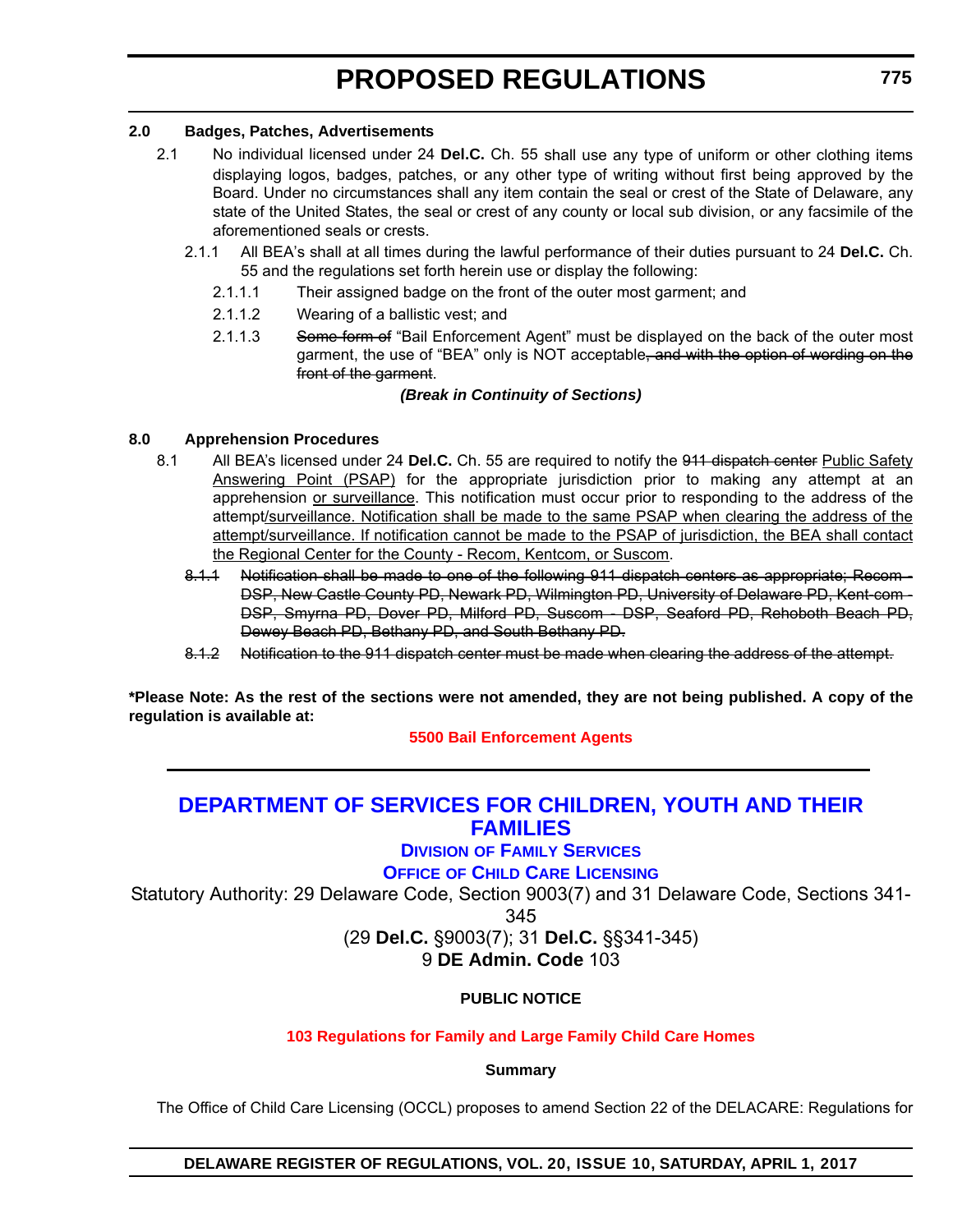**776**

# **PROPOSED REGULATIONS**

Family and Large Family Child Care Homes. Currently Section 22 exceeds the National Fire Protection Association's (NFPA) Life Safety Code and does not provide clarification on the placement of a fire extinguisher. The proposed Section aligns with the Life Safety Code and provides clarification on the placement of a fire extinguisher.

#### **COMMENTS**

Interested parties wishing to offer comments, suggestions, data, briefs, or other materials concerning the proposed regulation may submit them to the Office of Child Care Licensing, Division of Family Services, Department of Services for Children, Youth and Their Families, 3411 Silverside Road, Hagley Building, Wilmington, Delaware, 19810, Attention: Kelly McDowell or email them to Kelly McDowell at Kelly.McDowell@state.de.us by the close of business on May 5, 2017.

## **\*Please Note: The Regulatory Flexibility Analysis and Impact Statement for this regulation, as required by 29 Del.C. Ch. 104, is available at:**

**<http://regulations.delaware.gov/register/april2017/proposed/20 DE Reg 775RFA 04-01-17.pdf>**

## **103 Regulations for Family and Large Family Child Care Homes** *(Break in Continuity of Sections)*

#### **22.0 Fire Safety**

#### *(Break in Continuity Within Section)*

22.8 A licensee shall have an easily provide a clearly visibly, readily accessible, charged portable dry chemical fire extinguisher rated 2A-10BC or above greater. A licensee shall mount the fire extinguisher no more than 40 inches above the finished floor. Fire extinguishers shall not be mounted in a cabinet or closet. Fire extinguishers shall be mounted at least 4 inches above the finished floor. Fire extinguishers weighing no more than 40 pounds shall be mounted no more than 60 inches above the finished floor. Fire extinguishers weighing more than 40 pounds shall be mounted no more than 42 inches above the finished floor. An inspector A fire extinguisher contractor licensed by the State fire marshal shall inspect the fire extinguisher annually.

**\*Please Note: As the rest of the sections were not amended, they are not being published. A copy of the regulation is available at:**

**[103 Regulations for Family and Large Family Child Care Homes](http://regulations.delaware.gov/register/april2017/proposed/20 DE Reg 775 04-01-17.htm)**

# **[DEPARTMENT OF STATE](http://sos.delaware.gov/)**

**ABANDONED OR UNCLAIMED PROPERTY VOLUNTARY DISCLOSURE AGREEMENT PROGRAM** Statutory Authority: 12 Delaware Code, Section 1173(a)(6) (12 **Del.C.** §1173(a)(6))

## **PUBLIC NOTICE**

#### **[Department of State Abandoned or Unclaimed Property Voluntary Disclosure Agreement Program](#page-3-0)  Regulations Relating to Estimation**

In compliance with the State's Administrative Procedures Act (Title 29, Chapter 101 of the Delaware Code) and under the authority of 12 **Del.C.** §1173(a)(6), the Delaware Department of State proposes to introduce regulations related to the Department of State's Voluntary Disclosure Agreement Program in the Delaware Abandoned or Unclaimed Property Law.

In accordance with 29 **Del.C.** §10116, persons wishing to submit written comments, suggestions, briefs, and compilations of data or other written materials concerning the proposed regulations should direct them to the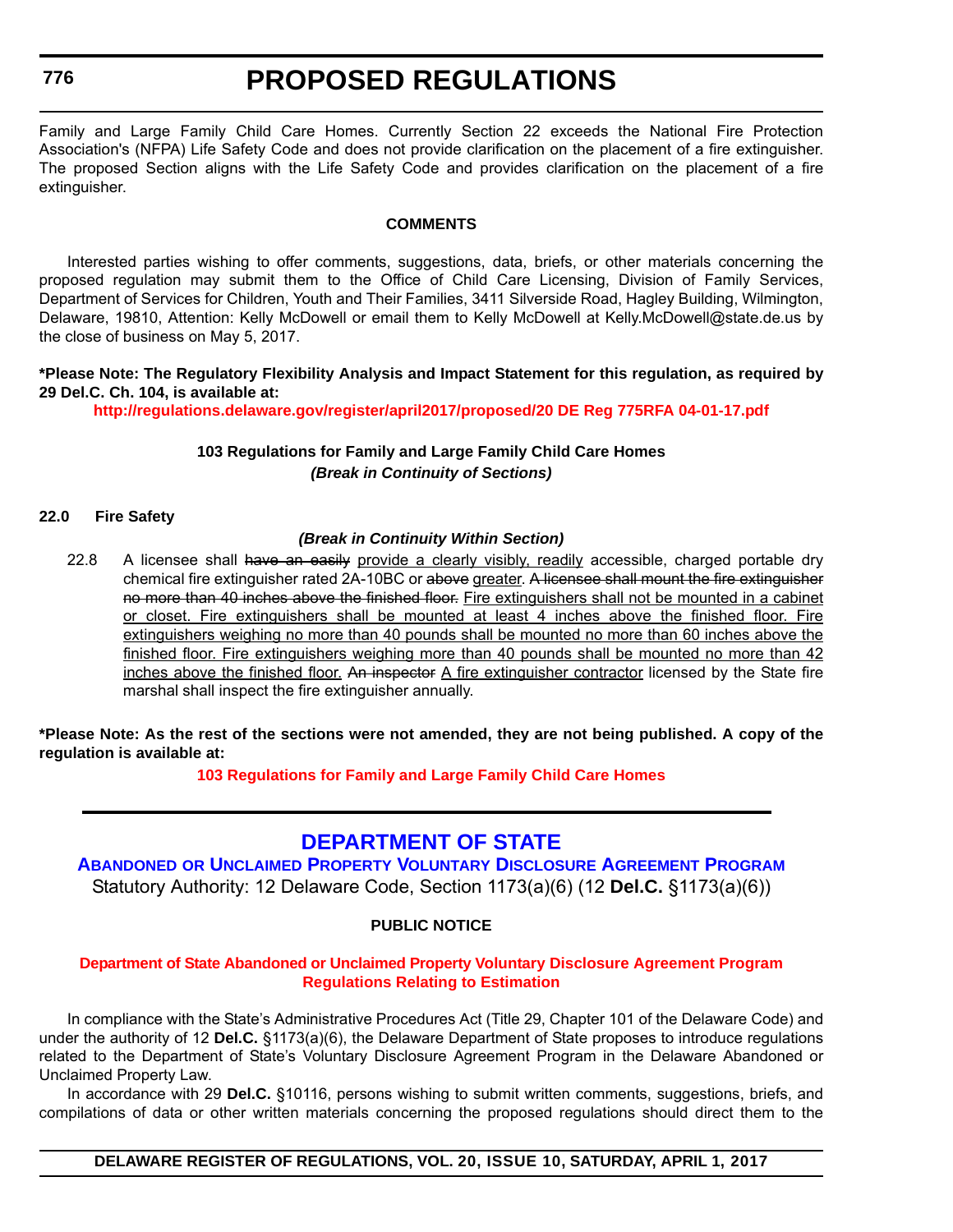following address:

Kristopher Knight Deputy Secretary of State Department of State 820 N. French St. 4th Floor Wilmington, DE 19801

Notice may also be directed via electronic mail to SOS. VDA@state.de.us. Any written submission in response to this notice and relevant to the proposed regulations must be received by the Department of State no later than **4:30 p.m. EST, Wednesday, May 3, 2017**.

The action concerning determination of whether to adopt the proposed regulations will be based upon the results of Department analysis and the consideration of the written comments and written materials filed by other interested persons.

## **SUMMARY OF PROPOSAL**

The purpose of this notice is to advise the public that the Department of State, in consultation with the Delaware Department of Finance's Office of Unclaimed Property, State Escheator, proposes to promulgate rules and regulations to establish instructions and guidelines for the administration of the Department of State Voluntary Disclosure Agreement Program. The regulations provide a framework to ensure that Holders of unclaimed property have a basic understanding of the estimation methodology expected of Holders enrolled in the Department of State Voluntary Disclosure Agreement Program. The regulations contained herein are to be implemented consistently, so as to ensure fair and uniform treatment of Holders of unclaimed property participating in the Department of State Voluntary Disclosure Agreement program.

#### **Statutory Authority**

Delaware Code, Title 12 §1173(a)(6)

#### **Background**

On February 2, 2017, the Governor of Delaware signed into law Senate Bill 13 of the 149<sup>th</sup> General Assembly, which revised and updated the Delaware Abandoned and Unclaimed Property Law. The Department of Finance Unclaimed Property Audit Program and the Department of State Voluntary Disclosure Agreement Program are administered separately, and it is not legally permissible for any one Holder, including the Holder's subsidiaries and related entities, to be in both programs. Section 1176(b) directed the Secretary of Finance, in consultation with the Secretary of State, to promulgate regulations to create consistency in any examination or voluntary disclosure. The Department of Finance has introduced regulations containing an Examination Manual, which includes proposed regulations regarding permissible base periods in an examination, items to be excluded from the estimation calculation in an examination, aging criteria for outstanding and voided checks in an examination, and the definition of what constitutes complete and researchable records in an examination in accordance with Section 1176(b). In order to establish expectations for Holders that enroll in the Department of State Voluntary Disclosure Agreement Program, the Department of State has proposed these regulations to demonstrate how these issues will be administered in the Department of State Voluntary Disclosure Agreement program.

#### **\*Please Note: The Regulatory Flexibility Analysis and Impact Statement for this regulation, as required by 29 Del.C. Ch. 104, is available at:**

**<http://regulations.delaware.gov/register/april2017/proposed/20 DE Reg 776RFA 04-01-17.pdf>**

#### **Department of State Abandoned or Unclaimed Property Voluntary Disclosure Agreement Program Regulations Relating to Estimation**

## **1.0 Purpose, Scope and Authority**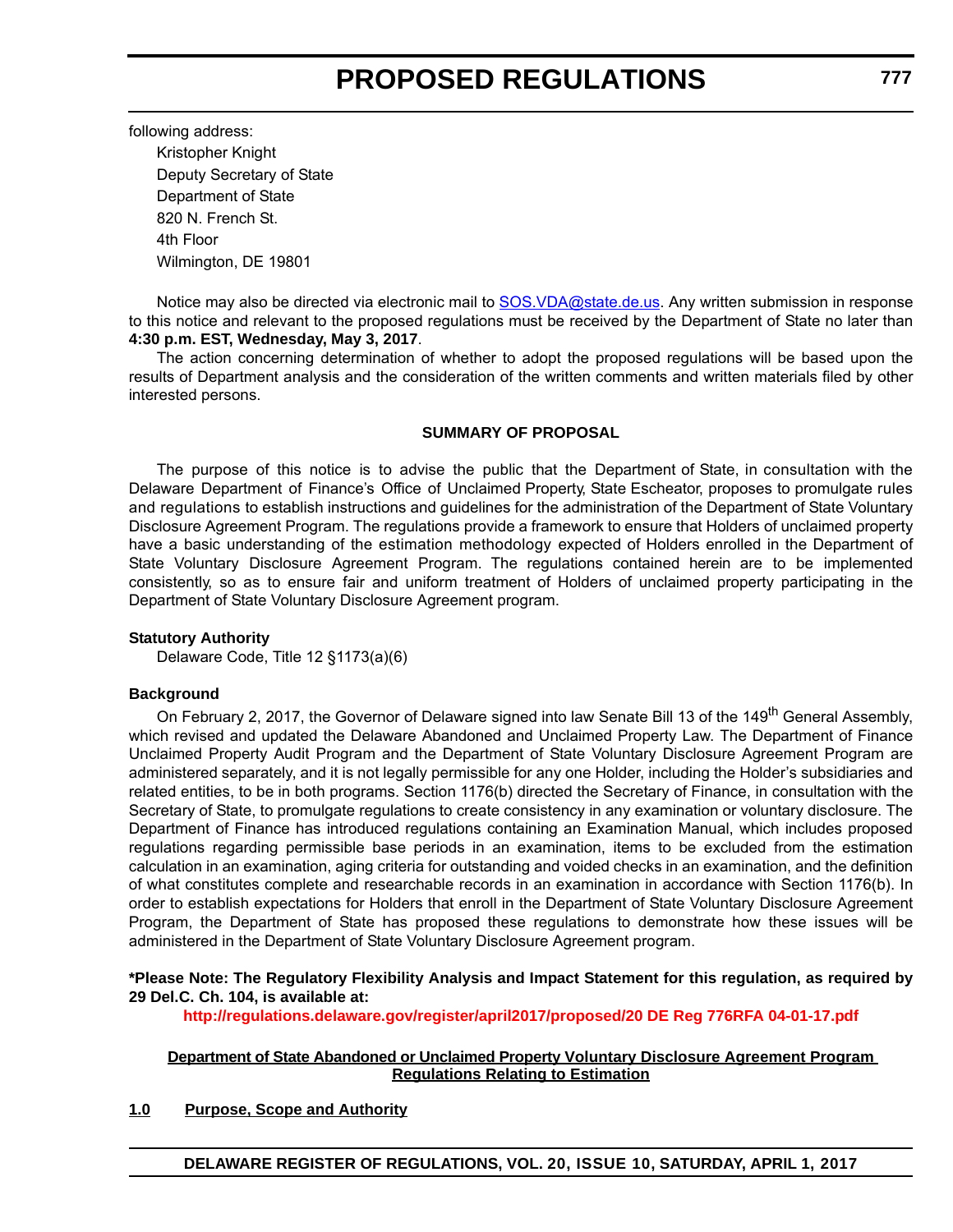# 1.1 Purpose

1.1.1 On February 2, 2017, the Governor of Delaware signed into law Senate Bill 13 of the 149<sup>th</sup> General Assembly, which revised and updated the Delaware Abandoned or Unclaimed Property Law. Section 1176(b) states as follows:

> The Secretary of Finance, in consultation with the Secretary of State, shall, on or before July 1, 2017, promulgate regulations regarding the method of estimation to create consistency in any examination or voluntary disclosure. These regulations must include permissible base periods, items to be excluded from the estimation calculation, aging criteria for outstanding and voided checks, and the definition of what constitutes complete and researchable records.

1.1.2 These are the Department of State's companion regulations regarding the method of estimation in the Department of State's Voluntary Disclosure Agreement program.

# 1.2 Scope

- 1.2.1 The Secretary of State may make such rules and regulations as deemed necessary to enforce Section 1173, the Department of State Abandoned or Unclaimed Property Voluntary Disclosure Agreement ("VDA") program.
- 1.3 Statutory Authority
	- 1.3.1 12 **Del.C.** §1173(a)(6) Rule-making.

# **2.0 Delaware Department of State Abandoned or Unclaimed Property Voluntary Disclosure Agreement Program Estimation Regulations**

- 2.1 Effective Date
	- 2.1.1 The effective date of these Regulations shall be the date the Regulations are adopted, and the standards contained therein shall apply to all Department of State voluntary disclosures pursuant to 12 **Del.C.** §1173 commenced after that date. To the extent practical, the Regulations shall apply to any ongoing Department of State voluntary disclosure pursuant to 12 **Del.C.** §1173 that commenced prior to the effective date of these Regulations, though the failure of the Department of State to have conformed to these regulations not-yet-in-existence would not invalidate a previously settled voluntary disclosure agreement.
- 2.2 Scope of Abandoned or Unclaimed Property Voluntary Disclosure Agreement ("VDA")
	- 2.2.1 The Holder may determine the scope of the entities and property types included in the Department of State Voluntary Disclosure Agreement program. At the conclusion of the VDA, the Department of State will only provide a release of liability for what has been determined to be in-scope, so any property types and/or entities excluded would be subject to audit pursuant to 12 **Del.C.** §1173(a)(4).
	- 2.2.2 Once entity scoping has been established by the Holder, no additional entities may be scoped into the VDA without the Department of State's consent.
	- 2.2.3 At the Holder's discretion and with the consent of the Department of State, legal entities whose acquisition commenced after the conclusion of entity scoping would have the option of being added to the existing VDA.
- 2.3 Estimation
	- 2.3.1 Overview. Section 1145 requires that a Holder, who is required to file an annual unclaimed property report, retain records for 10 years after the date the report was filed. The record retention requirement corresponds with Section 1173(c)(2) of Title 12 of the Delaware Code authorizing the Department of State to enter into a voluntary disclosure agreement with a Holder based on a selfreview of a 10 year period of dormant property. Section 1173(a)(2) grants the Secretary of State the full and complete authority to determine and resolve all such claims consistent with Chapter 11 of Title 12 of the Delaware Code and exercise such authorities as are granted to the State Escheator in Chapter 11 of Title 12 of the Delaware Code, including the authority to estimate the amount of property due using a reasonable method of estimation based on all information available.

**778**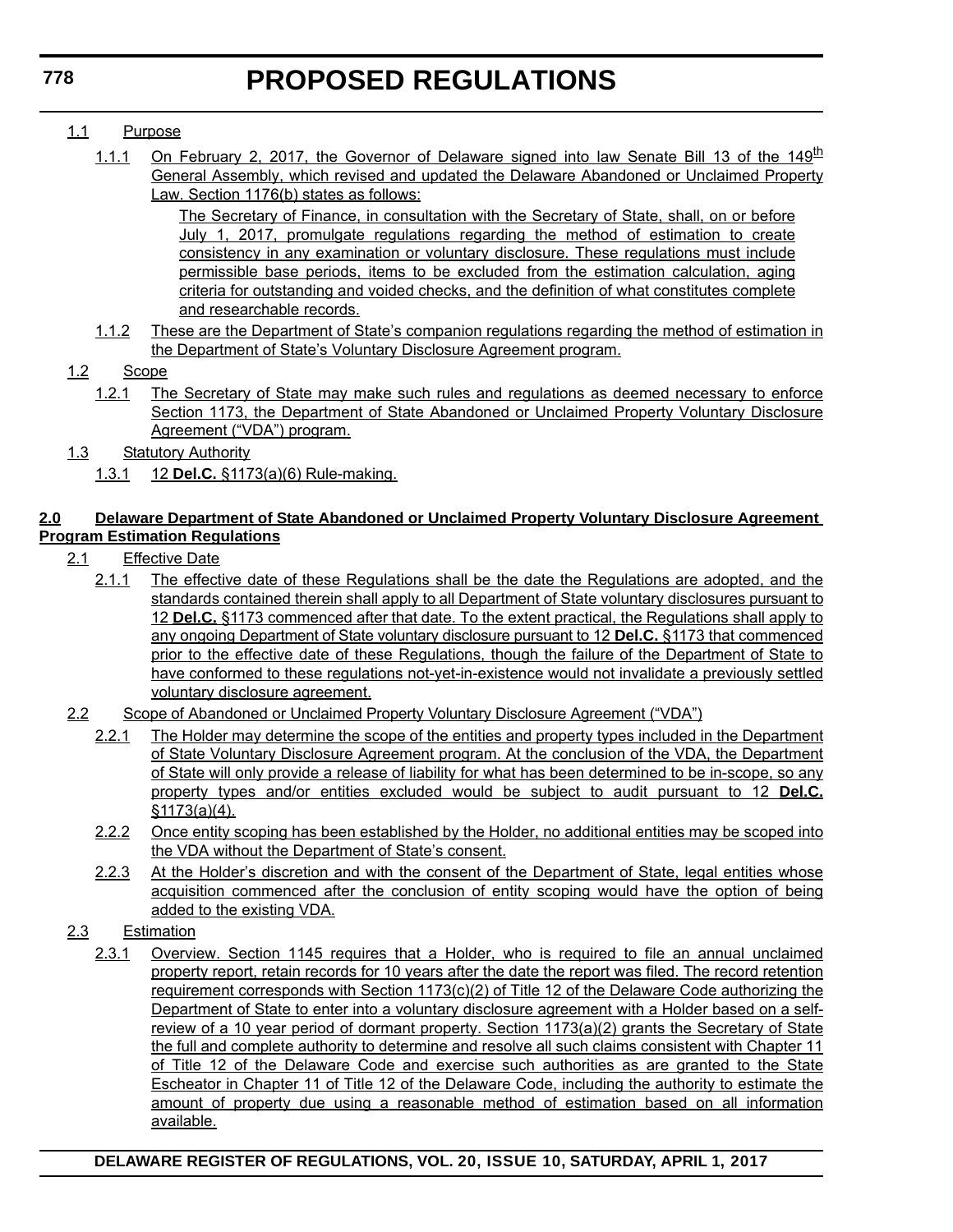- 2.3.2 Base Periods: The "Base Period" is the period of time for which the holder possesses complete and researchable records. Consistent with a majority of states, Delaware requires that a Holder retain records for a minimum of 10 years plus dormancy (15 years total for most property types). It is expected that the Holder shall possess several years of dormant records even if the Holder does not possess records for the entire 10 year period.
	- 2.3.2.1 If the Holder fails to retain sufficient dormant years of records, the Department of State and Holder shall agree on the records to be utilized for the base period.
	- 2.3.2.2 Base periods shall consist of complete and researchable records. (See definition in subsection 2.4 of these Regulations). In order to draw a representative error rate, the base periods utilized by the Holder shall consist of at least the two (2) oldest continuous years the Holder has complete and researchable records outside the dormancy period. Holders may use more than two years for the base period. Depending on the unique facts and circumstances of each Holder, the Department of State and the Holder may agree to include non-dormant periods in the base periods.
	- 2.3.2.3 At the conclusion of the Holder scoping its voluntary disclosure, the Chief Financial Officer or other officer of the Holder shall provide in a form amenable to the Department of State, a representation of the Holder regarding what records are available, for which property types and what years. The Holder is bound by this representation, absent good cause in the determination of the Secretary of State. A determination by the Department of State of a false statement will be considered willful misrepresentation made with intent to mislead the Secretary of State.
- 2.3.3 Items to be Excluded from Estimation Calculation
	- 2.3.3.1 Items payable to an owner that is a United States federal department or agency shall be removed from the population subject to estimation.
	- 2.3.3.2 Funds returned in the normal course of business, prior to enrollment in the Department of State Voluntary Disclosure Agreement program will not be included in the population of potential unclaimed items. Conversely, funds returned outside of the normal course of business (i.e. change in process) after enrollment in the Department of State Voluntary Disclosure Agreement program, will be included in the population of potential unclaimed items.
- 2.3.4 Aging Criteria
	- 2.3.4.1 Checks that are outstanding or are voided less than 90 days after issuance shall be excluded from the estimation population.
	- 2.3.4.2 As part of the Holder's self-review, it is expected that Holders will perform the following analysis of its Accounts Receivable a) an analysis of aged credit balances remaining on the company's books and records and b) an analysis to determine whether accounts receivable credits have been written off. For the former, Holders may review quarterly Accounts Receivable aging reports for Accounts Receivable credits aged 90 days or greater. For the latter, the Holder should conduct a credit tracing analysis of Accounts Receivable credit balances to test for any Accounts Receivable credits that may have been adjusted off of a customer's account. All credits adjusted off a customer's account and all of the accounts used to adjust credits off a customer's account should be included in the Holder's review.
- 2.3.5 Projection
	- 2.3.5.1 If for certain periods the amount of reportable property cannot be ascertained from the books and records of the Holder, projection techniques may be used to determine the reportable amounts for such periods. Such determination shall be made by first examining records during periods in which records exist to establish a "base period" of data from which statistical inferences can be made for periods in which records are incomplete or do not exist. To the extent permitted by law, names and addresses identified in the base period shall not be used to determine which state has the priority claim to the abandoned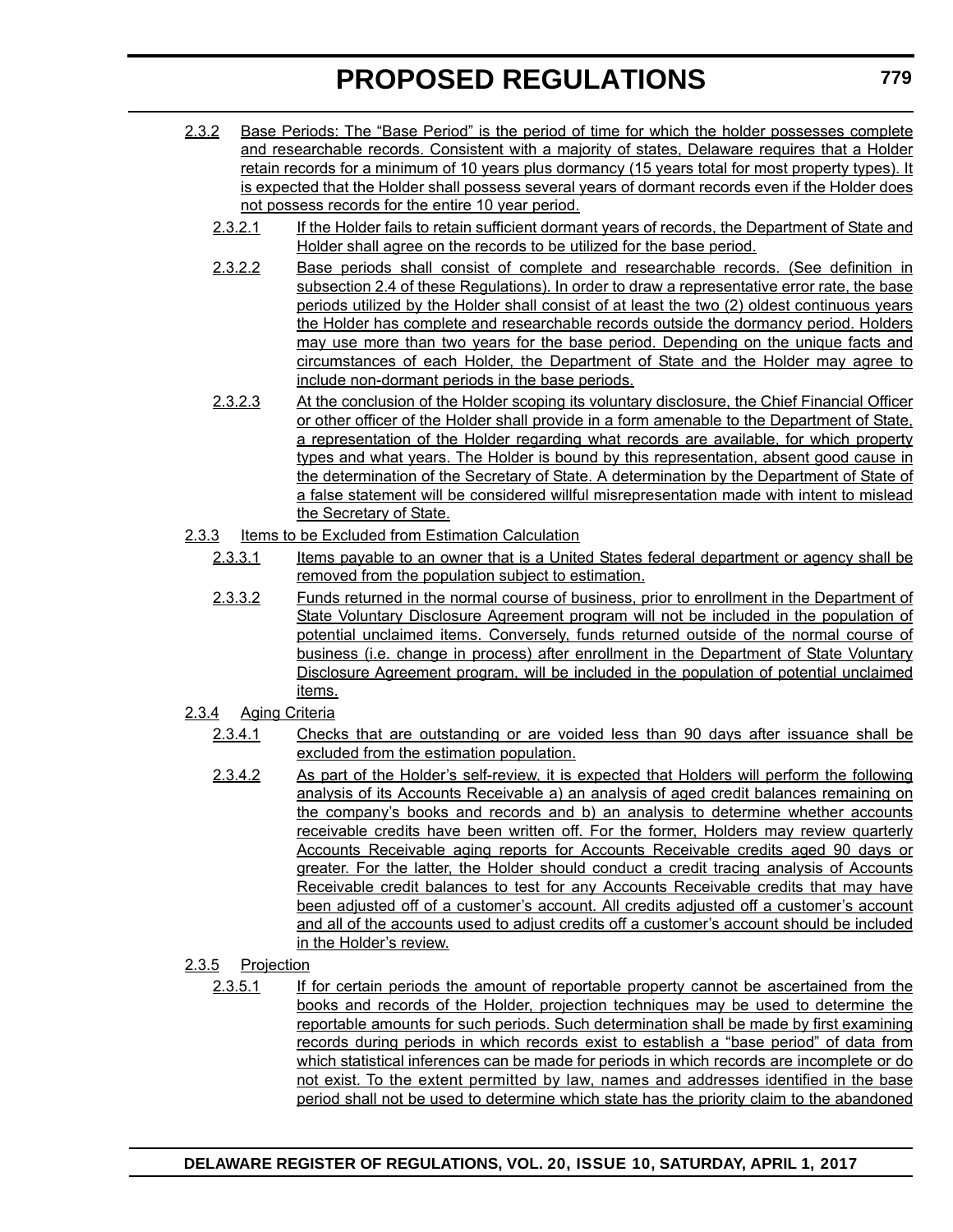property estimated to be due over periods where records of owners' addresses do not exist.

- 2.3.5.2 All sampling, projection and estimation techniques used by the Holder to determine unclaimed property due to Delaware shall be presented to the Department of State. The Department of State and the Holder must agree to the sampling, projection and estimation techniques in order to complete a Voluntary Disclosure Agreement. It is the intent of the State that any estimation methodologies used shall result in a reasonable representation of the unclaimed property potentially due for the estimated periods.
- 2.4 Complete and Researchable Records
	- 2.4.1 The expectation is that a Holder, at a minimum, may have complete and researchable records for a period that would cover seven to eight (7-8) years from the date the Holder voluntarily enrolled in the Department of State Voluntary Disclosure Agreement program. If there are unique circumstances where a Holder does not have 7-8 years of researchable records, the Holder may present the circumstances to the Department of State and the Holder and the Department of State may agree to use an alternative data set with fewer years.
	- 2.4.2 Complete records shall reconcile to the general ledger with the understanding that immaterial differences may occur. Researchable records are records to which the Holder may research the resolution of an item. At a minimum, researchable records shall include those items that contain a last known address of the owners of property.

# **DIVISION [OF PROFESSIONAL REGULATION](http://dpr.delaware.gov/) 300 BOARD [OF ARCHITECTS](http://dpr.delaware.gov/boards/architects/index.shtml)**

Statutory Authority: 24 Delaware Code, Section 306(a)(1) (24 **Del.C.** §306(a)(1)) 24 **DE Admin. Code** 300

# **PUBLIC NOTICE**

## **[300 Board of Architects](#page-3-0)**

The Delaware Board of Architects, pursuant to 24 **Del.C.** §306(a)(1), proposes to revise regulations 3.5, 4.0, 6.2, and 6.8. The proposed change seeks to clarify the continuing education requirement for applicants re-applying for licensure in Delaware, re-implement the IDP waiver, and eliminate confusing provisions related to disallowance of acceptable continuing education credits.

The Board will hold a public hearing on the proposed regulation change on May 3, 2017 at 1:30 p.m., Second Floor Conference Room B, Cannon Building, 861 Silver Lake Blvd., Dover, DE 19904. Written comments should be sent to Jennifer Witte, Administrative Specialist of the Delaware Board of Architects, Cannon Building, 861 Silver Lake Blvd., Dover, DE 19904. Written comments will be accepted until May 18, 2017 pursuant to 29 **Del.C.**  §10118(a).

**\*Please Note: The Regulatory Flexibility Analysis and Impact Statement for this regulation, as required by 29 Del.C. Ch. 104, is available at:**

**<http://regulations.delaware.gov/register/april2017/proposed/20 DE Reg 780RFA 04-01-17.pdf>**

**300 Board of Architects** *(Break in Continuity of Sections)*

**3.0 Application for Registration:**

*(Break in Continuity Within Section)*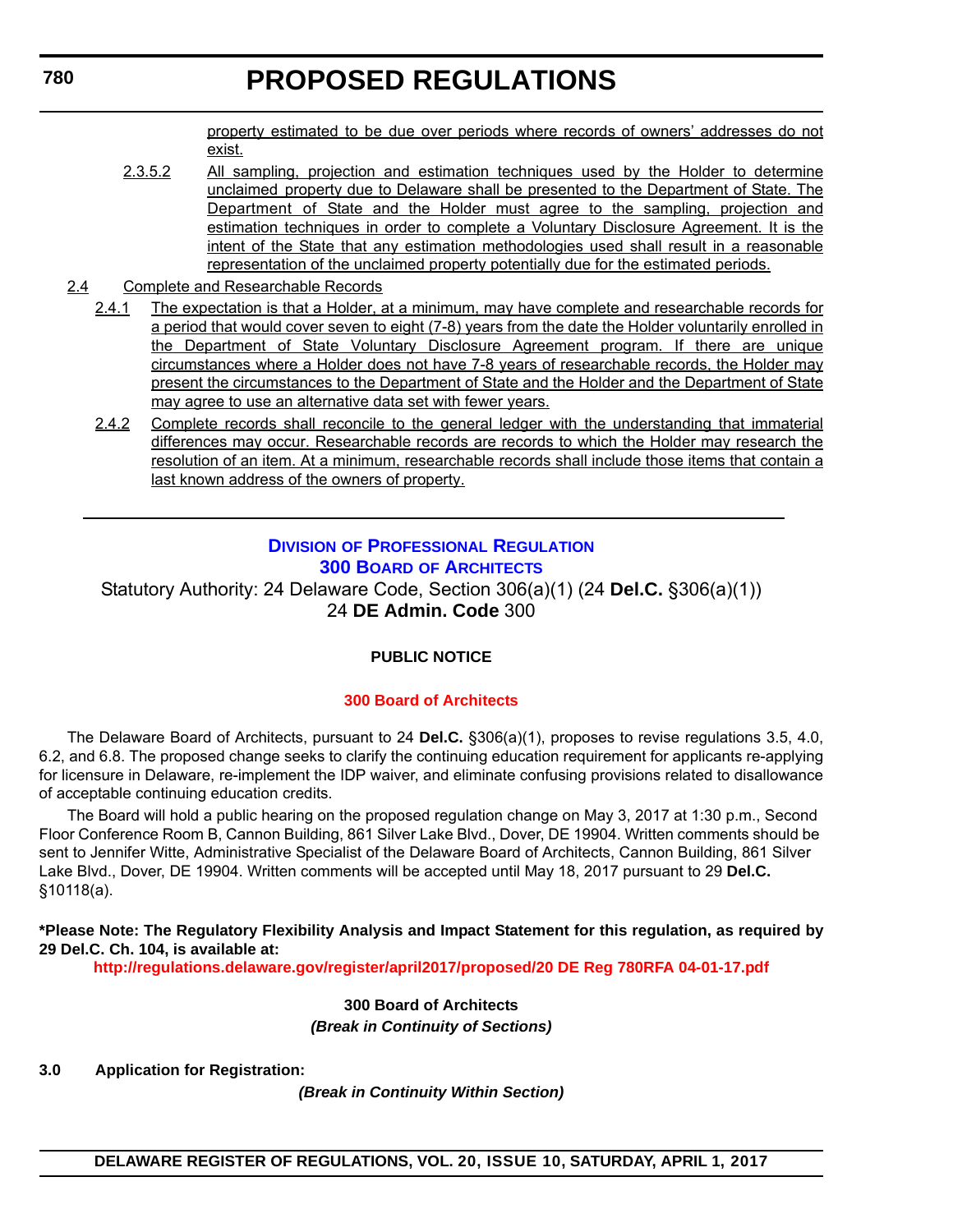3.5 An applicant re-applying with a lapsed registration shall submit evidence of having completed at least 24 HSW Continuing Education compliance hours for the preceding two (2) year period leading up to the date of application.

# **4.0 Registration Standards:**

4.1 Registration Standards: To be granted registration an applicant must:

## *(Break in Continuity Within Section)*

- 4.1.2 Training meet the Training Requirements set forth in the NCARB Intern Development Program Guidelines (IDP). Check NCARB's website, [www.ncarb.org](http://www.ncarb.org) for updates and the most current information regarding the IDP.
	- 4.1.2.1 Training, as defined above, is a requirement for all applicants for initial registration in the State of Delaware. Applicants holding a current registration in good standing in another United States jurisdiction or Canadian province and documenting five (5) or more years of practicing architecture immediately preceding the date of the application that is acceptable to the Board may obtain a waiver of the IDP requirement. A request for waiver shall be made on a form prescribed by the Board.

# *(Break in Continuity of Sections)*

# **6.0 Registration**

# *(Break in Continuity Within Section)*

- 6.2 Continuing Education requirements for renewal.
	- 6.2.1 In addition to all other requirements for registration renewal, an architect must complete a minimum of 24 Continuing Education Hours each renewal period including a minimum of 8 Continuing Education Hours in each year or be exempt from these continuing education requirements as provided below. Failure to comply with these requirements may result in nonrenewal of the architect's registration. For an architect's initial registration period, the continuing education requirements shall be pro-rated at one Continuing Education Hour per month of registration, beginning with the first full month following the month of issuance, through the end of the renewal cycle. Up to four CE hours can be carried over into a subsequent calendar year.

## *(Break in Continuity Within Section)*

6.2.1.2 Reporting and Record keeping. An architect shall complete and maintain forms as required by the Board certifying that the architect has completed the required Continuing Education Hours. Forms may be audited by the Board for verification of compliance with these requirements. Documentation of reported Continuing Education Hours shall be maintained by the architect for six years from the date of award. If the Board disallows any Continuing Education Hours the architect shall have 60 days from notice of such disallowance either to provide further evidence of having completed the Continuing Education Hours disallowed or to remedy the disallowance by completing the required number of Continuing Education Hours (but such Continuing Education Hours shall not again be used for the next calendar year). If the Board finds, after proper notice and hearing, that the architect willfully disregarded these requirements or falsified documentation of required Continuing Education Hours, the architect may be subject to disciplinary action in accordance with the Board regulations.

# *(Break in Continuity Within Section)*

- 6.8 Reciprocity Re-application
	- 6.8.1 Registration through reciprocity applications shall be governed by 24 **Del.C.** §309.
		- 6.8.2 Applicants for registration through reciprocity who were previously registered as architects in Delaware and had the Certificate of Registration canceled or lapsed shall be required to certify that they have satisfied the minimum Continuing Education Requirement for Renewal provided in subsections 6.2 and 6.3 completed at least 24 HSW Continuing Education hours for the two year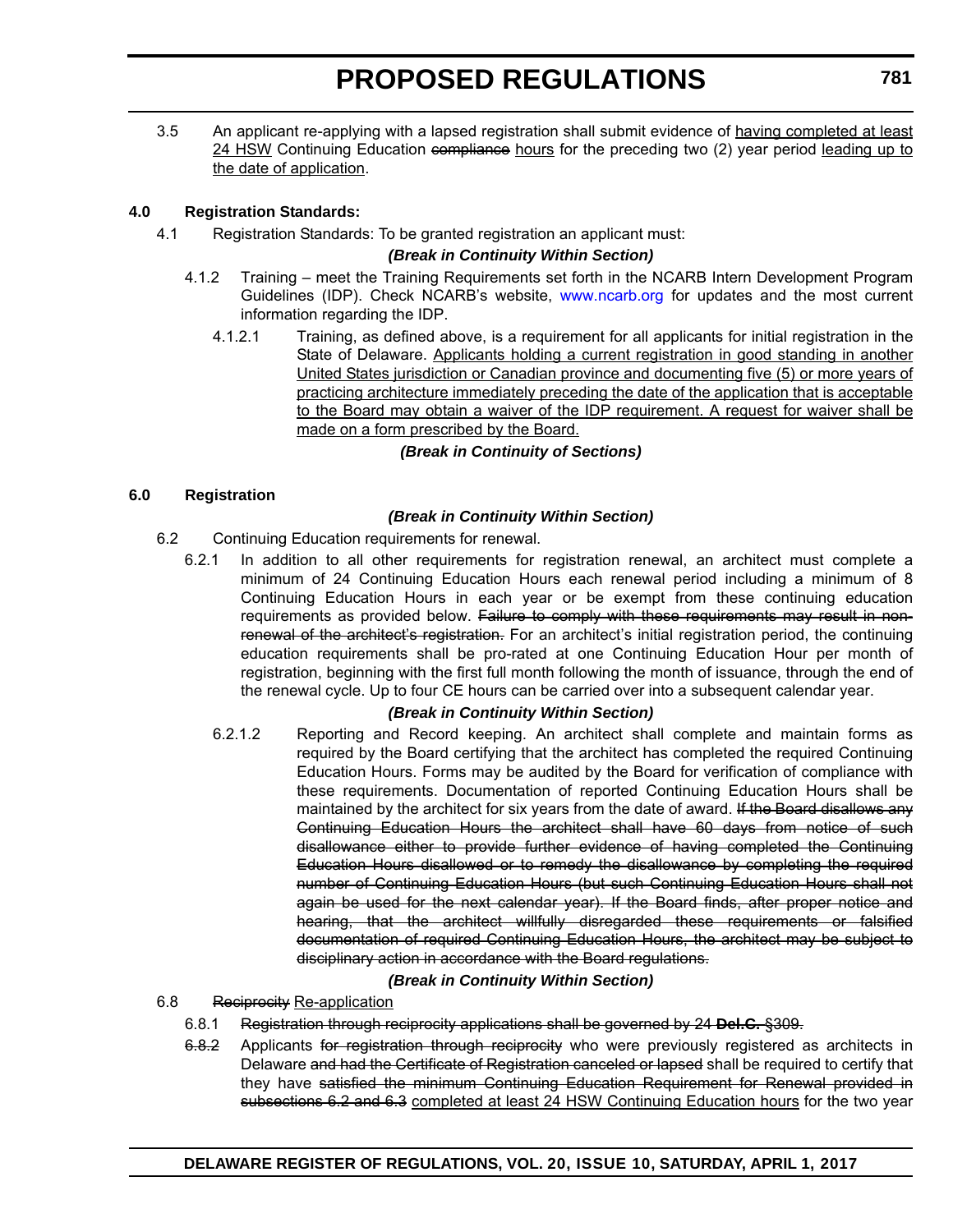# **782**

# **PROPOSED REGULATIONS**

period preceding the new registration, notwithstanding that the Certificate of Registration was canceled or lapsed.

**\*Please Note: As the rest of the sections were not amended, they are not being published. A copy of the regulation is available at:**

#### **[300 Board of Architects](http://regulations.delaware.gov/register/april2017/proposed/20 DE Reg 780 04-01-17.htm)**

# **DIVISION [OF PROFESSIONAL REGULATION](http://dpr.delaware.gov/index.shtml) 500 BOARD [OF PODIATRY](http://dpr.delaware.gov/boards/podiatry/index.shtml)** Statutory Authority: 24 Delaware Code, Section 506(a)(1) (24 **Del.C.** §506(a)(1)) 24 **DE Admin. Code** 500

## **PUBLIC NOTICE**

## **[500 Board of Podiatry](#page-3-0)**

The Delaware Board of Podiatry, pursuant to 24 **Del.C.** §506(a)(1), proposes to revise its regulations. The proposed amendments to the regulations seek to truncate the list of crimes substantially related to the practice of podiatry.

The Board will hold a public hearing on the proposed rule change on June 7, 2017 at 5:00 p.m., in the Second Floor Conference Room B, Cannon Building, 861 Silver Lake Blvd., Dover, DE 19904. Written comments should be sent to Jessica Williams, Administrator of the Delaware Board of Podiatry, Cannon Building, 861 Silver Lake Blvd, Dover, DE 19904. Written comments will be accepted until June 22, 2017.

#### **\*Please Note: The Regulatory Flexibility Analysis and Impact Statement for this regulation, as required by 29 Del.C. Ch. 104, is available at:**

**<http://regulations.delaware.gov/register/april2017/proposed/20 DE Reg 782RFA 04-01-17.pdf>**

#### **500 Board of Podiatry** *(Break in Continuity of Sections)*

**9.0 Definitions -** The following words and terms, when used in this regulation, should have the following meaning unless the context clearly indicates otherwise:

#### *(Break in Continuity Within Section)*

9.1 Any crime which involves the use of physical force or violence toward or upon the person of another and shall include by way of example and not of limitation the following crimes set forth in Title 11 of the Delaware Code Annotated:

Assaults and Related Offenses

- 9.1.1 §601. Offensive touching;
- 9.1.2 §602. Menacing;
- 9.1.31 §603. Reckless endangering in the second degree;
- 9.1.42 §604. Reckless endangering in the first degree;
- 9.1.53 §605. Abuse of a pregnant female in the second degree;
- 9.1.64 §606. Abuse of a pregnant female in the first degree;
- 9.1.75 §611. Assault in the third degree;
- 9.1.86 §612. Assault in the second degree;
- 9.1.97 §613. Assault in the first degree;
- 9.1.408 §614. Assault on a sports official.
- 9.1.449 §615. Assault by abuse or neglect;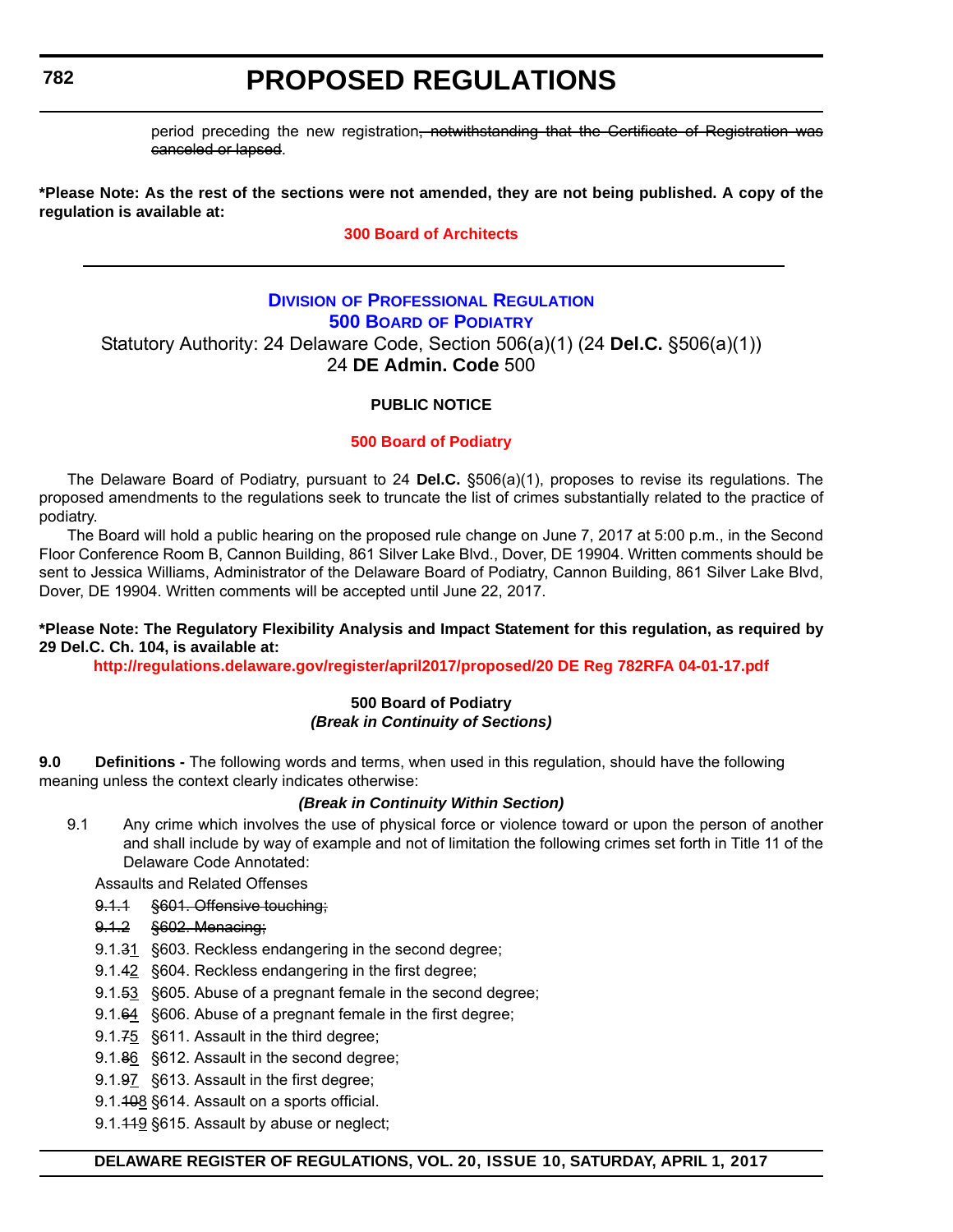- 9.1.4210§621. Terroristic threatening;
- 9.1.4311§625. Unlawfully administering drugs;
- 9.1.1412§626. Unlawfully administering controlled substance or counterfeit substance or narcotic drugs;
- 9.1.15 §627. Prohibited acts as to substances releasing vapors or fumes;
- 9.1.<del>1613</del>§628. Vehicular assault in the second degree;
- 9.1.4714§629. Vehicular assault in the first degree;
- 9.1.1815§630. Vehicular homicide in the second degree;
- 9.1.4916§630A. Vehicular homicide in the first degree;
- 9.1.2017§631. Criminally negligent homicide;
- 9.1.2118§632. Manslaughter;
- 9.1.2219§633. Murder by abuse or neglect in the second degree;
- 9.1.2320§634. Murder by abuse or neglect in the first degree;
- 9.1.2421§635. Murder in the second degree;
- 9.1.<del>25</del>22§636. Murder in the first degree;
- 9.1.26 §645. Promoting suicide.

#### Abortion and Related Offenses

- 9.1.27 §651. Abortion;
- 9.1.28 §653. Issuing abortional articles.

Sexual Offenses

- 9.1.2923§763. Sexual harassment;
- 9.1.30 §764. Indecent exposure in the second degree;
- 9.1.3424§765. Indecent exposure in the first degree;
- 9.1.3225§766. Incest;
- 9.1.3326§767. Unlawful sexual contact in the third degree;
- 9.1.3427§768. Unlawful sexual contact in the second degree;
- 9.1.3528§769. Unlawful sexual contact in the first degree;
- 9.1.3629§770. Rape in the fourth degree;
- 9.1.3730§771. Rape in the third degree;
- 9.1.3831§772. Rape in the second degree;
- 9.1.3932§773. Rape in the first degree;
- 9.1.4033§776 774. Sexual extortion;
- 9.1.41 §777. Bestiality;
- 9.1.4234§778 776. Continuous sexual abuse of a child;
- 9.1.4335§780. Female genital mutilation.
- Kidnapping and Related Offenses
- 9.1.4436§781. Unlawful imprisonment in the second degree;
- 9.1.4537§782. Unlawful imprisonment in the first degree;
- 9.1.4638§783. Kidnapping in the second degree;
- 9.1.4739§783A. Kidnapping in the first degree;
- 9.1.4840§785. Interference with custody;
- Coercion
- 9.1.4941§791. Acts constituting coercion;
- 9.2 Any crime which involves dishonesty or false, fraudulent or aberrant behavior and shall include by way of example and not of limitation the following crimes listed in Title 11 of the **Delaware Code Annotated** Crimes of dishonesty or aberrant behavior:

Arson and Related Offenses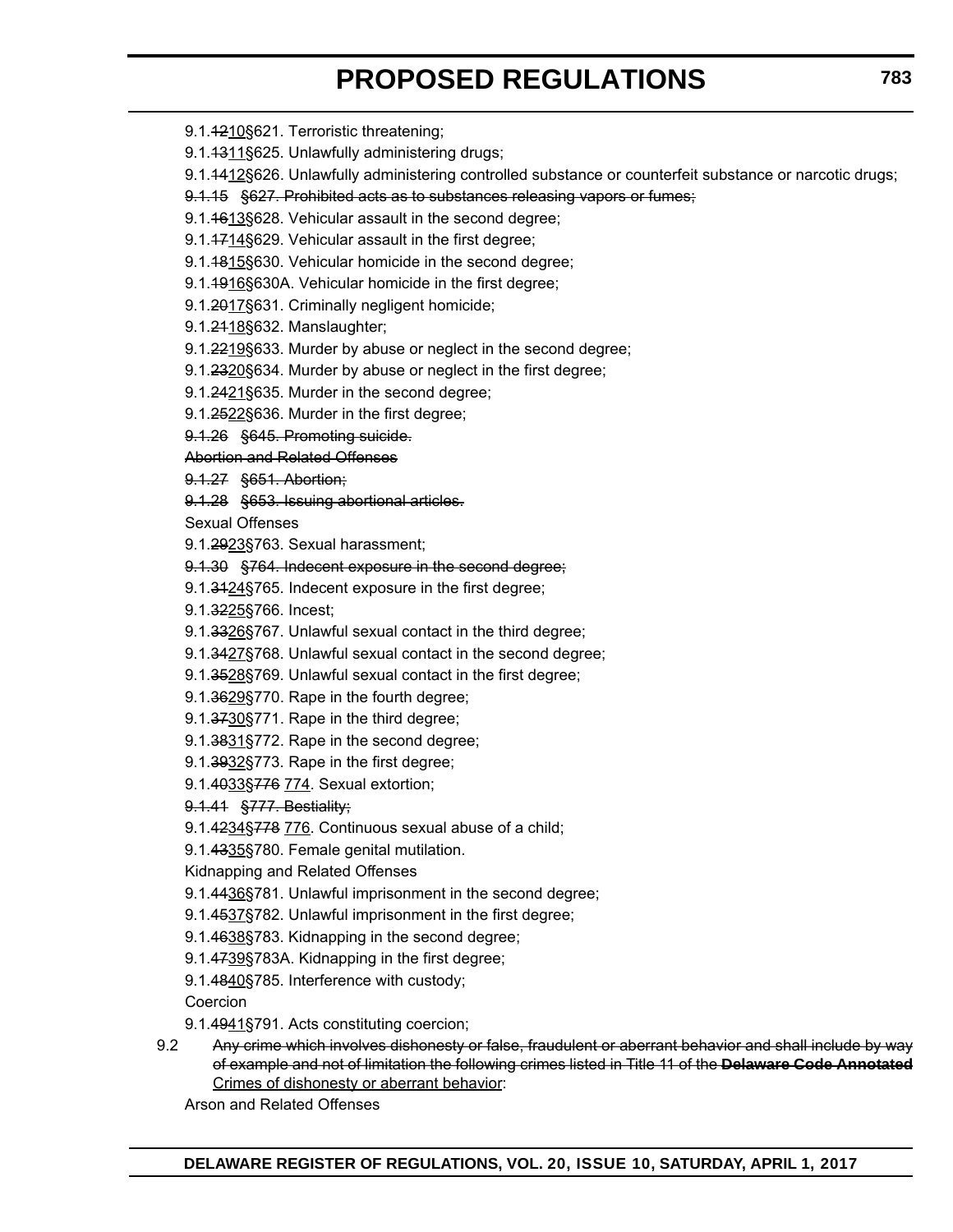- 9.2.1 §801. Arson in the third degree;
	- 9.2.2 §802. Arson in the second degree;
	- 9.2.3 §803. Arson in the first degree;
	- 9.2.4 §804. Reckless burning or exploding;
	- 9.2.5 §805. Cross or religious symbol burning;
	- Criminal Trespass and Burglary
	- 9.2.64 §820. Trespassing with intent to peer or peep into a window or door of another;
	- 9.2.7 §821. Criminal trespass in the third degree;
	- 9.2.8 §822. Criminal trespass in the second degree;
	- 9.2.95 §823. Criminal trespass in the first degree;
	- 9.2.406 §824. Burglary in the third degree;
	- 9.2.117 §825. Burglary in the second degree;
	- 9.2.428 §826. Burglary in the first degree;
	- 9.2.439 §828. Possession of burglar's tools or instruments facilitating theft;
	- Robbery
	- 9.2.4410§831. Robbery in the second degree;
	- 9.2.4511§832. Robbery in the first degree.
	- 9.2.4612§835. Carjacking in the second degree;
	- 9.2.1713§836. Carjacking in the first degree;
	- Theft and Related Offenses
	- 9.2.1814§840. Shoplifting; class G felony;
	- 9.2.19 §840A. Use of illegitimate retail sales receipt or Universal Product Code Label.
	- 9.2.2015§841. Theft;
	- 9.2.2416§842. Theft; lost or mislaid property; mistaken delivery.
	- 9.2.2217§843. Theft; false pretense.
	- 9.2.2318§844. Theft; false promise.
	- 9.2.2419§845. Theft of services.
	- 9.2.2520§846. Extortion;
	- 9.2.26 §848. Misapplication of property;
	- 9.2.27 §849. Theft of rented property;
	- 9.2.28 §850. Use, possession, manufacture, distribution and sale of unlawful telecommunication and access devices.
	- 9.2.2921§851. Receiving stolen property;
	- 9.2.30 §853. Unauthorized use of a vehicle;
	- 9.2.3122§854. Identity theft;
	- 9.2.32 §859. Larceny of livestock;
	- 9.2.33 §860. Possession of shoplifter's tools or instruments facilitating theft;
	- Forgery and Related Offenses
	- 9.2.3423§861. Forgery; class F felony;
	- 9.2.3524§862. Possession of forgery devices;
	- Offenses Involving Falsification of Records
	- 9.2.3625§871. Falsifying business records;
	- 9.2.37 §872. Falsifying business records;
	- 9.2.3826§873. Tampering with public records in the second degree;
	- 9.2.3927§876. Tampering with public records in the first degree;
	- 9.2.4028§877. Offering a false instrument for filing;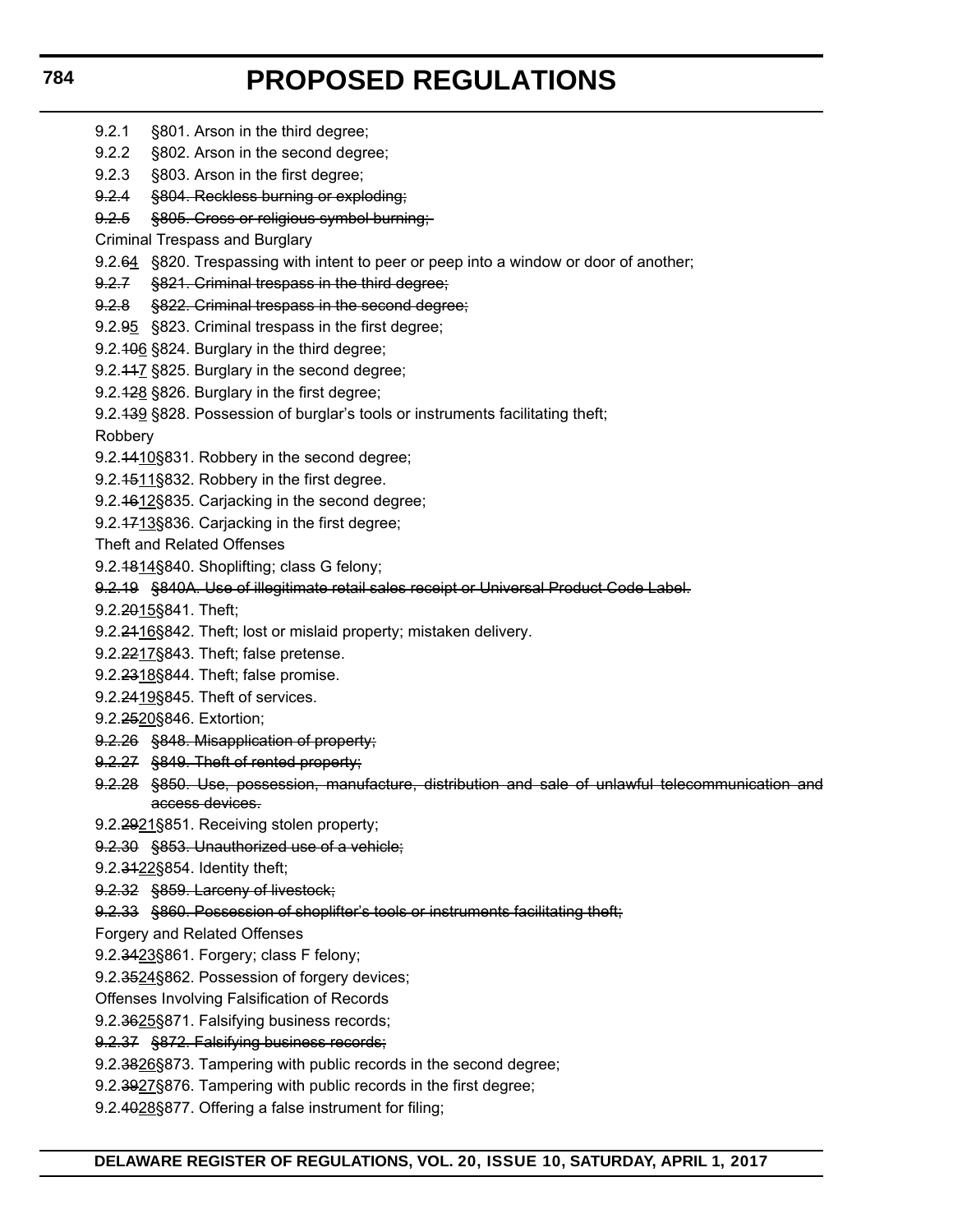- 9.2.4129§878. Issuing a false certificate; Bribery Not Involving Public Servants 9.2.4230§881. Bribery; 9.2.4331§882. Bribe receiving; Frauds on Creditors 9.2.4432§891. Defrauding secured creditors; 9.2.4533§892. Fraud in insolvency; 9.2.46 §893. Interference with levied-upon property; Other Frauds and Cheats 9.2.4734§900. Issuing a bad check; 9.2.4835§903. Unlawful use of credit card; 9.2.4936§903A. Reencoder and scanning devices; 9.2.5037§906. Deceptive business practices; 9.2.<del>5138</del>§907. Criminal impersonation; 9.2.5239§907A. Criminal impersonation, accident related; 9.2.5340§907B. Criminal impersonation of a police officer; 9.2.54 §908. Unlawfully concealing a will; 9.2.55 §909. Securing execution of documents by deception; 9.2.56 §910. Debt adjusting; 9.2.57 §911. Fraudulent conveyance of public lands; 9.2.58 §912. Fraudulent receipt of public lands; 9.2.5941§913. Insurance fraud; 9.2.6042§913A. Health care fraud; 9.2.61 §914. Use of consumer identification information; 9.2.62 §915. Use of credit card information; 9.2.63 §915A. Credit and debit card transaction receipts; 9.2.64 §916. Home improvement fraud; 9.2.65 §917. New home construction fraud; Offenses Relating to Recorded Devices 9.2.66 §920. Transfer of recorded sounds; 9.2.67 §921. Sale of transferred recorded sounds; 9.2.68 §922. Improper labeling; Computer Related Offenses 9.2.69 §932. Unauthorized access. 9.2.70 §933. Theft of computer services. 9.2.71 §934. Interruption of computer services. 9.2.72 §935.Misuse of computer system information. 9.2.73 §936.Destruction of computer equipment. 9.2.74 §937.Unrequested or unauthorized electronic mail or use of network or software to cause same. 9.2.75 §938. Failure to promptly cease electronic communication upon request. Offenses Relating to Marriage 9.2.76 §1001. Bigamy; 9.2.77 §1003. Bigamous marriage contracted outside the State.
- 9.3 Any crime which involves misuse or abuse of children or animals and shall include by way of example and not of limitation the following crimes listed in Title 11 of the **Delaware Code Annotated** Crimes involving children or animals: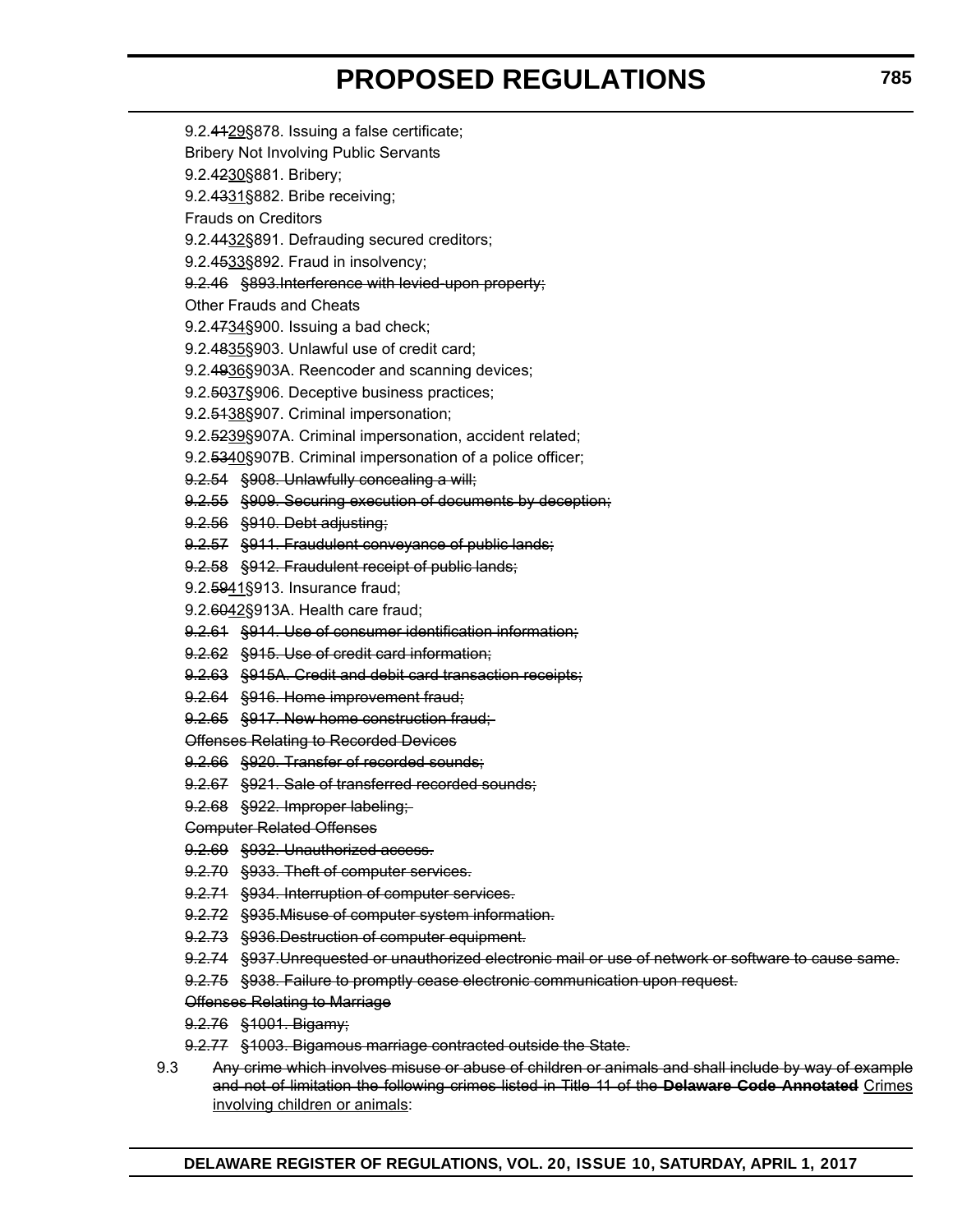#### Child Welfare; Sexual Offenses, Animal Offenses

- 9.3.1 §1100A.Dealing in children;
- 9.3.2 §1101. Abandonment of child;
- 9.3.3 §1102. Endangering the welfare of a child;
- 9.3.4 §1105. Endangering the welfare of an incompetent person Crime against a vulnerable adult;

#### *(Break in Continuity Within Section)*

- 9.3.13 §1114. Body-piercing; tattooing or branding;
- 9.3.14 §1114A. Tongue-splitting;
- 9.3.15 §1116. Sale or distribution of tobacco products to minors;
- 9.3.16 §1117. Notice;
- 9.3.17 §1119. Distribution of cigarettes through vending machines;
- 9.3.18 §1120. Distribution of tobacco products;
- 9.3.19 §1124. Purchase or receipt of tobacco products by minor;
- 9.3.2013§1325. Cruelty to animals;
- 9.3.21 §1325A.The unlawful trade in dog or cat by-products;
- 9.3.2214§1326. Animals; fighting and baiting prohibited;
- 9.3.2315§1327. Maintaining a dangerous animal;
- 9.4 Any crime which involves offenses against the public order the commission of which may tend to bring discredit upon the profession and which are thus substantially related to one's fitness to practice such profession and shall include by way of example and not of limitation the following crimes listed in Title 11 of the **Delaware Code Annotated** Crimes against public order:

Bribery and Improper Influence

- 9.4.1 §1201. Bribery;
- 9.4.2 §1203. Receiving a bribe;
- 9.4.3 §1205. Giving unlawful gratuities;
- 9.4.4 §1206. Receiving unlawful gratuities;
- 9.4.53 §1207. Improper influence;
- 9.4.64 §1211. Official misconduct;
- 9.4.75 §1212. Profiteering.

Perjury and related offenses

- 9.4.86 §1221. Perjury in the third degree;
- 9.4.97 §1222. Perjury in the second degree;
- 9.4.108 §1223. Perjury in the first degree;
- 9.4.119 §1233. Making a false written statement;
- 9.4.4210§1239. Wearing a disguise during the commission of a felony;
- 9.4.4311§1240. Terroristic threatening of public officials or public servants;
- 9.4.14 §1241. Refusing to aid a police officer;
- 9.4.1512§1243. Obstructing fire-fighting operations;
- 9.4.1613§1244. Hindering prosecution;
- 9.4.1714§1245. Falsely reporting an incident;
- 9.4.4815§1246. Compounding a crime;
- 9.4.19 §1248. Obstructing the control and suppression of rabies;
- 9.4.2016§1249. Abetting the violation of driver's license restrictions;
- 9.4.2417§1250. Offenses against law-enforcement animals;
- 9.4.2218§1251. Escape in the third degree;
- 9.4.2319§1252. Escape in the second degree;
- 9.4.2420§1253. Escape after conviction;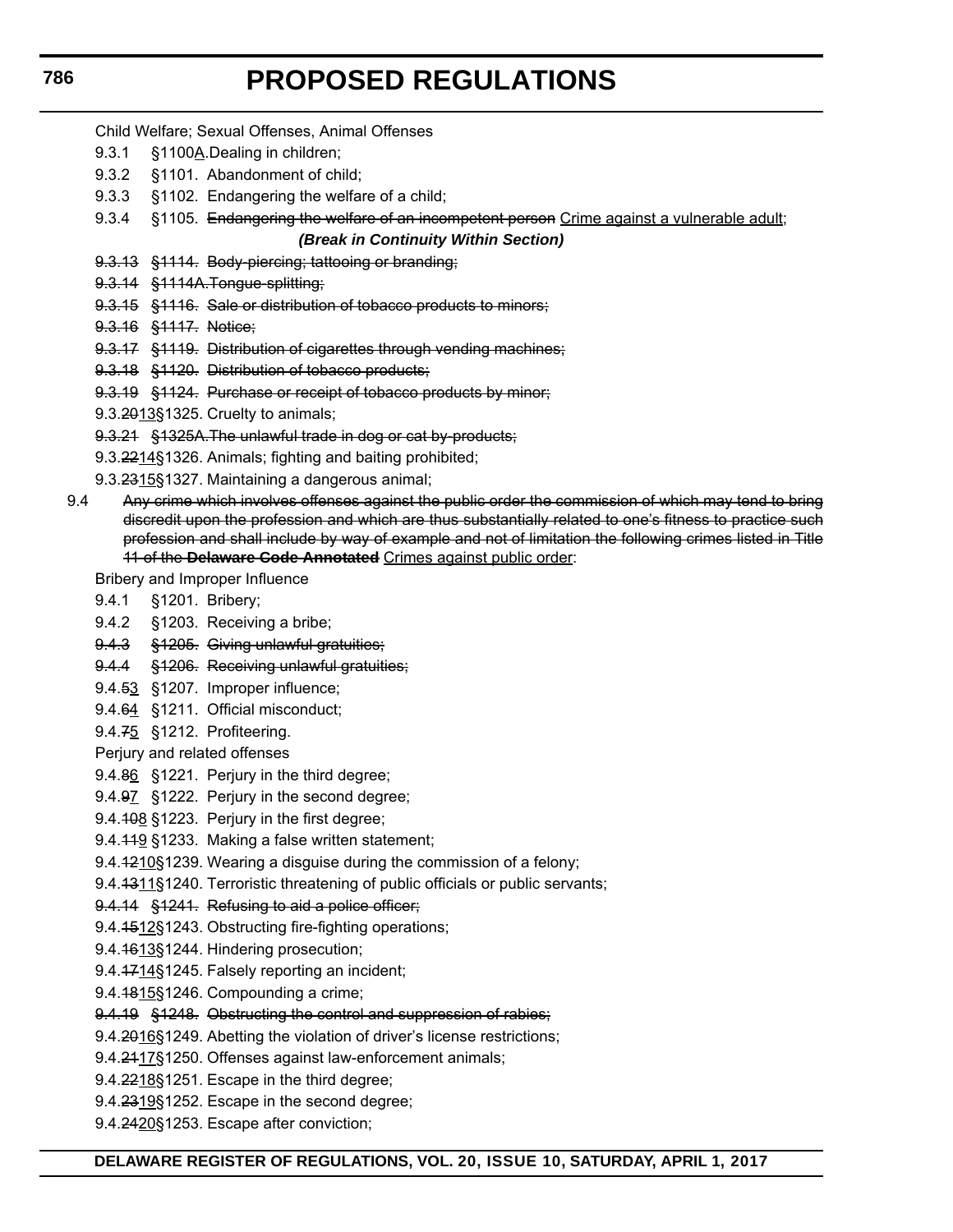- 9.4.2521§1254. Assault in a detention facility;
- 9.4.26 §1257A.Use of an animal to avoid capture;
- 9.4.2722§1259. Sexual relations in detention facility;
- 9.4.28 §1260. Misuse of prisoner mail.
- Offenses Relating to Judicial and Similar Proceedings
- 9.4.2923§1261. Bribing a witness;
- 9.4.3024§1262. Bribe receiving by a witness;
- 9.4.3425§1263. Tampering with a witness;
- 9.4.3226§1263A. Interfering with child witness.
- 9.4.3327§1264. Bribing a juror;
- 9.4.3428§1265. Bribe receiving by a juror;
- 9.4.3529§1266. Tampering with a juror;
- 9.4.3630§1267. Misconduct by a juror;
- 9.4.3731§1269. Tampering with physical evidence;
- 9.4.3832§1271. Criminal contempt;
- 9.4.3933§1271A. Criminal contempt of a domestic violence protective order;
- 9.4.40 §1273. Unlawful grand jury disclosure.
- 9.5 Any crime which involves offenses against a public health order and decency which may tend to bring discredit upon the profession, specifically including the below listed crimes from Title 11 of the **Delaware Code Annotated** which evidence a lack of appropriate concern for the safety and well being of another person or persons in general or sufficiently flawed judgment to call into question the individuals ability to make health care decisions or advise upon health care related matters for other individuals. Crimes against public health and decency:

Disorderly Conduct and Related Offenses

- 9.5.1 §1301. Disorderly conduct;
- 9.5.2 §1302. Riot;
- 9.5.31 §1304. Hate crimes;
- 9.5.4 §1311. Harassment;
- 9.5.52 §1312. Aggravated harassment Stalking;
- 9.5.63 §1312A.Stalking;
- 9.5.74 §1313. Malicious interference with emergency communications;
- 9.5.8 §1315. Public intoxication;
- 9.5.9 §1316. Registration of out-of-state liquor agents;
- 9.5.10 §1320. Loitering on property of a state supported school, college or university;
- 9.5.11 §1322. Criminal nuisance;
- 9.5.12 §1323. Obstructing public passages;
- 9.5.13 §1324. Obstructing ingress to or egress from public buildings;
- 9.5.14 §1331. Desecration;
- 9.5.15 §1332. Abusing a corpse;
- 9.5.16 §1333. Trading in human remains and associated funerary objects.
- 9.5.475 §1335. Violation of privacy;
- 9.5.186 §1338. Bombs, incendiary devices, Molotov cocktails and explosive devices;
- 9.5.197 §1339. Adulteration;
- 9.5.208 §1340. Desecration of burial place.
- Offenses Involving Public Indecency
- 9.5.21 §1341. Lewdness;
- 9.5.22 §1342. Prostitution;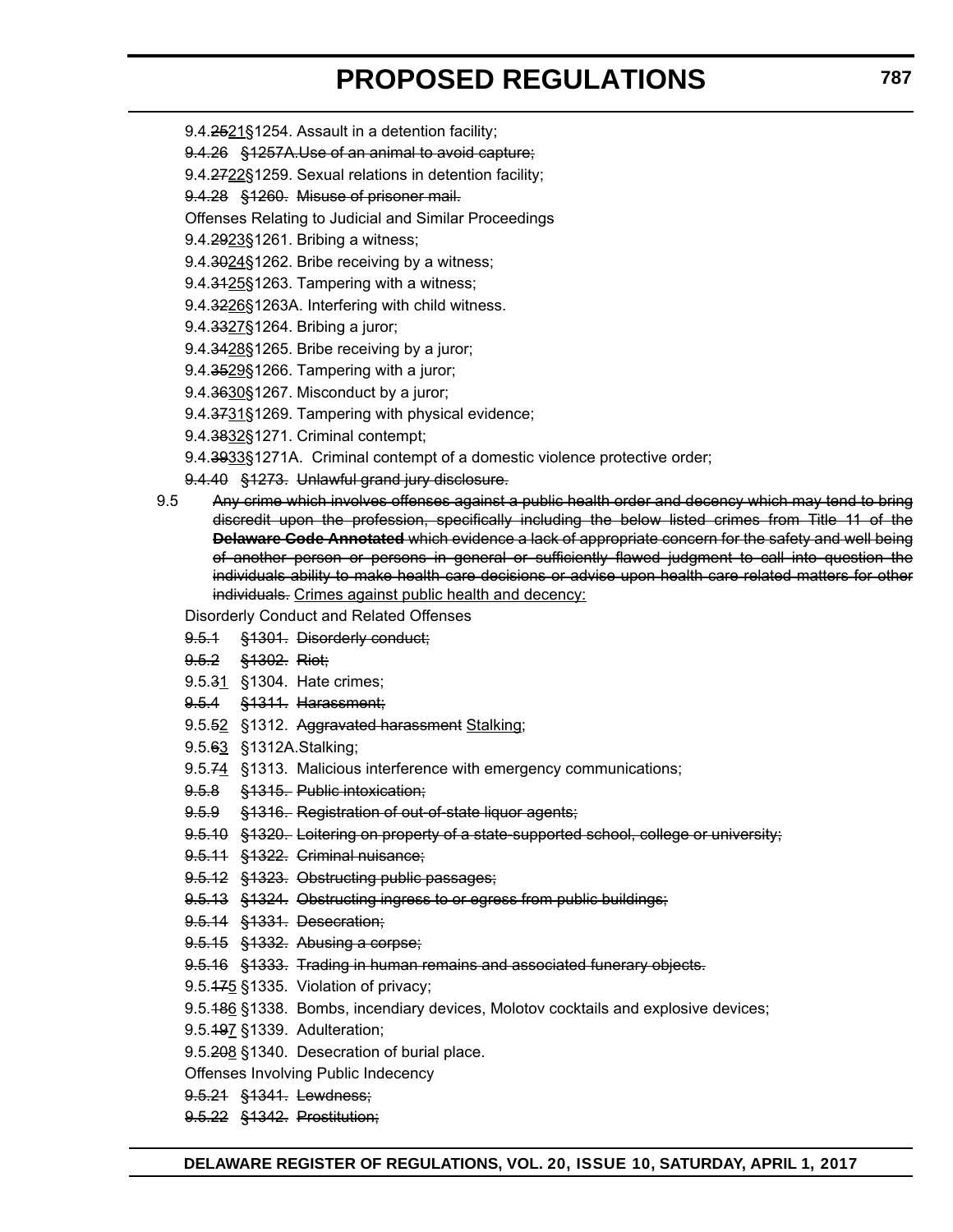- 9.5.23 §1343. Patronizing a prostitute prohibited.
- 9.5.249 §1351. Promoting prostitution in the third degree;
- 9.5.2510§1352. Promoting prostitution in the second degree;
- 9.5.2611§1353. Promoting prostitution in the first degree;
- 9.5.27 §1355. Permitting prostitution;
- **Obscenity**
- 9.5.2812§1361. Obscenity; acts constituting;
- 9.5.2913§1365. Obscene literature harmful to minors;
- 9.5.30 §1366. Outdoor motion picture theatres;
- Offenses Involving Gambling
- 9.5.31 §1403. Advancing gambling in the first degree;
- 9.5.32 §1404. Providing premises for gambling;
- 9.5.33 §1405. Possessing a gambling device; class A misdemeanor.
- 9.5.34 §1406. Being concerned in interest in keeping any gambling device;
- 9.5.35 §1407. Engaging in a crap game;
- 9.5.36 §1411. Unlawfully disseminating gambling information.
- 9.6 Any crime which involves the illegal possession or the misuse or abuse of narcotics, or other addictive substances and those non-addictive substances with a substantial capacity to impair reason or judgment and shall include by way of example and not of limitation the following crimes listed in Chapter 47 of Title 16 of the **Delaware Code Annotated** Drug related crimes:
	- 9.6.1 §4751. Prohibited acts A;
	- 9.6.2 §4752 (Former). Prohibited acts B;
	- 9.6.3 §4752A.Unlawful delivery of noncontrolled substance.
	- 9.6.4 §4753 (Former). Prohibited acts C.
	- 9.6.5 §4753A.Trafficking in marijuana, cocaine, illegal drugs, methamphetamines, L.S.D., designer drugs.
	- 9.6.6 §4754 (Former).Prohibited acts D;
	- 9.6.7 §4754A.Possession and delivery of noncontrolled prescription drug.
	- 9.6.8 §4755. Prohibited acts E;
	- 9.6.9 §4756. Prohibited acts;
	- 9.6.10 §4757. Hypodermic syringe or needle; delivering or possessing; disposal; exceptions;
	- 9.6.11 §4758. Keeping drugs in original containers.
	- 9.6.429 §4761 (Former). Distribution to persons under 21 years of age;
	- 9.6.4310§4761A.Purchase of drugs from minors;
	- 9.6.1411§4767 (Former).Distribution, delivery, or possession of controlled substance within 1,000 feet of school property;
	- 9.6.4512§4768 (Former).Distribution, delivery or possession of controlled substance in or within 300 feet of park, recreation area, church, synagogue or other place of worship.
	- 9.6.13 Drug Dealing Aggravated Possession; class B felony. 16 **Del.C.** §4752.
	- 9.6.14 Drug Dealing Aggravated Possession; class C felony. 16 **Del.C.** §4753.
	- 9.6.15 Drug Dealing Aggravated Possession; class D felony. 16 **Del.C.** §4754.
	- 9.6.16 Drug Dealing Aggravated Possession; class E felony. 16 **Del.C.** §4755.
	- 9.6.17 Drug Dealing Aggravated Possession; class F felony. 16 **Del.C.** §4756.
	- 9.6.18 Prohibited acts under the Uniform Controlled Substances Act. 16 **Del.C.** §4756(a)(1)-(5) and (b).
	- 9.6.19 Drug paraphernalia; felony. 16 **Del.C.** §4771(a) and (b).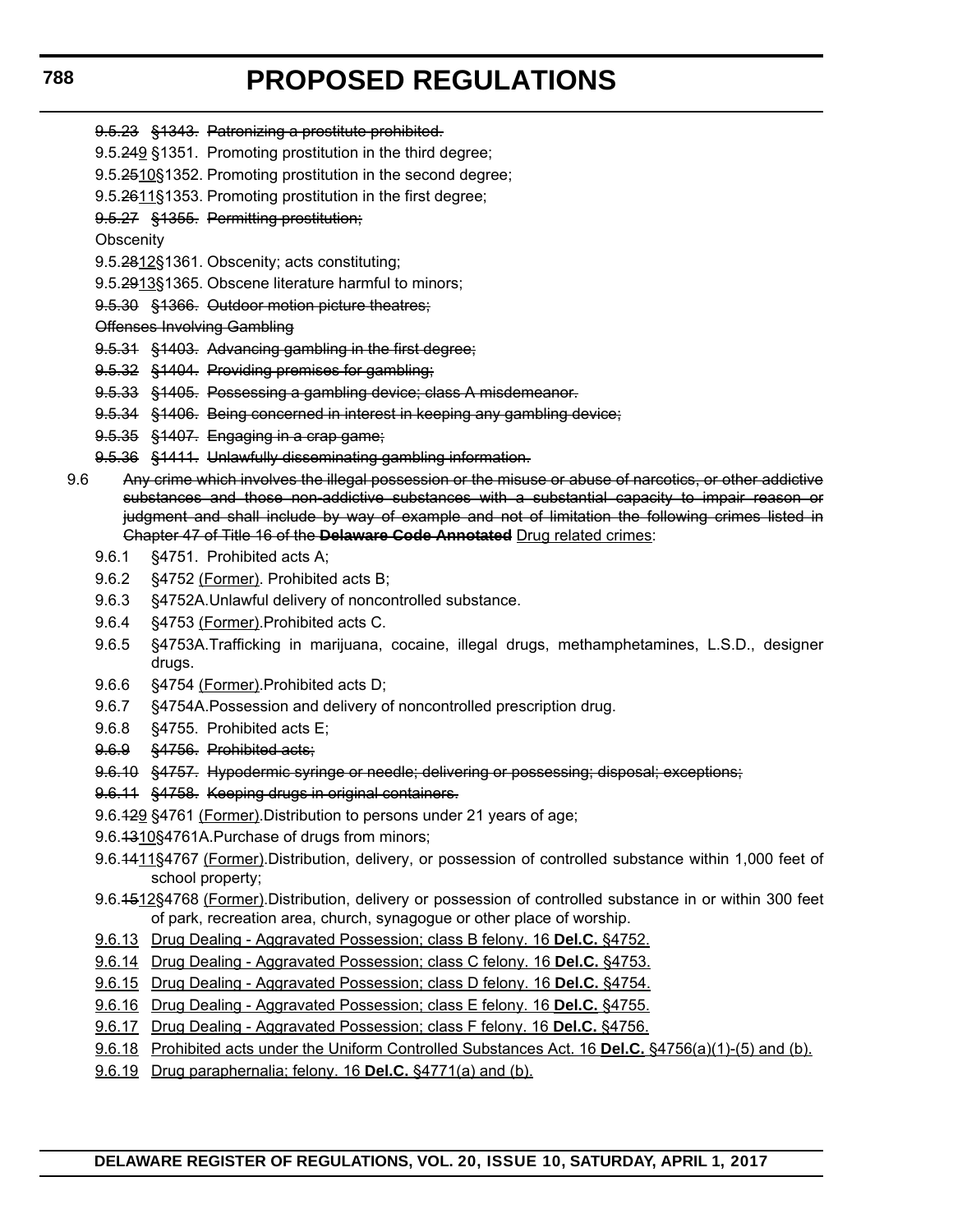9.7 Any crime which involves the misuse or illegal possession or sale of a deadly weapon or dangerous instrument and shall include by way of example and not of limitation the following crimes listed in Title 11 of the **Delaware Code Annotated** Weapons related crimes:

Offenses Involving Deadly Weapons and Dangerous Instruments

*(Break in Continuity Within Section)*

- 9.7.13 §1452. Unlawfully dealing with knuckles combination knife;
- 9.7.14 §1453. Unlawfully dealing with martial arts throwing star;
- 9.7.1513§1454. Giving a firearm to person prohibited;
- 9.7.4614§1455. Engaging in a firearms transaction on behalf of another;
- 9.7.4715§1456. Unlawfully permitting a minor access to a firearm;
- 9.7.4816§1457. Possession of a weapon in a Safe School and Recreation Zone;
- 9.7.1917§1458. Removing a firearm from the possession of a law enforcement officer;
- 9.7.2018§1459. Possession of a weapon with a removed, obliterated or altered serial number;
- 9.7.21 §1471. Prohibited acts.

Offenses Involving Drug Paraphernalia

# 9.7.22 §4774. Penalties.

Offenses Involving Organized Crime and Racketeering

- 9.7.2319§1504. Criminal Penalties for Organized Crime & Racketeering Offenses Involving Intimidation of Victims or Witnesses
- 9.7.2420§3533. Aggravated act of intimidation, Class D felony
- 9.7.2521§3532. Acts of Intimidation: Class E felony

## Other Crimes

- 9.7.26 Title 3 §1041. Willfully or maliciously starting fires; Carelessly Starting Fires;
- 9.7.27 §1043. Setting fire to woodland; Unseasonable Marsh Burning.
- 9.7.28 Title 4 §901.Offenses carrying penalty of imprisonment for 3 to 6 months;
- 9.7.29 §902. Offenses carrying penalty of fine of \$500 to \$1,000 or imprisonment of 3 to 6 months on failure to pay fine;
- 9.7.30 §903. Offenses carrying penalty of fine of not more than \$100 imprisonment for 1 month on failure to pay fine;
- 9.7.31 §904. Offenses concerning certain persons;
- 9.7.32 §905. Unlicensed manufacture of alcoholic liquor; Possession of still, apparatus, mash, etc., by unlicensed person;
- 9.7.33 §906. Transportation or shipment;
- 9.7.34 §907. Interference with officer or inspector;
- 9.7.35 §908. Failure of licensee to file report;
- 9.7.36 §909. Violation of rules respecting liquor taxes.
- 9.7.37 Title 7 §1717. Unauthorized acts against a service guide or seeing eye dog.
- 9.7.38 Title 11 §2403. Manufacture, possession or sale of intercepting device;
- 9.7.39 §2410. Breaking and entering, etc. to place or remove equipment;
- 9.7.40 §2412. Obstruction, impediment or prevention of interception;
- 9.7.41 §2422. Divulging contents of communications;
- 9.7.4222§3532. Act of intimidation;
- 9.7.4323§3533. Aggravated act of intimidation;
- 9.7.4424§3534. Attempt to intimidate;
- 9.7.45 §8523. Penalties [for violation of reporting provision re: SBI];
- 9.7.46 §8562. Penalties [for failure of child care provider to obtain information required under §8561 or for those providing false information]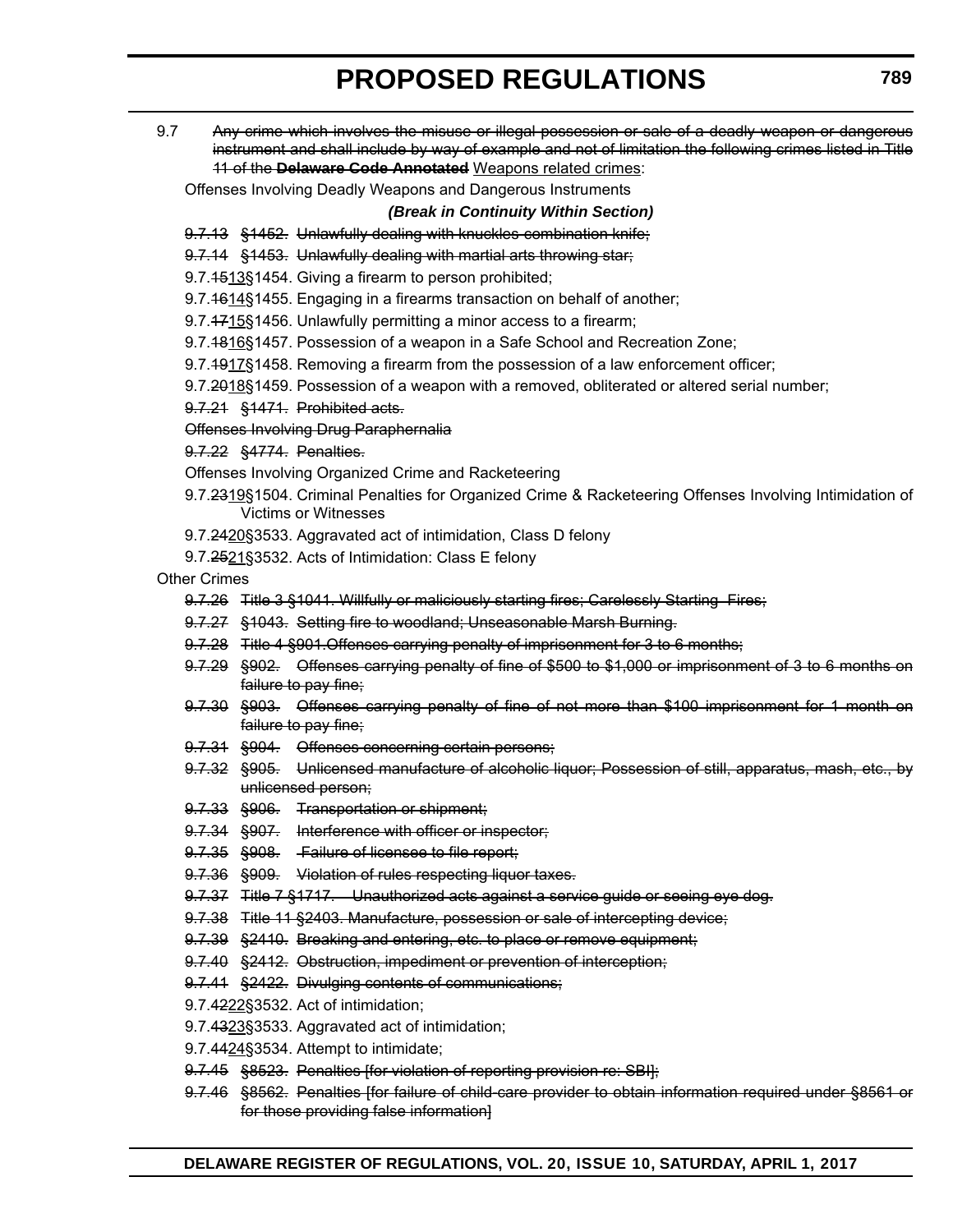9.7.47 §8572. Penalties ffor providing false information when seeking employment in a public school

- 9.7.48 §9016. Filing false claim [under Victims' Compensation Fund].
- 9.7.4925Title 12 §210. Alteration, theft or destruction of Will.
- 9.7.5026 Title 16 §1136. Abuse or neglect of a patient or resident of a nursing facility.
- 9.7.5427Title 21 §2118A. Unlawful possession or manufacture of proof of insurance;
- 9.7.52 §2133. Penalties; jurisdiction of justices of the peace.
- 9.7.53 §2315. False statements;
- 9.7.54 §2316. Altering or forging certificate of title, manufacturer's certificate of origin, registration sticker or vehicle I identification plate;
- 9.7.55 §2620. False statements; incorrect or incomplete information;
- 9.7.56 §2703. License to operate a motorcycle, motorbike, etc.;
- 9.7.57 §2710. Issuance of a Level 1 Learner's Permit and Class D operator's license to persons under 18 years of age;
- 9.7.58 §2722. Restricted licenses based on driver's physical limitations;
- 9.7.59 §2751. Unlawful application for or use of license or identification card;
- 9.7.60 §2752. False statements;
- 9.7.61 §2756. Driving vehicle while license is suspended or revoked; penalty;
- 9.7.62 §2760. Duplication, reproduction, altering, or counterfeiting of driver's licenses or identification cards.
- 9.7.6328Title 23 §2302. Operation of a vessel or boat while under the influence of intoxicating liquor and/or drugs; felony.
- 9.7.64 §2305. Penalties; jurisdiction.
- 9.7.65 Title 24 §903. Sale to persons under 21 or intoxicated persons.
- 9.7.66 Title 29 §3107. Motor vehicle safety-responsibility; False statements;
- 9.7.67 §4175A. Reckless driving;
- 9.7.6829§4177. Driving a vehicle while under the influence or with a prohibited alcohol content; evidence; arrests; and penalties.; felony
- 9.7.6930§4177M. Operating a commercial motor vehicle with a prohibited blood alcohol concentration or while impaired by drugs;
- 9.7.70 §4183. Parking areas for vehicles being used by persons with disabilities;
- 9.7.71 §4198J.Bicycling on highways under influence of drugs or alcohol;
- 9.7.72 §4198O.Operation of electric personal assistive mobility devices (EPAMD);
- 9.7.73 §4201. Duty of driver involved in accident resulting in property damage or injury;
- 9.7.74 §4202. Duty of driver involved in accident resulting in injury or death to any person;
- 9.7.75 §4203. Duty to report accidents; evidence;
- 9.7.76 §4204. Report of damaged vehicles; cars involved in fatal accidents;
- 9.7.77 §4604. Possession of motor vehicle master keys, manipulative keys, key cutting devices, lock picks or lock picking devices and hot wires;
- 9.7.78 §6420. Odometers penalties;
- 9.7.79 §6702. Driving vehicle without consent of owner;
- 9.7.80 §6704. Receiving or transferring stolen vehicle;
- 9.7.81 §6705. Removed, falsified or unauthorized identification number on vehicle, bicycle or engine; removed or affixed license/registration plate with intent to misrepresent identity;
- 9.7.82 §6707. Penalty;
- 9.7.83 §6709. Removal of warranty or certification stickers; vehicle identification plates; confidential vehicle identification numbers;
- 9.7.84 §6710. Unlawful possession of assigned titles, assigned registration cards, vehicle identification plates and warranty stickers.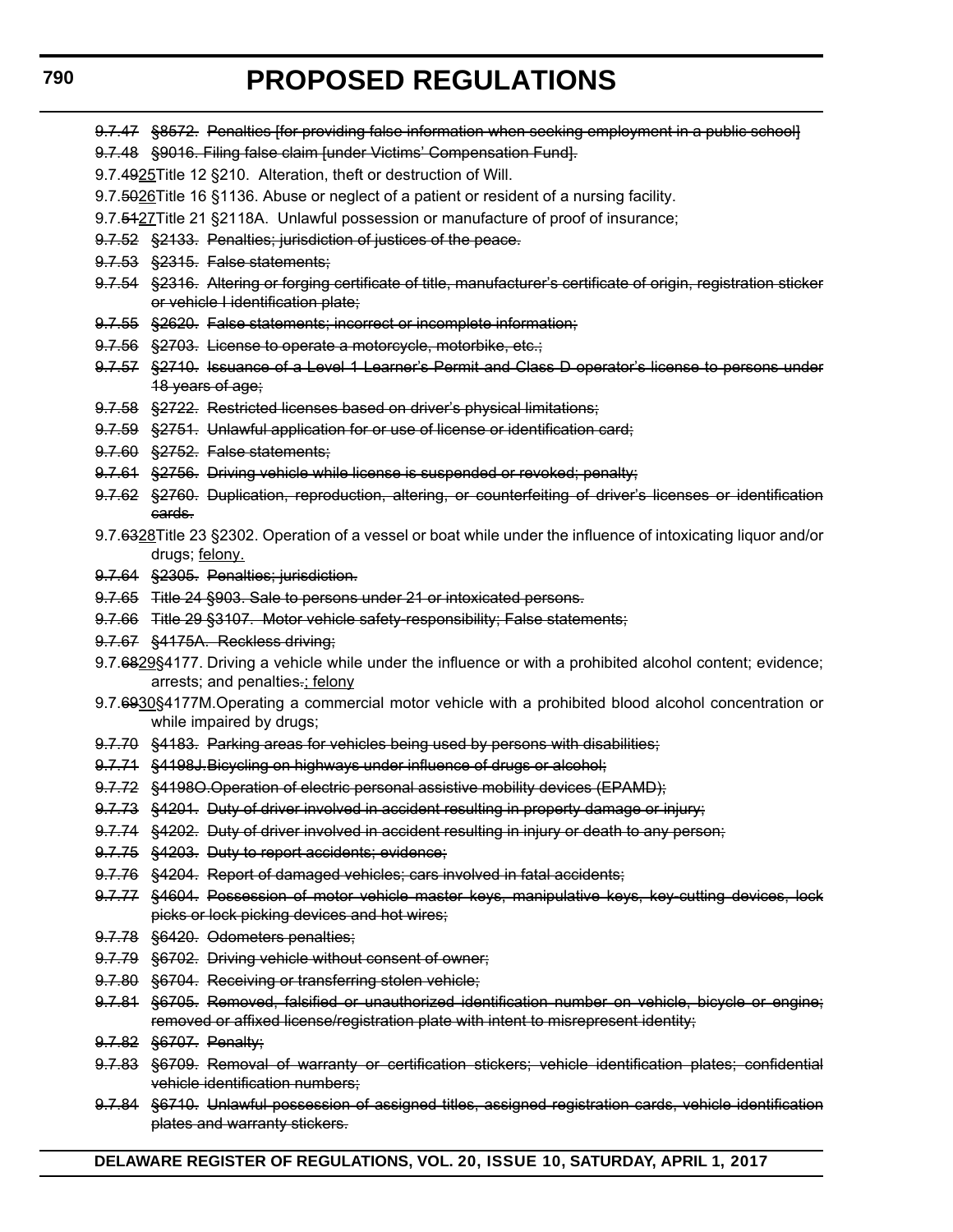9.7.8531 Title 30 §571.Attempt to evade or defeat tax;

9.7.8632§572. Failure to collect or pay over tax;

9.7.8733§573. Failure to file return, supply information or pay tax;

9.7.88 §574. Fraud and false statements;

9.7.89 §576. Misdemeanors.

9.7.90 Title 31 §1007.Fraudulent acts penalties;

9.7.9134§3913. Welfare violations [knowing or reckless abuse of an infirm adult]

**\*Please Note: As the rest of the sections were not amended, they are not being published. A copy of the regulation is available at:**

**[500 Board of Podiatry](http://regulations.delaware.gov/register/april2017/proposed/20 DE Reg 782 04-01-17.htm)**

# **DIVISION [OF PROFESSIONAL REGULATION](http://dpr.delaware.gov/index.shtml) 2100 BOARD OF EXAMINERS [IN OPTOMETRY](http://dpr.delaware.gov/boards/optometry/index.shtml)** Statutory Authority: 24 Delaware Code, Section 2104(a)(1) (24 **Del.C.** §2104(a)(1)) 24 **DE Admin. Code** 2100

# **PUBLIC NOTICE**

## **[2100 Board of Examiners in Optometry](#page-3-0)**

The Delaware Board of Examiners in Optometry, pursuant to 24 **Del.C.** §2104(a)(1), proposes to revise its regulations. The proposed regulations seek to amend regulations 3, 4, and 5 in order to comply with a 2016 statutory change, and amend regulation 8 in order to reduce the list of crimes substantially related to the practice of optometry.

The Board will hold a public hearing on the proposed rule changes on April 27, 2017 at 4:30 p.m., in the Second Floor Conference Room B, Cannon Building, 861 Silver Lake Blvd., Dover, DE 19904. Written comments should be sent to Lisa Smith, Administrator of the Delaware Board of Examiners in Optometry, Cannon Building, 861 Silver Lake Blvd, Dover, DE 19904. Written comments will be accepted until May 12, 2017.

## **\*Please Note: The Regulatory Flexibility Analysis and Impact Statement for this regulation, as required by 29 Del.C. Ch. 104, is available at:**

**<http://regulations.delaware.gov/register/april2017/proposed/20 DE Reg 791RFA 04-01-17.pdf>**

**2100 Board of Examiners in Optometry** *(Break in Continuity of Sections)*

#### **3.0 Reciprocity**

## *(Break in Continuity Within Section)*

3.3 "Standards of licensure," as used in 24 **Del.C.** §2109, shall refer to the qualifications of applicants set forth at §2107 and scope of practice set forth at §2101.

## *(Break in Continuity Within Section)*

- 3.5 An applicant shall not be licensed by reciprocity as a Delaware therapeutically certified optometrist unless:
	- 3.5.1 He/she demonstrates that the state in which he/she is therapeutically certified The applicant's license allows for the use and prescription of diagnostic and therapeutic drugs, which is are at least equivalent to that permitted under a Delaware therapeutic optometrist license as set forth in §2101(b), OR.
	- 3.5.2 He/she has met the requirements of §2108(a) and (b) and Rule 5.0.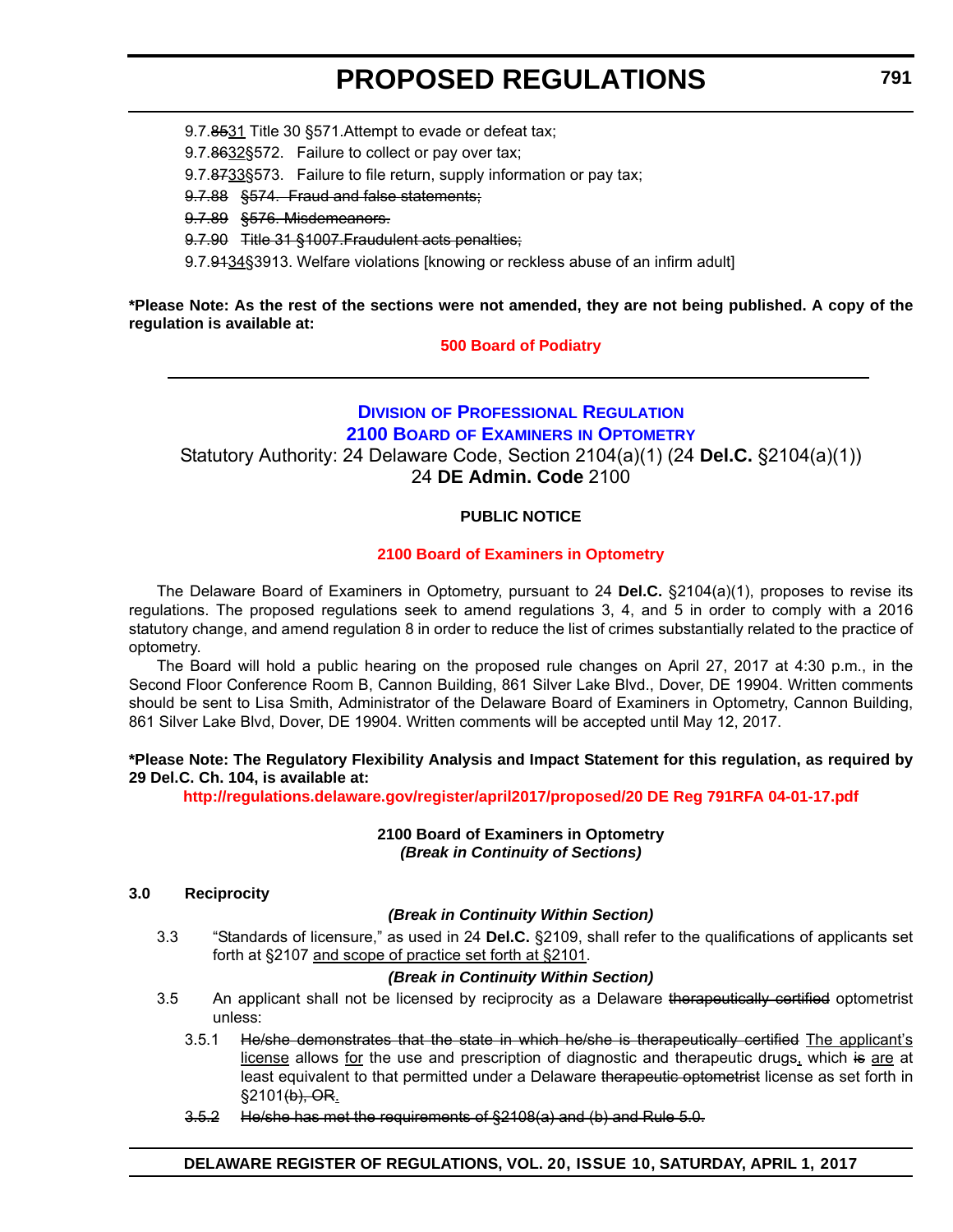**792**

# **PROPOSED REGULATIONS**

# **4.0 Continuing Education Requirements**

## *(Break in Continuity Within Section)*

- 4.4 Proof of continuing education is satisfied with an attestation by the licensee that he or she has satisfied the requirements of Section 4.0.
	- 4.4.1 Attestation may shall be completed electronically if the renewal is accomplished online. In the alternative, paper renewal documents that contain the attestation of completion may be submitted.
	- 4.4.2 Licensees selected for random audit will be required to supplement the attestation with attendance verification pursuant to subsection 4.5.

#### *(Break in Continuity Within Section)*

## **5.0 Therapeutic Certification**

- 5.1 Individuals seeking to upgrade to therapeutic certification must meet all of the following:
	- 5.1.1 Passage of Tthe examination identified in 24 **Del.C.** §2108(b) is the national examination administered by the National Board of Examiners in Optometry (NBEO) for treatment and management of ocular disease. A copy of the certificate representing passage of the examination must be submitted with the application for therapeutic licensure.
	- 5.1.2 All applicants for therapeutic licensure must be CPR certified CPR certification for both children and adults. All optometrists must keep their CPR certification for both children and adults current.
	- 5.1.3 For applicants currently licensed in Delaware and applicants for reciprocal licensure pursuant to the requirements of §2108, 40 Forty hours of treatment and management of ocular disease training may be accumulated with a therapeutically certified optometrist, a medical doctor, or an osteopathic doctor. Proof of 40 hours of treatment and management of ocular disease training must be submitted in writing by the supervising doctor. If an applicant's supervisor is a therapeutically certified optometrist practicing in a state other than Delaware, proof of similar therapeutic practice standards in the other state must be submitted.
		- 5.4 5.1.3.1 Applicants must have completed their forty (40) hours of clinical experience within twentyfour (24) months of their initial application for therapeutic licensure. No clinical experience older than 24 months (prior to application) will be accepted for therapeutic certification.
- 5.52 All newly licensed optometrists shall be required to be therapeutically certified. Their six month internship should be done with a therapeutically certified optometrist, M.D. or D.O. However, if a therapeutically certified optometrist, M.D. or D.O. is not available, the intern may do an internship with a non-therapeutically certified optometrist, provided the intern complete an additional 100 hours of clinical experience in the treatment and management of ocular disease supervised by a therapeutically certified optometrist, M.D. or D.O. during their internship.

## *(Break in Continuity of Sections)*

# **8.0 Crimes substantially related to the practice of optometry:**

- 8.1 Conviction of any of the following crimes, or of the attempt to commit or of a conspiracy to commit or conceal or of solicitation to commit any of the following crimes, is deemed to be substantially related to the practice of optometry in the State of Delaware without regard to the place of conviction:
	- 8.1.1 Aggravated menacing. 11 **Del.C.** §602 (b).
	- 8.1.2 Reckless endangering in the first degree. 11 **Del.C.** §604.
	- 8.1.32 Abuse of a pregnant female in the second degree. 11 **Del.C.** §605.
	- 8.1.43 Abuse of a pregnant female in the first degree. 11 **Del.C.** §606.
	- 8.1.54 Assault in the third degree. 11 **Del.C.** §611.
	- 8.1.65 Assault in the second degree. 11 **Del.C.** §612.
	- 8.1.76 Assault in the first degree. 11 **Del.C.** §613**.**
	- 8.1.87 Abuse of a sports official; felony. 11 **Del.C.** §614.
	- 8.1.98 Assault by abuse or neglect. 11 **Del.C.** §615.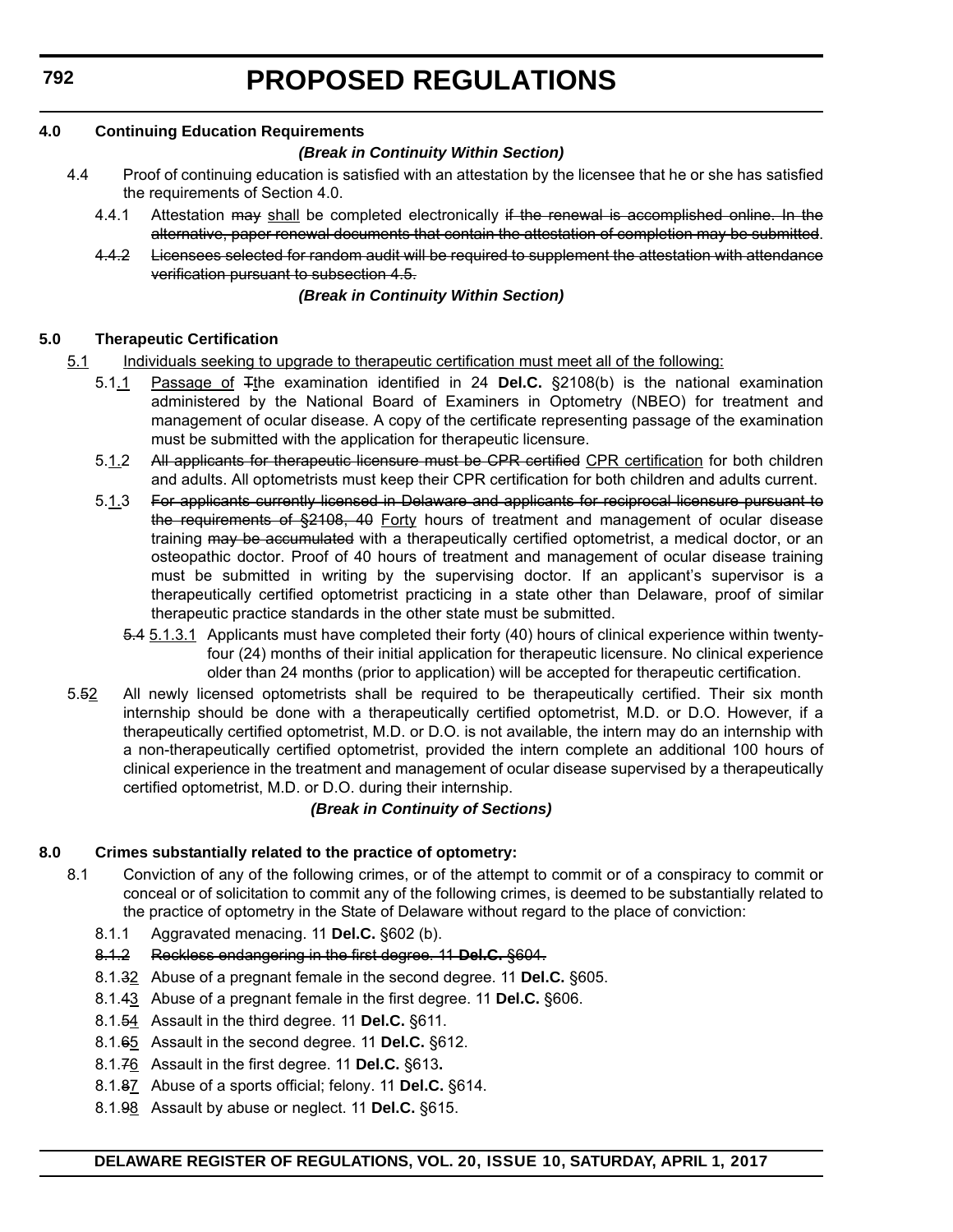- 8.1.109 Terroristic threatening; felony. 11 **Del.C.** §621.
- 8.1.1110Unlawfully administering drugs. 11 **Del.C.** §625.
- 8.1.4211Unlawfully administering controlled substance or counterfeit substance or narcotic drugs. 11 **Del.C.** §626.
- 8.1.1312Vehicular assault in the first degree. 11 **Del.C.** §629.
- 8.1.1413Vehicular homicide in the second degree. 11 **Del.C.** §630.
- 8.1.1514Vehicular homicide in the first degree. 11 **Del.C.** §630A.
- 8.1.1615Criminally negligent homicide. 11 **Del.C.** §631.
- 8.1.1716Manslaughter. 11 **Del.C.** §632.
- 8.1.1817Murder by abuse or neglect in the second degree. 11 **Del.C.** §633.
- 8.1.1918Murder by abuse or neglect in the first degree. 11 **Del.C.** §634.
- 8.1.2019Murder in the second degree; class A felony. 11 **Del.C.** §635.
- 8.1.2120Murder in the first degree. 11 **Del.C.** §636.
- 8.1.22 Promoting suicide. 11 **Del.C.** §645.
- 8.1.23 Abortion. 11 **Del.C.** §651.
- 8.1.2421Incest. 11 **Del.C.** §766.
- 8.1.2522Unlawful sexual contact in the second degree. 11 **Del.C.** §768.
- 8.1.2623Unlawful sexual contact in the first degree. 11 **Del.C.** §769.
- 8.1.2624Rape in the fourth degree. 11 **Del.C.** §770.
- 8.1.2725Rape in the third degree. 11 **Del.C.** §771.
- 8.1.2826Rape in the second degree. 11 **Del.C.** §772.
- 8.1.2927Rape in the first degree. 11 **Del.C.** §773.
- 8.1.3028Sexual extortion. 11 **Del.C.** §776774.
- 8.1.31 Bestiality. 11 **Del.C.** §777.
- 8.1.3229Continuous sexual abuse of a child. 11 **Del.C.** §778776.
- 8.1.3330Dangerous crime against a child. 11 **Del.C.** §779.
- 8.1.3431Female genital mutilation. 11 **Del.C.** §780.
- 8.1.3532Unlawful imprisonment in the first degree. 11 **Del.C.** §782.
- 8.1.3633Kidnapping in the second degree. 11 **Del.C.** §783.
- 8.1.3734Kidnapping in the first degree. 11 **Del.C.** §783A.
- 8.1.3835Arson in the third degree. 11 **Del.C.** §801.
- 8.1.3936Arson in the second degree. 11 **Del.C.** §802.
- 8.1.4037Arson in the first degree. 11 **Del.C.** §803.
- 8.1.41 Criminal mischief. 11 **Del.C.** §811.
- 8.1.4238Burglary in the third degree. 11 **Del.C.** §824.
- 8.1.4339Burglary in the second degree. 11 **Del.C.** §825.
- 8.1.4440Burglary in the first degree. 11 **Del.C.** §826.
- 8.1.4541Possession of burglar's tools or instruments facilitating theft. 11 **Del.C.** §828.
- 8.1.4642Robbery in the second degree. 11 **Del.C.** §831.
- 8.1.4743Robbery in the first degree. 11 **Del.C.** §832.
- 8.1.4844Carjacking in the second degree. 11 **Del.C.** §835.
- 8.1.4945Carjacking in the first degree. 11 **Del.C.** §836.
- 8.1.5046Shoplifting; felony. 11 **Del.C.** §840.
- 8.1.51 Use of illegitimate retail sales receipt or Universal Product Code Label; felony. 11 **Del.C.** §840A.
- 8.1.5247Extortion. 11 **Del.C.** §846.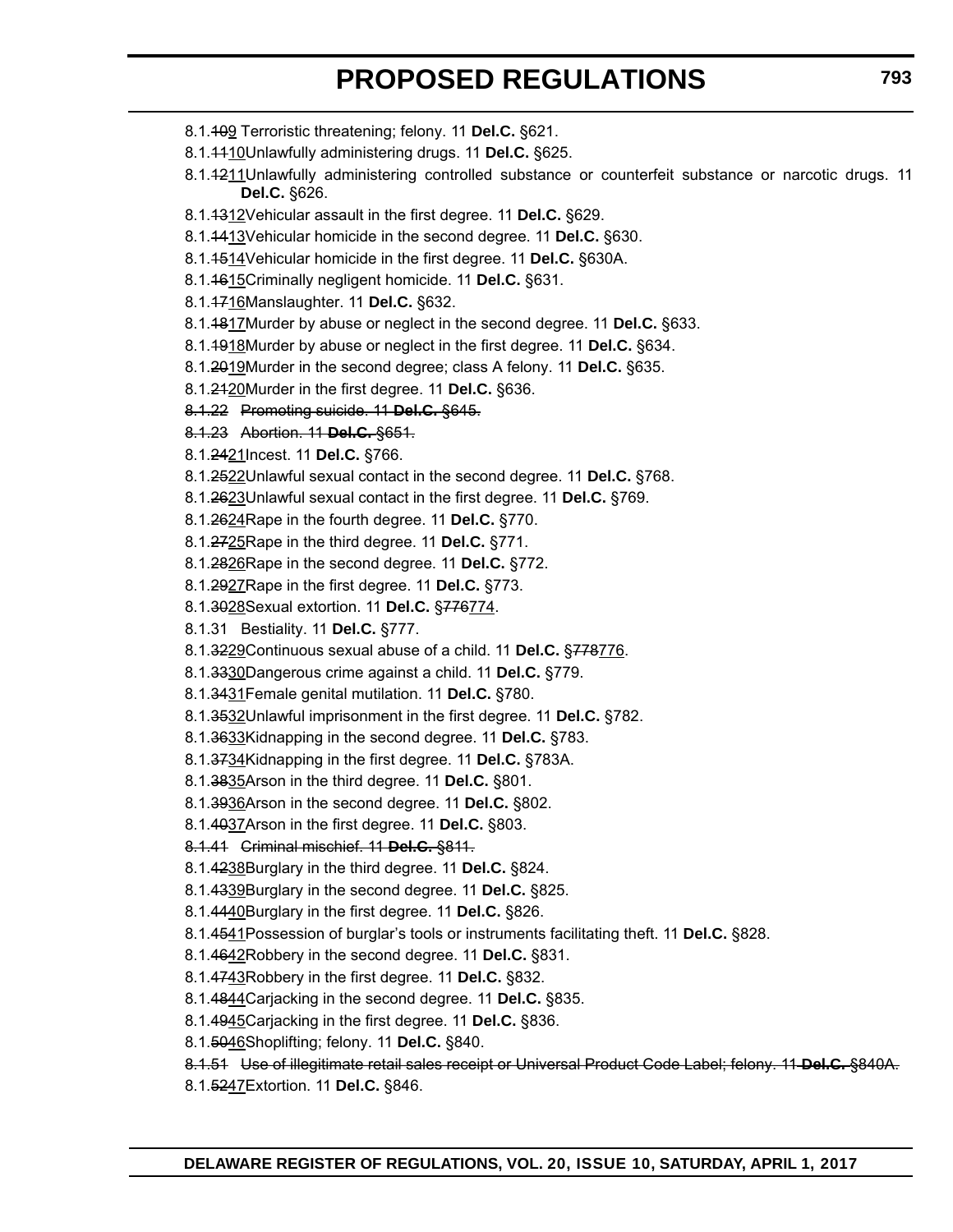devices; felony. 11 **Del.C.** §850. 8.1.5448Receiving stolen property; felony. 11 **Del.C.** §851. 8.1.5549Identity theft. 11 **Del.C.** §854. 8.1.56 Possession of shoplifters tools or instruments facilitating theft. 11 **Del.C.** §860. 8.1.5750Forgery; felony; misdemeanor. 11 **Del.C.** §861. 8.1.5851Possession of forgery devices. 11 **Del.C.** §862. 8.1.5952Falsifying business records. 11 **Del.C.** §871. 8.1.6053Tampering with public records in the second degree. 11 **Del.C.** §873. 8.1.6154Tampering with public records in the first degree. 11 **Del.C.** §876. 8.1.6255Offering a false instrument for filing. 11 **Del.C.** §877. 8.1.6356Issuing a false certificate. 11 **Del.C.** §878.

8.1.53 Use, possession, manufacture, distribution and sale of unlawful telecommunication and access

- 8.1.6457Issuing a bad check; felony. 11 **Del.C.** §900.
- 8.1.6558Unlawful use of credit card; felony. 11 **Del.C.** §903.
- 8.1.6659Reencoder and scanning devices. 11 **Del.C.** §903A**.**
- 8.1.6760Deceptive business practices. 11 **Del.C.** §906.
- 8.1.6861Criminal impersonation. 11 **Del.C.** §907.
- 8.1.6962Criminal impersonation, accident related. 11 **Del.C.** §907A.
- 8.1.7063Criminal impersonation of a police officer. 11 **Del.C.** §907B.
- 8.1.71 Securing execution of documents by deception. 11 **Del.C.** §909.
- 8.1.72 Fraudulent conveyance of public lands. 11 **Del.C.** §911.
- 8.1.73 Fraudulent receipt of public lands. 11 **Del.C.** §912.
- 8.1.7464Insurance fraud. 11 **Del.C.** §913.
- 8.1.7565Health care fraud. 11 **Del.C.** §913A.
- 8.1.76 Use of consumer identification information. 11 **Del.C.** §914.
- 8.1.77 Home improvement fraud. 11 **Del.C.** §916.
- 8.1.78 New home construction fraud. 11 **Del.C.** §917.
- 8.1.79 Unauthorized access. 11 **Del.C.** §932**.**
- 8.1.80 Theft of computer services. 11 **Del.C.** §933.
- 8.1.81 Interruption of computer services. 11 **Del.C.** §934.
- 8.1.82 Misuse of computer system information. 11 **Del.C.** §935.
- 8.1.83 Destruction of computer equipment. 11 **Del.C.** §936.
- 8.1.8466Dealing in children. 11 **Del.C.** §1100A.
- 8.1.8567Abandonment of child. 11 **Del.C.** §1101.
- 8.1.8668Endangering the welfare of a child. 11 **Del.C.** §1102.
- 8.1.8769Endangering the welfare of an incompetent person Crime against a vulnerable adult. 11 **Del.C.** §1105.
- 8.1.8870Sexual exploitation of a child. 11 **Del.C.** §1108.
- 8.1.8971Unlawfully dealing in child pornography. 11 **Del.C.** §1109.
- 8.1.9072Possession of child pornography. 11 **Del.C.** §1111.
- 8.1.9173Sexual offenders; prohibitions from school zones. 11 **Del.C.** §1112.
- 8.1.9274Sexual solicitation of a child. 11 **Del.C.** §1112A.
- 8.1.9375Bribery. 11 **Del.C.** §1201.
- 8.1.9476Receiving a bribe; class E felony. 11 **Del.C.** §1203.
- 8.1.9577Improper influence. 11 **Del.C.** §1207.
- 8.1.9678Official misconduct. 11 **Del.C.** §1211.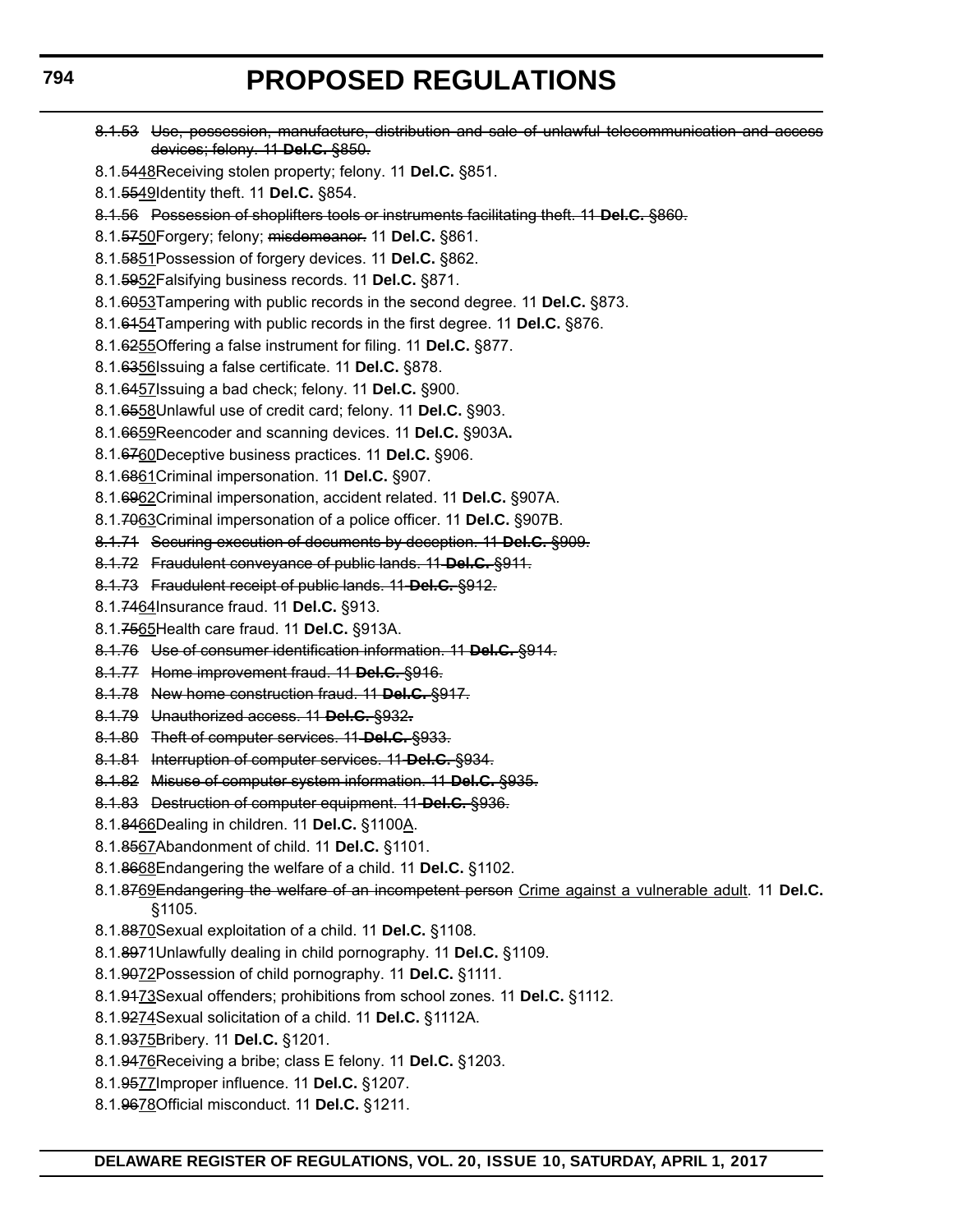- 8.1.9779Perjury in the second degree. 11 **Del.C.** §1222. 8.1.9880Perjury in the first degree. 11 **Del.C.** §1223. 8.1.9981Making a false written statement. 11 **Del.C.** §1233. 8.1.10082Wearing a disguise during the commission of a felony. 11 **Del.C.** §1239. 8.1.10183Terroristic threatening of public officials or public servants. 11 **Del.C.** §1240**.** 8.1.10284Hindering prosecution. 11 **Del.C.** §1244. 8.1.10385Abetting the violation of driver's license restrictions. 11 **Del.C.** §1249. 8.1.104Abetting the violation of driver's license restrictions. 11 **Del.C.** §1249. 8.1.10586Offenses against law-enforcement animals. Felony. 11 **Del.C.** §1250. 8.1.10687Escape in the second degree. 11 **Del.C.** §1252. 8.1.10788Escape after conviction. 11 **Del.C.** §1253. 8.1.10889Assault in a detention facility. 11 **Del.C.** §1254. 8.1.10990Promoting prison contraband; felony; misdemeanor. 11 **Del.C.** §1256. 8.1.110Use of an animal to avoid capture; felony. 11 **Del.C.** §1257A. 8.1.111Misuse of prisoner mail; felony. 11 **Del.C.** §1260. 8.1.11291Bribing a witness. 11 **Del.C.** §1261. 8.1.11392Bribe receiving by a witness. 11 **Del.C.** §1262. 8.1.11493Tampering with a witness. 11 **Del.C.** §1263. 8.1.11594Interfering with child witness. 11 **Del.C.** §1263A. 8.1.11695Bribing a juror. 11 **Del.C.** §1264. 8.1.11796Bribe receiving by a juror. 11 **Del.C.** §1265. 8.1.11897Tampering with a juror. 11 **Del.C.** §1266. 8.1.11998Misconduct by a juror. 11 **Del.C.** §1267.
- 8.1.12099Tampering with physical evidence. 11 **Del.C.** §1269.
- 8.1.121100Riot. 11 **Del.C.** §1302.
- 8.1.122101Hate crimes; misdemeanor; felony. 11 **Del.C.** §1304.
- 8.1.123102Aggravated harassment Stalking. 11 **Del.C.** §1312.
- 8.1.124103Stalking. 11 **Del.C.** §1312A.
- 8.1.125104Cruelty to animals; felony. 11 **Del.C.** §1325.
- 8.1.126105Animals; fighting and baiting prohibited; felony. 11 **Del.C.** §1326.
- 8.1.127106Maintaining a dangerous animal; felony. 11 **Del.C.** §1327.
- 8.1.128Abusing a corpse. 11 **Del.C.** §1332**.**
- 8.1.129Trading in human remains and associated funerary objects. 11 **Del.C.** §1333**.**
- 8.1.130107Violation of privacy; misdemeanor; felony. 11 **Del.C.** §1335.
- 8.1.131108Bombs, incendiary devices, Molotov cocktails and explosive devices. 11 **Del.C.** §1338.
- 8.1.132109Adulteration. 11 **Del.C.** §1339.
- 8.1.133110Prostitution. 11 **Del.C.** §1342.
- 8.1.134111Patronizing a prostitute prohibited. 11 **Del.C.** §1343.
- 8.1.135112Promoting prostitution in the third degree. 11 **Del.C.** §1351.
- 8.1.136113Promoting prostitution in the second degree. 11 **Del.C.** §1352.
- 8.1.137114Promoting prostitution in the first degree. 11 **Del.C.** §1353.
- 8.1.138115Permitting prostitution. 11 **Del.C.** §1355.
- 8.1.139116Carrying a concealed deadly weapon. 11 **Del.C.** §1442.
- 8.1.140117Carrying a concealed dangerous instrument. 11 **Del.C.** §1443.
- 8.1.141118Possessing a destructive weapon. 11 **Del.C.** §1444.
- 8.1.142119Unlawfully dealing with a dangerous weapon. 11 **Del.C.** §1445.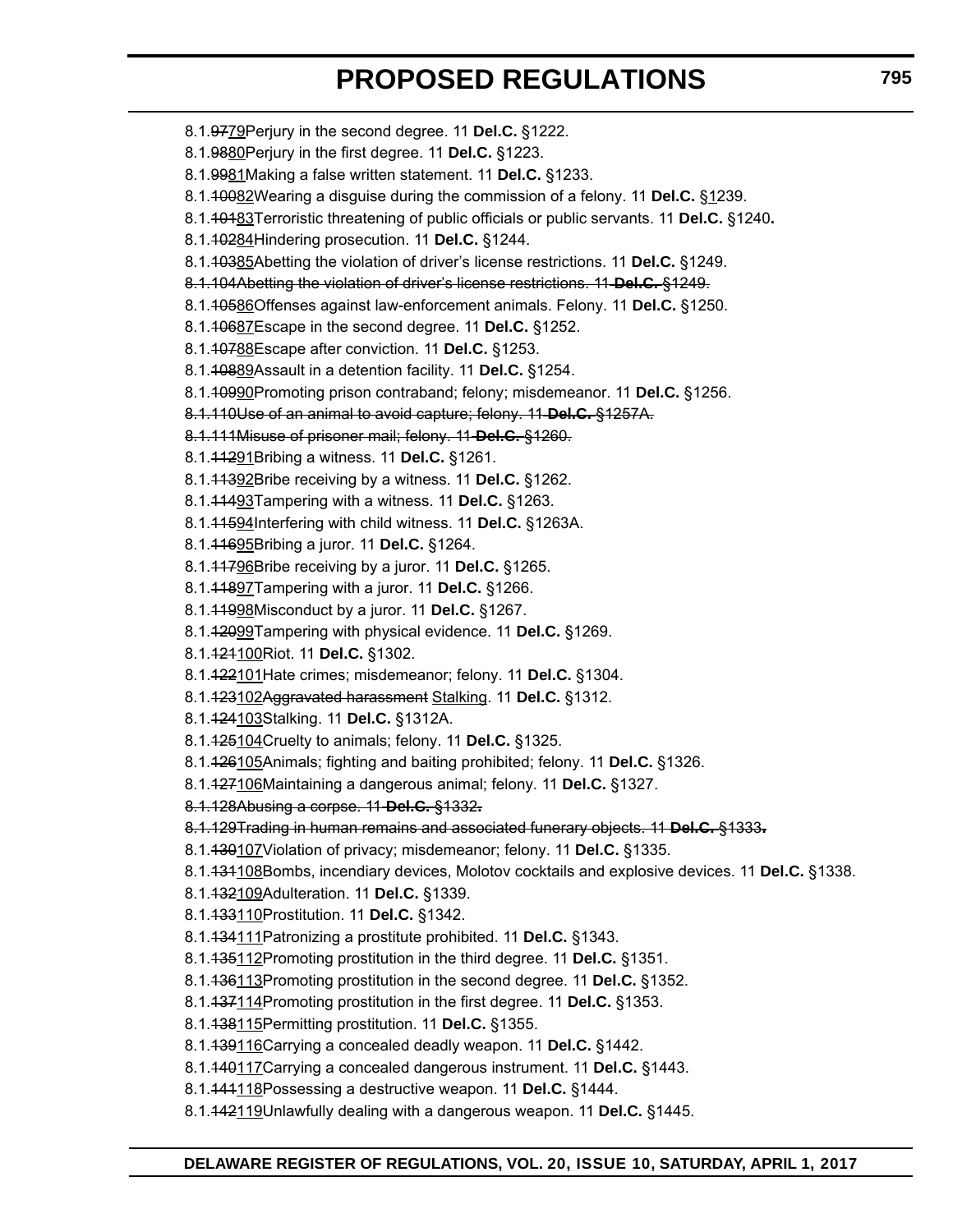- 8.1.143120Possession of a deadly weapon during commission of a felony. 11 **Del.C.** §1447.
- 8.1.144121Possession of a firearm during commission of a felony. 11 **Del.C.** §1447A.
- 8.1.145122Possession and purchase of deadly weapons by persons prohibited. 11 **Del.C.** §1448.
- 8.1.146123Criminal history record checks for sales of firearms; felony. 11 **Del.C.** §1448A.
- 8.1.147124Wearing body armor during commission of felony. 11 **Del.C.** §1449.
- 8.1.148125Receiving a stolen firearm. 11 **Del.C.** §1450.
- 8.1.149126Theft of a firearm. 11 **Del.C.** §1451.
- 8.1.150127Giving a firearm to person prohibited. 11 **Del.C.** §1454.
- 8.1.151128Engaging in a firearms transaction on behalf of another. 11 **Del.C.** §1455.
- 8.1.152129Unlawfully permitting a minor access to a firearm. 11 **Del.C.** §1456.
- 8.1.153130Possession of a weapon in a Safe School and Recreation Zone. 11 **Del.C.** §1457.
- 8.1.154131Removing a firearm from the possession of a law enforcement officer. 11 **Del.C.** §1458.
- 8.1.155132Possession of a weapon with a removed, obliterated or altered serial number. 11 **Del.C.** §1459.
- 8.1.156Prohibited acts. cheating devices (a)-(e), second or subsequent offense. 11 **Del.C.** §1471.
- 8.1.157133Organized Crime and Racketeering. 11 **Del.C.** §15041503.
- 8.1.158134Victim or Witness Intimidation 11 **Del.C.** §3532 & 3533.
- 8.1.159135Abuse, neglect, mistreatment or financial exploitation of residents or patients. 16 **Del.C.** §1136(a), (b) and (c).
- 8.1.160136Prohibited acts A under the Uniform Controlled Substances Act. 16 **Del.C.** §4751(a), (b) and (c).
- 8.1.161137Prohibited acts B under the Uniform Controlled Substances Act. 16 **Del.C. Former** §4752(a) and (b).
- 8.1.162138Unlawful delivery of noncontrolled substance. 16 **Del.C.** §4752A.
- 8.1.163139Trafficking in marijuana, cocaine, illegal drugs, methamphetamines, Lysergic Acid Diethylamide (L.S.D.), designer drugs, or 3,4-methylenedioxymethamphetamine (MDMA). 16 **Del.C.** §4753A (a)(1)-(9).
- 8.1.164140Possession and delivery of noncontrolled prescription drug. 16 **Del.C.** §4754A.
- 8.1.165141Prohibited acts E under the Uniform Controlled Substances Act. 16 **Del.C.** Former §4755(a)(1) and (2).
- 8.1.166142Prohibited acts under the Uniform Controlled Substances Act. 16 **Del.C.** Former §4756(a)(1)- (5) and (b).
- 8.1.167143Hypodermic syringe or needle; delivering or possessing; disposal; 16 **Del.C.** §47574762.
- 8.1.168144Keeping drugs in original containers. 16 **Del.C.** Former §4758.
- 8.1.169145Distribution to persons under 21 years of age. 16 **Del.C.** Former §4761.
- 8.1.170146Purchase of drugs from minors. 16 **Del.C.** §4761A.
- 8.1.474147Distribution, delivery, or possession of controlled substance within 1,000 feet of school property; penalties; defenses. 16 **Del.C.** Former §4767.
- 8.1.472148Distribution, delivery or possession of controlled substance in or within 300 feet of park, recreation area, church, synagogue or other place of worship. 16 **Del.C.** Former §4768.
- 8.1.173149Drug paraphernalia. 16 **Del.C.** §4771 (a) and (b).
- 8.1.474150Possession, manufacture and sale, delivery to a minor and advertising of drug paraphernalia. 16 **Del.C.** §4774(a), (b), (c) (d).
- 8.1.151 Drug Dealing Aggravated Possession; class B felony. 16 **Del.C.** §4752.
- 8.1.152 Drug Dealing Aggravated Possession; class C felony. 16 **Del.C.** §4753.
- 8.1.153 Drug Dealing Aggravated Possession; class D felony. 16 **Del.C.** §4754.
- 8.1.154Drug Dealing Aggravated Possession; class E felony. 16 **Del.C.** §4755.
- 8.1.155Drug Dealing Aggravated Possession; class F felony. 16 **Del.C.** §4756.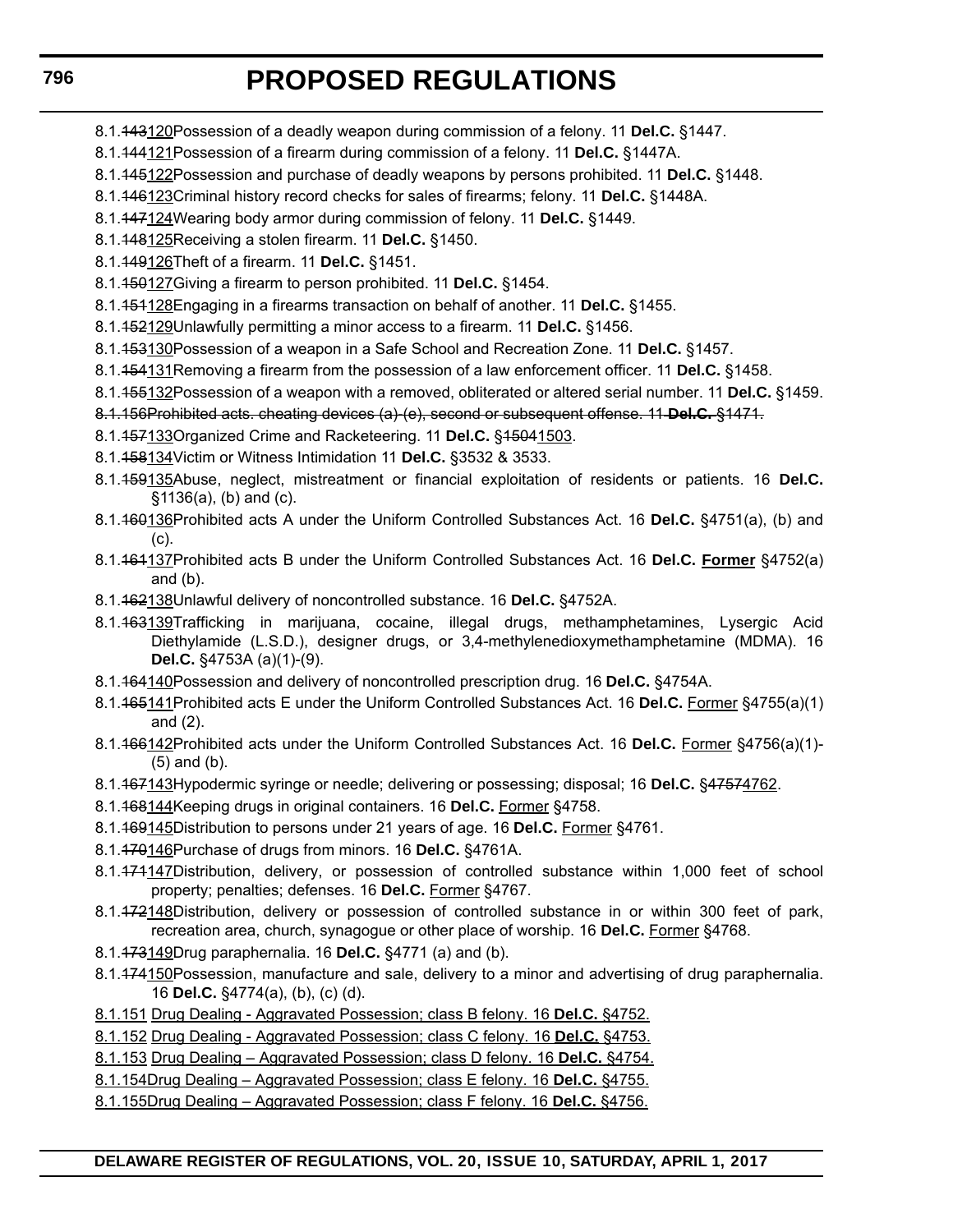- 8.1.175156Operation of a vessel or boat while under the influence of intoxicating liquor and/or drugs; third and fourth offenses. 23 **Del.C.** §2302(a) and §2305 (3) and (4).
- 8.1.176157Attempt to evade or defeat tax. 30 **Del.C.** §571.
- 8.1.177158Failure to collect or pay over tax. 30 **Del.C.** §572.
- 8.1.178159Failure to file return, supply information or pay tax. 30 **Del.C.** §573.
- 8.1.179Fraud and false statements. 30 **Del.C.** §574**.**
- 8.1.180160Obtaining benefit under false representation. 31 **Del.C.** §1003.
- 8.1.181161Reports, statements and documents. 31 **Del.C.** §1004(1), (2), (3), (4), (5).
- 8.1.182162Kickback schemes and solicitations. 31 **Del.C.** §1005.
- 8.1.483163Conversion of payment. 31 §1006.
- 8.1.184164 Unlawful possession or manufacture of proof of insurance. 21 **Del.C.** §2118A.
- 8.1.185Temporary registration violations related to providing false information. 21 **Del.C.** §2133(a) (1)-(3).
- 8.1.186False statements. 21 **Del.C.** §2315.
- 8.1.187Altering or forging certificate of title, manufacturer's certificate of origin, registration card, vehicle warranty or certification sticker or vehicle identification plate. 21 **Del.C.** §2316.
- 8.1.188False statements; incorrect or incomplete information. 21 **Del.C.** §2620.
- 8.1.189License to operate a motorcycle, motorbike, etc. 21 **Del.C.** §2703.
- 8.1.190Issuance of a Level 1 Learner's Permit and Class D operator's license to persons under 18 years of age. 21 **Del.C.** §2710.
- 8.1.191Unlawful application for or use of license or identification card. 21 **Del.C.** §2751**.**
- 8.1.192False statements. 21 **Del.C.** §2752**.**
- 8.1.193Driving vehicle while license is suspended or revoked. 21 **Del.C.** §2756.
- 8.1.194Duplication, reproduction, altering, or counterfeiting of driver's licenses or identification cards. 21 **Del.C.** §2760(a) and (b).
- 8.1.195Driving after judgment prohibited. 21 **Del.C.** §2810.
- 8.1.196False statements. 21 **Del.C.** §3107.
- 8.1.197165Driving a vehicle while under the influence or with a prohibited alcohol content. 21 **Del.C.** §4177 (3) and (4).
- 8.1.198Duty of driver involved in accident resulting in injury or death to any person. 21 **Del.C.** §4202.
- 8.1.199Duty to report accidents; evidence. 21 **Del.C.** §4203.
- 8.1.200 Possession of motor vehicle master keys, manipulative keys, key cutting devices, lock picks or lock picking devices and hot wires. 21 **Del.C.** §4604(a).
- 8.1.201Tampering with vehicle. 21 **Del.C.** §6703.
- 8.1.202Receiving or transferring stolen vehicle. 21 **Del.C.** §6704.
- 8.1.203Removed, falsified or unauthorized identification number on vehicle, bicycle or engine; removed or affixed license/registration plate with intent to misrepresent identity. 21 **Del.C.** §6705(a)-(e)**.**
- 8.1.204Possession of blank title; blank registration card; vehicle identification plate; warranty sticker and registration card. 21 **Del.C.** §6708(a) and (b).
- 8.1.205Removal of warranty or certification stickers; vehicle identification plates; confidential vehicle identification numbers. 21 **Del.C.** §6709(a).
- 8.1.206Unlawful possession of assigned titles, assigned registration cards, vehicle identification plates and warranty stickers. 21 **Del.C.** §6710(a).
- 8.1.207Offenses [involving meat and poultry inspection including bribery or attempted bribery or assaulting or impeding any person in the performance of his duties] (felony). 3 **Del.C.** §871.
- 8.1.208Fraudulent Written Statements. 3 **Del.C.** §10049.
- 8.1.209Fraudulent Certificate of Registration or Eligibility Documents. 3 **Del.C.** §10050.
- 8.1.210Prohibited trade practices against infirm or elderly. 6 **Del.C.** §2581.
- 8.1.211Auto Repair Fraud victimizing the infirm or elderly. 6 **Del.C.** §4909A.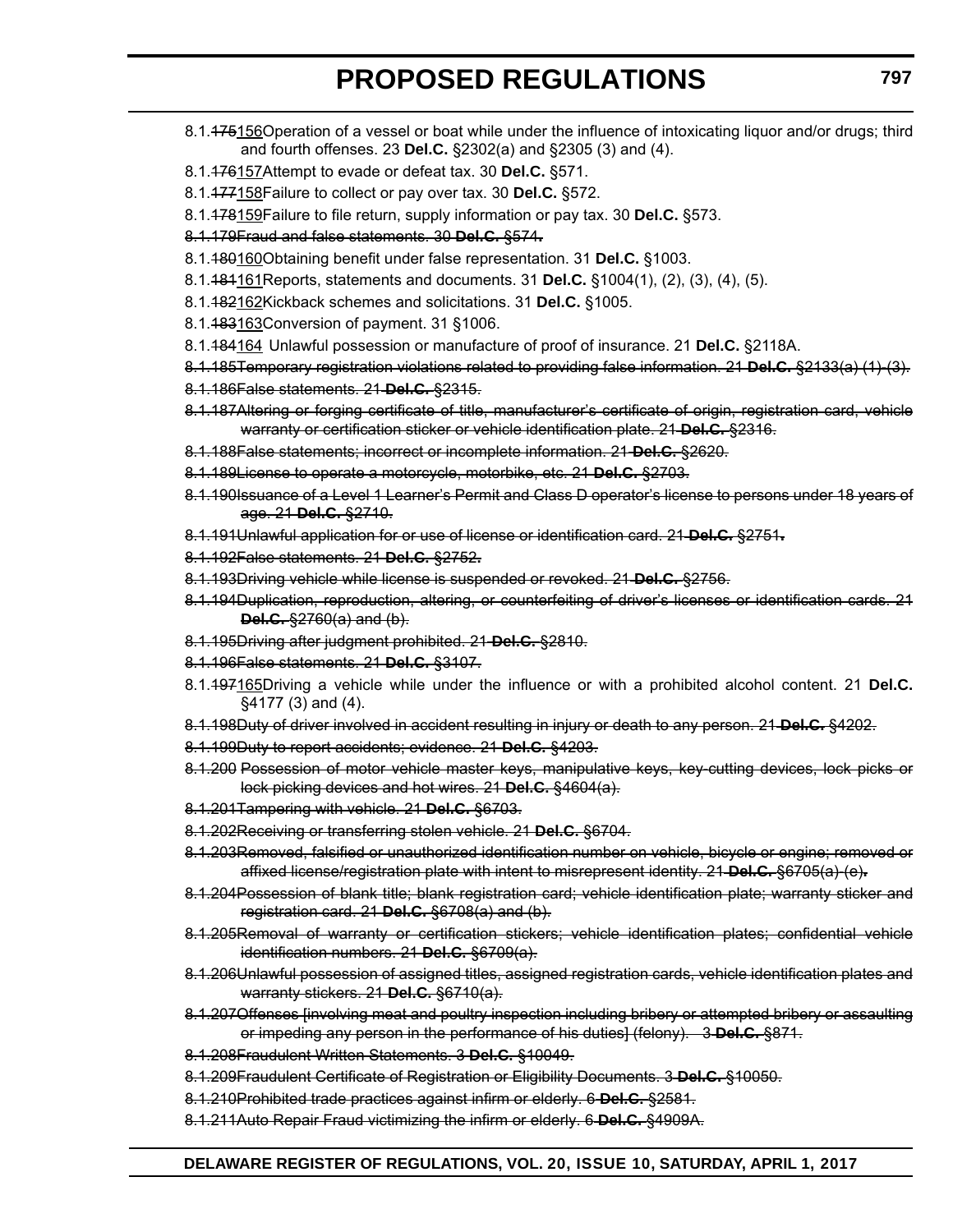- 8.1.212Possession or use of false weights. 6 **Del.C.** §5134.
- 8.1.213 Violations of the Securities Act. 6 **Del.C.** §7322.
- 8.1.214 Unauthorized Acts against a Service Guide or Seeing Eye Dog. 7 **Del.C.** §1717.
- 8.1.215Interception of Communications Generally; Divulging Contents of Communications. 11 **Del.C.** §2402.
- 8.1.216Manufacture, Possession or Sale of Intercepting Device. 11 **Del.C.** §2403.
- 8.1.217Breaking and Entering, Etc. to Place or Remove Equipment. 11 **Del.C.** §2410.
- 8.1.218Obstruction, Impediment or Prevention of Interception. 11 **Del.C.** §2412.
- 8.1.219Obtaining, Altering or Preventing Authorized Access. 11 **Del.C.** §2421.
- 8.1.220Divulging Contents of Communications. 11 **Del.C.** §2422.
- 8.1.221Installation and Use Generally [of pen trace and trap and trace devices]. 11 **Del.C.** §2431.
- 8.1.222166Aggravated Act of Intimidation. 11 **Del.C.** §3533.
- 8.1.223167Attempt to Intimidate. 11 **Del.C.** §3534.
- 8.1.224Disclosure of Expunged Records. 11 **Del.C.** §4374.
- 8.1.225Violation of reporting provisions re: SBI. 11 **Del.C.** §8523.
- 8.1.226Failure of child-care provider to obtain information required under §8561 or for those providing false information. 11 **Del.C.** §8562.
- 8.1.227Providing false information when seeking employment in a public school. 11 **Del.C.** §8572.
- 8.1.228Filing False Claim [under Victims' Compensation Fund]. 11 **Del.C.** §9016.
- 8.1.229168Alteration, Theft or Destruction of Will. 12 **Del.C.** §210.
- 8.1.230169Violation of reporting requirements involving abuse under §903. 16 **Del.C.** §914.
- 8.1.234170 Coercion or intimidation involving health-care decisions and falsification, destruction of a document to create a false impression that measures to prolong life have been authorized. 16 **Del.C.** §2513(a) and (b).
- 8.1.232Violations related to the sale, purchase, receipt, possession, transportation, use, safety and control of explosive materials other than 16 **Del.C.** §7103. 16 **Del.C.** §7112.
- 8.1.233171 Operation of a Vessel or Boat while under the Influence of Intoxicating Liquor and/or Drugs. 23 **Del.C.** §2302 (3) and (4).
- 8.1.234License Requirements. 24 **Del.C.** §901.
- 8.1.235Sale to Persons under 21 or Intoxicated Persons. 24 **Del.C.** §903.
- 8.1.236Failure to make Reports of Persons who are Subject to Loss of Consciousness. 24 **Del.C.** §1763.
- 8.1.237172[Interference] Relating to the Blind and "Seeing Eye Dogs". 31 **Del.C.** §2117.
- 8.1.238173Abuse, neglect, exploitation or mistreatment of infirm adult. 31 **Del.C.** §3913(a), (b) and (c).

#### **\*Please Note: As the rest of the sections were not amended, they are not being published. A copy of the regulation is available at:**

#### **[2100 Board of Examiners in Optometry](http://regulations.delaware.gov/register/april2017/proposed/20 DE Reg 791 04-01-17.htm)**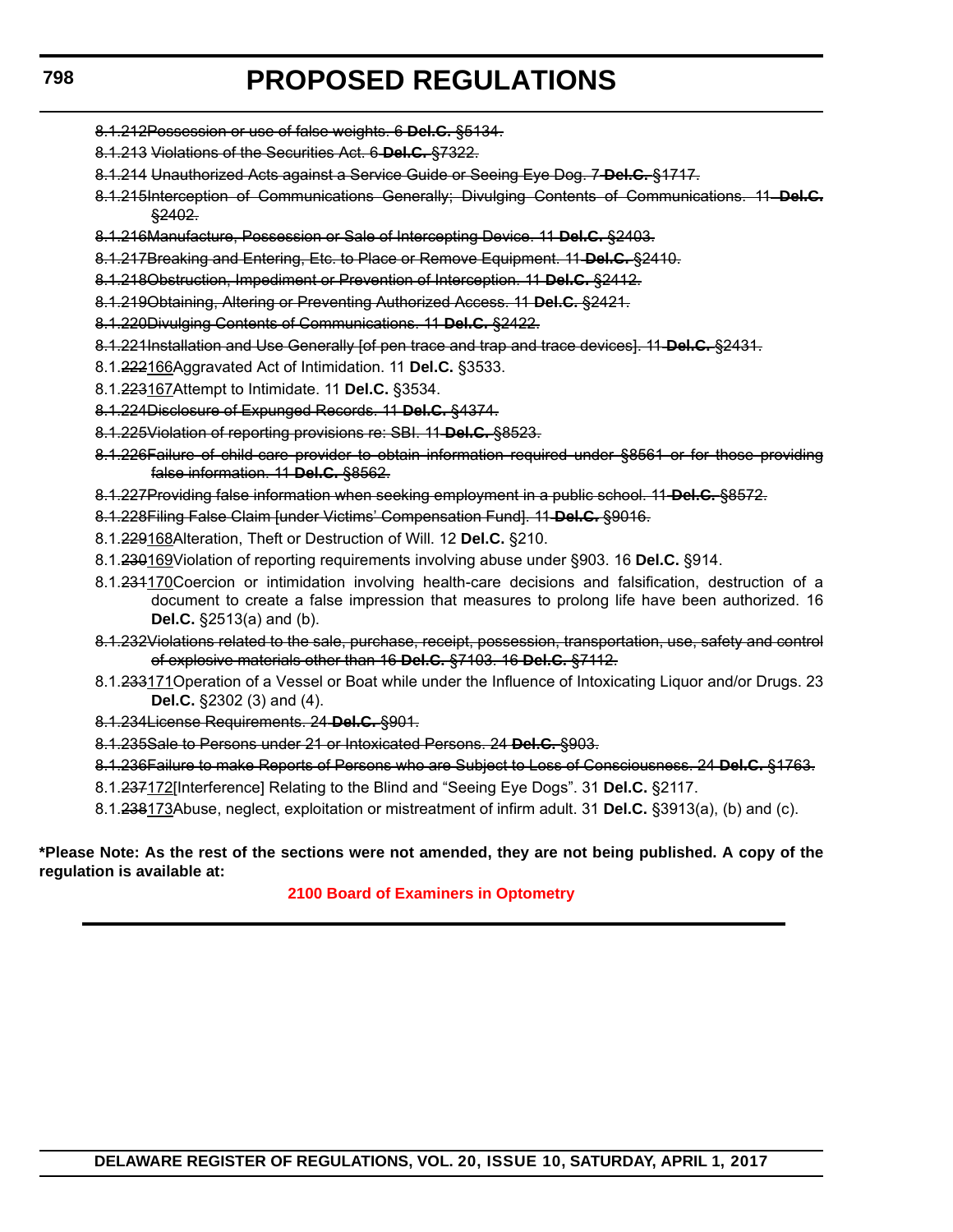# **FINAL REGULATIONS**

# **Symbol Key**

Arial type indicates the text existing prior to the regulation being promulgated. Underlined text indicates new text added at the time of the proposed action. Language which is stricken through indicates text being deleted. **Bracketed Bold language]** indicates text added at the time the final order was issued. **Bracketed bold stricken through]** indicates language deleted at the time the final order was issued.

# **Final Regulations**

The opportunity for public comment shall be held open for a minimum of 30 days after the proposal is published in the *Register of Regulations*. At the conclusion of all hearings and after receipt within the time allowed of all written materials, upon all the testimonial and written evidence and information submitted, together with summaries of the evidence and information by subordinates, the agency shall determine whether a regulation should be adopted, amended or repealed and shall issue its conclusion in an order which shall include: (1) A brief summary of the evidence and information submitted; (2) A brief summary of its findings of fact with respect to the evidence and information, except where a rule of procedure is being adopted or amended; (3) A decision to adopt, amend or repeal a regulation or to take no action and the decision shall be supported by its findings on the evidence and information received; (4) The exact text and citation of such regulation adopted, amended or repealed; (5) The effective date of the order; (6) Any other findings or conclusions required by the law under which the agency has authority to act; and (7) The signature of at least a quorum of the agency members.

The effective date of an order which adopts, amends or repeals a regulation shall be not less than 10 days from the date the order adopting, amending or repealing a regulation has been published in its final form in the *Register of Regulations*, unless such adoption, amendment or repeal qualifies as an emergency under §10119.

# **[DEPARTMENT OF EDUCATION](http://www.doe.k12.de.us/)**

**OFFICE OF [THE SECRETARY](https://pubapps.doe.k12.de.us/EducationalDirectoryPublic/pages/DDOE/Branches.aspx?page=branches&BID=1)** Statutory Authority: 14 Delaware Code, Section 122(b) (14 **Del.C.** §122(b))

14 **DE Admin. Code** 701

## **REGULATORY IMPLEMENTING ORDER**

## **[701 Unit Count](#page-3-0)**

# **I. SUMMARY OF THE EVIDENCE AND INFORMATION SUBMITTED**

The Secretary of Education intends to amend 14 **DE Admin. Code** 701 Unit Count. The Department of Education reviewed this and other regulations which were four years or older as part of the 2016 Regulation Review as required by 29 **Del.C.** §10407. Public comment was received for this regulation in which the Department of Education was asked to include language that provides more control over how local education agencies use the units they receive. The Department cannot mandate the requested change. Therefore, the regulation is being readopted in its original form.

Notice of the proposed regulation was published in the *News Journal* and the *Delaware State News* on February 1, 2017, in the form hereto attached as *Exhibit "A"*. Comments were received from Governor's Advisory Council for Exceptional Citizens and the State Council for Persons with Disabilities regarding: (1) the Department's reference to a public comment period. The Department was referencing the initial public comment period required by 29 **Del.C.** §10407, not the regulatory process public comment period; (2) not using "instructional level" as a means of identifying students for the unit count. The Department kept the existing language which includes reporting students by age and "instructional level" as there are instances where it does not always include students with disabilities, and where flexibility is needed in reporting an instructional level; (3) elimination of a reference to Section 7.1, as this section does not exist in the regulation. The Department agrees with this comment and the reference has been changed to 7.0; (4) including 18-21 year old students in the Department of Corrections pre-trail settings in the unit count. The Department clarified the regulation to include those students who are eligible for the unit count; (5) the regulation not addressing the adult prison population. The Department notes that this population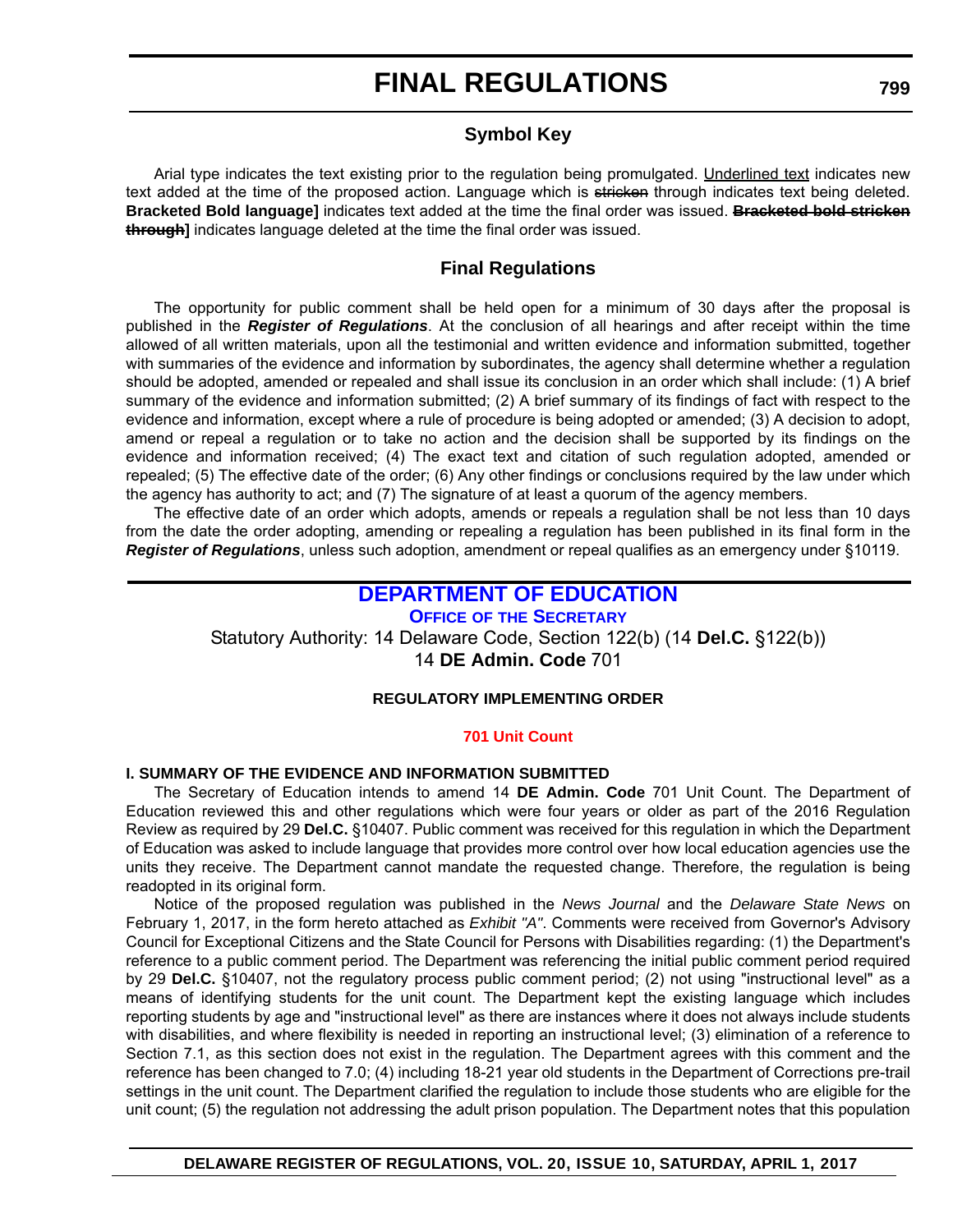#### **800**

# **FINAL REGULATIONS**

is reported in a separate agency report, as they are funded through the Budget Bill/Adult Prison Education and thus not included in the K-12 unit count or this regulation; (6) Additionally, the Department made minor grammatical corrections for clarity.

## **II. FINDINGS OF FACTS**

The Secretary finds that it is appropriate to reauthorize 14 **DE Admin. Code** 701 Unit Count in its original form with only minor changes for clarification purposes.

#### **III. DECISION TO AMEND THE REGULATION**

For the foregoing reasons, the Secretary concludes that it is appropriate to amend 14 DE Admin. Code 701 Unit Count. Therefore, pursuant to 14 **Del.C.** §122, 14 **DE Admin. Code** 701 Unit Count attached hereto as *Exhibit "B"* is hereby amended. Pursuant to the provision of 14 **Del.C.** §122(e), 14 **DE Admin. Code** 701 Unit Count hereby amended shall be in effect for a period of five years from the effective date of this order as set forth in Section V. below.

## **IV. TEXT AND CITATION**

The text of 14 **DE Admin. Code** 701 Unit Count amended hereby shall be in the form attached hereto as Exhibit "B", and said regulation shall be cited as 14 **DE Admin. Code** 701 Unit Count in the *Administrative Code of Regulations* for the Department of Education.

#### **V. EFFECTIVE DATE OF ORDER**

The actions hereinabove referred to were taken by the Secretary pursuant to 14 **Del.C.** §122 on March 23, 2017. The effective date of this Order shall be ten (10) days from the date this Order is published in the Delaware *Register of Regulations*.

**IT IS SO ORDERED** the 23<sup>rd</sup> day of March 2017.

## **Department of Education**

Susan S. Bunting, Ed.D., Secretary of Education Approved this 23<sup>rd</sup> day of March 2017

## **701 Unit Count** *(Break in Continuity of Sections)*

#### **4.0 Programs, Situations and Program Types that Qualify for Inclusion in the Unit Count**

4.1 Students in the following programs, situations and program types shall qualify for inclusion in the enrollment count:

#### *(Break in Continuity Within Section)*

4.1.5 **[Stevenson House or New Castle County Detention Center Department of Services for Children, Youth and Their Families or Department of Correction Facilities]**: Students on a temporary basis pending disposition of case who are expected to return to school prior to November 1<sup>st</sup>.

#### *(Break in Continuity Within Section)*

4.1.7 Except as provided in section 5.0 and **[7.1 7.0]**, all pre kindergarten children with disabilities shall be counted in the Preschool Pre K-12 Intensive Special Education (Intensive), or Pre K-12 Complex Special Education (complex) units.

#### *(Break in Continuity Within Section)*

- 4.1.9 **[Regular Programs,]** Regular programs include students who are enrolled in the regular elementary or secondary curriculum of the school, i.e., the core of the school subjects, which most students take.
- 4.1.10 **[Special Education Services, sS]**pecial education services include students who have been properly identified and have an IEP in effect during the last week of school in September. Students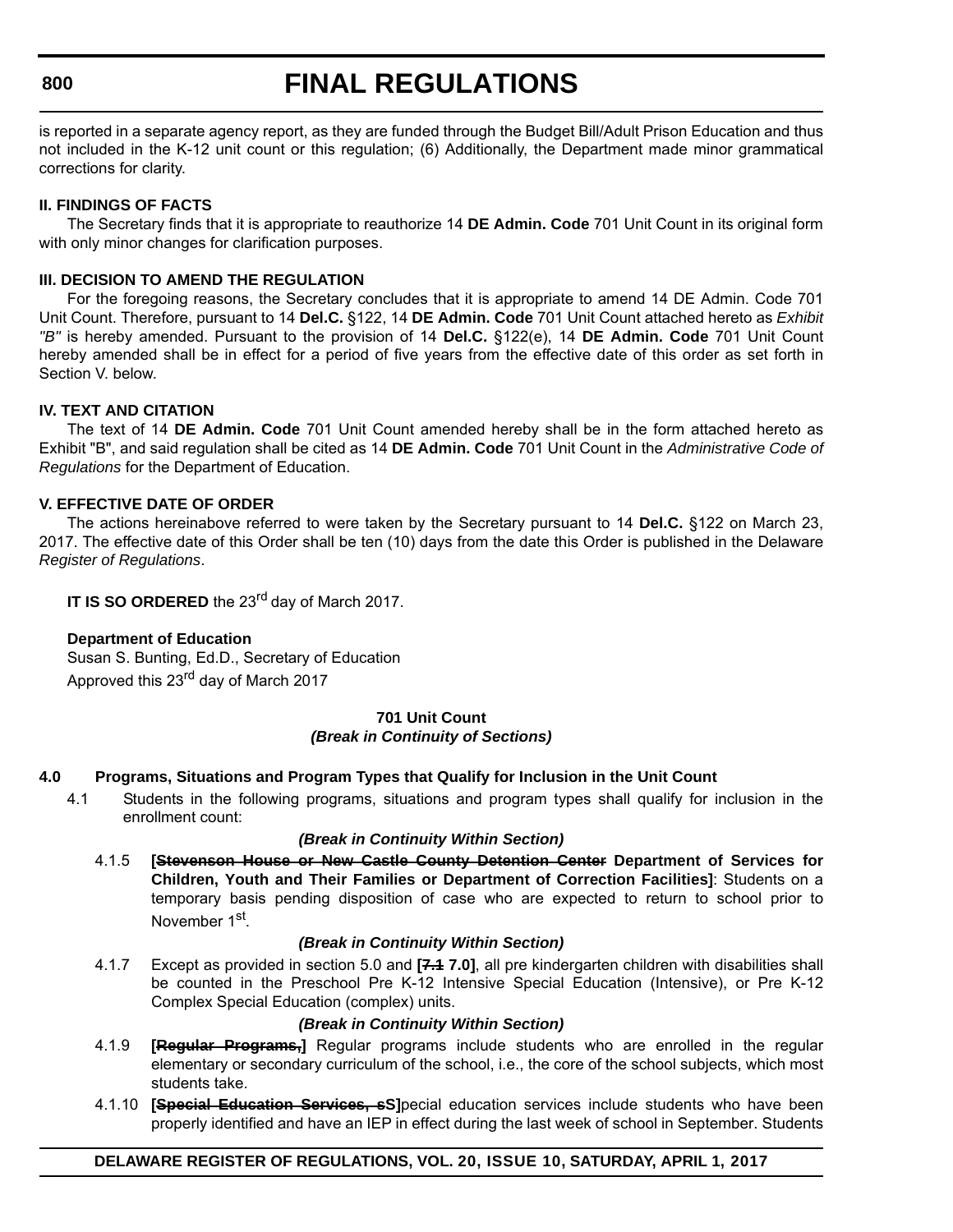with disabilities must have appropriate supporting documentation on file as required by the Identification, Evaluation and Placement Process in 14 **DE Admin. Code** 925.

4.1.11 **[Career and Technical Education (CTE) Programs,]** A maximum of 900 minutes of career and technical education time per week per student shall be credited toward the career and technical education unit determination. However, units shall be counted on the basis of 1 unit for each 30 students for students enrolled in the New Castle County Votech School District, the POLYTECH School District and the Sussex Technical School District.

**\*Please note that no additional changes were made to the regulation as originally proposed and published in the February 2017 issue of the** *Register* **at page 602 (20 DE Reg. 602). Therefore, the final regulation is not being republished here in its entirety. A copy of the final regulation is available at:**

**[701 Unit Count](http://regulations.delaware.gov/register/april2017/final/20 DE Reg 799 04-01-17.htm)**

## **OFFICE OF [THE SECRETARY](https://pubapps.doe.k12.de.us/EducationalDirectoryPublic/pages/DDOE/Branches.aspx?page=branches&BID=1)**

Statutory Authority: 14 Delaware Code, Section 122(b) (14 **Del.C.** §122(b)) 14 **DE Admin. Code** 716

## **REGULATORY IMPLEMENTING ORDER**

## **[716 Maintenance of Local School District and Charter School Personnel Records](#page-4-0)**

## **I. SUMMARY OF THE EVIDENCE AND INFORMATION SUBMITTED**

The Secretary of Education intends to amend 14 **DE Admin. Code** 716 Maintenance of Local School District and Charter School Personnel Records. The Department of Education reviewed this and other regulations which were four years or older as part of the 2016 Regulation Review as required by 29 **Del.C.** §10407. An internal review of this regulation was done to confirm it procedurally aligns with guidance from the Division of Public Archives relative to school personnel records. Therefore, only a few minor edits were made for clarity and continuity with other regulations.

Notice of the proposed regulation was published in the *News Journal* and *Delaware State News* on February 1, 2017, in the form hereto attached as *Exhibit "A"*. No comments were received. The Department did add language in the Definitions section for clarification and to align with other regulations, as well as made minor punctuation corrections.

#### **II. FINDINGS OF FACTS**

The Secretary finds that it is appropriate to amend 14 **DE Admin. Code** 716 Maintenance of Local School District and Charter School Personnel Records in order to make a few minor edits for clarity and continuity with other regulations.

#### **III. DECISION TO AMEND THE REGULATION**

For the foregoing reasons, the Secretary concludes that it is appropriate to amend 14 **DE Admin. Code** 716 Maintenance of Local School District and Charter School Personnel Records. Therefore, pursuant to 14 **Del.C.** §122, 14 **DE Admin. Code** 716 Maintenance of Local School District and Charter School Personnel Records attached hereto as *Exhibit "B"* is hereby amended. Pursuant to the provision of 14 **Del.C.** §122(e), 14 **DE Admin. Code** 716 Maintenance of Local School District and Charter School Personnel Records hereby amended shall be in effect for a period of five years from the effective date of this order as set forth in Section V. below.

#### **IV. TEXT AND CITATION**

The text of 14 **DE Admin. Code** 716 Maintenance of Local School District and Charter School Personnel Records amended hereby shall be in the form attached hereto as *Exhibit "B"*, and said regulation shall be cited as 14 **DE Admin. Code** 716 Maintenance of Local School District and Charter School Personnel Records in the *Administrative Code of Regulations* for the Department of Education.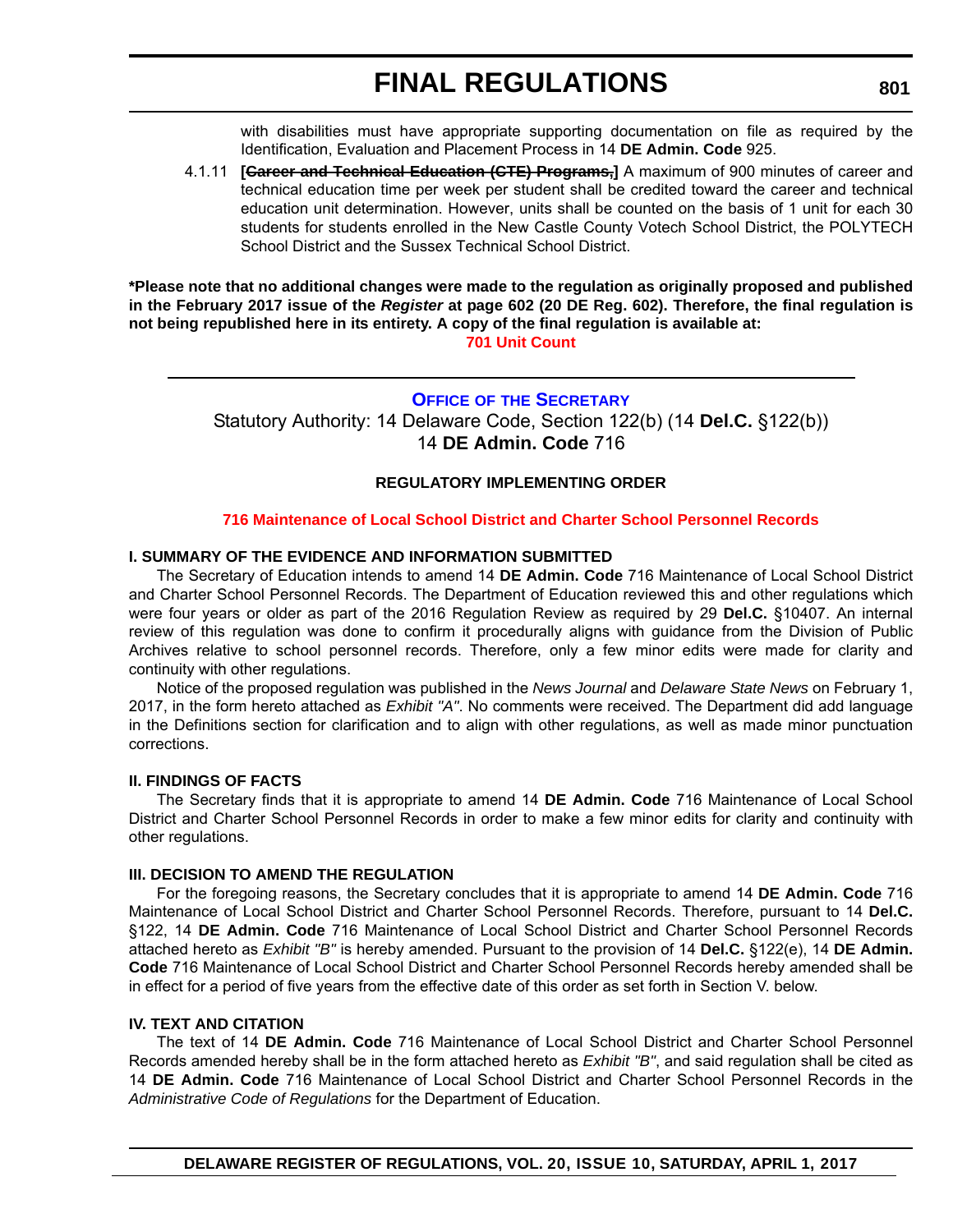**802**

# **FINAL REGULATIONS**

## **V. EFFECTIVE DATE OF ORDER**

The actions hereinabove referred to were taken by the Secretary pursuant to 14 **Del.C.** §122 on March 23, 2017. The effective date of this Order shall be ten (10) days from the date this Order is published in the Delaware *Register of Regulations*.

**IT IS SO ORDERED** the 23<sup>rd</sup> day of March 2017.

# **Department of Education**

Susan S. Bunting, Ed.D., Secretary of Education Approved this 23<sup>rd</sup> day of March 2017

# **716 Maintenance of Local School District and Charter School Personnel Records**

## **1.0 Definitions**

**[The following words and terms, when used in this regulation, shall have the following meaning unless the context clearly states otherwise:]**

*(Break in Continuity of Sections)*

## **3.0 Records Retention**

## *(Break in Continuity Within Section)*

- 3.12 For the security of records and the protection of the personnel for whom the information is recorded, it is recommended that original records are to be maintained at the school district or charter school for three (3) years after termination of an employee and a successful audit of such records. Records shall be purged in accordance with the *Delaware Public Archives School Districts General Records Retention Schedule* and prepared for storage according to the **[***"***]***Delaware Public Archives Records Management Handbook Preparation of Records for Short-Term Storage***["]**. Records shall remain in their original format and shall then be transferred to DPA and retained in storage for the balance of the fifty (50) required years. Local District and charter school records officers and authorized agents may request files from storage in accordance with DPA's procedures for requesting files. At the end of the retention period, the documents will be destroyed in accordance with DPA's destruction procedures.
- 3.23 The style and form of the records shall be at the discretion of the local school districts or charter schools, except that records transferred to the Delaware Public Archives for storage shall be in a format acceptable to DPA. Individual local school districts and charter schools may elect to have their records recorded onto a different type of media at district expense, in accordance with DPA guidelines.
	- 3.23.1 The information referred to above shall be maintained and available for any employee or former employee seeking information concerning their own employment records for a period of fifty (50) years after termination of employment. **[(]**It is recommended that for the convenience of employees and former employees that school districts and charter schools develop an alphabetically arranged file showing the name of each employee and the disposition of his or her records.**[)]**

**\*Please note that no additional changes were made to the regulation as originally proposed and published in the February 2017 issue of the** *Register* **at page 603 (20 DE Reg. 603). Therefore, the final regulation is not being republished here in its entirety. A copy of the final regulation is available at: [716 Maintenance of Local School District and Charter School Personnel Records](http://regulations.delaware.gov/register/april2017/final/20 DE Reg 801 04-01-17.htm)**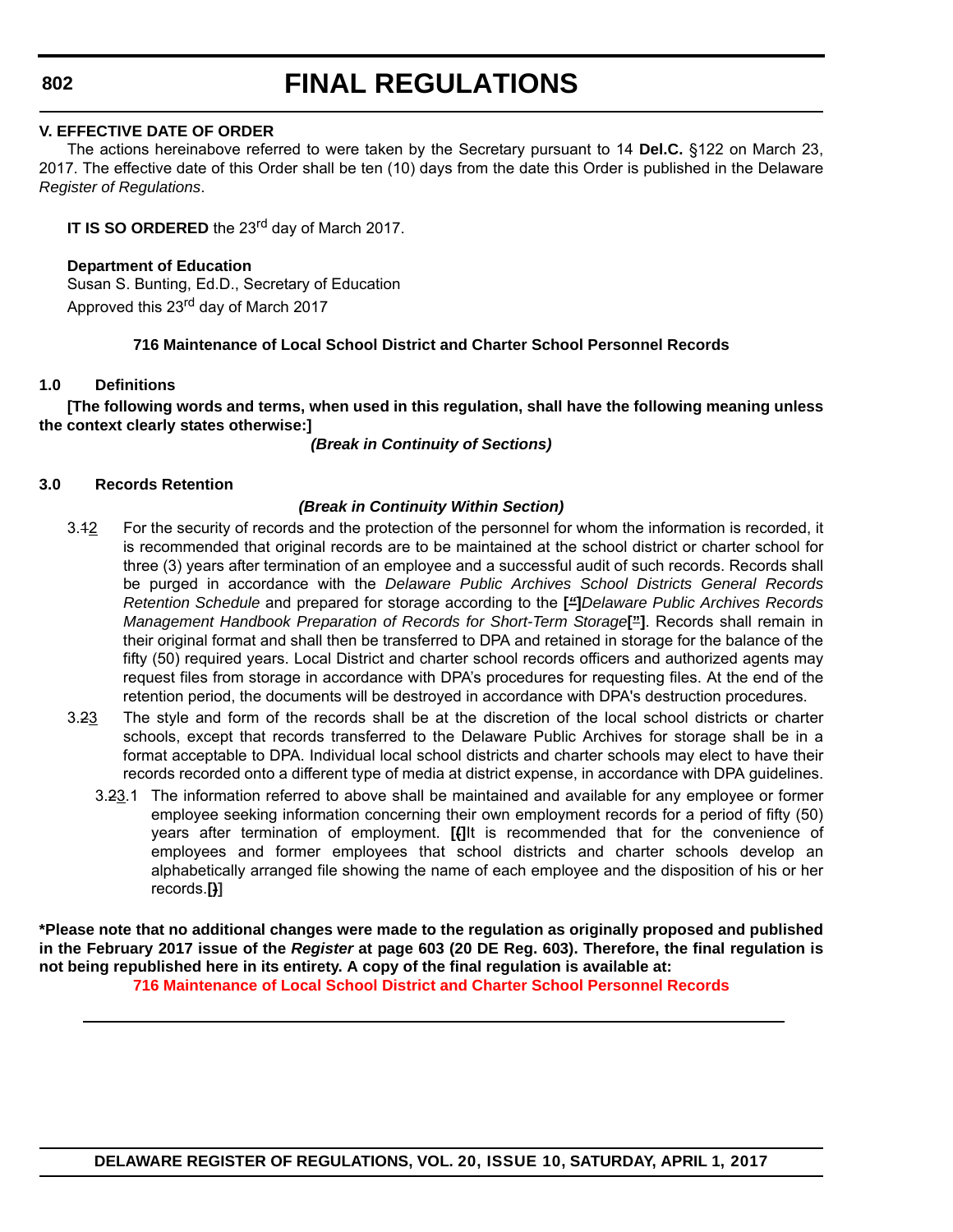# **FINAL REGULATIONS**

#### **OFFICE OF [THE SECRETARY](https://pubapps.doe.k12.de.us/EducationalDirectoryPublic/pages/DDOE/Branches.aspx?page=branches&BID=1)**

Statutory Authority: 14 Delaware Code, Section 122(b) (14 **Del.C.** §122(b)) 14 **DE Admin. Code** 731

#### **REGULATORY IMPLEMENTING ORDER**

#### **[731 School Food Service Employees](#page-4-0)**

#### **I. SUMMARY OF THE EVIDENCE AND INFORMATION SUBMITTED**

The Secretary of Education intends to amend 14 **DE Admin. Code** 731 School Food Service Employees. The Department of Education reviewed this and other regulations which were four years or older as part of the 2016 Regulation Review as required by 29 **Del.C.** §10407. While no public comment was received for this regulation, Delaware Department of Education staff reviewed the regulation per the required five year review cycle. A few minor edits were made for the purpose of clarification and continuity with other regulations.

Notice of the proposed regulation was published in the *News Journal* and *Delaware State News* on February 1, 2017, in the form hereto attached as Exhibit "A". No comments were received.

#### **II. FINDINGS OF FACTS**

The Secretary finds that it is appropriate to amend 14 **DE Admin. Code** 731 School Food Service Employees in order to make a few minor edits for the purposes of clarification and continuity with other regulations.

#### **III. DECISION TO AMEND THE REGULATION**

For the foregoing reasons, the Secretary concludes that it is appropriate to amend 14 **DE Admin. Code** 731 School Food Service Employees. Therefore, pursuant to 14 **Del.C.** §122, 14 **DE Admin. Code** 731 School Food Service Employees attached hereto as Exhibit "B" is hereby amended. Pursuant to the provision of 14 **Del.C.** §122(e), 14 **DE Admin. Code** 731 School Food Service Employees hereby amended shall be in effect for a period of five years from the effective date of this order as set forth in Section V. below.

#### **IV. TEXT AND CITATION**

The text of 14 **DE Admin. Code** 731 School Food Service Employees amended hereby shall be in the form attached hereto as Exhibit "B", and said regulation shall be cited as 14 **DE Admin. Code** 731 School Food Service Employees in the *Administrative Code of Regulations* for the Department of Education.

#### **V. EFFECTIVE DATE OF ORDER**

The actions hereinabove referred to were taken by the Secretary pursuant to 14 **Del.C.** §122 on March 23, 2017. The effective date of this Order shall be ten (10) days from the date this Order is published in the Delaware *Register of Regulations*.

**IT IS SO ORDERED** the 23<sup>rd</sup> day of March 2017.

#### **Department of Education**

Susan S. Bunting, Ed.D., Secretary of Education Approved this 23<sup>rd</sup> day of March 2017

**\*Please note that no changes were made to the regulation as originally proposed and published in the February 2017 issue of the** *Register* **at page 605 (20 DE Reg. 605). Therefore, the final regulation is not being republished. A copy of the final regulation is available at:**

**[731 School Food Service Employees](http://regulations.delaware.gov/register/april2017/final/20 DE Reg 803 04-01-17.htm)**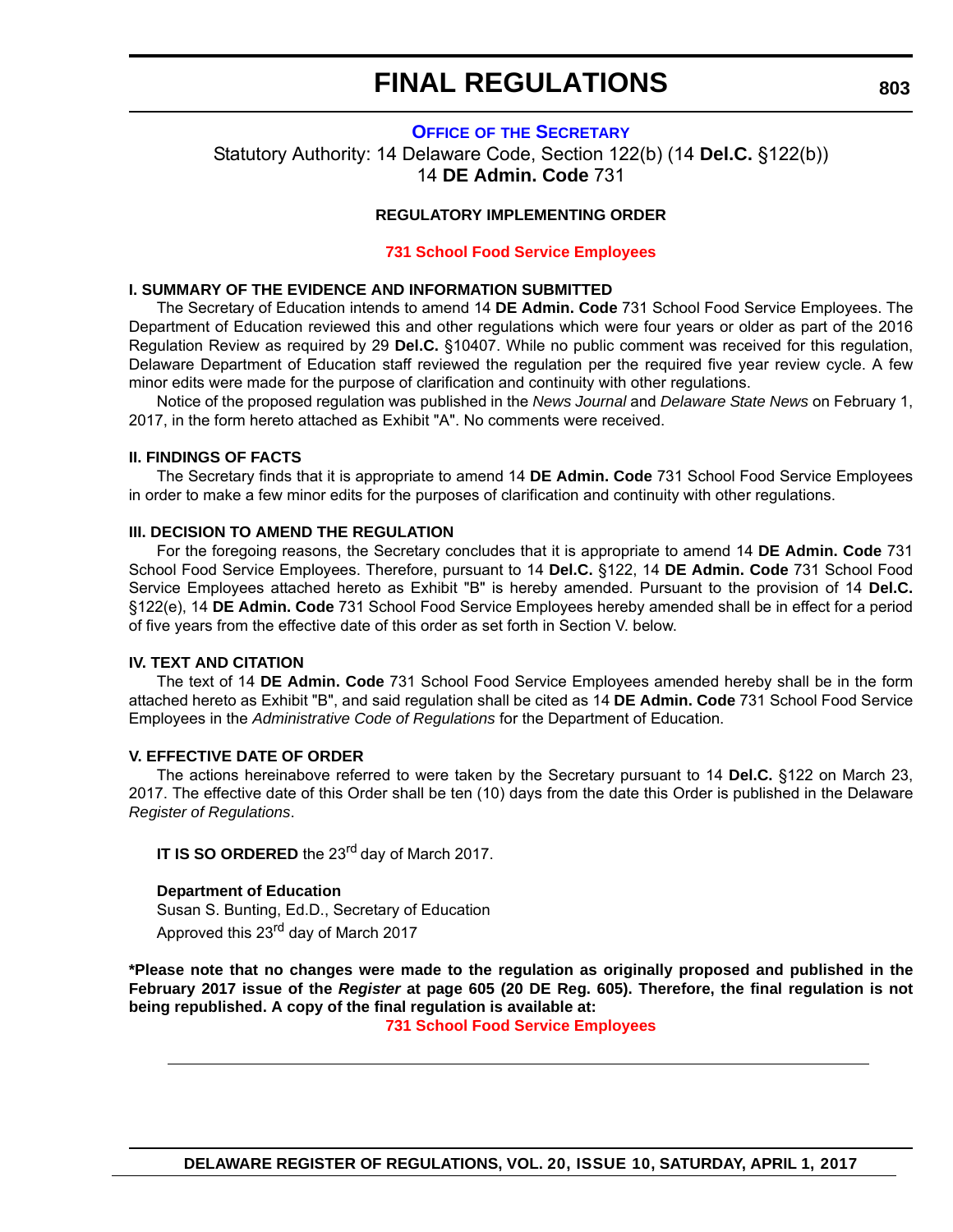**804**

# **FINAL REGULATIONS**

## **OFFICE OF [THE SECRETARY](https://pubapps.doe.k12.de.us/EducationalDirectoryPublic/pages/DDOE/Branches.aspx?page=branches&BID=1)**

Statutory Authority: 14 Delaware Code, Section 122(b) (14 **Del.C.** §122(b)) 14 **DE Admin. Code** 750

## **REGULATORY IMPLEMENTING ORDER**

## **[750 Support Personnel Salary Supplements for Additional Training](#page-4-0)**

#### **I. SUMMARY OF THE EVIDENCE AND INFORMATION SUBMITTED**

The Secretary of Education intends to amend 14 **DE Admin. Code** 750 Support Personnel Salary Supplements for Additional Training. The Department of Education reviewed this and other regulations which were four years or older as part of the 2016 Regulation Review as required by 29 **Del.C.** §10407. While no initial public comment was received for this regulation, Delaware Department of Education staff reviewed the regulation per the required five year review cycle. Minor formatting changes were made for the purpose of clarification and continuity with other regulations.

Notice of the proposed regulation was published in the *News Journal* and the *Delaware State News* on February 1, 2017, in the form hereto attached as *Exhibit "A"*. No comments were received but the Department did add text in the Definitions section for clarification and to align with other regulations, as well as made minor grammatical corrections.

#### **II. FINDINGS OF FACTS**

The Secretary finds that it is appropriate to amend 14 **DE Admin. Code** 750 Support Personnel Salary Supplements for Additional Training in order to make a few minor formatting changes for the purpose of clarification and continuity with other regulations.

#### **III. DECISION TO AMEND THE REGULATION**

For the foregoing reasons, the Secretary concludes that it is appropriate to amend 14 **DE Admin. Code** 750 Support Personnel Salary Supplements for Additional Training. Therefore, pursuant to 14 **Del.C.** §122, 14 **DE Admin. Code** 750 Support Personnel Salary Supplements for Additional Training attached hereto as *Exhibit "B"* is hereby amended. Pursuant to the provision of 14 **Del.C.** §122(e), 14 **DE Admin. Code** 750 Support Personnel Salary Supplements for Additional Training hereby amended shall be in effect for a period of five years from the effective date of this order as set forth in Section V. below.

#### **IV. TEXT AND CITATION**

The text of 14 **DE Admin. Code** 750 Support Personnel Salary Supplements for Additional Training amended hereby shall be in the form attached hereto as *Exhibit "B"*, and said regulation shall be cited as 14 **DE Admin. Code** 750 Support Personnel Salary Supplements for Additional Training in the *Administrative Code of Regulations* for the Department of Education.

#### **V. EFFECTIVE DATE OF ORDER**

The actions hereinabove referred to were taken by the Secretary pursuant to 14 **Del.C.** §122 on March 23, 2017. The effective date of this Order shall be ten (10) days from the date this Order is published in the Delaware *Register of Regulations*.

**IT IS SO ORDERED** the 23<sup>rd</sup> day of March 2017.

#### **Department of Education**

Susan S. Bunting, Ed.D., Secretary of Education Approved this 23rd day of March 2017

## **750 Support Personnel Salary Supplements for Additional Training**

#### **1.0 Definitions:**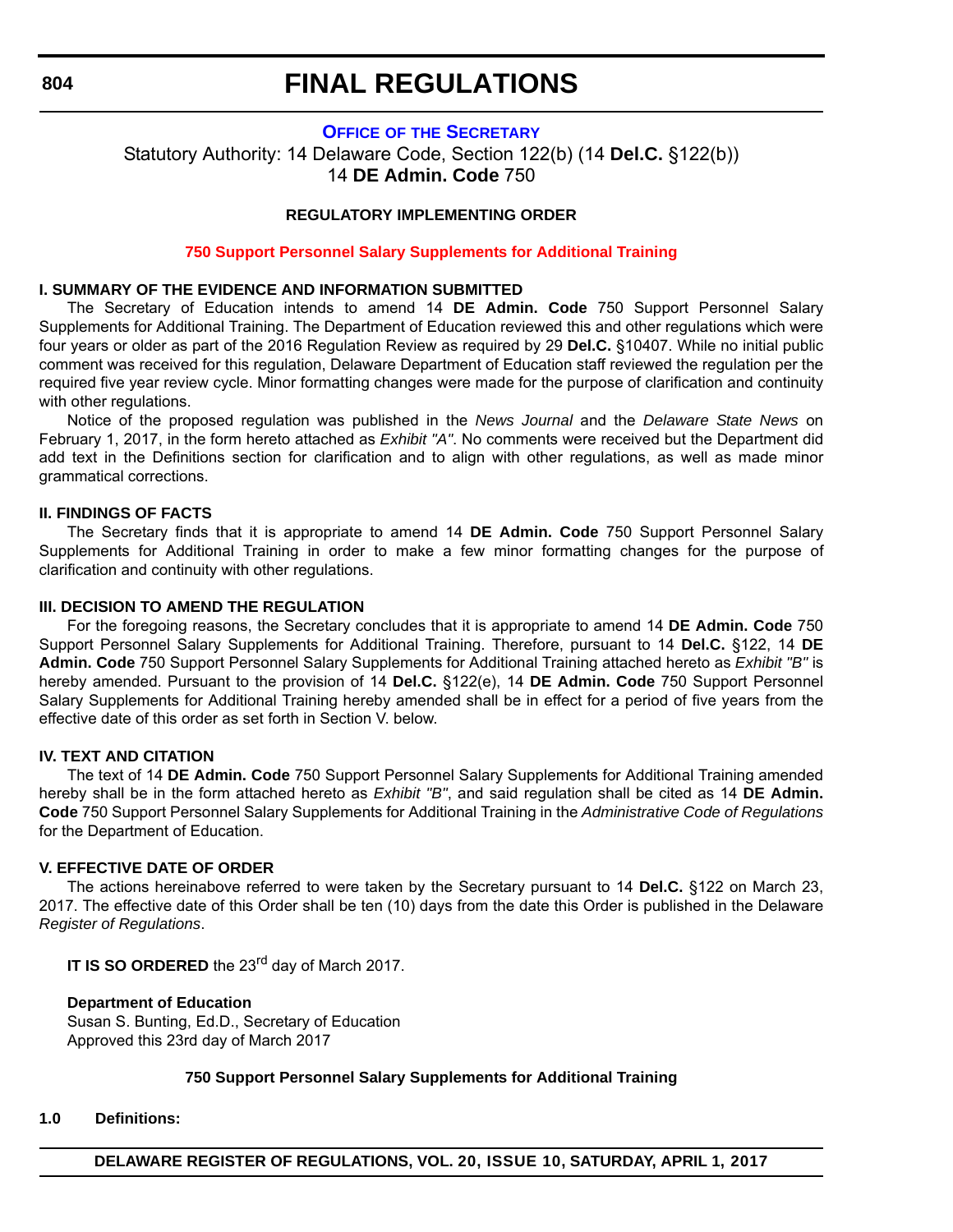## **[The following words and terms, when used in this regulation, shall have the following meaning unless the context clearly states otherwise:]**

#### *(Break in Continuity Within Section)*

## **2.0 Supplements for Additional Training**

## **(Break in Continuity Within Section)**

- 2.42 Professional Secretary Certificate, Level I Salary Supplement Qualifications
	- 2.42.1 Hold a high school diploma or certificate of equivalency; and
		- 2.12.1.1 Complete sixty (60) semester hours of course work from a regionally accredited **[post secondary post-secondary]** institution in professional office training, accounting or other related areas; or

#### *(Break in Continuity Within Section)*

- 2.23 Certified Secretary Certificate, Level II Salary Supplement Qualifications
	- 2.23.1 Hold a high school diploma or certificate of equivalency; and
		- 2.23.1.1 Complete an associate degree in business, professional office training or, accounting from a regionally accredited **[post secondary post-secondary]** institution; and have a minimum of five years successful experience as an office professional; or
		- 2.23.1.2 Pass the Certified Administrative Professional (CAP) examination administered by the International Association of Administrative Professionals (IAAP); complete twelve (12) semester hours of course work from a regionally accredited **[post secondary postsecondary]** institution in professional office training, accounting or other related area; and have a minimum of five years successful experience as an office professional; or
		- 2.23.1.3 Pass the National Association of Educational Office Professionals, Professional Standards Program (PSP), Certificate Level, Option I; complete twelve (12) semester hours of course work from a regionally accredited **[post secondary post-secondary]** institution in professional office training, accounting or other related area; and have a minimum of five years successful experience as an office professional; or
		- 2.23.1.4 Pass the National Association of Educational Office Professionals, Professional Standards Program (PSP), Certificate Level, Option II which includes the completion of at least twelve (12) semester hours of course work from a regionally accredited **[post secondary post-secondary]** institution in professional office training, accounting or other related area; and have a minimum of five years successful experience as an office professional;
- 2.34 Bachelor's Degree Certificate, Level III Salary Supplement Qualifications
	- 2.34.1 **[An individual shall hold Hold]** a Bachelor's degree from a regionally accredited College.

**\*Please note that no additional changes were made to the regulation as originally proposed and published in the February 2017 issue of the** *Register* **at page 607 (20 DE Reg. 607). Therefore, the final regulation is not being republished here in its entirety. A copy of the final regulation is available at:**

**[750 Support Personnel Salary Supplements for Additional Training](http://regulations.delaware.gov/register/april2017/final/20 DE Reg 804 04-01-17.htm)**

# **[DEPARTMENT OF HEALTH AND SOCIAL SERVICES](http://www.dhss.delaware.gov/dhss/index.html)**

**DIVISION OF MEDICAID [AND MEDICAL ASSISTANCE](http://www.dhss.delaware.gov/dhss/dmma/)**

Statutory Authority: 31 Delaware Code, Section 512 (31 **Del.C.** §512)

**ORDER**

#### **[Delaware Healthy Children Program State Plan – Health Services Initiative: Vision to Learn](#page-4-0)**

#### **NATURE OF THE PROCEEDINGS:**

Delaware Health and Social Services ("Department") / Division of Medicaid and Medical Assistance initiated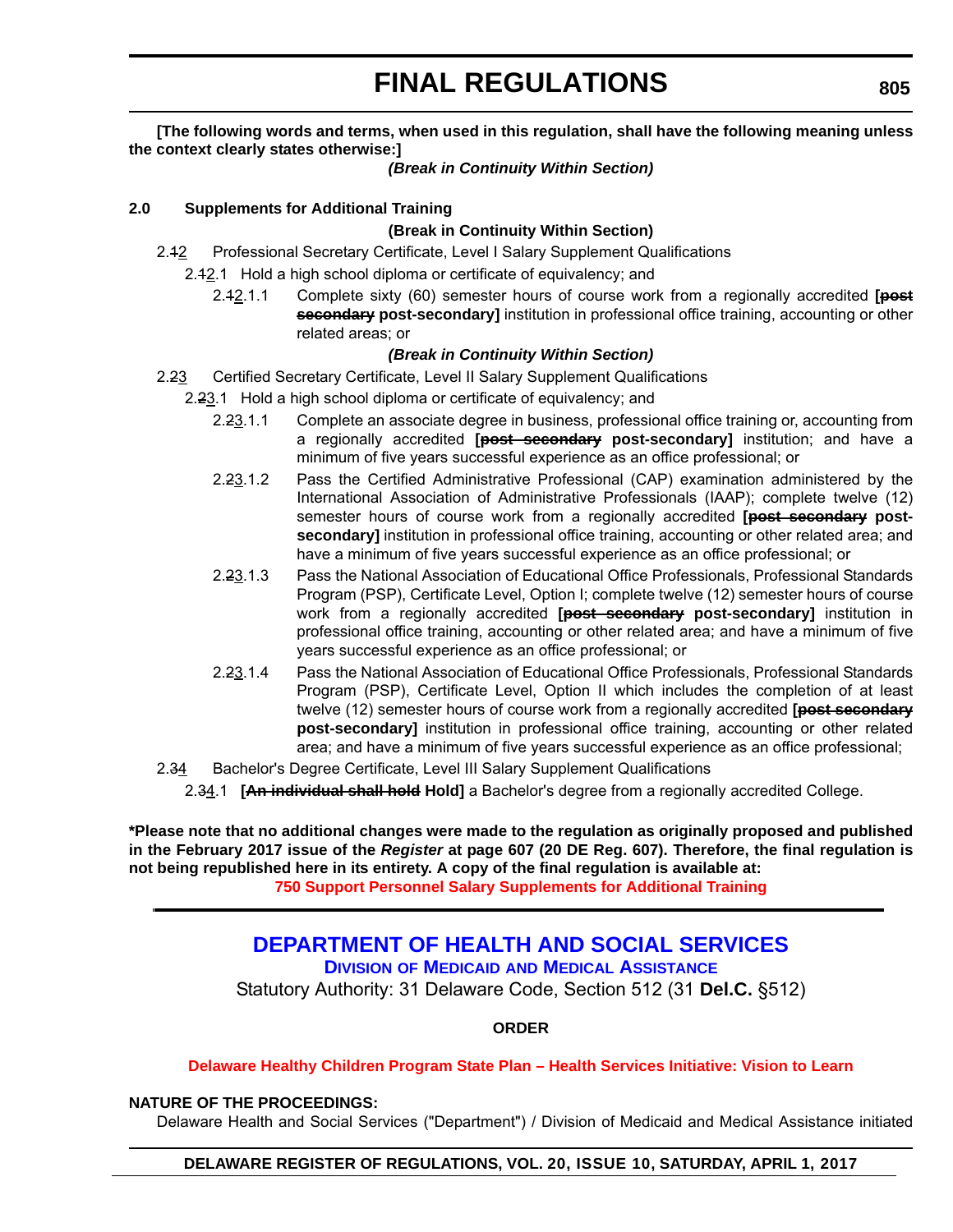#### **806**

# **FINAL REGULATIONS**

proceedings to amend the Title XXI Delaware Healthy Children Program State Plan regarding health service initiatives, specifically, *to increase access for low-income children to needed vision services and glasses*. The Department's proceedings to amend its regulations were initiated pursuant to 29 Delaware Code Section 10114 and its authority as prescribed by 31 Delaware Code Section 512.

The Department published its notice of proposed regulation changes pursuant to 29 Delaware Code Section 10115 in the February 2017 Delaware *Register of Regulations*, requiring written materials and suggestions from the public concerning the proposed regulations to be produced by March 3, 2017 at which time the Department would receive information, factual evidence and public comment to the said proposed changes to the regulations.

#### **SUMMARY OF PROPOSAL**

The purpose of this notice is to advise the public that Delaware Health and Social Services (DHSS)/Division of Medicaid and Medical Assistance (DMMA) is proposing to amend the Title XXI Delaware Healthy Children Program State Plan regarding health service initiatives, specifically, *to increase access for low-income children to needed vision services and glasses*.

#### **Statutory Authority**

- 42 CFR §457.140; *State Plans for Child Health Insurance Programs and Outreach, Budgets*
- 42 CFR §457.618(2); *State Plans for Child Health Insurance Programs and Outreach, Non-primary Expenditures*
- 42 CFR §457.622(2)(i); *State Plans for Child Health Insurance Programs and Outreach, Rate of FFP for State Expenditures*
- Section 2105(a)(1)(D)(ii) of the Social Security Act; *Payments to states for expenditures for health service initiatives*

#### **Background**

Under Title XXI of the Social Security Act, a State is eligible for Federal matching funds on certain expenditures only to the extent that those expenditures do not exceed 10% of the State's total computable expenditures on health benefits through the state's Child Health Insurance Program (CHIP). As specified in Section 2105(a)(1)(D)(ii), these capped expenditures must be used for child health assistance under the plan and be targeted toward low-income children in the form of providing health benefits coverage that meets the requirements of section 2103 of the Act. These capped expenditures include those related to health services initiatives under the plan for improving the health of children (including targeted low-income children and other low-income children); outreach activities under the plan, as provided in section 2102(c)(1) of the Act; translation or interpretation services in connection with the enrollment of, retention of, and use of services under this Title XXI of the Act by, individuals for whom English is not their primary language (as found necessary by the Secretary for the proper and efficient administration of the State plan); and for other reasonable costs incurred by the State to administer the plan.

For the purposes of Title XXI, health services initiatives (either new or ongoing) include activities designed to: protect the public health, protect the health of individuals, improve or promote a State's capacity to deliver public health services, and/or strengthen the human and material resources necessary to accomplish public health goals. These activities must be for the purposes of improving the health of children (including targeted low income children and other low income children.)

Access to vision exams and glasses is critical for students' educational achievements and health outcomes; 80% of all learning during a child's first 12 years is visual. It comes as no surprise that students with vision problems tend to have lower academic performance, as measured by test scores and grades, and that students' performance in school impacts future employment earnings, health behaviors, and life expectancy. As such, Delaware seeks to use the health services initiative (HIS) option to improve the health of low-income children by increasing their access to needed vision services and glasses through a targeted, school-based initiative.

#### **Summary of Proposal**

#### *Purpose*

Delaware intends to contract with a non-profit Medicaid participating provider to offer these services on-site at certain Delaware schools. Delaware is currently engaged with Vision to Learn (VTL), which has been serving Delaware children since 2014 and is a certified Medicaid participating provider. VTL is a non-profit,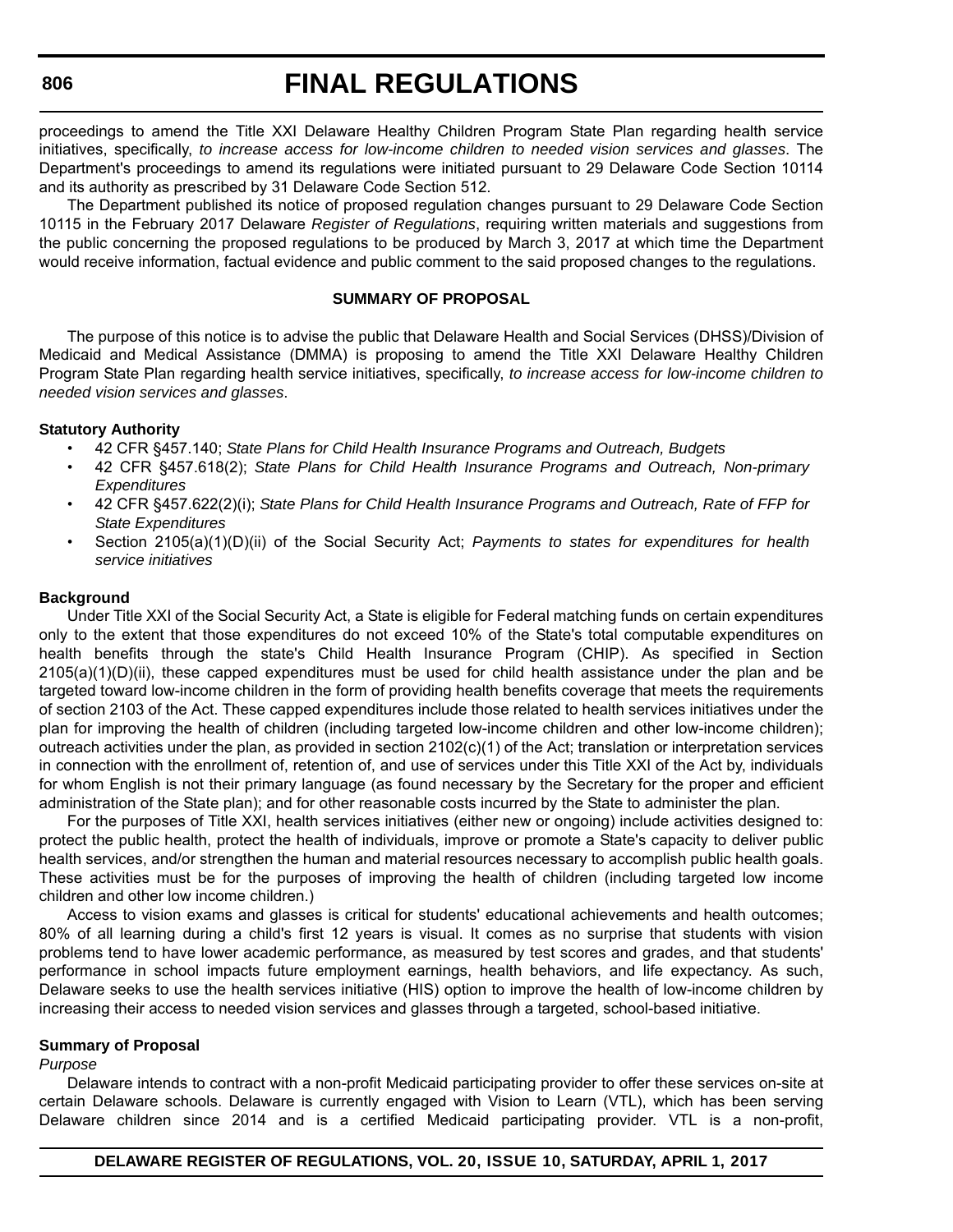# **FINAL REGULATIONS**

philanthropically-funded entity that provides free eye exams and glasses to students at schools in low-income communities.

#### *Summary of Proposed Changes*

If implemented as proposed, this state plan amendment will accomplish the following, effective  $\frac{1}{2}$ 2017:

Provide a provision in Delaware Healthy Children Program State Plan regarding health service initiatives, specifically, to improve the health of low-income children by increasing their access to needed vision services and glasses through a targeted, school-based initiative. Delaware intends to contract with a community-based, nonprofit, Medicaid participating provider to offer these services on-site at Title I Delaware schools in which at least 51% of the student body receives free or reduced price meals.

#### *Public Notice*

In accordance with the *federal* public notice requirements established at Section 1902(a)(13)(A) of the Social Security Act and 42 CFR 447.205 and the *state* public notice requirements of Title 29, Chapter 101 of the Delaware Code, Delaware Health and Social Services (DHSS)/Division of Medicaid and Medical Assistance (DMMA) gives public notice and provides an open comment period for thirty (30) days to allow all stakeholders an opportunity to provide input regarding this State Plan Amendment. Comments must be received by 4:30 p.m. on March 3, 2017.

#### *Centers for Medicare and Medicaid Services Review and Approval*

The provisions of this state plan amendment (SPA) relating to coverage and payment methodology for services are subject to approval by the Centers for Medicare and Medicaid Services (CMS). The draft SPA page(s) may undergo further revisions before and after submittal to CMS based upon public comment and/or CMS feedback. The final version may be subject to significant change.

#### *Provider Manuals Update*

Also, upon CMS approval, the applicable Delaware Medical Assistance Program (DMAP) Provider Policy Specific Manuals will be updated. Manual updates, revised pages or additions to the provider manual are issued, as required, for new policy, policy clarification, and/or revisions to the DMAP program. Provider billing guidelines or instructions to incorporate any new requirement may also be issued. A newsletter system is utilized to distribute new or revised manual material and to provide any other pertinent information regarding manual updates. DMAP provider manuals and official notices are available on the DMAP website: http://www.dmap.state.de.us/home/ index.html

#### **Fiscal Impact**

The following fiscal impact for this health service initiative, with effective date of January 1, 2017, was projected using the following assumptions:

- It is estimated that approximately 600 children will receive vision exams and refraction, with 408 children being provided glasses in FY 2017.
- The rate of client growth will increase an average of 6.4% each fiscal year, resulting in an estimated 851 children receiving vision exams and refraction, with 579 children being provided glasses in FY 2018.
- The current enhanced Federal Matching Assistance Percentage (FMAP) for CHIP is 90.94%.

The following fiscal impact is projected:

|                       | Federal Fiscal Year 2017 (1) | Federal Fiscal Year 2018 |
|-----------------------|------------------------------|--------------------------|
| General (State) funds | \$ 6,719                     | \$9,530                  |
| Federal funds         | \$ 67,441                    | 95,660<br>J.             |

(1) Federal FY 2017 represents 9 months; January 2017 through September 2017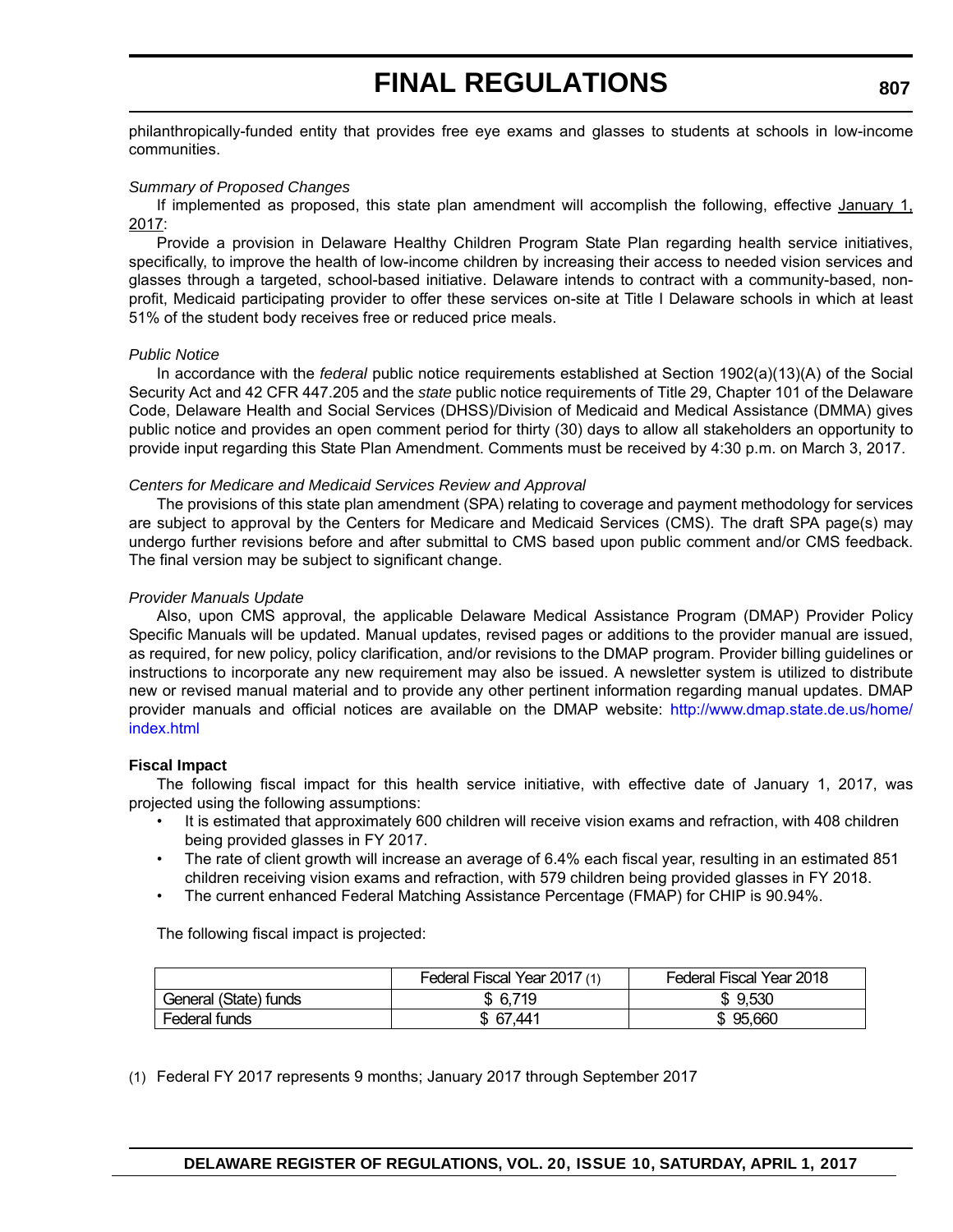# **FINAL REGULATIONS**

#### **Summary of Comments Received with Agency Response and Explanation of Changes**

The State Council for Persons with Disabilities (SCPD) and the Governor's Advisory Council for Exceptional Citizens (GACEC) offered the following summarized observations:

Delaware implements the federal Child Health Insurance Program (CHIP) through the State Delaware Healthy Children Program (DHCP). The DHCP provides health care services to children under age 19 whose families have countable income below 200% of the Federal Poverty Level (FPL). DMMA plans to contract with a non-profit Medicaid provider and use Health Service Initiative Funds to offer free eye exams and glasses on site at Title I Delaware schools in which at least 51% of the student body receives free or reduced price meals.

Councils endorse the proposed regulation since vision services would benefit low-income children, and the proposal leverages significant federal funds.

*Agency Response:* DMMA appreciates the Councils' endorsement.

No changes were made as a result of these comments.

DMMA is appreciative of these comments from the Councils. DMMA is pleased to provide the opportunity to receive public comments and greatly appreciates the thoughtful input given.

#### **FINDINGS OF FACT:**

The Department finds that the proposed changes as set forth in the February 2017 *Register of Regulations* should be adopted.

THEREFORE, IT IS ORDERED, that the proposed regulation to amend the Title XXI Delaware Healthy Children Program State Plan regarding health service initiatives, specifically, *to increase access for low-income children to needed vision services and glasses*, is adopted and shall be final effective April 11, 2017.

Kara Odom Walker, MD, MPH, MSHS, Secretary, DHSS 3/17/17

**\*Please Note: Due to the size of the final regulation, it is not being published here. A copy of the regulation is available at:**

**[Delaware Healthy Children Program State Plan – Health Services Initiative: Vision to Learn](http://regulations.delaware.gov/register/april2017/final/20 DE Reg 805 04-01-17.htm)**

#### **DIVISION [OF PUBLIC HEALTH](http://www.dhss.delaware.gov/dhss/dph/index.html)**

Statutory Authority: 16 Delaware Code, §122(3)c (16 **Del.C.** §122(3)c) 16 **DE Admin. Code** 4462

#### **ORDER**

#### **[4462 Public Drinking Water Systems](#page-4-0)**

#### **NATURE OF THE PROCEEDINGS:**

Delaware Health and Social Services ("DHSS") initiated proceedings to adopt the State of Delaware Regulations Governing Public Drinking Water Systems. The DHSS proceedings to adopt regulations were initiated pursuant to 29 **Del.C.** Ch. 101 and authority as prescribed by 16 **Del.C.** §122(c).

On October 1, 2016 (Volume 20, Issue 6), DHSS published in the Delaware *Register of Regulations* its notice of proposed regulations, pursuant to 29 **Del.C.** §10115. It requested that written materials and suggestions from the public concerning the proposed regulations be delivered to DHSS by November 11, 2016, after which time the DHSS would review information, factual evidence and public comment to the said proposed regulations.

Written comments were received during the public comment period and evaluated. The results of that evaluation are summarized in the accompanying "Summary of Evidence."

#### **SUMMARY OF EVIDENCE**

In accordance with Delaware Law, public notices regarding proposed Department of Health and Social Services (DHSS) Regulations Governing Public Drinking Water Systems were published in the Delaware *Register*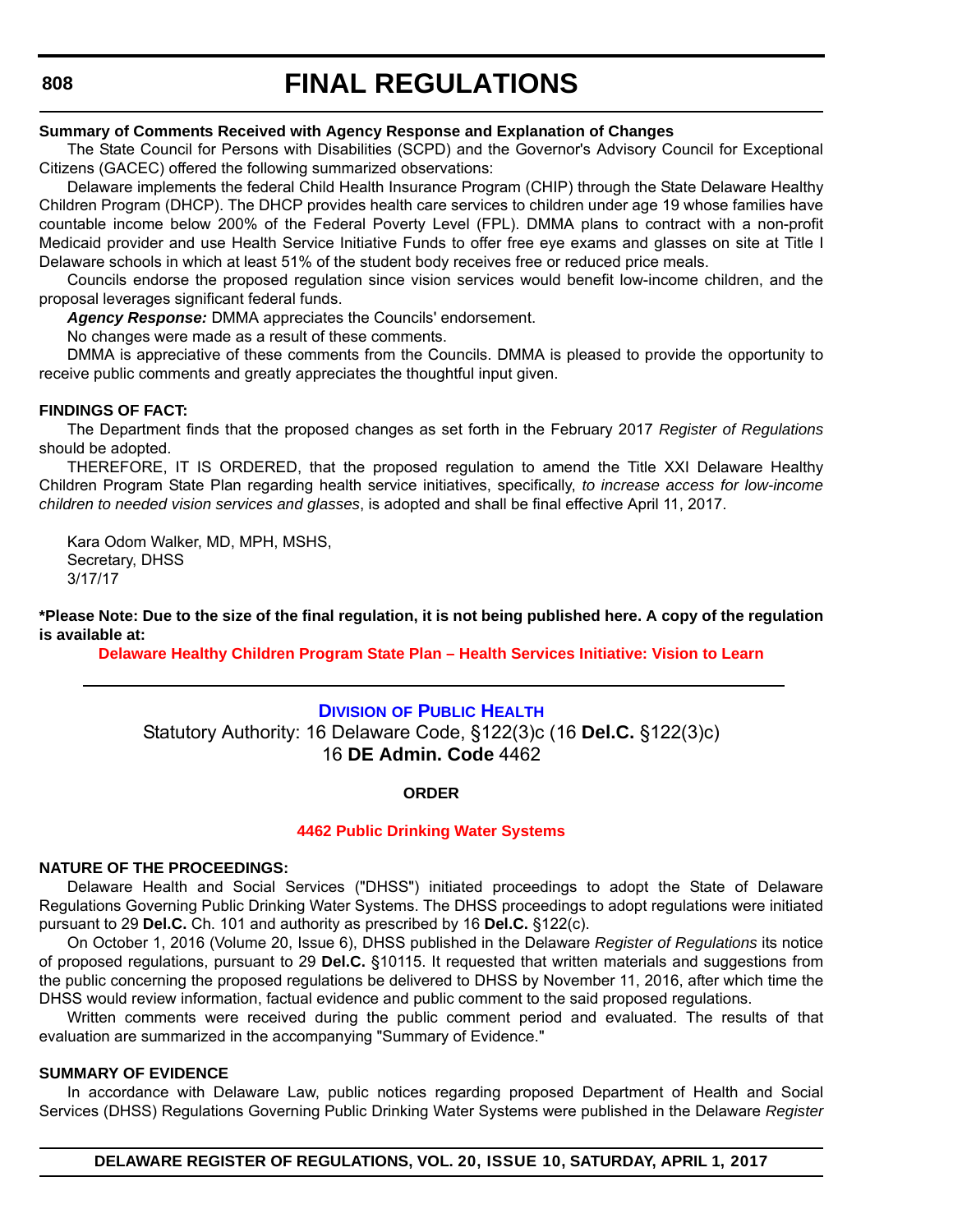*of Regulations*. Written comments were received on the proposed regulations during the public comment period (October 1, 2016 through November 11, 2016).

#### **Entities offering written comments include:**

- ACLU of Delaware, Kathleen MacRae, Executive Director
- Equality Delaware, Inc., Lisa Goodman, President and Equality Delaware Foundation, Mark Purpura, President
- National Center for Transgender Equality, Arli Christian, State Policy Counsel

#### **Comment from the United States Environmental Protection Agency (USEPA)**

On October 1, 2016, the Delaware Health and Social Services (DHSS) published in the Delaware *Register of Regulations* proposed technical corrections to bring Delaware's regulations into full compliance with the Safe Drinking Water Act. EPA has reviewed Delaware's proposed corrections and offers the following comments:

The language at 4.2.2.4.1.1 Mandatory Health Effects Language for Microbiological Contaminants, specifically for E.coli, contains the phrase "some of the elderly". To be consistent and as stringent as the Federal language, this phrase must read "the elderly". Similar language is also found in Appendix A to Section 6.0 and must be similarly revised.

Additional comments pertain to the regulations listed below as follows.

#### Lead and Copper Rule Short Term Revisions

Section 10.10.1.3: In the fourth sentence, change the phrase "switching corrosion inhibitor products (e.g., alum to ferric chloride)." to "switching corrosion inhibitor products (e.g., orthophosphate to blended phosphate)."

#### Phase 11-V Chemicals

- Section 9.1.3.4.2: In the second sentence, change "<3,300 persons" to ≤3,300 persons".
- Section 9.2.2.1.10.3: In the second sentence, change "<3,300 persons" to ≤3,300 persons".
- Section 9.2.2.2.12: Change the reference to section 9.2.2.3.15 to section 9.2.2.2.15, and the reference to section 9.2.2.3.11 .3 to section 9.2.2.2.11.3.
- Remove the bracket (1) from the designation for Section 9.2.2.2.17.1.4.
- Section 9.2.2.2.17.2.2: Change "+40 percent" to "± 40 percent" and change the reference to "subsection 9.2.4.17.2.1" to subsection 9.2.2.2.17.2.1 ".

#### **DPH Response**

The Division appreciates these comments and has made the necessary revisions.

#### **FINDINGS OF FACT:**

No substantive changes were made to the regulations based on the comments received. Technical corrections and other minor revisions that do not impact the intent of the regulations were made. The Department finds that the proposed regulations, as set forth in the attached copy should be adopted in the best interest of the general public of the State of Delaware.

THEREFORE, IT IS ORDERED, that the proposed State of Delaware Regulations Governing Home Health Agencies - Aide Only (Licensure) is adopted and shall become effective April 11, 2017, after publication of the final regulation in the Delaware *Register of Regulations*.

Kara Odom Walker, MD, MPH, MSHS Cabinet Secretary 3/17/17

**\*Please Note: Due to the size of the final regulation, it is not being published here. A copy of the regulation is available at:**

**[4462 Public Drinking Water Systems](http://regulations.delaware.gov/register/april2017/final/20 DE Reg 808 04-01-17.htm)**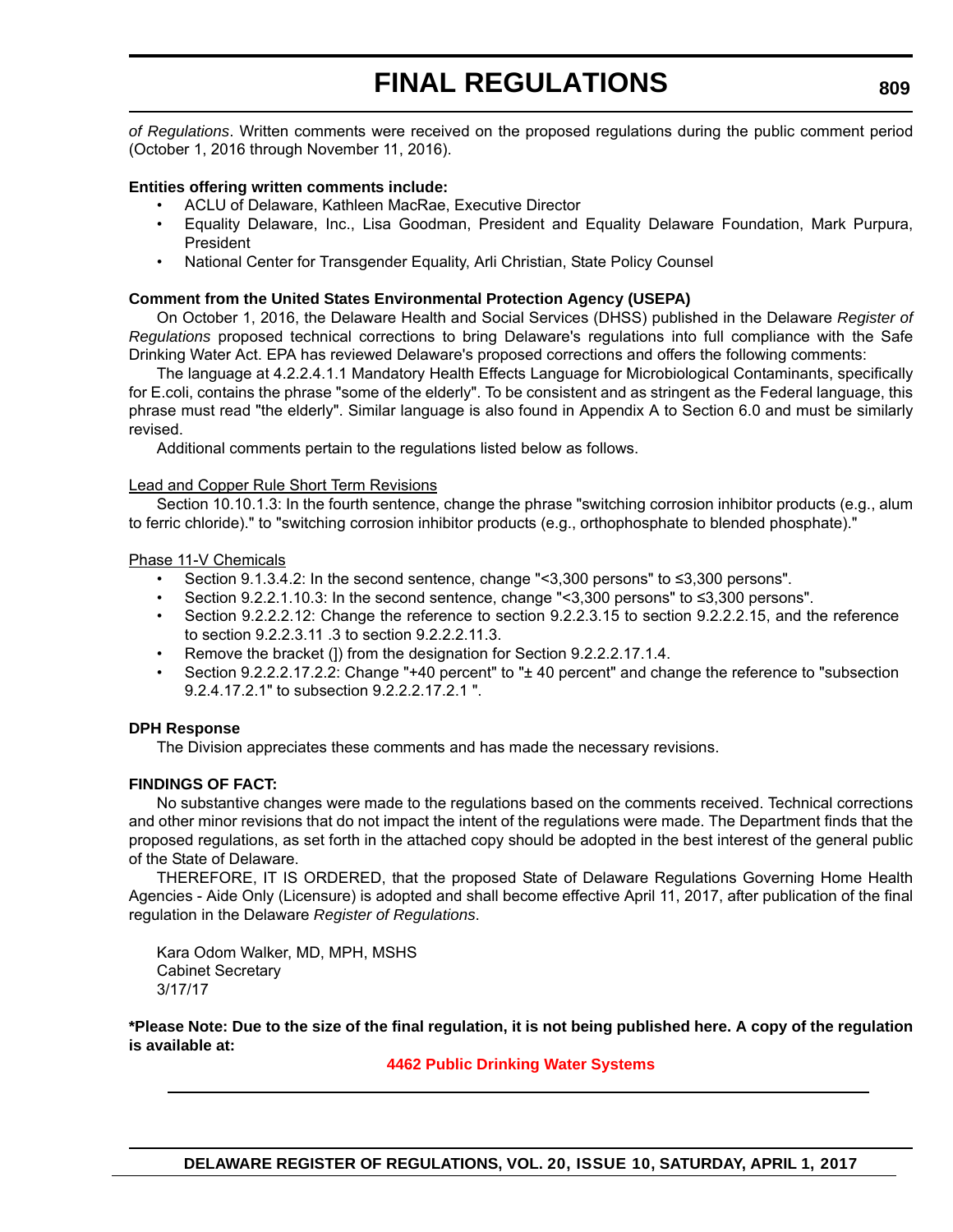# **FINAL REGULATIONS**

## **DIVISION [OF SOCIAL SERVICES](http://www.dhss.delaware.gov/dhss/dss/)** Statutory Authority: 31 Delaware Code, Section 512 (31 **Del.C.** §512)

#### **ORDER**

#### **[Purchase of Care \(POC\) - Licensed Exempt Providers](#page-4-0)**

#### **NATURE OF THE PROCEEDINGS:**

Delaware Health and Social Services ("Department") / Division of Social Services initiated proceedings to amend the Delaware Social Services Manual (DSSM) regarding child care licensing requirements, specifically, to revise the definition of licensed exempt child care providers receiving Purchase of Care (POC) funding. The Department's proceedings to amend its regulations were initiated pursuant to 29 Delaware Code Section 10114 and its authority as prescribed by 31 Delaware Code Section 512.

The Department published its notice of proposed regulation changes pursuant to 29 Delaware Code Section 10115 in the February 2017 Delaware *Register of Regulations*, requiring written materials and suggestions from the public concerning the proposed regulations to be produced by March 3, 2017 at which time the Department would receive information, factual evidence and public comment to the said proposed changes to the regulations.

#### **SUMMARY OF PROPOSAL**

The purpose of this notice is to advise the public that Delaware Health and Social Services (DHSS)/Division of Social Services (DSS) is proposing to amend the Delaware Social Services Manual (DSSM) regarding child care licensing requirements, specifically, *to revise the definition of licensed exempt child care providers receiving Purchase of Care (POC) funding.*

#### **Statutory Authority**

- Pub. L. 113-186; *Child Care and Development Block Grant (CCDBG) Act of 2014*
- 42 USC §9858; *Child Care and Development Block Grant, authorization of appropriations,*
- §418 of the Social Securities Act (42 USC §618); *Funding for child care*
- 45 CFR 98; *Child Care and Development Fund*
- 81 FR 67438; *Federal Register Child Care Development Fund*

#### **Background**

On November 19, 2014, President Barack Obama signed the (Pub. L. 113-186) into law. The Child Care and Development Block Grant (CCDBG) Act authorizes the Child Care and Development Fund (CCDF), which is the primary Federal funding source devoted to providing low-income families who are working or participating in education or training activities with help paying for child care and improving the quality of child care for all children. The CCDBG Act includes provisions to: (1) Protect the health and safety of children in child care; (2) help parents make informed consumer choices and access information to support child development; (3) provide equal access to stable, high quality child care for low-income children; and (4) enhance the quality of child care and the early childhood workforce. The law requires providers receiving CCDF funds (including those that are license-exempt) to be monitored, at least annually, to determine whether health and safety practices and standards are being followed in the child care setting, including a pre-licensure visit for licensed providers. Among other things, the law allows agencies to develop alternative monitoring requirements for CCDF-funded care provided in the child's home and to exempt relative caregivers from the monitoring requirement, if the agency chooses to do so.

The 2016 Child Care and Development Fund Final Rule updates regulations to incorporate, and in some cases clarify, changes made through the Child Care and Development Block Grant Act of 2014. The rule applies to states, territories and tribes administering CCDF and incorporates and clarifies changes made through the bipartisan CCDBG Act. It also is reflective of helpful comments received on the Notice of Proposed Rulemaking (NPRM) published in December 2015. Throughout the final rule, ACF responds to the more than 150 comments received during the public comment period and makes changes where appropriate. Where possible, it also aligns child care requirements with new Head Start regulations, including certain requirements for background checks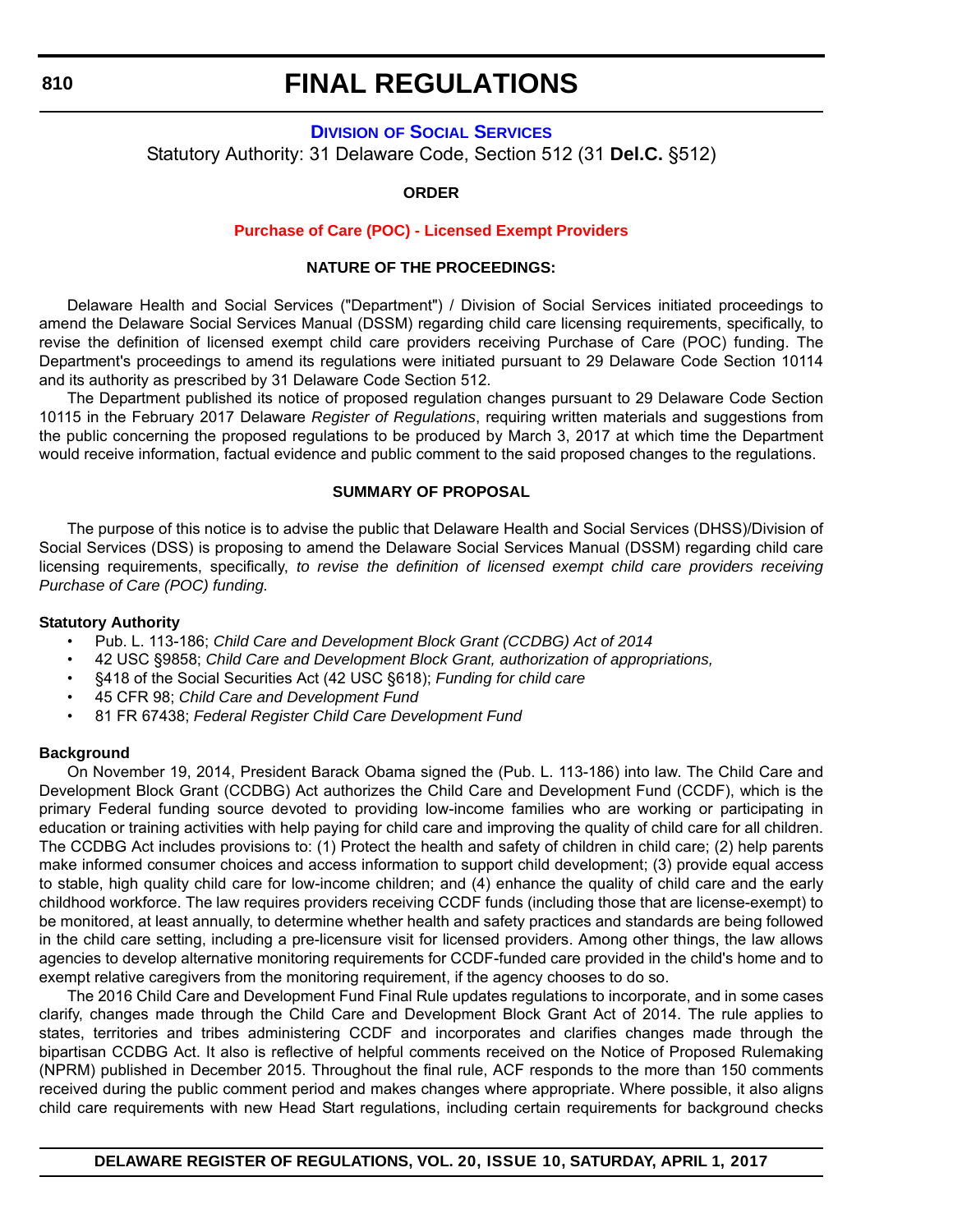and health and safety trainings for staff.

#### **Summary of Proposal**

DSS published this proposed regulation in the December 2016 Delaware *Register*. These regulations were erroneously published under the Division of Medicaid and Medical Assistance. In order to promote transparency and ensure that all applicable parties have an opportunity to participate in the public comment process, DSS has chosen to republish these regulations for further public review and comment.

#### *Purpose*

To revise language in the Delaware Social Services Manual (DSSM) so as to be compliant with changes in the Child Care and Development Fund Final Rule. The final rule requires that all providers who serve children receiving CCDF funding be trained in all health and safety topics and be inspected annually by qualified licensing inspectors. In order to comply with this new regulation the state of Delaware will now require all license exempt providers who serve children receiving CCDF funding to become licensed through the Office of Child Care Licensing. Relative Care providers will remain exempt.

#### *Summary of Proposed Changes*

If implemented as proposed, the amendment to the DSSM will accomplish the following, effective April 11, 2017:

Modify DSSM 11004.4.1, Explanation of Certificates, and DSSM 11004.9, Authorizing Child Care Services, to align with the final rule.

#### *Public Notice*

In accordance with the *federal* public notice requirements established at Section 1902(a)(13)(A) of the Social Security Act and 42 CFR 447.205 and the *state* public notice requirements of Title 29, Chapter 101 of the Delaware Code, Delaware Health and Social Services (DHSS)/Division of Social Services (DSS) gives public notice and provides an open comment period for thirty (30) days to allow all stakeholders an opportunity to provide input on the Delaware Social Services Manual provisions regarding Purchase of Care Licensing Requirements. Comments must be received by 4:30 p.m. on March, 3 2017.

#### **Fiscal Impact Statement**

Reauthorization of the Child Care Development Block Grant is requiring that child care providers that receive purchase of care funding to become licensed. A revision of current policy in regards to licensed exempt providers will be required. This is a revision of our current policies and will not require additional funding.

#### **Summary of Comments Received with Agency Response and Explanation of Changes**

The State Council for Persons with Disabilities (SCPD), Governor's Advisory Council for Exceptional Citizens (GACEC), and State of Delaware Department of Children, Youth, and Their Families offered the following summarized observations:

One significant change is curtailing the scope of providers exempt from licensing. Persons who come into the child's home and relatives who provide care in their own homes remain exempt from licensing. However, the following entities would no longer be exempt: (1) public or private school care; (2) preschools and kindergarten care; and (3) before and after school care programs.

DSS recites that "(t)he final rule requires that all providers receiving Purchase of Care (POC) funding must now be licensed, including those that were previously license exempt, in order to continue receiving POC funding." The accuracy of this recital which, read literally, would disallow the exemption of persons coming into a child's home and relatives providing care in their homes, could not be verified. The federal regulations (§§98.2 and 98.40) do not categorically require Delaware to remove the current licensing exemption of the above 3 types of entities. However, §98.40 does require DHSS to describe the rationale for any exemptions in its Plan. The regulation does not provide the rationale for retaining the exemption for persons coming into a child's home and relatives who provide care in their home apart from a bare listing of some health and safety standards. A second change is deletion of an authorization category of "double time (D) which is two days". The specific rationale for this change is also not provided.

First, the regulation could be improved by including the rationale for retaining the 2 exemptions in §11004.4.1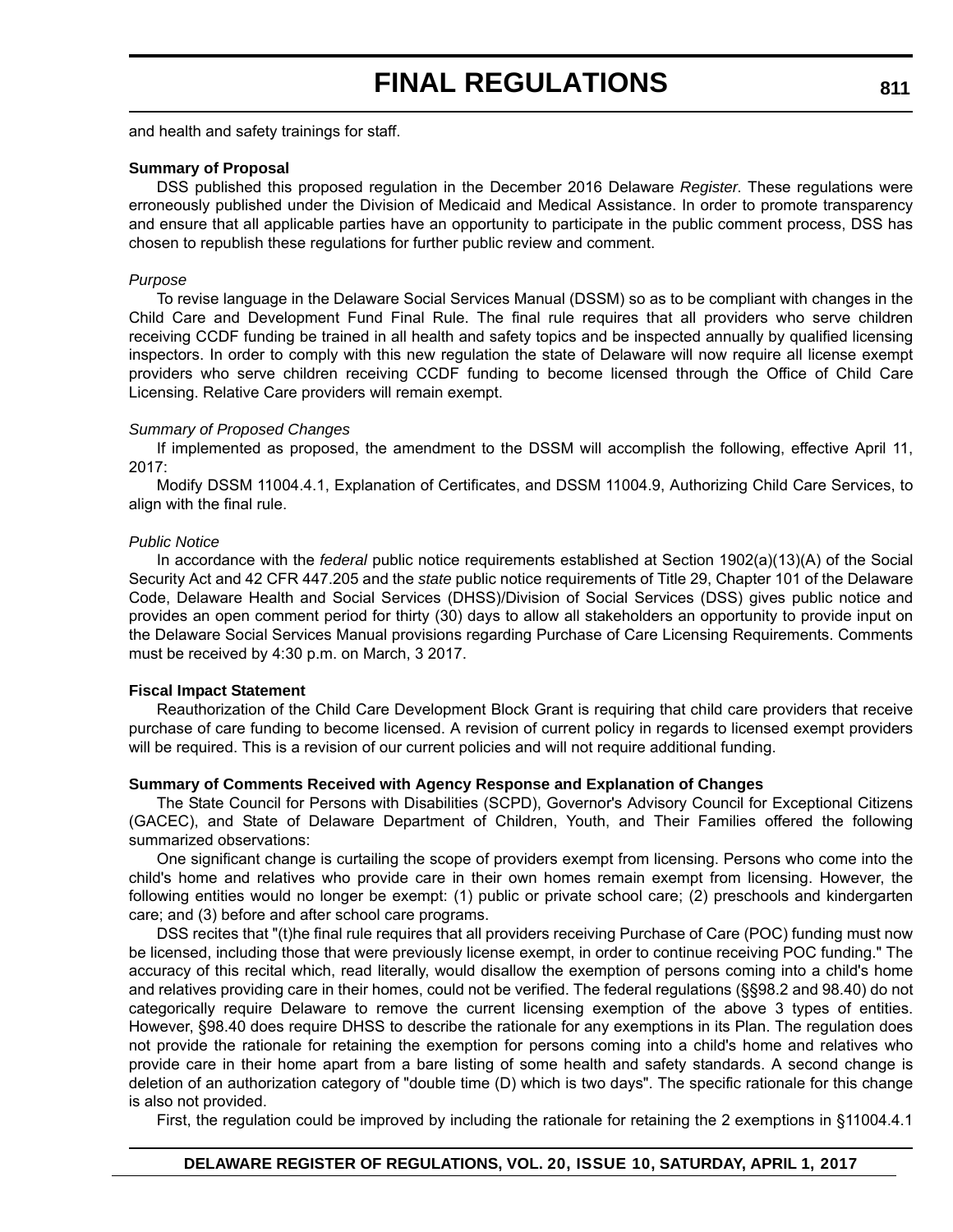# **FINAL REGULATIONS**

consistent with the attached federal §98.40.

*Agency Response:* The Division of Social Services (DSS) appreciates the comment regarding the fact that the proposed regulation does not provide the rationale for retaining the exemption for persons coming into a child's home and relatives who provide care in their home. We would like to begin by clarifying that the final rule does not require that license exempt providers that serve children receiving CCDF funding become licensed. The final rule requires an annual inspection of all license exempt providers who serve children receiving CCDF funding; and that all licensing inspectors conducting these annual inspections should be qualified to do so. We as a state proposed that the only way to comply with the new regulations was to require that all exempt providers become licensed. The final rule exempts Relative Care Providers; therefore Delaware exempts Relative Care Providers. These providers are however required to receive 28 hours of training which includes pre-service training. This training includes topics such as "safe sleep", "CPR/First Aid", "Child Development", etc. Relative Care providers have 12 months to complete the required 28 hours of training and must complete 3 hours of health and safety training annually. This training is facilitated by the University of Delaware Institute for Excellence in Early Childhood. Relative Care Providers, which includes providers who come into a child's home to provide care, and are monitored by the Purchase of Care Child Care Monitors.

*Monitoring requirements. Section 658E(c)(2)(K) of the CCDBG Act requires that Lead Agencies conduct monitoring visits for all child care providers receiving CCDF funds, including license-exempt providers (except, at Lead Agency option, those that only serve relatives).* 

Second, it is recommended that DSS resolve the inconsistency between reciting that "all providers receiving Purchase of Care (POC) funding must now be licensed...." and still exempting 2 classes of providers.

*Agency Response:* DSS appreciates the comment regarding the ambiguity of the above statement and has revised the summary to read as follows: "The final rule requires that all providers who serve children receiving CCDF funding be trained in all health and safety topics and be inspected annually by qualified licensing inspectors. In order to comply with this new regulation the state of Delaware will now require all license exempt providers who serve children receiving CCDF funding to become licensed through the Office of Child Care Licensing. Relative Care providers will remain exempt."

Third, it is recommended that DSS provide the rationale for deleting the authorization category "double time (D) which is two days".

*Agency Response:* DSS appreciates this comment. The double time code was originally intended for providers who kept children for a 24 hour period. As this practice would now be a violation of licensing regulation DSS removed the code from its eligibility system.

Fourth, there will be a financial impact, sometimes significant, on a prospective applicant to become a licensed child care provider. While the Office of Child Care Licensing imposes no fees, the licensing application process requires the applicant to obtain certain state and/or local certifications for which another agency may charge a fee.

*Agency Response:* DSS appreciates the Department's comment regarding financial impact of this new regulation on prospective applicants. While there may be some financial impact, the final rule will not result in a significant economic impact on a substantial number of small entities. To date there are a total of 18 License Exempt providers that would be effected. The primary impact of the Act and this final rule is on the State because the rule articulates a set of expectations for how grantees are to satisfy certain requirements of the Act. The health and safety provisions in the rule will likely have the most significant impact; however there are some no/low cost options for providers such as DEPDNow and Better Kid Care's Health and Safety Training courses.

Fifth, increased staffing and funding may be required at the Office of Child Care Licensing in order to meet the increased demands for licensure from the previously exempt providers.

*Agency Response:* DSS appreciates the comment regarding the potential impact of the final rule on your agency's workload and its ability to meet time lines. Currently there are 18 license exempt providers who will be affected by the proposed regulation. At the time of this writing there were 16 Licensing Specialist statewide which means an increase of approximately one provider per specialist.

Sixth, 11001.4.1 (B) states: "All family child care homes and child care centers must have a license to operate in Delaware. Do not allow a parent to select an unlicensed family, or center child care provider." A specific type of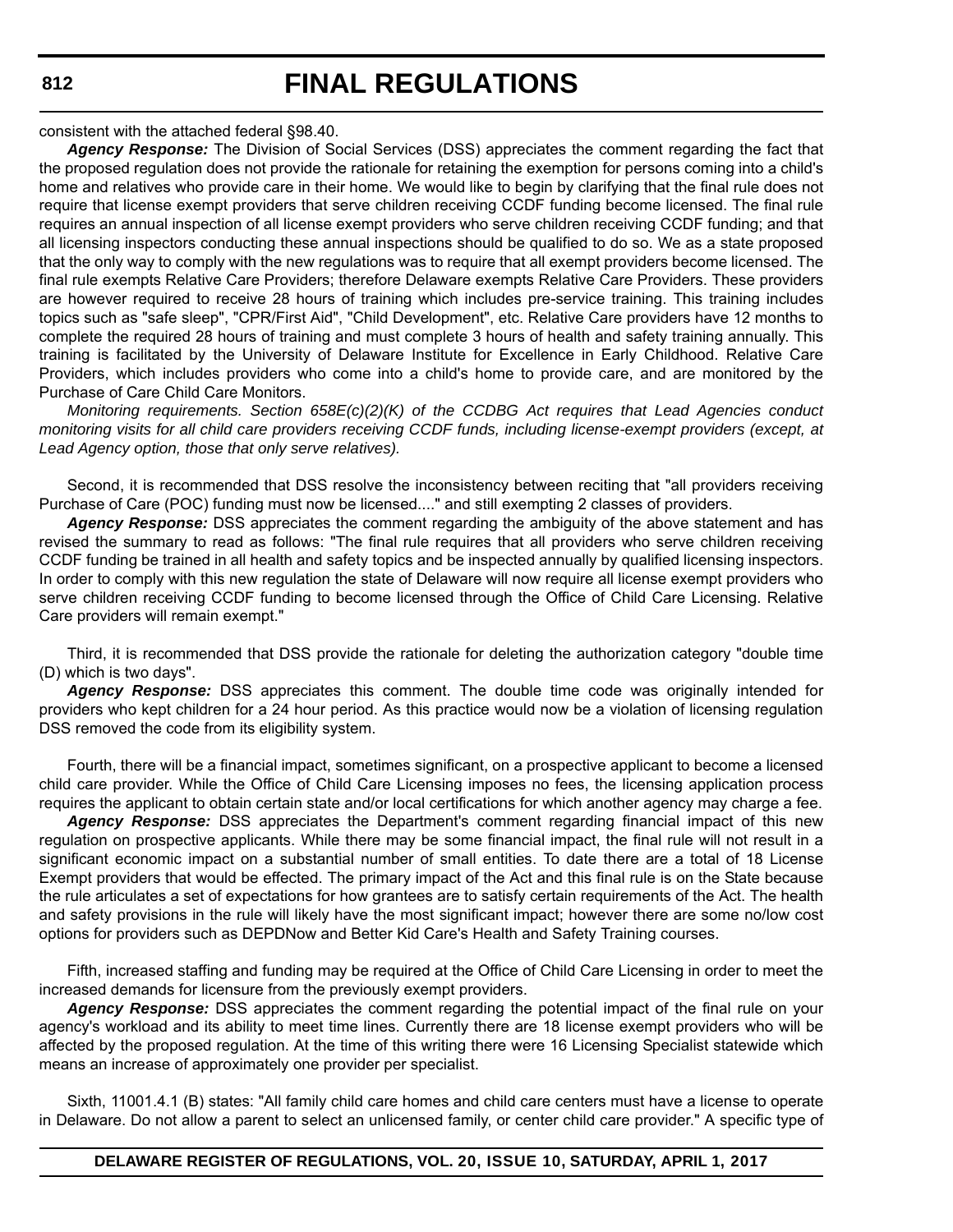child care is missing from this listing. The Office of Child Care Licensing respectfully suggests the following revision:

"All family child care homes, large family child care homes, and child care centers must have a license to operate in Delaware. Do not allow a parent to select an unlicensed family or large family child care home, or center child care provider."

*Agency Response:* DSS appreciates your comment regarding this missing piece of information and agrees to revise this statement to read as follows: "All family child care homes, large family child care homes, and child care centers must have a license to operate in Delaware. Do not allow a parent to select an unlicensed family or large family child care home, or center child care provider."

Seventh, in 11001.4.1 (C) this regulation revision proposes eliminating types of providers who are exempt from licensing requirements in Delaware. DHSS does not have the authority to determine which individuals or entities are required to be licensed to provide child care in Delaware; that authority rests with the Office of Child Care Licensing. DHSS may certainly specify that providers who are license-exempt under Office of Child Care Licensing regulations will be required to be licensed in order to receive POC subsidies but DHSS may not dictate the providers who are license exempt. Changing who qualifies for license exempt care.

Also, youth camps are not listed as a license exempt provider type; however they are currently receiving POC funding. Youth camps are currently listed as a license exempt provider type in DELACARE: Regulations for Early Care and Education and School-Age Centers. Is DHSS eliminating POC funding to youth camps or allowing them to receive POC funding if the youth camp is issued an exemption from OCCL and a permit from the Department of Public Health, as currently required by this office's regulations? The Office of Child Care Licensing does not have the regulations or staff to license, regulate, or monitor youth camps that receive POC funding.

*Agency Response:* DSS appreciates the Department's comments regarding any confusion about Delaware Health and Social Services' authority where licensed providers are concerned. DHSS is aware that licensing authority rests solely with the Office of Child Care Licensing. DHSS only intended to make the public aware that the Department now requires all exempt providers who serve children receiving CCDF funding to become licensed. This new requirement is a result of the CCDF Final Rule which requires that all providers, who serve children receiving CCDF funding, be trained in specific health and safety topics; and be inspected annually by qualified licensing inspectors. The Department determined that requiring license exempt providers to become licensed was the most prudent way to comply with this new regulation.

DSS appreciates your comment regarding the status of Youth Camps and the final rule. Per the Administration for Children and Families (ACF) Youth camps are not exempt from this final rule, however the state has requested some additional guidance for Delaware regarding the final rule as it pertains to youth camps.

Seventh, 11001.4.1 (C) 6 states: "Though the above provider types are exempt from licensing requirements, they are still required to meet certain health and safety standards. These standards are:

1. maintaining documentation of the child's immunization record,

2. safe and clean building premises,

3. providers and those 18 and older who live in the home where care is being provided must not have any record of child abuse or neglect (do not allow persons to provide care where there is a known record of abuse or neglect), and"

The Office of Child Care Licensing respectfully suggests revising #3 above to include all criminal convictions and civil child abuse and neglect substantiations that prohibit a person under state and federal law as follows:

"3. providers and those 18 and older who live in the home where care is being provided are required to submit to a fingerprinted background check and must not have any prohibited criminal convictions or prohibited child abuse and neglect substantiations as designated under 31 Delaware Code, Section 309, 16 Delaware Code, Section 923 and the Child Care Development Block Grant Act of 2014."

Agency Response: DSS appreciates your comment and suggestion regarding the wording of number #3 under this section and will revise the sentence to read as follows: "providers and those 18 and older who live in the home where care is being provided are required to submit to a fingerprinted background check and must not have any prohibited criminal convictions or prohibited child abuse and neglect substantiations as designated under 31 Delaware Code, Section 309, 16 Delaware Code, Section 923 and the Child Care Development Block Grant Act of 2014."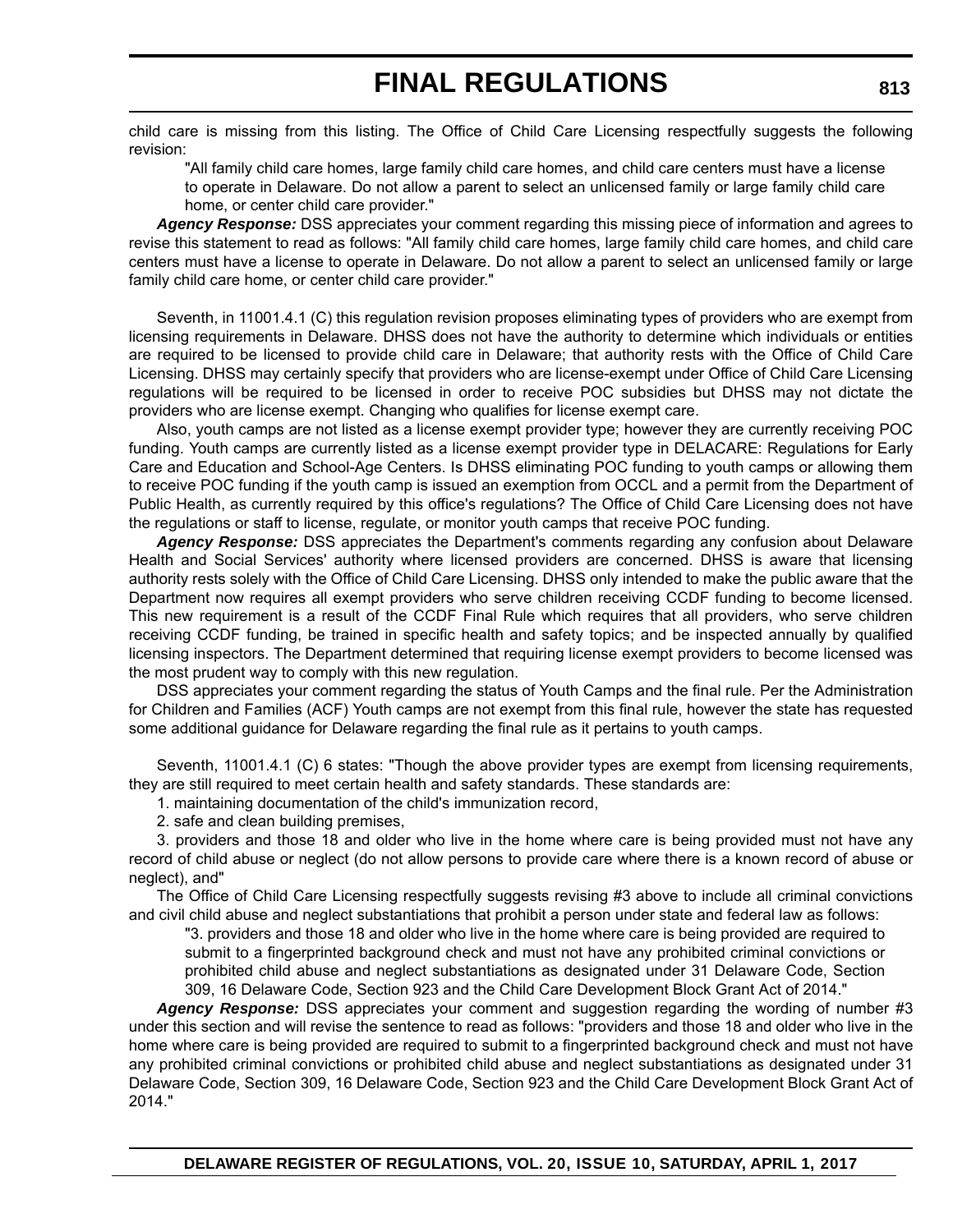Eight, 11001.4.1 (E) states: "The provider will need to complete and return the original copy of the actual child care certificate before Case Managers can authorize care. Relative and non-relative providers will also complete and return the Child Abuse/ Neglect History Clearance Form or forms for all members 18 and older living in the home. If this form is not returned, discontinue care. Other exempt providers will need to keep a completed child/ abuse and criminal history declaration statement on file for each child care staff member."

The Office of Child Care Licensing respectfully suggests revising E above to use the correct name of the form that needs to be returned to DHSS and also delete the last sentence pertaining to "other exempt providers" because in the Summary of Proposal Purpose it states, "The final rule requires that all providers receiving Purchase of Care (POC) funding must now to be licensed, including those that were previously license exempt, in order to continue receiving POC funding." Assuming that DHSS position is as stated in the Purpose (see comment #3), there should not be "other exempt providers."

SUGGESTED REWORDING: E. The provider will need to complete and return the original copy of the actual child care certificate before Case Managers can authorize care. Relative and non-relative providers will also complete and return the Child Abuse/ Neglect History Clearance Form or forms yellow copy of the License Exempt Provider Criminal History and Child Abuse and Neglect Background Check Request form for all members persons 18 and older living in the home. If this form is not returned, discontinue care. Other exempt providers will need to keep a completed child/abuse and criminal history declaration statement on file for each child care staff member.

*Agency Response:* DSS appreciates your comment and has revised the regulation to read as follows: "The provider will need to complete and return the original copy of the actual child care certificate before case managers can authorize care. Relative care providers will also complete and return the yellow copy of the License Exempt Provider Criminal History and Child Abuse and Neglect Background Check Request for all persons 18 and older living in the home. If this form is not returned, discontinue care."

DSS is appreciative of these comments. DSS is pleased to provide the opportunity to receive public comments and greatly appreciates the thoughtful input given.

#### **FINDINGS OF FACT:**

The Department finds that the proposed changes as set forth in the February 2017 *Register of Regulations* should be adopted.

THEREFORE, IT IS ORDERED, that the proposed regulation to amend the Delaware Social Services Manual (DSSM) regarding child care licensing requirements, specifically, *to revise the definition of licensed exempt child care providers receiving Purchase of Care (POC) funding,* is adopted and shall be final effective April 11, 2017.

Kara Odom Walker, MD, MPH, MSHS, Secretary, DHSS 3/17/17

#### **DSS FINAL ORDER #17-015a REVISION:**

#### **11004.4.1 Explanation of Certificates**

Use the following as a guide to explain the child care certificate package.

A. Parents/caretakers can use this package to select a child care provider of their choice. However, they must select care that is legal. Legal care is care that is licensed or that is exempt from licensing requirements.

B. Licensed Care: In Delaware, aAll family child care homes**[, large family child care homes]** and child care centers must have a license to operate in Delaware. Do not allow a parent to select an unlicensed family **[or large family child care home]**, or center child care provider.

C. License-exempt Care: The following provider types are exempt from licensing requirements in Delaware:

- 1. persons who come into the child's own home to care for the parent/caretaker's child,
- 2. relatives who provide care in their home for the parent/caretaker's child;
- 3. public or private school care,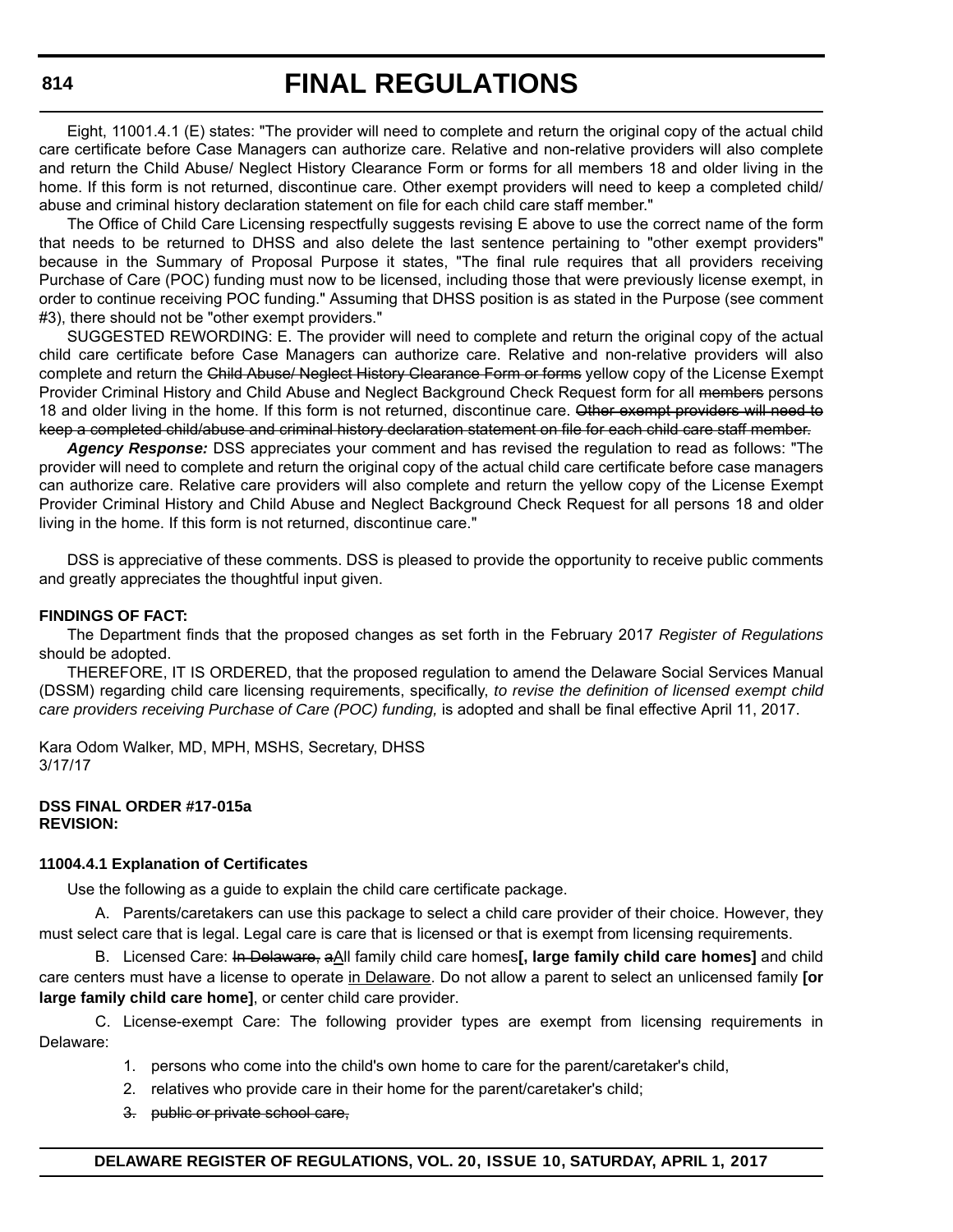- 4. preschools and kindergarten care, and
- 5. before and after school care programs.

 $6.$  Though the above provider types are exempt from licensing requirements, they are still required to meet certain health and safety standards. These standards are:

- 1. maintaining documentation of the child's immunization record,
- 2. safe and clean building premises,

3. providers and those 18 and older who live in the home where care is being provided **[must not have any record of child abuse or neglect (do not allow persons to provide care where there is a known record of abuse or neglect), are required to submit to a fingerprinted background check and must not have any prohibited criminal convictions or prohibited child abuse and neglect substantiations as designated under 31 Delaware Code, Section 309, 16 Delaware Code, Section 923 and the Child Care Development Block Grant Act of 2014;]** and

#### *(Break in Continuity Within Section)*

**[E. The provider will need to complete and return the original copy of the actual child care certificate before Case Managers can authorize care. Relative and non-relative providers will also complete and return the Child Abuse/ Neglect History Clearance Form or forms for all members 18 and older living in the home. If this form is not returned, discontinue care. Other exempt providers will need to keep a completed child/abuse and criminal history declaration statement on file for each child care staff member.**

**E. The provider will need to complete and return the original copy of the actual child care certificate before case managers can authorize care. Relative care providers will also complete and return the yellow copy of the License Exempt Provider Criminal History and Child Abuse and Neglect Background Check Request for all persons 18 and older living in the home. If this form is not returned, discontinue care.]**

**\*Please note that no additional changes were made to the regulation as originally proposed and published in the February 2017 issue of the** *Register* **at page 614 (20 DE Reg. 614). Therefore, the final regulation is not being republished here in its entirety. A copy of the final regulation is available at: [Purchase of Care \(POC\) - Licensed Exempt Providers](http://regulations.delaware.gov/register/april2017/final/20 DE Reg 810 04-01-17.htm)**

## **[DEPARTMENT OF NATURAL RESOURCES AND ENVIRONMENTAL](http://www.dnrec.delaware.gov/Pages/Portal.aspx)  CONTROL**

**DIVISION OF WASTE [AND HAZARDOUS SUBSTANCES](http://www.dnrec.delaware.gov/dwhs/Pages/default.aspx)**

Statutory Authority: 7 Delaware Code, Chapter 74A; (7 **Del.C.** Ch. 74A) 7 **DE Admin. Code** 1352

**Secretary's Order No.: 2017-WH-0013**

#### **[1352 Aboveground Storage Tanks](#page-4-0)**

#### **Date of Issuance: March 13, 2017 Effective Date of the Amendment: April 11, 2017**

Under the authority vested in the Secretary of the Department of Natural Resources and Environmental Control ("Department" or "DNREC") pursuant to 7 **Del.C.** §§6006, 6010, and 7 **Del.C.** Ch. 74A, the following findings of fact based on the record, reasons and conclusions are entered as an Order of the Secretary in the above-referenced regulatory proceeding.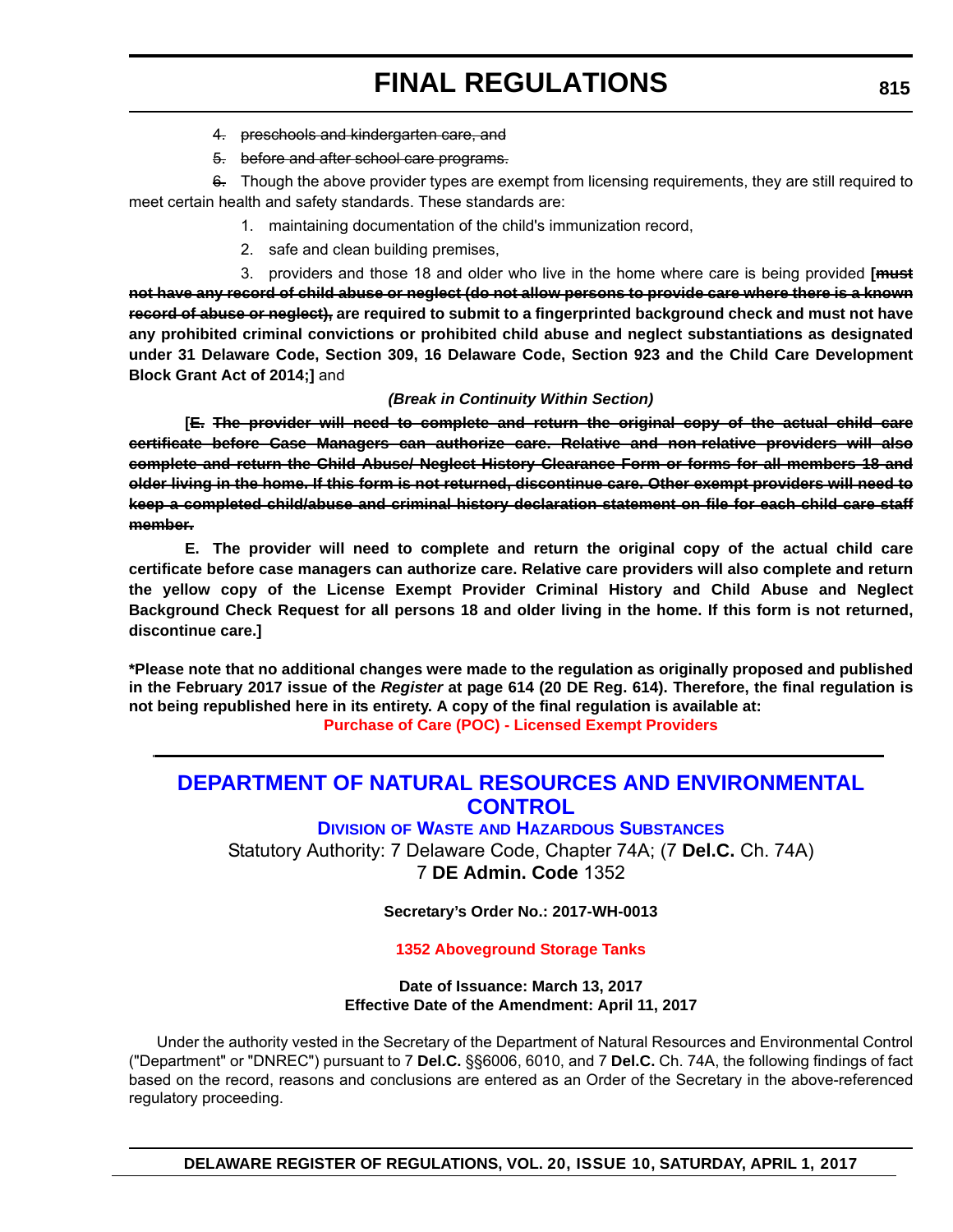#### **Background, Procedural History and Findings of Fact**

This Order relates to proposed regulation Amendments to 7 **DE Admin. Code** 1352: *Regulations Governing Aboveground Storage Tank Systems*. The Department's Division of Waste and Hazardous Substances, Tank Management Section, commenced the regulatory development process with Start Action Notice ("SAN") #2016-14 dated September 14, 2016 (which updated previously issued SAN #2013-28 approved by then-DNREC Secretary O'Mara on November 8, 2013). The Department published its initial proposed regulation Amendments in the November 1, 2016 Delaware *Register of Regulations*. The Department then held a public hearing on December 6, 2016. Consistent with 29 **Del.C.** §10118(a), the public hearing record remained open for public comment through December 21, 2016.

Subsequent to the November 1, 2016 publication of the aforementioned initial proposed Amendments, the Department identified several formatting and typographical errors associated with the same. As a result, a complete list of revisions required to correct said errors was provided at the December 6, 2016 hearing, so as to fully vet the same to the public at that time. Additionally, during the initial time period that the hearing record was open for public comment (November 1, 2016 - December 21, 2016), the Department received three sets of comment: (1) Mark Baker of Baker Petroleum; (2) Diana Turner of DuPont; and (3) Michael Hayes of the Delaware City Refining Company. The Department's DWHS-TMS responded fully to each of these comments, and made further revisions to the initial proposed Amendments as a result of same.

To ensure that all of the aforementioned Department's revisions were fully vetted to the public, a re-publication of the *revised* initial proposed AST Regulations was issued by the Delaware *Register of Regulations* on February 1, 2017. Accordingly, the hearing record was re-open for an additional thirty days, so that public comment could once again be received by the Department subsequent to the above-referenced revisions made by the DWHS-TMS. A press release was issued on February 3, 2017 (as well as additional legal notice published in the *News Journal* on February 5, 2017) to offer formal public notice of the matters of re-publication of the *revised* proposed Amendments, and the re-opening of the hearing record for comment on the same. This additional comment period remained open through Friday, March 3, 2017.

Members of the public attended the December 1, 2016 public hearing, and comment was received by the Department throughout the course of this proposed promulgation. It should also be noted that all proper notification and noticing requirements concerning this matter were met by the Department. Proper notice of the hearing was provided as required by law.

The purpose of this proposed regulatory promulgation is to adopt as final the aforementioned revised proposed Amendments to the *Regulations Governing Aboveground Storage Tank Systems* ("Amendments"), in order to be consistent with changes made in July 2016 to the Jeffrey Davis Aboveground Storage Tank Act, as well as to implement additional changes that provide clarification to the existing AST Regulations, reflect the use of current technologies and best management practices which prevent releases from AST systems and ensure an effective cleanup when a release occurs.

Subsequent to the close of the hearing record for the second time on March 3, 2017, the Department's DWHS-TMS thoroughly reviewed all comment received from the public in this matter, and provided the Department's presiding Hearing Officer, Lisa A. Vest, with a formal Technical Response Memorandum ("TRM"), dated March 9, 2017. This TRM provided a balanced discussion of the comment received, and provided the Department's reasoning for all action taken by the Department concerning these *revised* proposed Amendments. Some comments prompted the Department to insert additional language to the proposed Amendments in order to provide greater clarity and understanding for both the regulated community and the public at large with regard to such AST regulatory matters. It should be noted that all revisions to the proposed Amendments were made *prior to* the republication and re-opening of the hearing record for comment from February 1, 2017 - March 3, 2017. Although comment was received by the Department during the second aforementioned comment period, no additional revisions were made to these *revised* proposed AST Regulation Amendments as a result of the same. Therefore, no further re-publication or re-noticing of the same is necessary.

Hearing Officer Vest prepared a Hearing Officer's Report dated March 10, 2017 ("Report"). The Report documents the proper completion of the required regulatory amendment process, establishes the record, and recommends the adoption of the *revised* proposed Amendments as attached to the Report as Appendix "B".

#### **Reasons and Conclusions**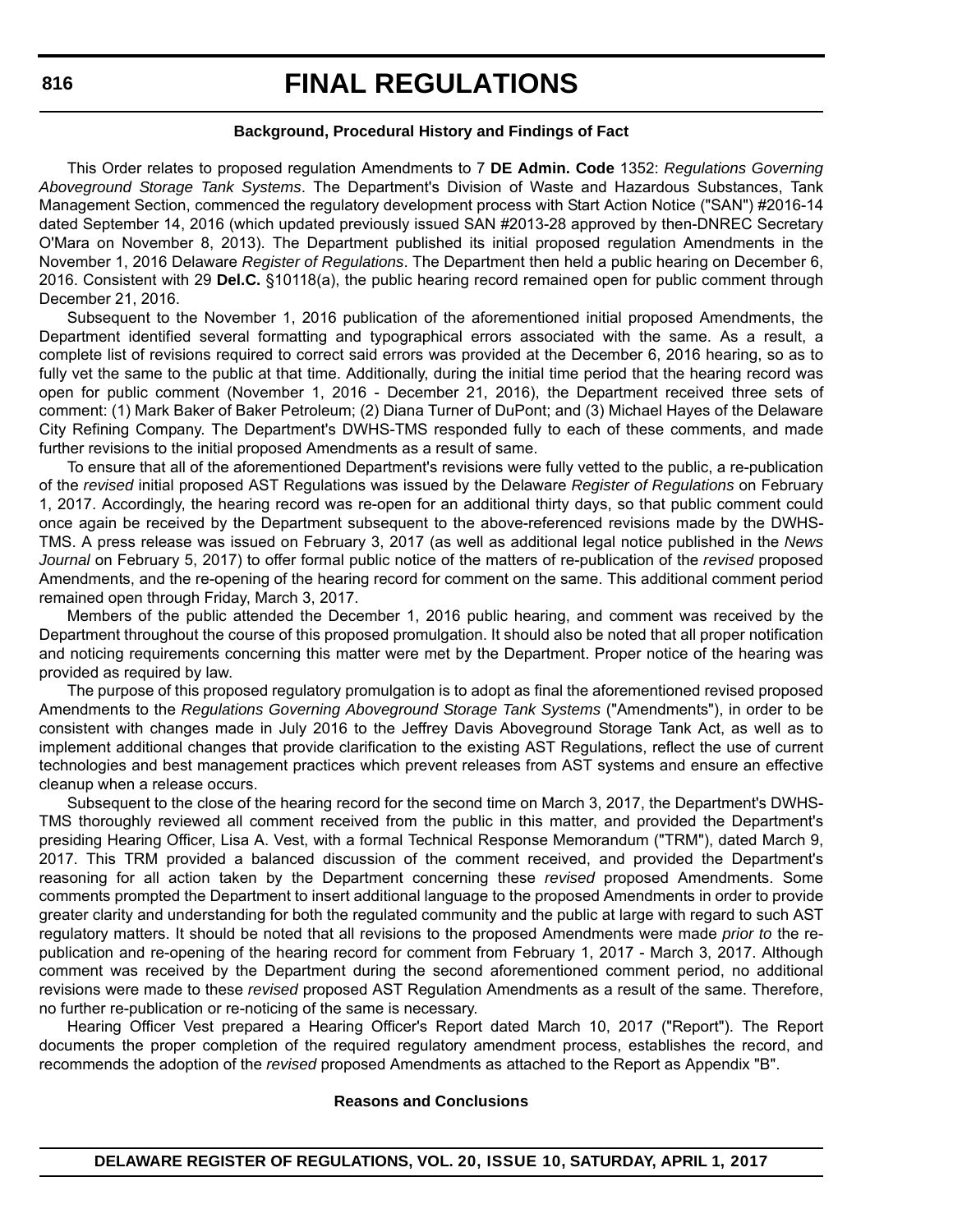Based on the record developed by the Department's experts and established by the Hearing Officer's Report, I find that the revised proposed regulatory Amendments to 7 **DE Admin. Code** 1352: *Regulations Governing Aboveground Storage Tank Systems* are well-supported. Therefore, the recommendations of the Hearing Officer are hereby adopted, and I direct that the *revised* proposed regulatory Amendments be promulgated as final.

I find that the Department's experts in the Division of Waste and Hazardous Substances, Tank Management Section, fully developed the record to support adoption of these *revised* regulatory Amendments. The adoption of these *revised* regulatory Amendments will allow Delaware to be consistent with changes made in July 2016 to the Jeffrey Davis Aboveground Storage Tank Act, as well as to implement additional changes that provide clarification to the existing AST Regulations, reflect the use of current technologies and best management practices which prevent releases from AST systems, and ensure an effective cleanup when a release occurs.

In conclusion, the following reasons and conclusions are entered:

1. The Department has the statutory basis and legal authority to act with regard to the revised proposed Amendments to 7 **DE Admin. Code** 1352: *Regulations Governing Underground Storage Tank Systems*, pursuant to 7 **Del.C.** Ch. 74A;

2. The Department has jurisdiction under its statutory authority, pursuant to 7 **Del.C.** §7407A, to issue an Order adopting these *revised* proposed Amendments as final;

3. The Department provided adequate public notice of the proposed regulatory amendments and all proceedings in a manner required by the law and regulations, provided the public with an adequate opportunity to comment on the proposed regulatory amendments, including at the time of the public hearing held on December 6, 2016, and held the record open through close of business on December 21, 2016, consistent with 29 **Del.C.** §10118(a), in order to consider public comment on these proposed regulatory amendments before making any final decision;

4. Due to the aforementioned formatting and typographical errors contained in the initial proposed Amendments as set forth above (realized by the Department subsequent to the publication of the same on November 1, 2016, but prior to the public hearing held on December 6, 2016), a complete list of revisions required to correct said errors was provided at the time of said hearing, so as to fully vet the same to the public at that time. Additionally, to ensure that *all* of the aforementioned Department's revisions were fully vetted to the public, a republication of the revised proposed Amendments were issued by the Delaware *Register of Regulations* February 1, 2017. Accordingly, the Department re-opened the hearing record from February 1, 2017, through close of business March 3, 2017, in order to properly vet the *revised* proposed Amendments to the public, and to consider any public comment which might be offered on same before making any final decision in this proposed promulgation;

5. While the Department has made revisions to the initial proposed regulatory Amendments to 7 **DE Admin. Code** 1352: *Regulations Governing Aboveground Storage Tank Systems* as set forth above, such changes were all fully vetted to the public as referenced above. Moreover, although additional comment was received by the Department during the second public comment period of February 1, 2017 - March 3, 2017, no additional changes were made to these *revised* proposed Amendments as a result of the same. Therefore, no additional re-publication or re-noticing is necessitated at this time;

6. The Department's Hearing Officer's Report, including its established record and the recommended *revised* proposed regulatory Amendments as set forth in Appendix "B", are hereby adopted to provide additional reasons and findings for this Order;

7. The adoption of the revised proposed regulatory Amendments to 7 **DE Admin. Code** 1352: *Regulations Governing Aboveground Storage Tank Systems*, pursuant to 7 **Del.C.** Ch. 74A, will enable the Department to provide clarification in areas where (1) existing regulations were not specific in nature; (2) technical areas were not addressed; (3) advanced technology was not included; and (4) newly developed industry standards were not included. Additionally, the *revised* proposed Amendments will ensure that DNREC's AST Regulations are consistent with the recent changes made to the Jeffrey Davis Aboveground Storage Tank Act in July 2016, as set forth in Senate Bill 233, to wit: the inclusion of descriptions as to when an aboveground storage tank is considered "in-service" and "out-of-service", and defining the Department's authority to respond to imminent threat and indicated release situations, thus ensuring an effective cleanup when such release occurs;

8. The Department has reviewed these proposed regulatory Amendments in the light of the Regulatory Flexibility Act, consistent with 29 **Del.C.** Ch.104, and believes the same to be lawful, feasible and desirable, and that the recommendations as proposed should be applicable to all Delaware citizens equally;

9. The Department's *revised* proposed regulatory Amendments, as re-published in the February 1, 2017 Delaware *Register of Regulations*, and as set forth in Appendix "B" as noted above, are adequately supported, are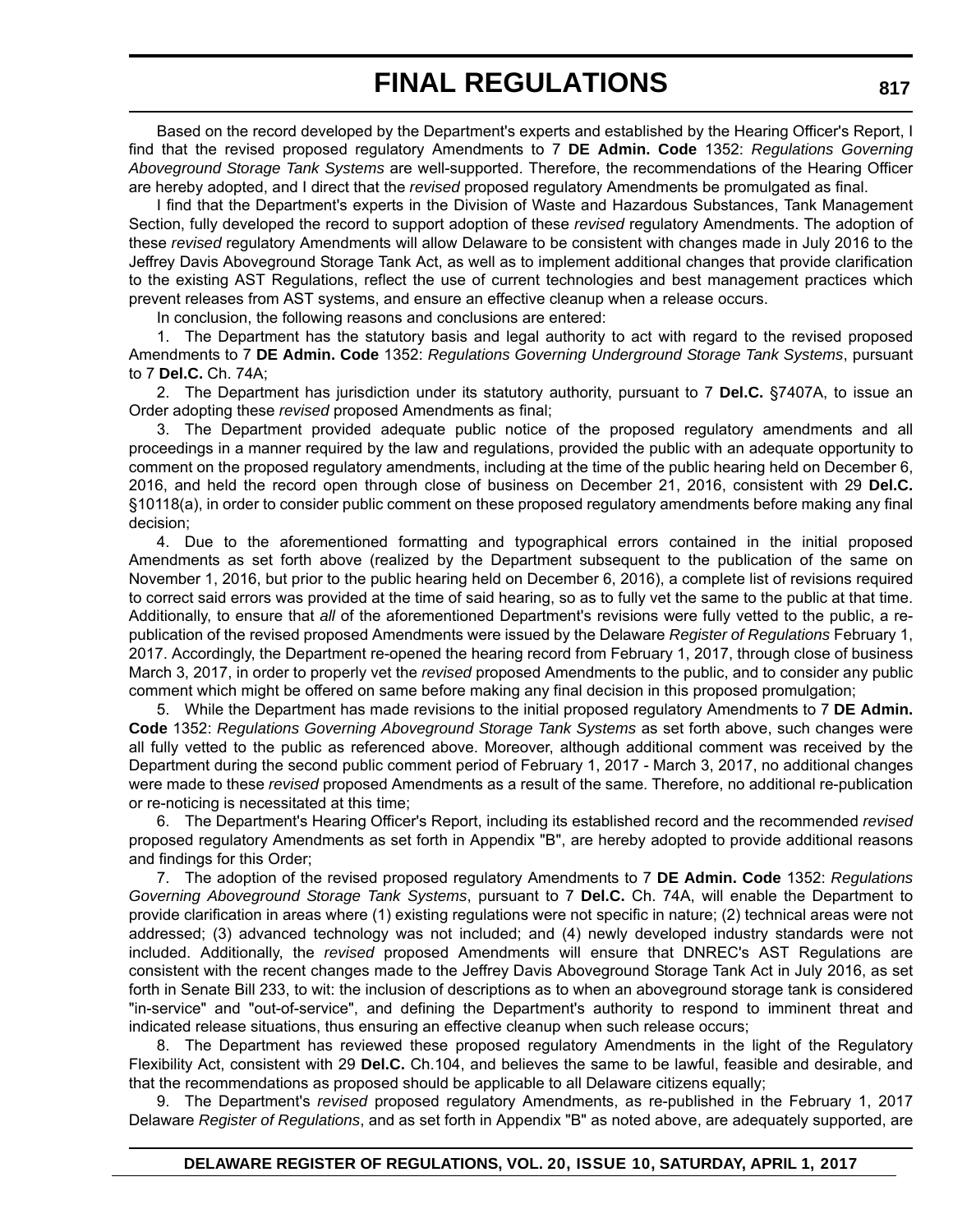# **FINAL REGULATIONS**

not arbitrary or capricious, and are consistent with the applicable laws and regulations. Consequently, they are approved as final regulatory amendments, which shall go into effect ten days after their publication in the next available issue of the Delaware *Register of Regulations*; and

10. The Department shall submit this Order approving as final the proposed Amendments to 7 **DE Admin. Code** 1352: *Regulations Governing Aboveground Storage Tank Systems* to the Delaware *Register of Regulations* for publication in its next available issue, and provide such other notice as the law and regulation require and the Department determines is appropriate.

David S. Small **Secretary** 

**\*Please Note: Due to the size of the final regulation, it is not being published here. A copy of the regulation is available at:**

**[1352 Aboveground Storage Tanks](http://regulations.delaware.gov/register/april2017/final/20 DE Reg 815 04-01-17.htm)**

## **DIVISION [OF WATERSHED STEWARDSHIP](http://www.dnrec.delaware.gov/swc/Pages/portal.aspx) SHORELINE AND WATERWAY MANAGEMENT SECTION** Statutory Authority: 7 Delaware Code, Section 6803(c) (7 **Del.C.** §6803(c)) 7 **DE Admin. Code** 5102

**Secretary's Order No.: 2017-WS-0011**

#### **[5102 Regulation Governing Beach Protection and the Use of Beaches](#page-4-0)**

#### **Date of Issuance: March 13, 2017 Effective Date of the Amendment: April 11, 2017**

Under the authority vested in the Secretary of the Department of Natural Resources and Environmental Control ("Department" or "DNREC") pursuant to 29 **Del.C.** §10113(b)(4), DNREC has revised Section 5102 of Title 7 of the Delaware Administrative Code to correct the technical errors found after the final adoption of this regulation (as set forth previously in Secretary's Order No. 2016-WS-0023).

#### **Findings of Fact**

Based on Delaware law and the record as reflected in the prior Secretary's Order referenced above, I make the following findings of fact:

- 1. The proposed regulation is not in conflict with Delaware law; and
- 2. The proposed regulation is an appropriate exercise of the Department's responsibilities and authority.

#### **Decision and Order Concerning the Regulation**

**NOW THEREFORE,** under the above-described statutory authority, and for the reasons set forth above, the Secretary of the Delaware Department of Natural Resources and Environmental Control does hereby ORDER that the revisions to 7 DE Admin. Code §5102: Regulations Governing Beach Protection and the Use of Beaches, be adopted and promulgated as follows, to wit:

1. The Agency Heading at the beginning of these published regulations shall be corrected to change the Division's Sectional Reference from "Coastal Programs" to "Shoreline and Waterway Management Section", so that said Heading reads: "DEPARTMENT OF NATURAL RESOURCES AND ENVIRONMENTAL CONTROL, DIVISION OF WATERSHED STEWARDSHIP, Shoreline and Waterway Management Section";

2. Section 2.5.1 shall be corrected to change the subsection reference found therein from "2.13" to "2.11", so that the last sentence of that section reads: "Regardless of the developmental status of the parcels affected by this Section, all construction activities shall be subject to the Building Line upon its future re-establishment pursuant to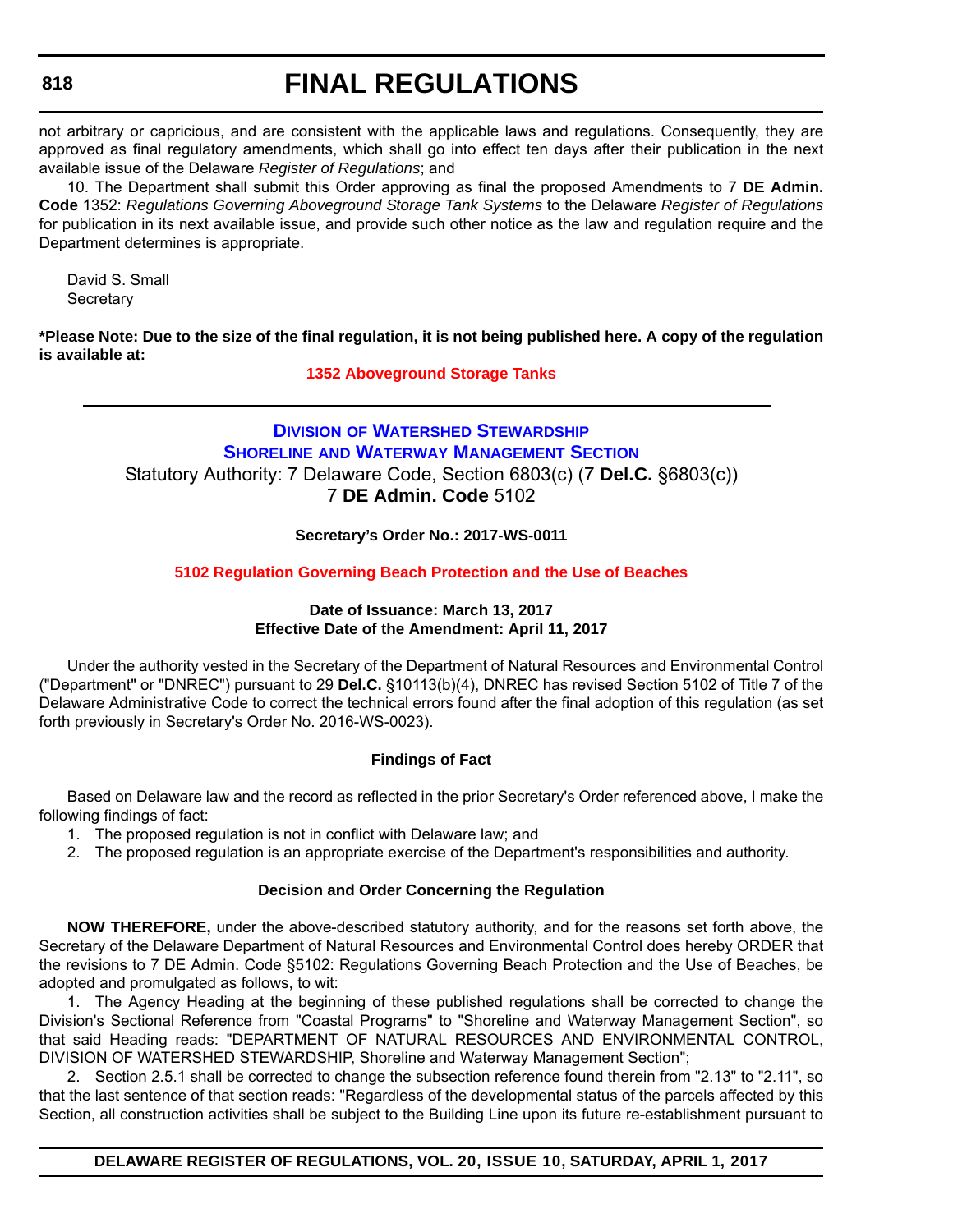subsection 2.11 of this regulation";

3. Section 4.8.1 shall be corrected to change the word "disposition" to "deposition", so that the first sentence of that section of that section reads: "No person shall commence or conduct construction of any structure or the alteration, digging, mining, moving, removal or deposition of any substantial amount of beach or other materials landward of the Building Line and within the beach area without a letter of approval from the Division"; and

4. Section 8.2.4 shall be corrected to change the subsection reference found therein from "©" to "8.2.3, so that the section reads: "For the purposes of subsection 8.2.3 of this Section, each and every day that a permit condition or limitation is violated, an activity engaged in which is prohibited by this chapter or a regulation violated is deemed a separate offense."

The effective date of this Order is ten (10) days from the date of its publication in the Delaware *Register of Regulations*, in accordance with 29 **Del.C.** §10118(g).

David S. Small, Secretary

**\*Please Note: Due to the size of the final regulation, it is not being published here. A copy of the regulation is available at:**

**[5102 Regulation Governing Beach Protection and the Use of Beaches](http://regulations.delaware.gov/register/april2017/final/20 DE Reg 818 04-01-17.htm)**

## **[DEPARTMENT OF SAFETY AND HOMELAND SECURITY](http://dshs.delaware.gov/)**

## **DIVISION [OF STATE POLICE](http://dsp.delaware.gov/)**

**5500 BAIL ENFORCEMENT AGENTS**

Statutory Authority: 24 Delaware Code, Section 5504(e) (24 **Del.C.** §5504(e))

24 **DE Admin. Code** 5500

**ORDER**

#### **[5500 Bail Enforcement Agents](#page-4-0)**

Pursuant to the Guidelines in 29 **Del.C.** §10118(a)(1)-(7), the Board of Examiners of Bail Enforcement Agents ("Board") hereby issues this Order. Following notice and a public hearing on the proposed adoption of amendments to Rule 9.0 Electronic Control Device (ECD), the Board makes the following Findings and Conclusions:

#### **Summary of Evidence and Information Submitted**

- 1. The Board did not receive written evidence or information pertaining to the proposed adoption.
- 2. The Board expressed its desire to adopt the amendment to keep the name of the weapon consistent with industry standards.

#### **Findings of Fact**

- 3. The public was given notice and the opportunity to provide the Board with comments, in writing and by oral testimony, on proposed amendments. The written comments and oral testimony received are described in paragraph 1.
- 4. The Board finds that the adoption of this rule will keep the name of the weapon consistent with industry standards.
- 5. The Board finds that the adoption will have no adverse impact on the public.
- 6. The Board finds that the amendment is well written and describes its intent to adopt the rule to keep the name of the weapon consistent with industry standards.

#### **Conclusion**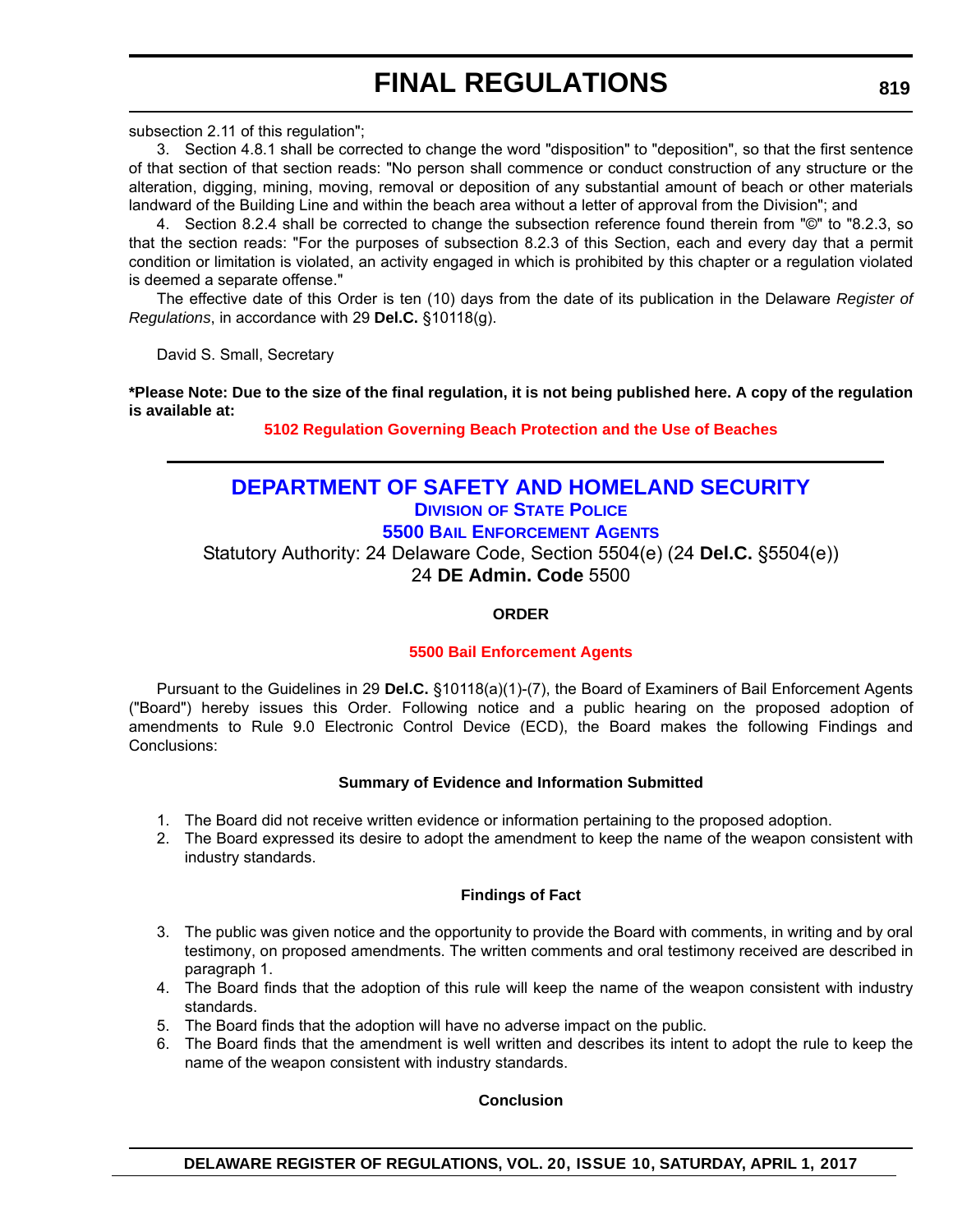# **FINAL REGULATIONS**

- 7. The proposed rule adoption was published by the Board in accord with the statutory duties and authority as set forth in 24 **Del.C.** §5503 et seq. and, in particular, 24 **Del.C.** §5503(d)(2).
- 8. The Board deems this adoption necessary and expedient to the full and official performance of its duties under 24 **Del.C.** §5503et. seq.
- 9. The Board concludes that the adoption of this rule will be in the best interests of the citizens of the State of Delaware.
- 10. The Board therefore adopts the amendment pursuant to 24 **Del.C.** §5503(d)(2) and guidelines of 29 **Del.C.** §10118 of the Administrative Procedures Act. See, *Strauss v. Silverma*n, Del. Supr., 399 A.2d 192 (1979).
- 11. This adopted rule replaces in its entirety any former rule or regulation heretofore promulgated by the Board.
- 12. The effective date of this Order shall be April 11, 2017.
- 13. Attached hereto and incorporated herein this order is the amended rule marked as exhibit A and executed simultaneously on the 23<sup>rd</sup> day of February, 2017.

| Major Melissa A. Zebley, Chairman   | Mr. Jack McGhee, II         |
|-------------------------------------|-----------------------------|
| Director John Yeomans               | Mr. Harry O. Jennings       |
| Ms. Robin David                     | Mr. R. Dale Hamilton        |
| Mr. Michael J. Dellose              | Mr. Brandon Habron (absent) |
| Alexander W. Funk, Esquire (absent) |                             |

**\*Please note that no changes were made to the regulation as originally proposed and published in the December 2016 issue of the** *Register* **at page 421 (20 DE Reg. 421). Therefore, the final regulation is not being republished. A copy of the final regulation is available at:**

**[5500 Bail Enforcement Agents](http://regulations.delaware.gov/register/april2017/final/20 DE Reg 819 04-01-17.htm)**

## **[DEPARTMENT OF STATE](http://sos.delaware.gov/)**

**DIVISION [OF PROFESSIONAL REGULATION](http://dpr.delaware.gov/index.shtml)**

**100 BOARD [OF ACCOUNTANCY](http://dpr.delaware.gov/boards/accountancy/index.shtml)**

Statutory Authority: 24 Delaware Code, Section 105(a)(1) (24 **Del.C.** §105(a)(1)) 24 **DE Admin. Code** 100

#### **ORDER**

#### **[100 Board of Accountancy](#page-4-0)**

On December 1, 2016, the Delaware Board of Accountancy published proposed changes to its regulations in the Delaware *Register of Regulations*, Volume 20, Issue 6. The notice indicated that written comments would be accepted by the Board, a public hearing would be held, and written comments would be accepted for fifteen days thereafter. After due notice in the *Register of Regulations* and two Delaware newspapers, a public hearing was held on January 18, 2017 at a regularly scheduled meeting of the Board of Accountancy to receive verbal comments regarding the Board's proposed amendments to its regulations.

#### **SUMMARY OF THE EVIDENCE AND INFORMATION SUBMITTED**

At the time of the deliberations, the Board considered the following documents:

Board Exhibit 1- Affidavit of publication of the public hearing notice in the *News Journal*; and

Board Exhibit 2- Affidavit of publication of the public hearing notice in the *Delaware State News*.

No verbal testimony was provided at the public hearing. No written comments were received by the Board.

#### **FINDINGS OF FACT AND CONCLUSIONS**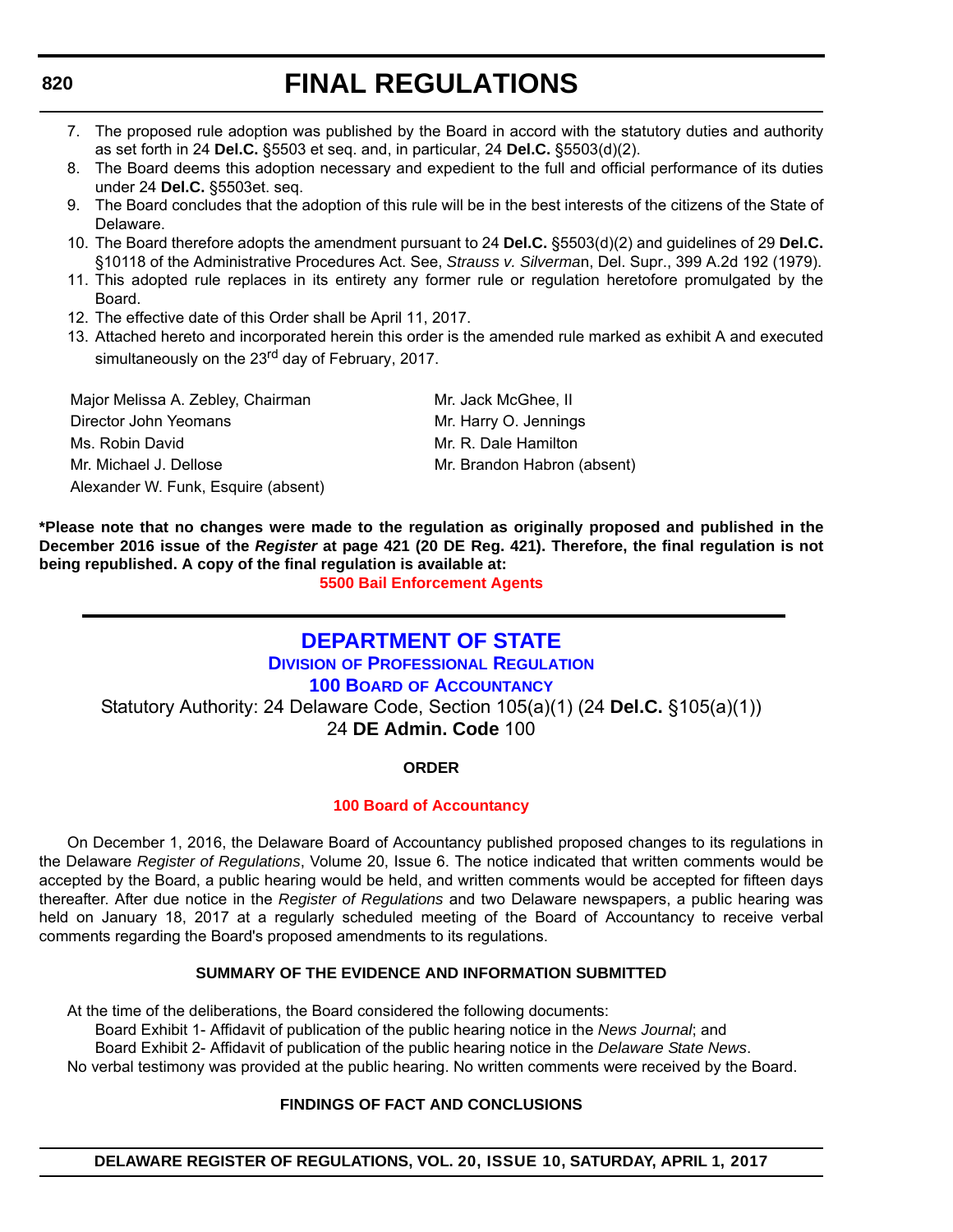- 1. The public was given notice and an opportunity to provide the Board with comments on the proposed amendments to the Board's regulations in writing and by testimony at the public hearing.
- 2. There were no public comments provided to the Board during the written public comment periods.
- 3. Pursuant to 24 **Del.C.** §105(a)(1) the Board has the statutory authority to promulgate rules and regulations to implement or clarify specific statutory sections of its statute.
- 4. Having received no public comments, the Board finds no reason not to amend the regulations as proposed.

#### **DECISION AND ORDER CONCERNING THE REGULATIONS**

**NOW THEREFORE,** pursuant to 24 **Del.C.** §105(a)(1) and for the reasons set forth above, the Board does hereby ORDER that the regulations be, and that they hereby are, adopted and promulgated as set forth in the Delaware *Register of Regulations* on December 1, 2016. The effective date of this Order is ten days from the date of its publication in the Delaware *Register of Regulations*, pursuant to 29 **Del.C.** §10118(g).

The new regulations are attached hereto as Exhibit A.

**SO ORDERED** this 20<sup>th</sup> day of February, 2017.

Delaware Board of Accountancy Kathryn S. Schultz, CPA, President Alison Houck, CPA, Secretary Susan Benson, CPA Susan Patterson, CPA John McManus, PA **Karen C. Smith, CPA (absent)** Karen C. Smith, CPA (absent) Dr. Araya Debessay (absent) Richard Snyder (absent) Prameela Kaza (absent)

**\*Please note that no changes were made to the regulation as originally proposed and published in the December 2016 issue of the** *Register* **at page 422 (20 DE Reg. 422). Therefore, the final regulation is not being republished. A copy of the final regulation is available at:**

**[100 Board of Accountancy](http://regulations.delaware.gov/register/april2017/final/20 DE Reg 820 04-01-17.htm)**

### **[DIVISION](http://dpr.delaware.gov/) [OF PROFESSIONAL REGULATION](http://dpr.delaware.gov/) [2000 BOARD OF OCCUPATIONAL THERAPY PRACTICE](http://dpr.delaware.gov/boards/occupationaltherapy/index.shtml)** Statutory Authority: 24 Delaware Code, Section 2006(a)(1) (24 **Del.C.** §2006(a)(1)) 24 **DE Admin. Code** 2000

**ORDER**

#### **[2000 Board of Occupational Therapy Practice](#page-4-0)**

On December 1, 2016 the Delaware Board of Occupational Therapy Practice published proposed changes to its regulations in the Delaware *Register of Regulations*, Volume 20, Issue 6. The notice indicated that written comments would be accepted by the Board, a public hearing would be held, and written comments would be accepted for fifteen days thereafter. After due notice in the *Register of Regulations* and two Delaware newspapers, a public hearing was held on January 4, 2017 at a regularly scheduled meeting of the Board of Occupational Therapy Practice to receive verbal comments regarding the Board's proposed amendments to its regulations.

#### **SUMMARY OF THE EVIDENCE AND INFORMATION SUBMITTED**

At the time of the deliberations, the Board considered the following documents: **Board Exhibit 1-** Affidavit of publication of the public hearing notice in the *News Journal*; and **Board Exhibit 2-** Affidavit of publication of the public hearing notice in the *Delaware State News*. There was no verbal testimony presented at the public hearing. No written comments were received by the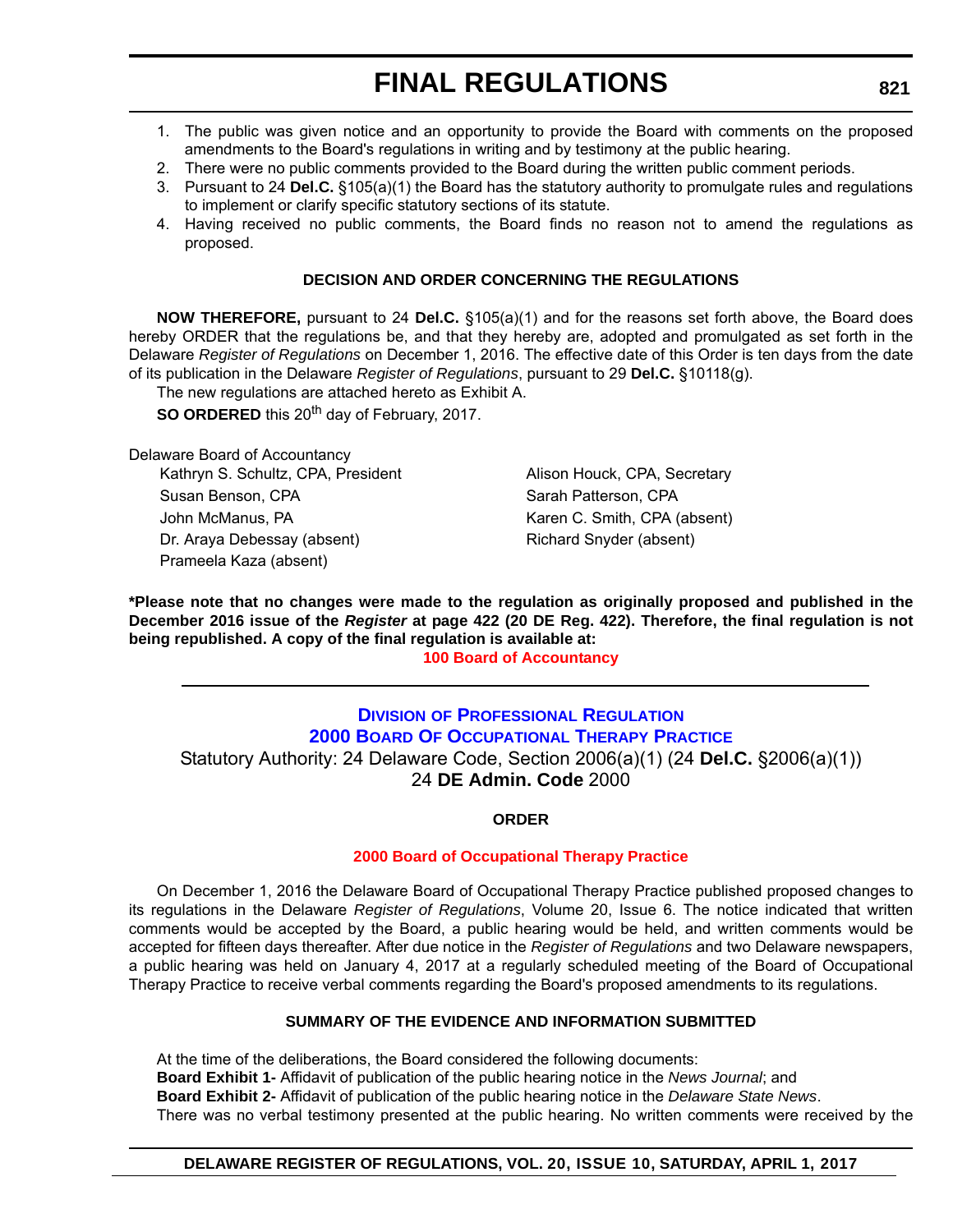# **FINAL REGULATIONS**

Board.

#### **FINDINGS OF FACT AND CONCLUSIONS**

1. The public was given notice and an opportunity to provide the Board with comments on the proposed amendments to the Board's regulations in writing and by testimony at the public hearing.

2. There were no public comments provided to the Board during the written public comment periods.

3. Pursuant to 24 **Del.C**. §2006(a)(1) the Board has the statutory authority to promulgate rules and regulations clarifying specific statutory sections of its statute.

4. Having reviewed no public comments, the Board finds no reason not to amend the regulations as proposed.

#### **DECISION AND ORDER CONCERNING THE REGULATIONS**

**NOW THEREFORE**, pursuant to 24 **Del.C.** §2006(a)(1) and for the reasons set forth above, the Board does hereby ORDER that the regulations be, and that they hereby are, adopted and promulgated as set forth in the Delaware *Register of Regulations* on December 1, 2016. The effective date of this Order is ten days from the date of its publication in the Delaware *Register of Regulations*, pursuant to 29 **Del.C.** §10118(g). The new regulations are attached hereto as Exhibit A.

**SO ORDERED** this 1<sup>st</sup> day of March 2017.

#### **DELAWARE BOARD OF OCCUPATIONAL THERAPY PRACTICE**

| Kelly M. Richardson    | Karen M. Virion (absent) |
|------------------------|--------------------------|
| Mara Beth Schmittinger | Evan Park                |
| Angelita Mosley        |                          |

**\*Please note that no changes were made to the regulation as originally proposed and published in the December 2016 issue of the** *Register* **at page 423 (20 DE Reg. 423). Therefore, the final regulation is not being republished. A copy of the final regulation is available at:**

**[2000 Board of Occupational Therapy Practice](http://regulations.delaware.gov/register/april2017/final/20 DE Reg 821 04-01-17.htm)**

**DIVISION [OF PROFESSIONAL REGULATION](http://dpr.delaware.gov/index.shtml) 2100 BOARD OF EXAMINERS [IN OPTOMETRY](http://dpr.delaware.gov/boards/optometry/index.shtml)** Statutory Authority: 24 Delaware Code, Section 2104(a)(1) (24 **Del.C.** §2104(a)(1)) 24 **DE Admin. Code** 2100

#### **ORDER**

#### **[2100 Board of Examiners in Optometry](#page-4-0)**

On April 1, 2016, the Delaware Board of Examiners in Optometry pursuant to 24 **Del.C.** §2104(a)(1), proposed to revise its regulations in order to clarify and provide more detailed information regarding the use of telehealth services for the provision of optometry services. This notice further indicated that written comments would be accepted by the Board for thirty days, a public hearing would be held, and written comments would be accepted for fifteen days thereafter. After due notice in the *Register of Regulations* on May 1, 2016 and two Delaware newspapers, a public hearing was held on May 26, 2016 at a meeting of the Delaware Board of Examiners in Optometry to receive verbal comments regarding the Board's proposed amendments to its regulations.

#### **SUMMARY OF THE EVIDENCE AND INFORMATION SUBMITTED**

**DELAWARE REGISTER OF REGULATIONS, VOL. 20, ISSUE 10, SATURDAY, APRIL 1, 2017**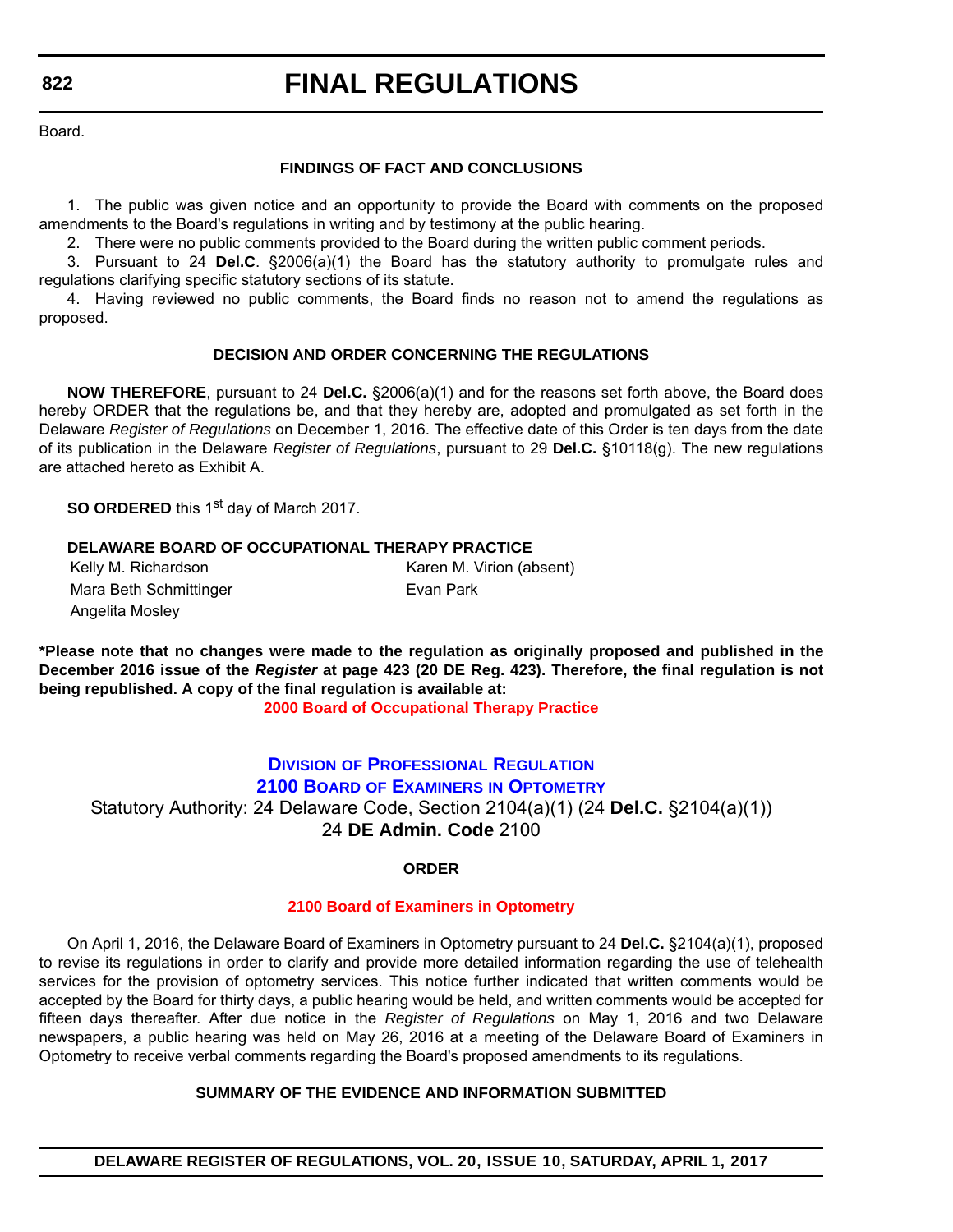At the time of the deliberations, the Board considered the following documents:

**Board Exhibit 1** - Affidavit of publication of the public hearing notice in the *News Journal*;

**Board Exhibit 2** - Affidavit of publication of the public hearing notice in the *Delaware State News*;

**Board Exhibit 3** - May 26, 2016 correspondence from Michael Kurliand, Director of Telehealth at Nemours Alfred I DuPont Hospital for Children requesting the Board change proposed Regulation 9.2.4.4 in order to expand the type of optometric practice that may be performed through telehealth.

The Board also considered the verbal testimony from Mr. Kurliand in support of his letter. Mr. Kurliand argued that 9.2.4.4 should be broadened to expand practice that can be performed through telehealth. He stated that innovative technology will allow for newer better care, especially through telehealth, so Board should not limit what can be done through telehealth.

#### **FINDINGS OF FACT AND CONCLUSIONS**

Pursuant to 29 **Del.C.** §10118, the public was given notice and an opportunity to provide the Board with comments in writing and by testimony at the public hearing on the proposed amendments to the Board's regulations. Pursuant to 24 **Del.C.** §2104(a)(1) the Board has statutory authority to promulgate rules and regulations clarifying specific statutory sections of its statute.

The proposed changes seek to add regulations that clarify and provide more detailed information regarding the use of telehealth services for the provision of optometry services. At the time of the hearing, Nemours Alfred I DuPont Hospital for Children (Nemours) submitted written and oral comments for the Board's review raising one primary concern. Nemours argued that the Board should not limit the practice of optometry through telehealth so as to not hamstring the practice in the future as technology develops. Nemours asked that the Board consider changing the language to simply reflect that telehealth must be performed competently in the best judgment of the practitioner.

The Board found that in light of the limitations in regard to practicing optometry through telehealth, there was no basis to amend the proposed regulations.

#### **DECISION AND ORDER CONCERNING THE REGULATIONS**

Having found that the proposed changes to the regulations are necessary as outlined herein, the Board finds that the regulations shall be adopted as final in the form as proposed. The exact text of the regulations, as amended, are attached to this order as Exhibit A. These changes will become effective ten days following publication of this order in the Delaware *Register of Regulations*.

**IT IS SO ORDERED** this 23 day of February, 2017 by the Delaware Board of Examiners in Optometry.

Evelyn Nestlerode, Public President Member, Sonja Biddle, O.D. Joseph Senall, O.D. (absent) Irvin Bowers, Public Member (absent) Jeffrey Hilovsky, O.D., Secretary

**\*Please note that no changes were made to the regulation as originally proposed and published in the April 2016 issue of the** *Register* **at page 914 (19 DE Reg. 914). Therefore, the final regulation is not being republished. A copy of the final regulation is available at:**

**[2100 Board of Examiners in Optometry](http://regulations.delaware.gov/register/april2017/final/20 DE Reg 822 04-01-17.htm)**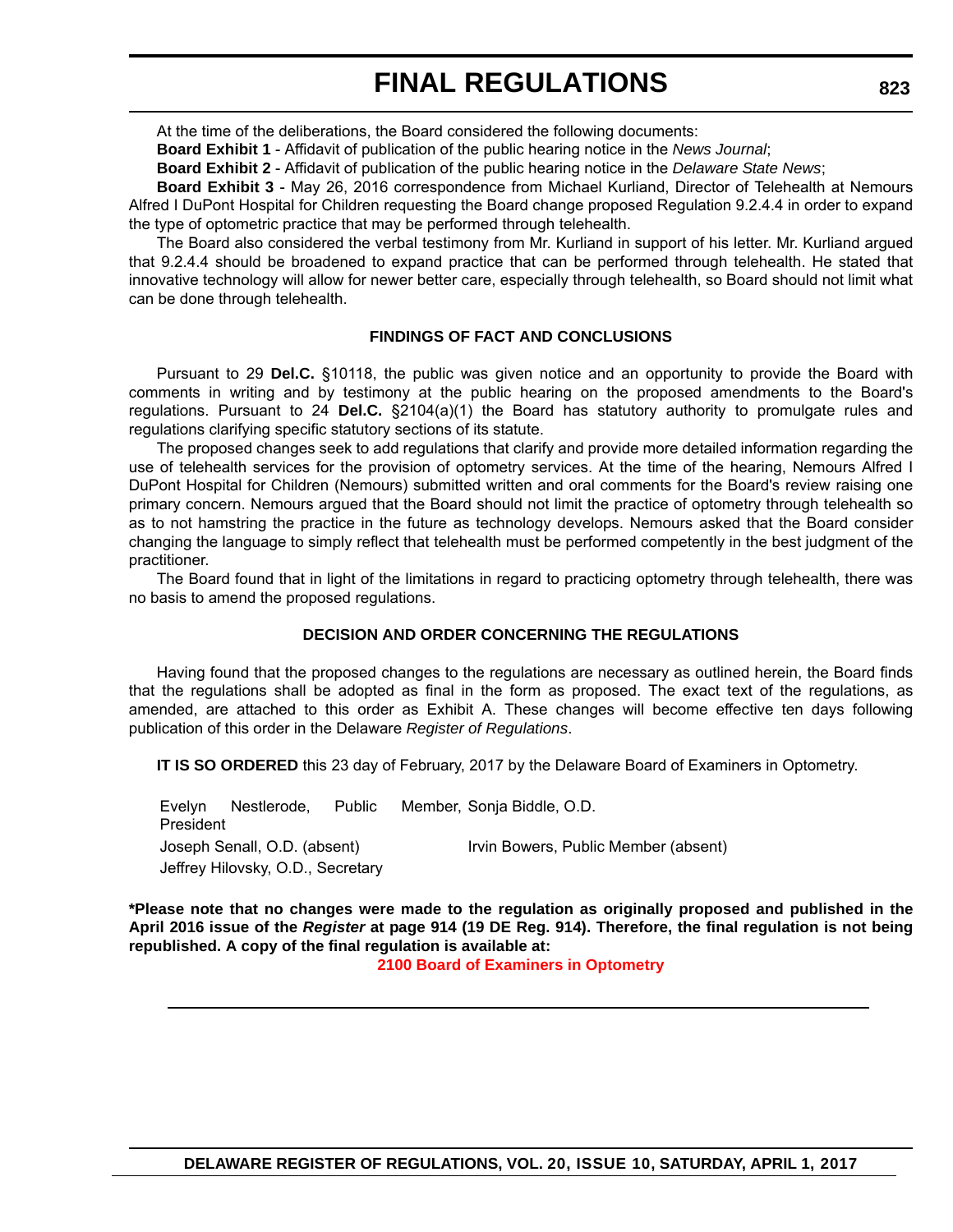## **DIVISION [OF PROFESSIONAL REGULATION](http://dpr.delaware.gov/index.shtml) 3600 BOARD [OF GEOLOGISTS](http://dpr.delaware.gov/boards/geology/index.shtml)** Statutory Authority: 24 Delaware Code, Section 3606(a)(1) (24 **Del.C.** §3606(a)(1)) 24 **DE Admin. Code** 3600

#### **ORDER**

#### **[3600 Board of Geologists](#page-4-0)**

After due notice in the Delaware *Register of Regulations* and two Delaware newspapers, a public hearing was held on February 10, 2017 at a scheduled meeting of the Delaware Board of Geologists ("Board") to receive comments regarding the Board's proposed revisions to its rules and regulations.

The Board added a new Section 7.1.1.1 which will allow an applicant to take the Fundamentals of Geology ("FG") examination during that applicant's final semester in an accredited geosciences program leading to a degree. The examination is given just twice a year, in March and October. This change will enable the applicant to take the FG examination in March rather than waiting until October. The applicant will still be required to meet all other requirements for licensure, including passing the Practice of Geology examination. The results of the FG examination will be disclosed to the applicant after the final transcript is received. In addition, the list of automatically approved continuing education course providers, in Section 6.10, is amended to add the Pennsylvania Council of Professional Geologists. Finally, Section 6.10.54 is stricken to eliminate Board discretion to add providers to that list. Licensees will still have the option of seeking specific course approval from the Board.

The proposed changes to the rules and regulations were published in the *Register of Regulations*, Volume 20, Issue 7, on January 1, 2017. Notice of the February 10, 2017 hearing was published in the *News Journal* (Exhibit 1) and the *Delaware State News*. Exhibit 2. Pursuant to 29 **Del.C.** §10118(a), the date to receive final written comments was February 25, 2017, 15 days following the public hearing. The Board deliberated on the proposed revisions at its regularly scheduled meeting on March 10, 2017.

#### **Summary of the Evidence and Information Submitted**

The following exhibits were made a part of the record:

Board Exhibit 1: *News Journal* Affidavit of Publication.

Board Exhibit 2: *Delaware State News* Affidavit of Publication.

Board Exhibit 3: January 23, 2017 email from R. Jeffries of PA Council of Professional Engineers.

There was no verbal testimony given at the public hearing on February 10, 2017. One written comment was received. In her email dated January 23, 2017, Ms. Jeffries asked that the PA Council of Professional Geologists be included as a pre-approved course provider under subsection 6.10. (Board Exhibit 3). This suggestion had been included in the amended regulations.

#### **Findings of Fact and Conclusions**

Pursuant to 24 **Del.C.** §3606(a)(1), the Board has the statutory authority to promulgate rules and regulations. The public was given notice and an opportunity to provide the Board with comments in writing and by testimony on the proposed amendments to the Board's rules and regulations. There was no verbal testimony at the hearing and the written suggestion from Ms. Jeffries has been incorporated in the revised regulations.

In these circumstances, the Board finds no reason to amend the rules and regulations as proposed.

#### **Decision and Effective Date**

The Board finds that the rules and regulations shall be adopted as final in the form proposed. These changes will become effective ten days following publication of this Final Order in the Delaware *Register of Regulations*.

#### **Text and Citation**

The exact text of the rules and regulations, as amended, is attached to this order as Exhibit A.

**IT IS SO ORDERED** this 10<sup>th</sup> day of March 2017 by the Delaware Board of Geologists.

William "Sandy" Schenck, Professional Member, Maureen LaFate, Public Member (absent)President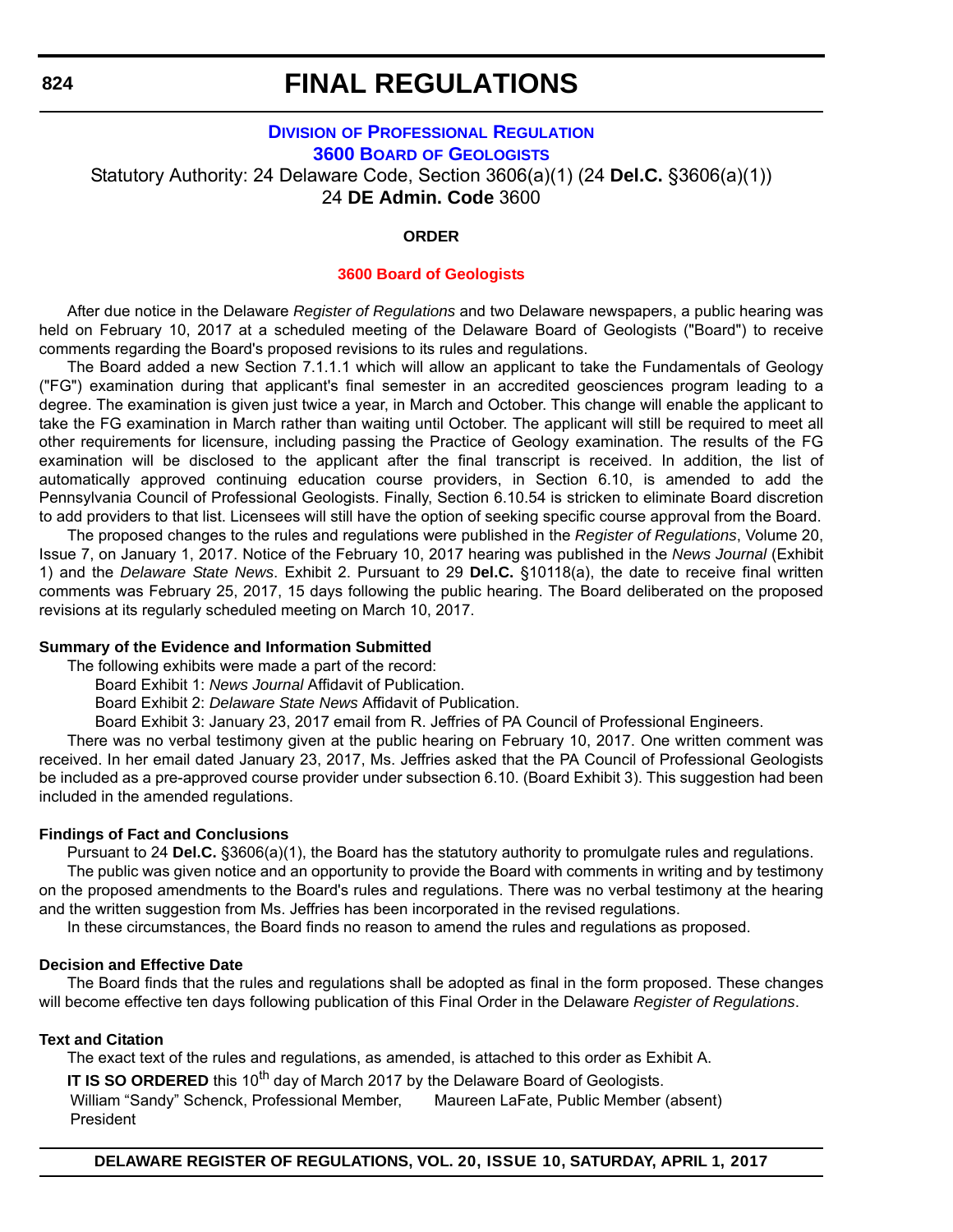Steven Smailer, Professional Member, Vice President

Kenneth Dryden, Public Member (absent)

Douglas Rambo, Professional Member, Secretary Judith Nicholas, Public Member David Reinhold, Professional Member

**\*Please note that no changes were made to the regulation as originally proposed and published in the January 2017 issue of the** *Register* **at page 543 (20 DE Reg. 543). Therefore, the final regulation is not being republished. A copy of the final regulation is available at:**

**[3600 Board of Geologists](http://regulations.delaware.gov/register/april2017/final/20 DE Reg 824 04-01-17.htm)**

### **DIVISION [OF PROFESSIONAL REGULATION](http://dpr.delaware.gov/index.shtml) 5300 BOARD OF MASSAGE [AND BODYWORK](http://dpr.delaware.gov/boards/massagebodyworks/index.shtml)**

Statutory Authority: 24 Delaware Code, Section 5306(a)(1) (24 **Del.C.** §5306(a)(1)) 24 **DE Admin. Code** 5300

#### **ORDER**

#### **[5300 Board of Massage and Bodywork](#page-4-0)**

After due notice in the Delaware *Register of Regulations* and two Delaware newspapers, a public hearing was held on February 16, 2017 at a scheduled meeting of the Delaware Board of Massage and Bodywork ("Board") to receive comments regarding the Board's proposed revisions to its rules and regulations.

The Board proposed the addition of a definition of "school or approved program" of massage and bodywork and included specific requirements for documentation of education.These proposed changes will address the widespread problem of applicants presenting invalid and falsified diplomas and school records. The continuing education requirements have been clarified and language has been added to state that a licensee's failure to provide an updated address to the Division of Professional Regulation will not excuse that licensee from discipline for continuing education violations. The new Section 13.0 has been amended to remove crimes not related to the practice of massage and bodywork and thereby eliminate unjustified obstacles to licensure. Finally, various rules and regulations have been modified for clarity and consistency.

The proposed changes to the rules and regulations were published in the *Register of Regulations*, Volume 20, Issue 7, on January 1, 2017. Notice of the February 16, 2017 hearing was published in the *News Journal* (Exhibit 1) and the *Delaware State News*. Exhibit 2. Pursuant to 29 **Del.C.** §10118(a), the date to receive final written comments was March 3, 2017, 15 days following the public hearing. The Board deliberated on the proposed revisions at its regularly scheduled meeting on March 16, 2017.

#### **Summary of the Evidence and Information Submitted**

The following exhibits were made a part of the record:

Board Exhibit 1: *News Journal* Affidavit of Publication.

Board Exhibit 2: *Delaware State News* Affidavit of Publication.

There was no public comment presented in the form of testimony at the February 16, 2017 hearing. Further, no written comment was submitted either before the hearing or during the 15 day period following the hearing.

#### **Findings of Fact and Conclusions**

Pursuant to 24 **Del.C.** §5306(a)(1), the Board has the statutory authority to promulgate rules and regulations. The public was given notice and an opportunity to provide the Board with comments in writing and by testimony on the proposed amendments to the Board's rules and regulations. There was no verbal testimony or written comment submitted. In these circumstances, the Board finds no reason to amend the rules and regulations as proposed.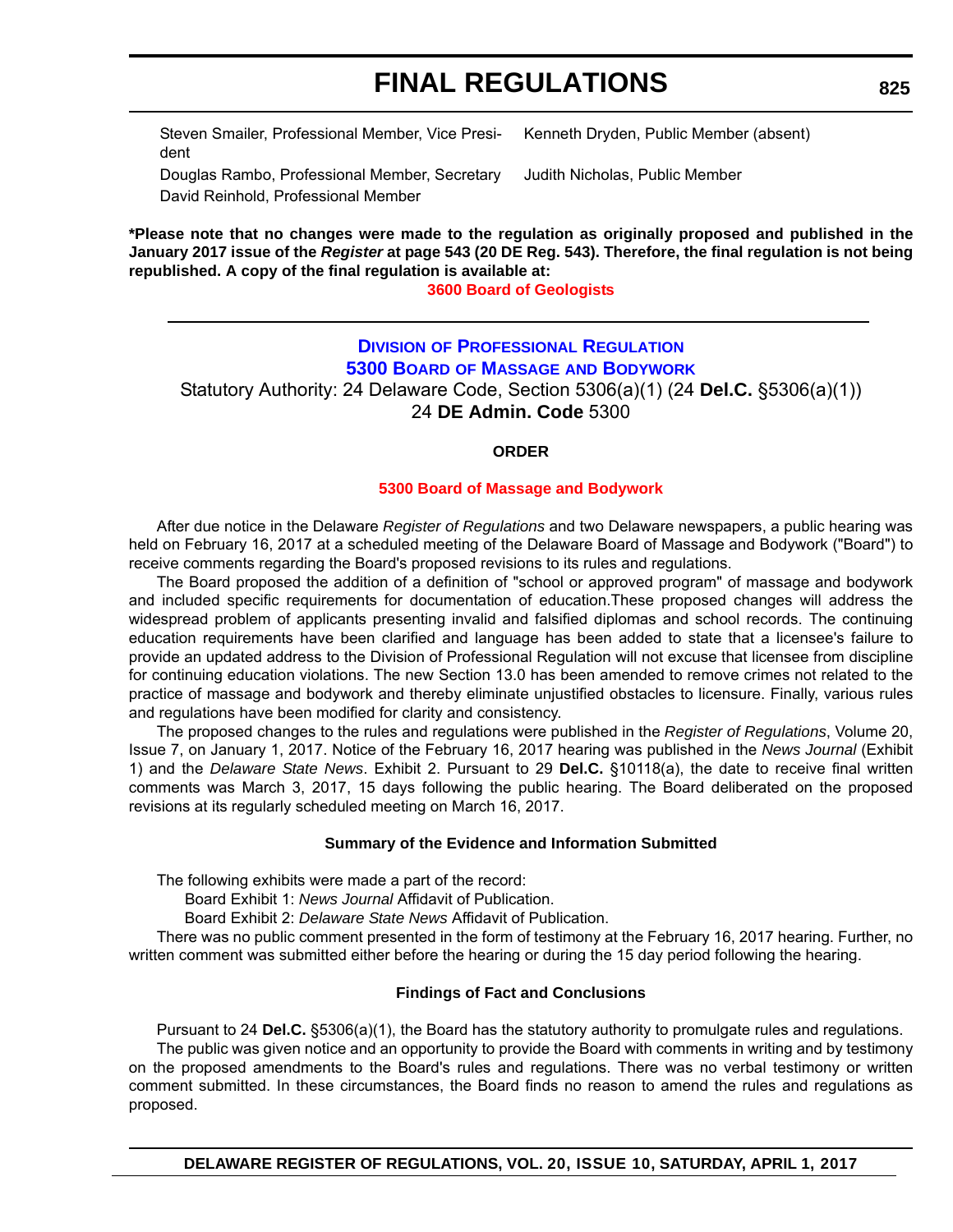# **FINAL REGULATIONS**

#### **Decision and Effective Date**

The Board finds that the rules and regulations shall be adopted as final in the form proposed. These changes will become effective ten days following publication of this Final Order in the Delaware *Register of Regulations*.

#### **Text and Citation**

The exact text of the rules and regulations, as amended, is attached to this order as Exhibit A. **IT IS SO ORDERED** this 16<sup>th</sup> day of March 2017 by the Delaware Board of Massage and Bodywork.

Jermaine Cannon, Professional Member, Holly Overmyer, Professional Member President

Danielle DiFonzo, Professional Member, Rachel Dunning, Public Member Vice President

Kathy Sherwin, Public Member, Secretary Frank Beebe, Public Member

Sandra Jachimowski, Professional Member

(absent)

**\*Please note that no changes were made to the regulation as originally proposed and published in the January 2017 issue of the** *Register* **at page 545 (20 DE Reg. 545). Therefore, the final regulation is not being republished. A copy of the final regulation is available at:**

**[5300 Board of Massage and Bodywork](http://regulations.delaware.gov/register/april2017/final/20 DE Reg 825 04-01-17.htm)**

### **DIVISION [OF PROFESSIONAL REGULATION](http://dpr.delaware.gov/index.shtml) [CONTROLLED SUBSTANCE ADVISORY COMMITTEE](http://dpr.delaware.gov/boards/controlledsubstances/index.shtml)** Statutory Authority: 16 Delaware Code, Section 4731(a) (16 **Del.C.** §4731(a))

**ORDER**

#### **[Uniform Controlled Substances Act Regulations](#page-4-0)**

#### **NATURE OF THE PROCEEDINGS**

Pursuant to 16 **Del.C.** §4731(a), the Delaware Secretary of State ("Secretary") proposed revisions to the Uniform Controlled Substance Act ("UCSA") rules and regulations.

The Secretary proposed revisions to Section 9.0 pertaining to the safe prescribing of opioid analgesics. Subsection 9.6 sets forth the requirements of the medical evaluation that must be performed by a practitioner before a subsequent prescription is issued. The new subsection 9.7 adds two exemptions to subsection 9.6. These exemptions permit continuity of care for acute pain while ensuring patient safety.

In addition, on December 15, 2016, the Secretary issued a Final Order adopting emergency regulations adding the synthetic opioid known as U-47700 to Schedule I. This Final Order was published in the Delaware *Register of Regulations* on January 1, 2017, Volume 20, Issue 7. Pursuant to the Administrative Procedure Act, the Secretary's Final Order will only be effective for a maximum of 120 days but may be renewed once for an additional period of sixty days. 29 **Del.C.** §10119(3). Therefore, the Secretary proposed the addition of subsections 10.3.1 and 10.3.1.2 to the UCSA rules and regulations.

The proposed changes to the rules and regulations were published in the *Register of Regulations,* Volume 20, Issue 8, on February 1, 2017. The Secretary solicited written comments from the public regarding the proposed rules and regulations allowing the period of time for such submissions to remain open for the 30 days mandated by 29 **Del.C.** §10118(a).

#### **Summary of the Evidence**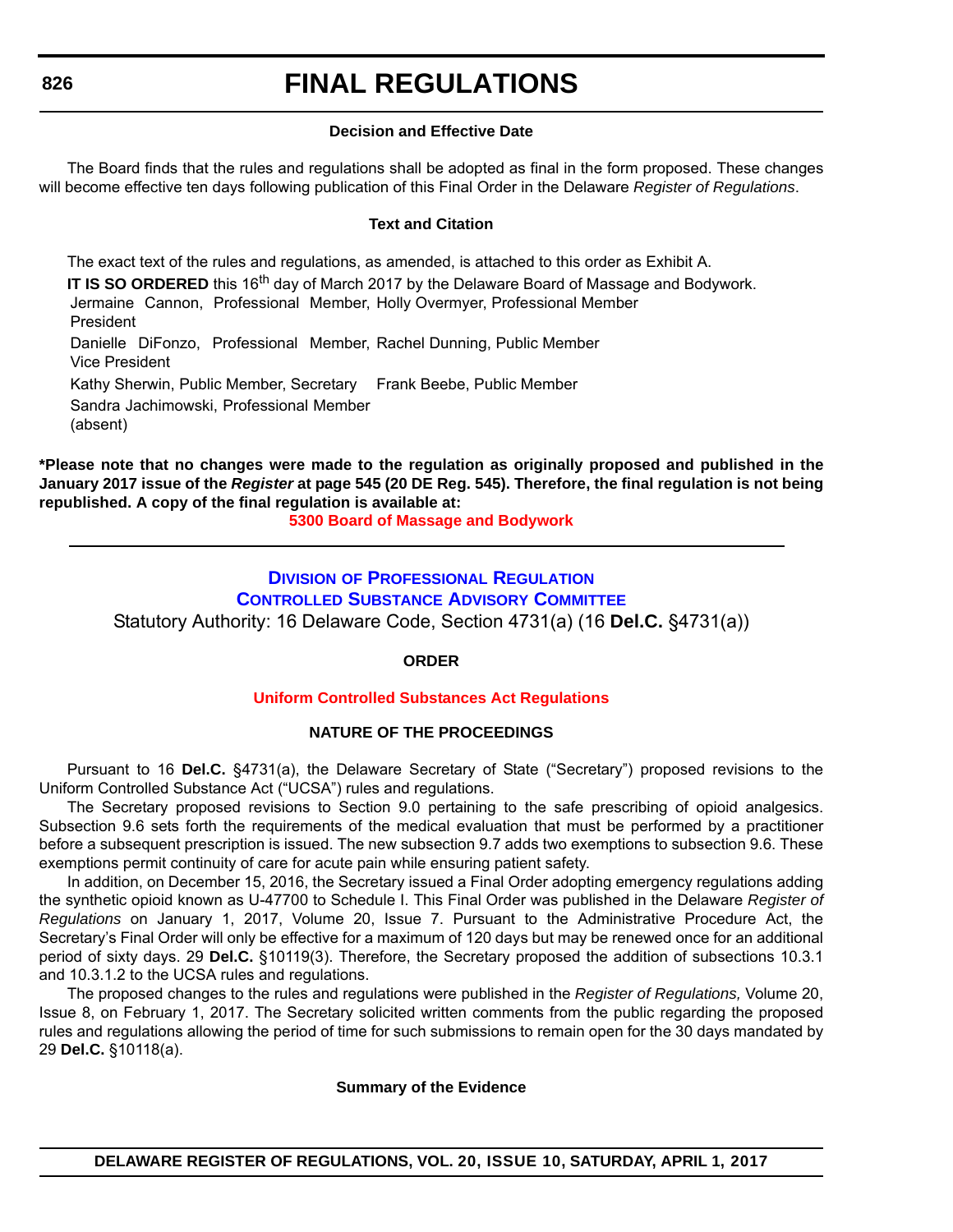No written comments were submitted.

#### **Secretary of State's Findings and Conclusions**

Pursuant to 16 **Del.C.** §4731(a), the Secretary has the statutory authority to promulgate rules and regulations relating to the registration and control of the manufacture, distribution and dispensing of controlled substances within this State.

As required by 29 **Del.C.** §10118(a), the public was given notice and an opportunity to provide the Secretary with comments in writing on the proposed changes to the rules and regulations.

Having received no public comment, the Secretary finds no reason to amend the rules and regulations as proposed.

#### **Decision and Effective Date**

The effective date of this Order is ten days from the date of its publication in the Delaware *Register of Regulations*, pursuant to 29 **Del.C.** §10118(g). The new regulations are attached hereto as Exhibit A.

#### **Text and Citation**

The text of the revised rules and regulations is attached hereto as Exhibit A.

**IT IS SO ORDERED** this 15<sup>th</sup> day of March, 2017.

#### **SECRETARY OF STATE**

Jeffrey W. Bullock

**\*Please note that no changes were made to the regulation as originally proposed and published in the February 2017 issue of the** *Register* **at page 624 (20 DE Reg. 624). Therefore, the final regulation is not being republished. A copy of the final regulation is available at:**

#### **[Uniform Controlled Substances Act Regulations](http://regulations.delaware.gov/register/april2017/final/20 DE Reg 826 04-01-17.htm)**

### **[PUBLIC SERVICE COMMISSION](http://depsc.delaware.gov/)** Statutory Authority: 26 Delaware Code, Section 209(a) (26 **Del.C.** §209(a)) 26 **DE Admin. Code** 3001

#### **ORDER NO. 9020**

#### **[3001 Rules for Certification and Regulation of Electric Suppliers](#page-4-0)**

IN THE MATTER OF THE ADOPTION OF RULES AND REGULATIONS TO IMPLEMENT THE PROVISIONS OF 26 DEL. C. CH. 10 RELATING TO THE CREATION OF A COMPETITIVE MARKET FOR RETAIL ELECTRIC SUPPLY SERVICE (OPENED APRIL 27, 1999; RE-OPENED JANUARY 7, 2003; RE-OPENED SEPTEMBER 22, 2009; RE-OPENED SEPTEMBER 7, 2010; RE-OPENED JULY 17, 2012)

PSC REGULATION DOCKET NO. 49

**AND NOW,** this 2nd day of February, 2017, the Delaware Public Service Commission (the "Commission") determines and orders the following: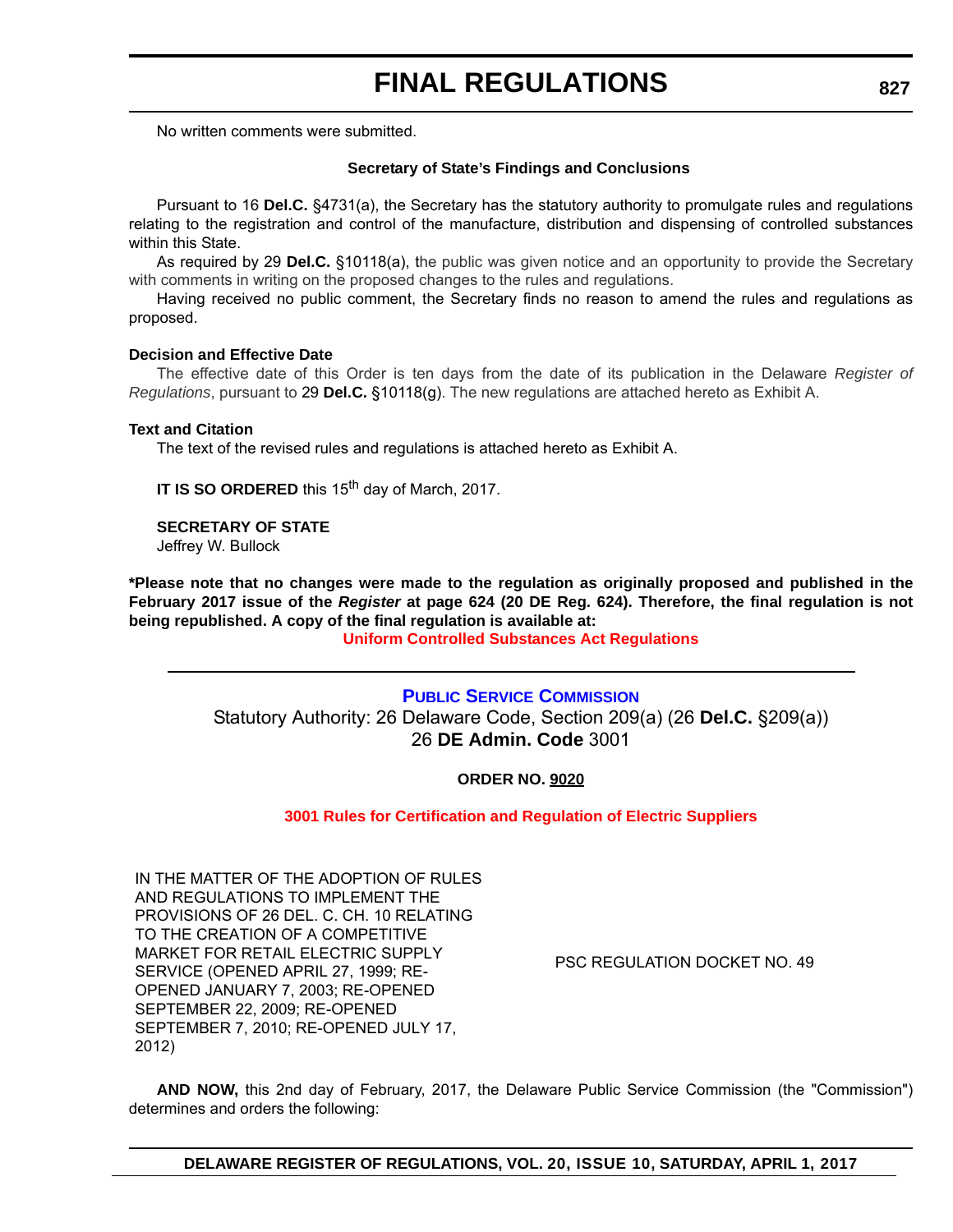#### PROCEDURAL HISTORY

1. In 1999, the General Assembly restructured the electric utility industry such that customers of regulated electric utilities would be free to purchase their electricity supply from entities other than their regulated electric utility. See 26 **Del.C.** Ch. 10, "Electric Utility Restructuring."

2. In October 1999, pursuant to the authority provided to it in 26 **Del.C.** §1012(b), the Commission adopted Rules for Certification and Regulation of Electric Suppliers (the "Supplier Regulations"). Order No. 538 (October 1, 1999). See 26 **DE Admin. Code** §3001.

3. The Supplier Regulations have been amended several times since then. See Order Nos. 7023 (Sept. 5, 2006), 7078 (Jan. 1, 2007), 7435 (Sept. 2, 2008) and 7984 (June 7, 2011).

4. In Order No. 8187 (July 17, 2012), the Commission reopened this docket to consider revising the Supplier Regulations in accordance with the settlement agreement in Docket No. 10-2, which called for the parties to "consider rule changes to ensure electric choice for Customers is more competitive and … to provide additional protection for Customers," among other considerations.<sup>1</sup> The Commission Staff conducted three workshops to discuss revisions to the Supplier Regulations.

5. In Order No. 8424 (July 30, 2013), the Commission authorized the publication of proposed modifications to the Supplier Regulations that reflected revisions from the workshop process. The proposed revised Supplier Regulations were published in the September 2013 *Register of Regulations* (17 DE. Reg. 310 (9/1/13)).

6. The Commission received comments on the proposed modified Supplier Regulations from several entities, including the Delaware Division of the Public Advocate ("DPA"), Delmarva Power & Light Company ("DPL"), and the Retail Energy Supplier Association ("RESA"). However, no Commission action was taken with respect to these modified Supplier Regulations.

7. In Order No. 8545 (April 15, 2014), the Commission authorized publication of another revised version of the Supplier Regulations. This proposed revision was published in the May 2014 *Register of Regulations*. (17 DE. Reg. 1052 (5/1/14)).

8. The Commission received several comments on this version of the Supplier Regulations. In December 2014, Staff circulated another revised draft of Supplier Regulations based on the comments received and requested comments by early January 2015 (subsequently extended to mid-January 2015). Although this proposed revision was not published in the *Register of Regulations*, the DPA, DPL and RESA filed comments and proposed modifications to it.

9. This version of the proposed Supplier Regulations lay dormant until December 2015, when Staff once again proposed modifications to the Supplier Regulations. In Order No. 8830 (12/15/15), the Commission authorized publication of this version, and it was published in the January 2016 *Register of Regulations*.

10. The DPA, DPL and RESA submitted comments on and proposed revisions to this version of the Supplier Regulations.

11. On January 16, 2016 the Commission issued Order No. 8845 opening Docket No. 15-1693 in response to a petition filed by the Electric Affordability Committee ("EAC") identifying eight specific proposals to increase customer choice in Delaware. One of those proposals was to "[f]inalize Regulation Docket No. 49 … by incorporating recommended changes and simplifying supplier requirements where possible."<sup>2</sup>

12. In February 2016, Staff, the DPA and RESA met to attempt to narrow the outstanding issues and review comments submitted by the parties in January. In early March 2016, Staff circulated a revised version of the Supplier Regulations to the DPA and RESA that attempted to incorporate the comments received as of January 2016, as well as to further narrow the issues subsequent to the meeting between the parties in February 2016. During the months of March through early July 2016, the DPA and RESA worked together to modify the Supplier Regulations to encourage customer choice in Delaware. On July 7, 2016, RESA's counsel circulated the DPA/ RESA draft Supplier Regulations to Staff and DPL.

13. On August 15, 2016, the DPA and RESA filed a motion with the Commission in this docket and in Docket No. 15-1693 requesting the Commission to hold the required public hearing on the revised Supplier Regulations on September 6, 2016, and if the Commission did not hold the public hearing on September 6, to postpone the proceedings in Docket No. 15-1693 until the Supplier Regulations were finalized.

14. The Commission met on September 6, 2016, to consider the DPA-RESA Motion. It heard oral argument

1. Order No. 8187, ¶2.

2. Order No. 8845, p. 3, ¶g.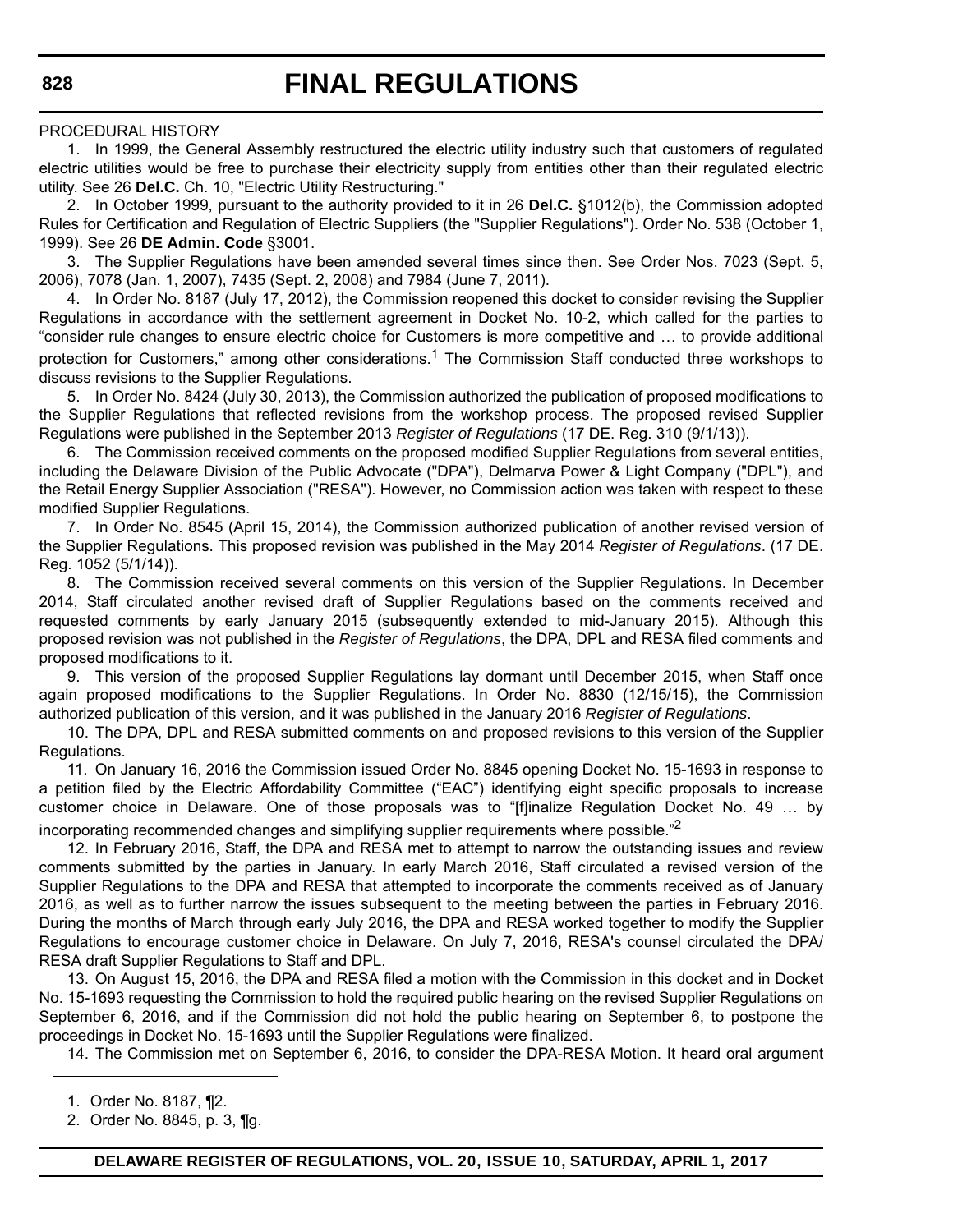from the DPA, RESA, Staff and DPL. Staff presented the Commission with an alternative version of modified Supplier Regulations and took the position that republication of the Supplier Regulations was required. The DPA and RESA took the position that their revised Supplier Regulations were in the nature of comments on the previously-published Supplier Regulations and that no republication was necessary; however, if the Commission decided that republication was necessary, then the Commission should authorize publication of the DPA-RESA version of the modified Supplier Regulations. The Commission voted unanimously to authorize publication of the DPA-RESA version of the modified Supplier Regulations and to postpone further proceedings in Docket No. 15- 1693 until final Supplier Regulations were in place. See Order No. 8937. (Sept. 20, 2016) and Order No. 8948 (Oct. 6, 2016).

15. The DPA-RESA version of the Supplier Regulations was published in the October 2016 *Register of Regulations*. (20 DE. Reg. 272 (10/1/16)). The public notice stated that comments were due on October 31, 2016, and that the Commission would hold a public hearing on November 1, 2016 to consider the published Supplier Regulations.

16. As of November 1, 2016, no persons other than the DPA, DPL, RESA and Staff had submitted comments to the Commission.

17. On November 1, 2016, the Commission conducted a public hearing and heard oral argument from the DPA, DPL, RESA and Staff, and deliberated in public on the proposed Supplier Regulations and the contested issues.

18. On November 15, 2016, the Commission issued Order No. 8981 which approved the uncontested revisions to the Supplier Regulations, rendered the Commission's decision on the contested issues, and set forth that the Commission Secretary shall transmit the revised regulations to the *Register of Regulations* for publication in the December 2016 Delaware *Register of Regulations* a copy of Order No. 8981; a copy of the existing Supplier Regulations, showing the proposed changes (Exhibit "A").

19. On November 16, 2016, WGL Energy Services submitted written comments summarizing the company's position on three (3) key issues: a) its support for the three (3) business day rescission period; b) its support for a further revision of Section 3.3 of the proposed revised Supplier Rules to expand the type of customer information provided in Customer Lists, as well as increasing the frequency with which customers can opt-in to Customer Lists; and c) its support for a revision to the proposed revised rules that would include Parental Guarantees as an acceptable form of financial security.

20. Notice of these revised regulations was officially published in the December Delaware *Register of Regulations* (20 DE. Reg. 425 (12/1/16), and also advertised in *The News Journal* and the *Delaware State News* newspapers (November 27, 2016). The public notice stated that written comments were due on January 25, 2017, and that the Commission would conduct a public hearing on the revised regulations on January 10, 2017 beginning at 1:00 p.m. at the Commission's office at 861 Silver Lake Boulevard, Cannon Building, Suite 100, Dover, Delaware.

21. The Secretary provided proof of such publication in the docket file before the public hearing in this matter.

22. On January 4, 2017, RESA filed a Request for a Temporary Waiver ("Request") seeking an effective date of the revised Supplier Regulations six to eight weeks after final publication, whenever that might occur. After discussion with the stakeholders regarding the effective date of the revised Supplier Regulations, RESA agreed that its Request would be considered in the nature of comments.

23. On January 10, 2017, the Commission held a duly noticed public hearing. No comments were submitted. The Commission held the record open for 15 days thereafter for written comments as required.

24. As of January 25, 2017, no additional comments had been received in response to these notices.

#### **II. ORDER**

**AND NOW, this 2nd day of February, 2017, IT IS HEREBY ORDERED BY THE AFFIRMATIVE VOTE OF NO FEWER THAN THREE COMMISSIONERS:**

25. That the amendments and revisions of the Commission's "Rules for Certification and Regulation of Electric Suppliers" (26 **DE Admin. Code** §3001) set forth in Exhibit "A" to this Order are hereby adopted. These Supplier Regulations shall become effective on April 11, 2017.

26. That, pursuant to 29 **Del.C.** §§1134 and 10115(a), the Secretary shall transmit to the Registrar of Regulation for publication in the April 2017 Delaware *Register of Regulations* a copy of this Order.

27. The Commission reserves the jurisdiction and authority to enter such further Orders in this docket as may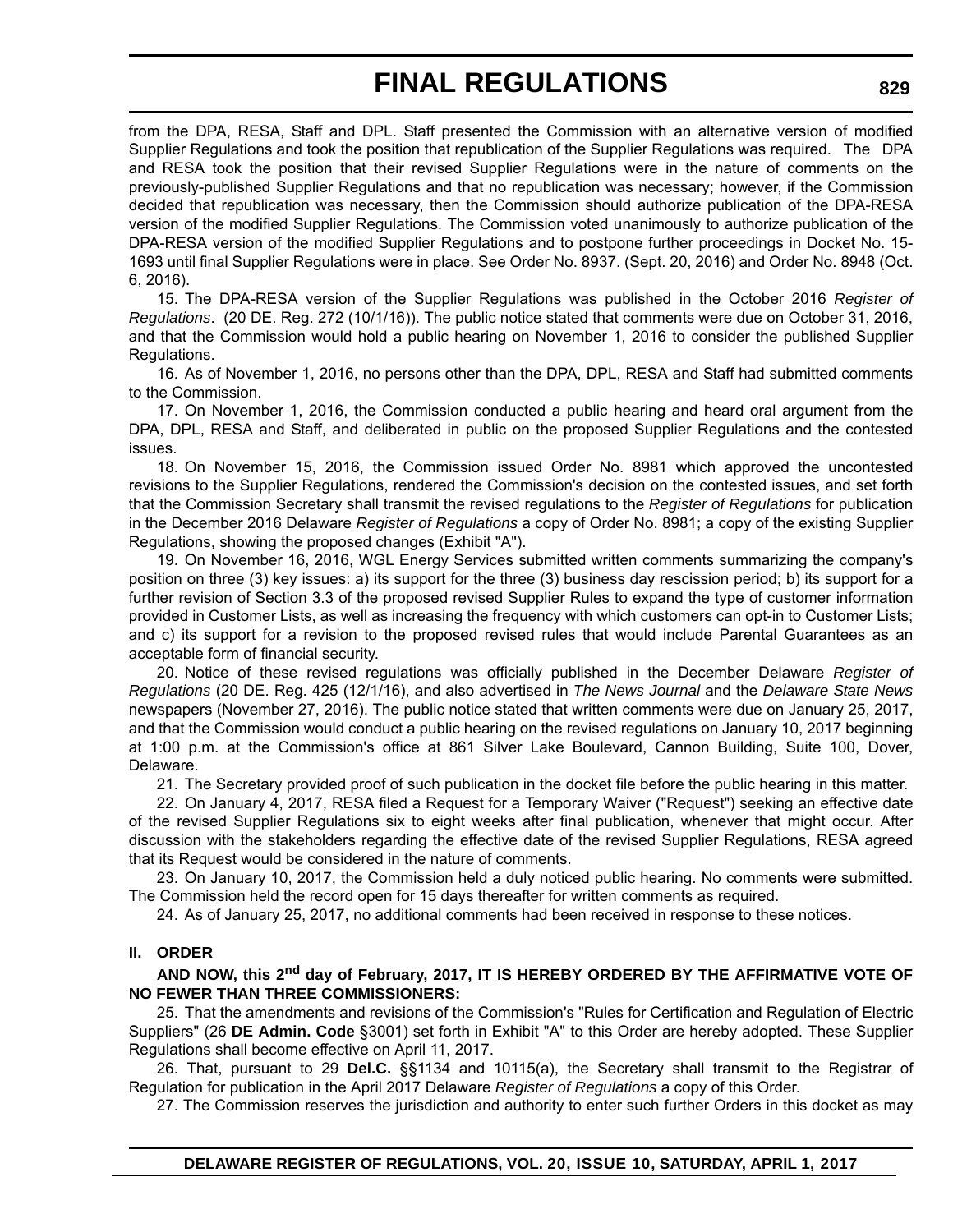# **FINAL REGULATIONS**

be necessary or appropriate.

#### **BY ORDER OF THE COMMISSION:**

Dallas Winslow, Chair (absent) Joann T. Conaway, Commissioner Harold B. Gray, Commissioner Mike Karia, Commissioner K. F. Drexler, Commissioner

ATTEST:

Donna Nickerson, Secretary

**\*Please note that no changes were made to the regulation as originally proposed and published in the December 2016 issue of the** *Register* **at page 425 (20 DE Reg. 425). Therefore, the final regulation is not being republished. A copy of the final regulation is available at:**

**[3001 Rules for Certification and Regulation of Electric Suppliers](http://regulations.delaware.gov/register/april2017/final/20 DE Reg 827 04-01-17.htm)**

# **[DEPARTMENT OF TRANSPORTATION](http://www.deldot.gov/index.shtml)**

**DIVISION [OF MOTOR VEHICLES](http://dmv.de.gov/)**

Statutory Authority: 21 Delaware Code, Sections 302, 2711 and 3102 (21 **Del.C.** §§302, 2711, 3102)

2 **DE Admin. Code** 2217

**ORDER**

#### **2217 Driver License and Identification Card [Application Procedures for Delaware Compliant and Delaware](#page-4-0)  Non-Compliant Identification Documents**

#### **SUMMARY OF THE EVIDENCE AND INFORMATION SUBMITTED**

Proposed Regulation 2217 relating to Driver License and Identification Card Application Procedures for Delaware Compliant and Delaware Non-Compliant Identification Documents was published in the Delaware *Register of Regulations* on January 1, 2017. The proposed Regulation 2217 incorporated updates to add the use of the State Pointer Exchange System (SPEXS) electronic verification system definition and procedures into the regulation. Written comments were to be accepted regarding this proposal until January 30, 2017; however, no comments were received. There was no public hearing on proposed Regulation 2217. Public notice of the proposed Regulation 2217 was published in the *Register of Regulations* was in conformity with Delaware Law.

No comments were received on the proposed Regulation 2217. No amendments or changes were made to the proposed Regulation 2217.

#### **EFFECTIVE DATE OF ORDER**

The effective date of this Order shall be ten (10) days from the date this Order is published in the Delaware *Register of Regulations*.

#### **TEXT AND CITATION**

The text of proposed Regulation 2225 last appeared in the *Register of Regulations* Vol. 20, Issue 7, pages 546.

IT IS SO ORDERED this 28<sup>th</sup> day of February, 2017

#### **DELAWARE REGISTER OF REGULATIONS, VOL. 20, ISSUE 10, SATURDAY, APRIL 1, 2017**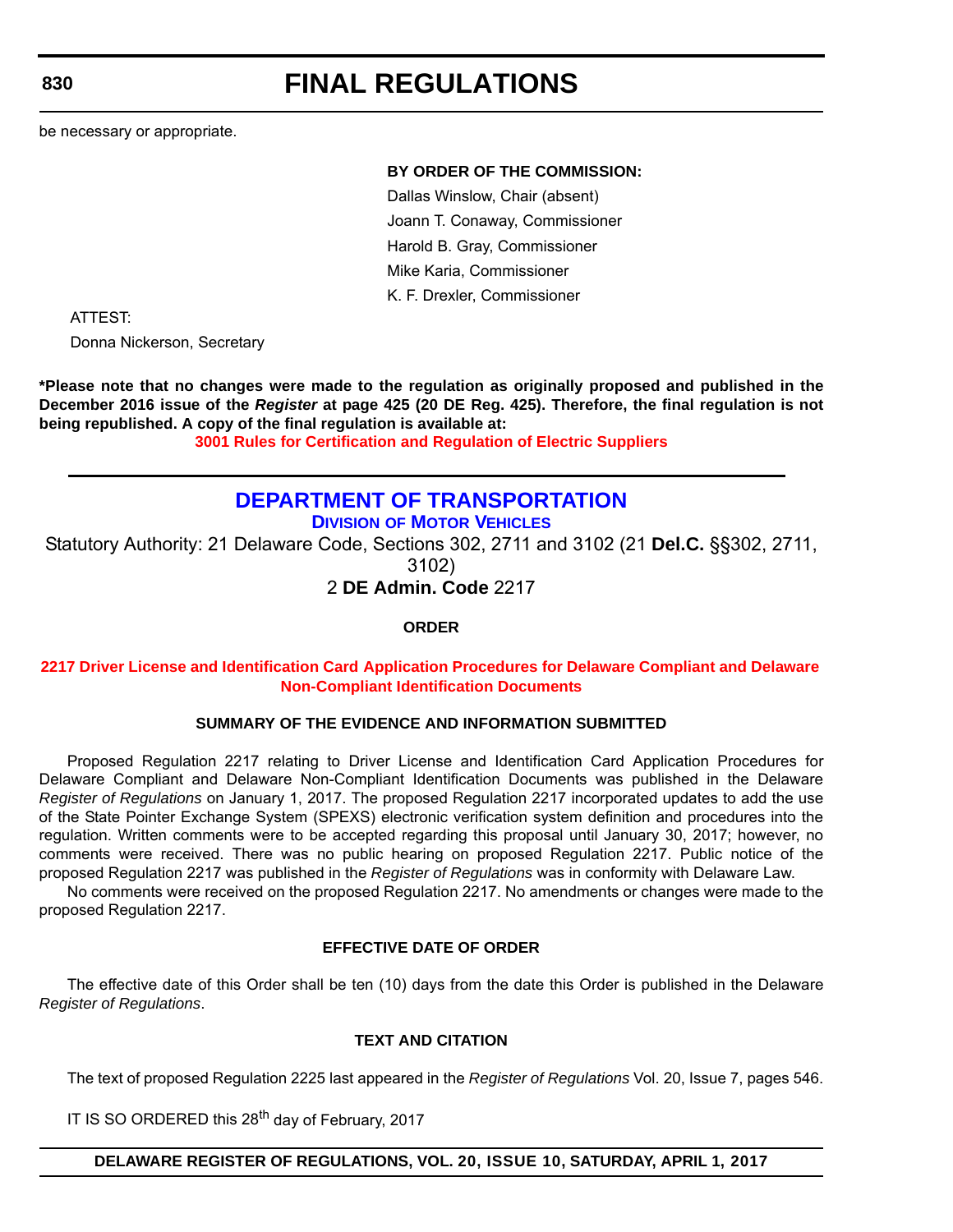Jennifer Cohan, Secretary Department of Transportation

**\*Please note that no changes were made to the regulation as originally proposed and published in the January 2017 issue of the** *Register* **at page 546 (20 DE Reg. 546). Therefore, the final regulation is not being republished. A copy of the final regulation is available at:**

**2217 Driver License and Identification Card [Application Procedures for Delaware Compliant and Delaware](http://regulations.delaware.gov/register/april2017/final/20 DE Reg 830 04-01-17.htm)  Non-Compliant Identification Documents**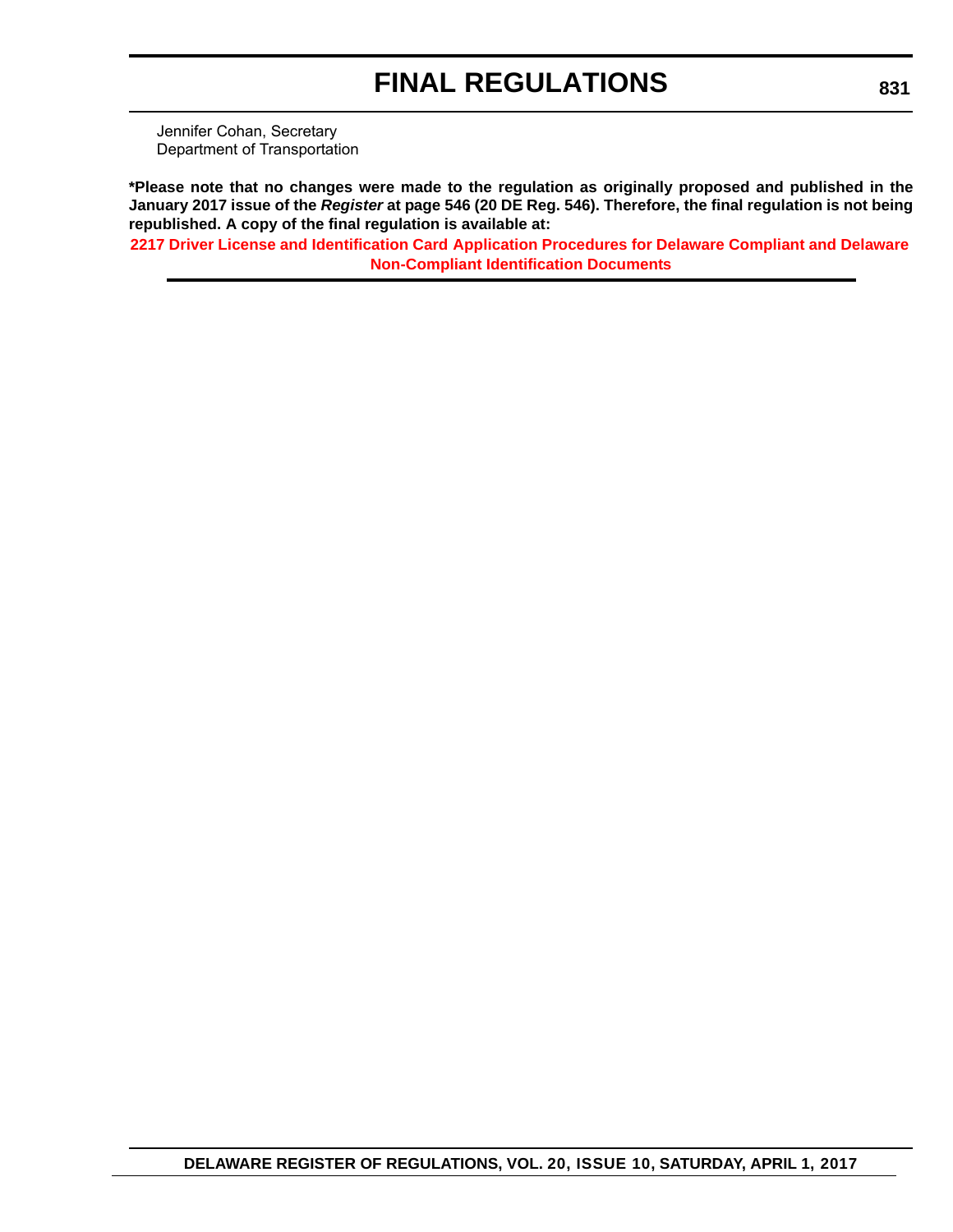## **GENERAL NOTICES**

## **[DEPARTMENT OF NATURAL RESOURCES AND ENVIRONMENTAL](http://www.dnrec.delaware.gov/air/Pages/Default.aspx)  CONTROL**

**DIVISION OF AIR QUALITY**

Statutory Authority: 7 Delaware Code, Chapter 60; (7 **Del.C.** Ch. 60) 7 **DE Admin. Code** 1120

> **REGISTER NOTICE SAN # 2017-03**

#### **[State Plan for the Regulation of Air Emissions from Municipal Solid Waste Landfills](#page-4-0)**

#### **1. TITLE OF THE REGULATIONS:**

State Plan for the Regulation of Air Emissions from Municipal Solid Waste Landfills

#### **2. BRIEF SYNOPSIS OF THE SUBJECT, SUBSTANCE AND ISSUES:**

On August 29, 2016, the EPA promulgated two regulations applicable to municipal solid waste landfills (MSWLs). The EPA promulgated 40 CFR Part 60 Subpart XXX under 111(b); Subpart XXX regulated the emissions from new MSWLs. The EPA promulgated 40 CFR Part 60 Subpart Cf under 111(d); Subpart Cf mandated state agencies to develop plans to regulate emissions from existing MSWLs. The purpose of these two federal regulations was to reduce the public health impacts associated with VOC and methane emissions from MSWLs.

The purpose of this action is to incorporate the federal new MSWL requirements in Subpart XXX by reference as Section 30 of 7 DE Admin Code 1120. To satisfy the existing MSWL requirements of Subpart Cf, the applicability of Section 30 will be expanded to include both existing and new MSWLs. Once finalized, Section 30 and the State Plan will be submitted to the EPA for approval. There are three existing MSWLs in Delaware; all are operated by the Delaware Solid Waste Authority. There are no new MSWLs.

#### **3. POSSIBLE TERMS OF THE AGENCY ACTION:**

None

### **4. STATUTORY BASIS OR LEGAL AUTHORITY TO ACT:**

7 Delaware Code, Chapter 60, Environmental Control

#### **5. OTHER REGULATIONS THAT MAY BE AFFECTED BY THE PROPOSAL:** None

#### **6. NOTICE OF PUBLIC COMMENT:**

Statements and testimony may be presented either orally or in writing at a public hearing to be held on Monday, April 24, 2017 starting at 6:00 PM in the DNREC office located at 100 W. Water Street (Suite 6A), Dover, DE. If you are unable to attend or wish to submit your comments in advance of the public hearing, please send your comments to address below. Interested parties may also submit written comments to the Department, to the same address below, up until the end of the comment period, which will extend through May 9, 2017, unless a longer period is designated by the hearing officer at the public hearing.

> DNREC - Division of Air Quality Subject: April 24 Public Hearing 715 Grantham Lane New Castle, DE 19720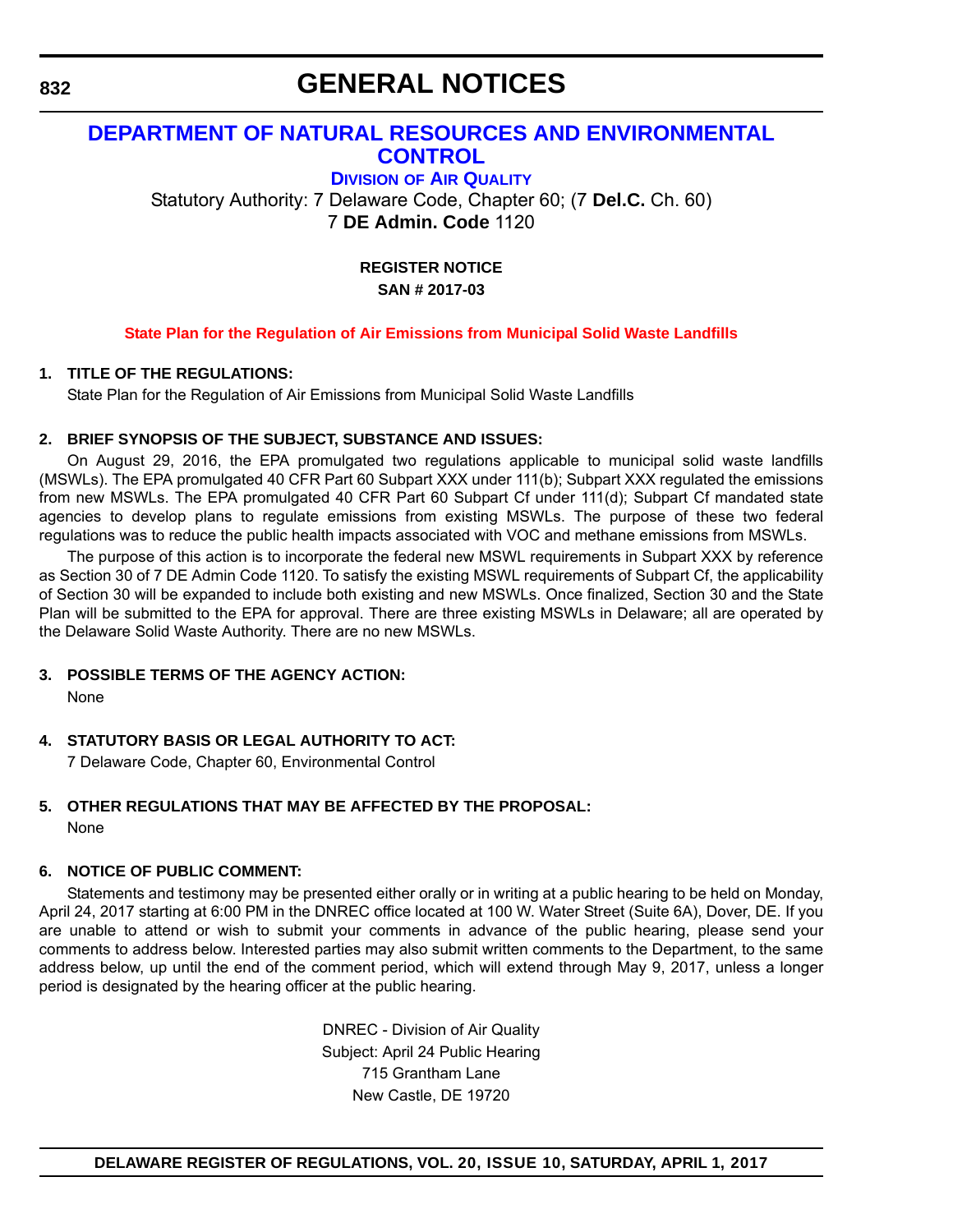# **GENERAL NOTICES**

#### **7. PREPARED BY:**

Jim Snead (302) 323-4542 jsnead@state.de.us March 12, 2017

**[State Plan for the Regulation of Air Emissions from Municipal Solid Waste Landfills](http://regulations.delaware.gov/register/april2017/MSWL State Plan.pdf)**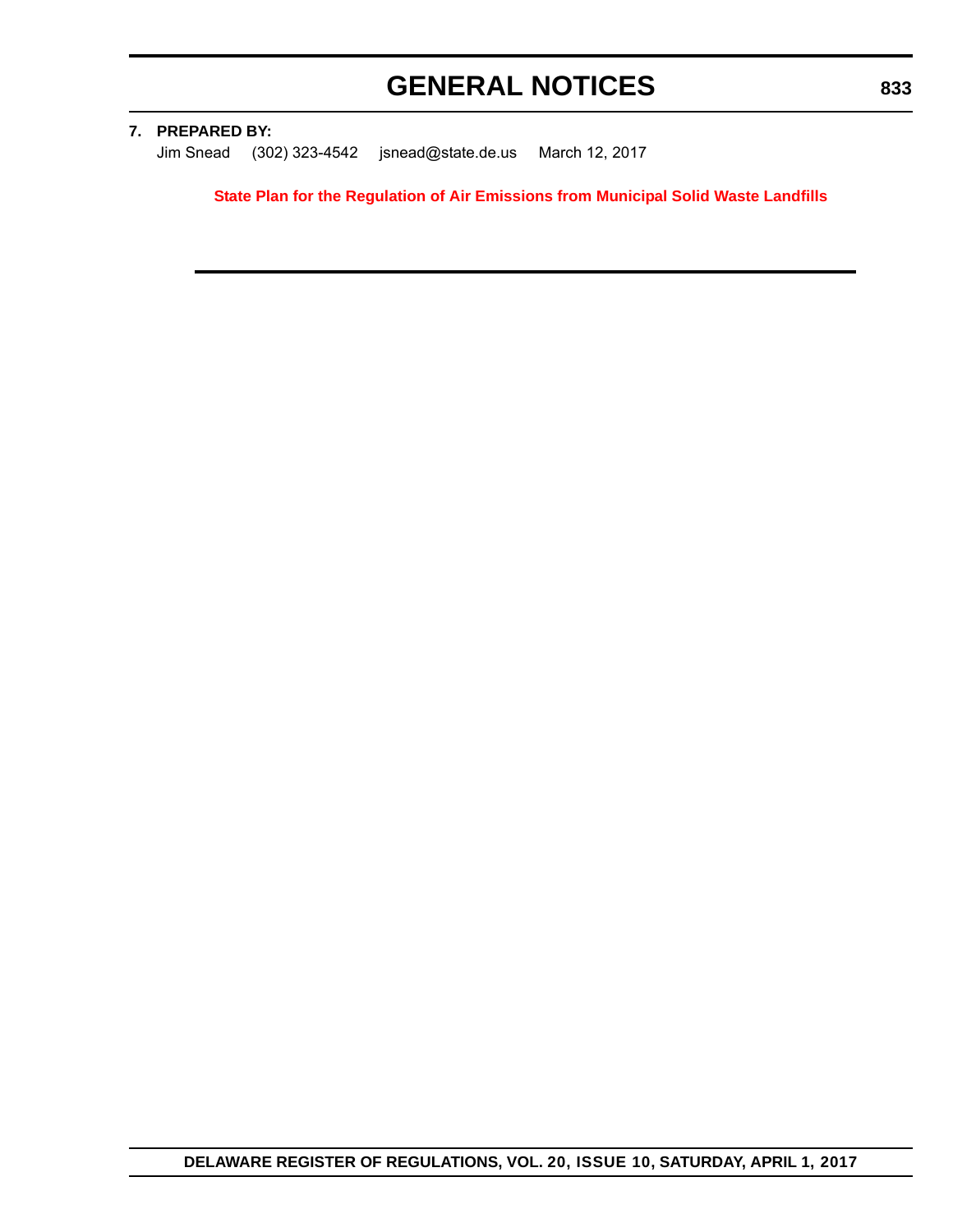## **[DELAWARE RIVER BASIN COMMISSION](http://www.state.nj.us/drbc/) [PUBLIC NOTICE](#page-4-0)**

The Delaware River Basin Commission's public hearing on a draft resolution for the review of aquatic life uses in the Delaware River Estuary in recognition of improved water quality will take place at 2:00 p.m. on Thursday, April 6, 2017 at the West Trenton Volunteer Fire Company Hall, 40 West Upper Ferry Road, West Trenton, New Jersey 08628. For directions, please see [www.wtvfc.org/directions.htm.](http://www.wtvfc.org/directions.htm) The public hearing was originally scheduled for March 15, 2017 but was cancelled due to a winter storm and has been re-scheduled. If you wish to comment at the hearing, please pre-register by emailing [paula.schmitt@drbc.nj.gov,](mailto:paula.schmitt@drbc.nj.gov) using the subject line, "Preregistration to speak on April 6". The Commission is also accepting written comments on the resolution through 5:00 p.m. on April 13, 2017. For additional information, including hearing procedures, how to submit written comments, and the text of the draft resolution, please visit [www.drbc.net](http://www.drbc.net).

## **[DEPARTMENT OF EDUCATION](http://www.doe.k12.de.us/) [PUBLIC NOTICE](#page-4-0)**

The State Board of Education will hold its monthly meeting on Thursday, April 20, 2017 at 1:00 p.m. in the Townsend Building, Dover, Delaware.

## **DEPARTMENT OF FINANCE OFFICE [OF UNCLAIMED PROPERTY, STATE ESCHEATOR](https://delaware.findyourunclaimedproperty.com/) [PUBLIC NOTICE](#page-4-0)**

**100 Regulation on Practices and Procedures for Appeals of Determinations of the Audit Manager 101 Regulation on Practice and Procedure for Establishing Running of the Full Period of Dormancy for Certain Securities and Related Property**

#### **102 Regulation on Practices and Procedures for Records Examinations by the State Escheator 103 Abandoned or Unclaimed Property Examination Guidelines**

In compliance with the State's Administrative Procedures Act (Title 29, Chapter 101 of the Delaware Code) and under the authority of 12 **Del.C.** §1132, the Delaware Department of Finance's Office of Unclaimed Property, State Escheator, proposes to revise and replace its regulations related to its Abandoned or Unclaimed Property Law. In accordance with 29 **Del.C.** §10116, persons wishing to submit written comments, suggestions, briefs, and

compilations of data or other written materials concerning the proposed regulations should direct them to the following address:

David M. Gregor State Escheator Department of Finance 820 N. French St. Wilmington, DE 19801

Notice may also be directed via electronic mail to [david.gregor@state.de.us](mailto:david.gregor@state.de.us). Any written submission in response to this notice and relevant to the proposed regulations must be received by the Department of Finance no later than **4:30 p.m. EST, Wednesday, May 3, 2017**.

The action concerning determination of whether to adopt the proposed regulations will be based upon the results of Department analysis and the consideration of the written comments and written materials filed by other interested persons.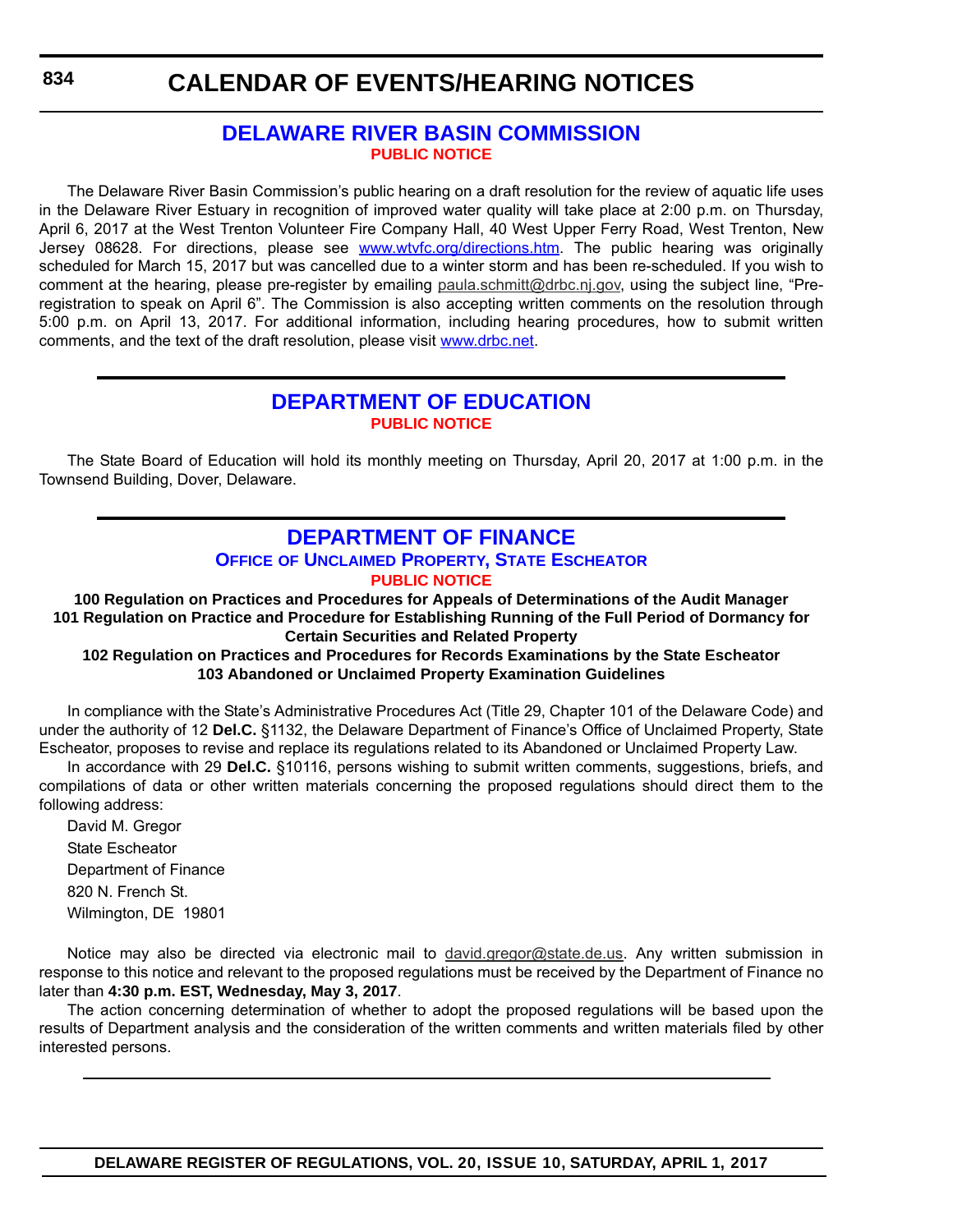#### **OFFICE [OF UNCLAIMED PROPERTY, STATE ESCHEATOR](https://delaware.findyourunclaimedproperty.com/) [PUBLIC NOTICE](#page-4-0)**

#### **Department of Finance Abandoned or Unclaimed Property Reporting and Examination Manual**

In compliance with the State's Administrative Procedures Act (Title 29, Chapter 101 of the Delaware Code) and under the authority of 12 **Del.C.** §1132, the Delaware Department of Finance's Office of Unclaimed Property, State Escheator, proposes to revise and replace its regulations related to its Abandoned or Unclaimed Property Law.

In accordance with 29 **Del.C.** §10116, persons wishing to submit written comments, suggestions, briefs, and compilations of data or other written materials concerning the proposed regulations should direct them to the following address:

David M. Gregor State Escheator Department of Finance 820 N. French St. Wilmington, DE 19801

Notice may also be directed via electronic mail to [david.gregor@state.de.us](mailto:david.gregor@state.de.us). Any written submission in response to this notice and relevant to the proposed regulations must be received by the Department of Finance no later than **4:30 p.m. EST, Wednesday, May 3, 2017**.

The action concerning determination of whether to adopt the proposed regulations will be based upon the results of Department analysis and the consideration of the written comments and written materials filed by other interested persons.

### **[DEPARTMENT OF HEALTH AND SOCIAL SERVICES](http://www.dhss.delaware.gov/dhss/dltcrp/) DIVISION OF LONG TERM CARE RESIDENTS PROTECTION [PUBLIC NOTICE](#page-4-0)**

#### **3310 Neighborhood Homes for Persons with Developmental Disabilities**

The Division of Long Term Care Residents Protection (DLTCRP) is proposing a full the revision of Regulation 3310 Neighborhood Homes for Individuals with Intellectual and/or Developmental Disabilities. The proposed regulations will replace the existing Regulation.

The action concerning the determination of whether to adopt the proposed regulation will be based upon the results of Department and Division staff analysis and the consideration of the comments and written materials filed by other interested persons.

DLTCRP identified the fact that the regulation was last updated in April 01, 2012. Many changes have occurred in the field. This revision will replace the current regulations and update it to meet the current standards.

This regulatory proposal replaces the regulations for the purpose of bringing it into compliance with current standards.

Any person who wishes to make written suggestions, testimony, briefs or other written materials concerning the proposed regulation should submit such comments by May 1, 2017 to:

> Renee Purzycki, Social Service Chief Administrator Office of the Director for the Division of Long Term Care Residents Protection Delaware Department of Health and Social Services 3 Mill Road Suite 308 Wilmington, DE 19806 Email: Renee.Purzycki@state.de.us Fax: 302-421-7401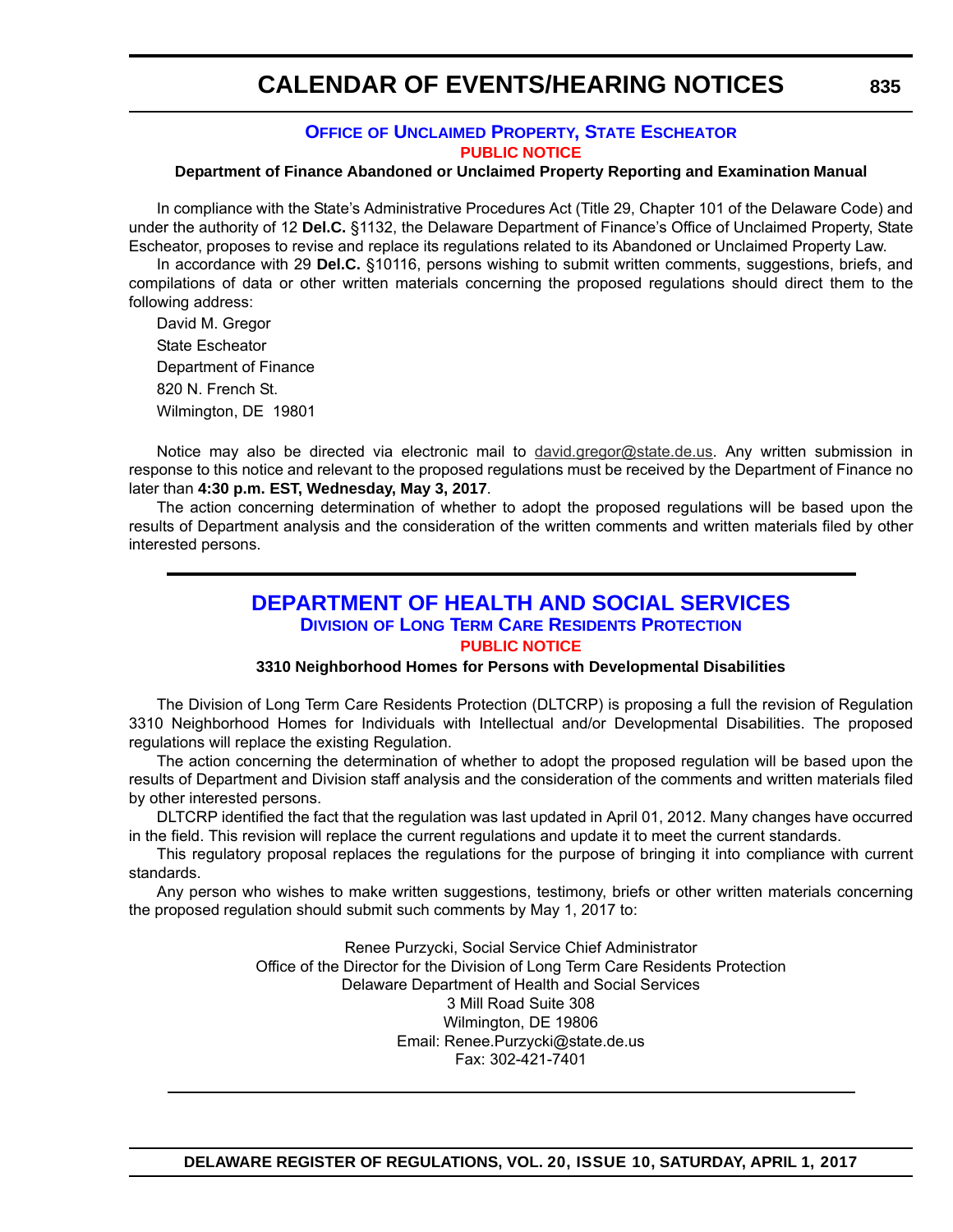## **CALENDAR OF EVENTS/HEARING NOTICES**

#### **DIVISION OF MEDICAID [AND MEDICAL ASSISTANCE](http://www.dhss.delaware.gov/dhss/dmma/) [PUBLIC NOTICE](#page-4-0) Lactation Counseling Services**

In compliance with the State's Administrative Procedures Act (APA - Title 29, Chapter 101 of the Delaware Code), 42 CFR §447.205, and under the authority of Title 31 of the Delaware Code, Chapter 5, Section 512, Delaware Health and Social Services (DHSS) / Division of Medicaid and Medical Assistance is proposing to amend the Title XIX Medicaid State Plan regarding services provided to pregnant and postpartum individuals, specifically, *to provide lactation counseling services as separately reimbursed pregnancy-related services*.

Any person who wishes to make written suggestions, compilations of data, testimony, briefs or other written materials concerning the proposed new regulations must submit same to: Planning, Policy and Quality Unit, Division of Medicaid and Medical Assistance, 1901 North DuPont Highway, P.O. Box 906, New Castle, Delaware 19720-0906, Attention: Kimberly Xavier; by email to Kimberly.xavier@state.de.us; or by fax to 302-255-4425 by May 1, 2017. Please identify in the subject line: Lactation Counseling Services.

The action concerning the determination of whether to adopt the proposed regulation will be based upon the results of Department and Division staff analysis and the consideration of the comments and written materials filed by other interested persons.

#### **DIVISION [OF PUBLIC HEALTH](http://www.dhss.delaware.gov/dhss/dph/index.html) [PUBLIC NOTICE](#page-4-0)**

#### **4304 Delaware Medical Orders for Scope of Treatment (DMOST)**

Division of Public Health, Department of Health and Social Services, is proposing to amend regulations for Delaware Medical Orders Scope of Treatment (DMOST). The purpose of amending the proposed regulations is to improve the quality of care people receive at the end of life by translating patient/resident goals and preferences into medical orders. The proposed regulations will set requirements for use of DMOST forms, provide guidance in the use of the forms and formalize the DMOST form itself. On April 1, 2017, DPH plans to publish as proposed the revised regulations, and hold them out for public comment per Delaware law.

Copies of the proposed regulations are available for review in the April 1, 2017 edition of the Delaware *Register of Regulations*, accessible online at: http://regulations.delaware.gov or by calling the Division of Public Health at (302) 744-4951.

Any person who wishes to make written suggestions, testimony, briefs or other written materials concerning the proposed regulations must submit same to Jamie Mack by Thursday May 4, 2017, at:

Jamie Mack Division of Public Health 417 Federal Street Dover, DE 19901 Email: jamie.mack@state.de.us Phone: (302) 744-4951

### **[DEPARTMENT OF NATURAL RESOURCES AND ENVIRONMENTAL](http://www.dnrec.delaware.gov/air/Pages/Default.aspx)  CONTROL DIVISION OF AIR QUALITY**

#### **[PUBLIC NOTICE](#page-4-0)**

#### **1120 New Source Performance Standards**

On August 29, 2016, the EPA promulgated two regulations applicable to municipal solid waste landfills (MSWLs). The EPA promulgated 40 CFR Part 60 Subpart XXX under 111(b); Subpart XXX regulated the emissions from new MSWLs. The EPA promulgated 40 CFR Part 60 Subpart Cf under 111(d); Subpart Cf mandated state agencies to develop plans to regulate emissions from existing MSWLs. The purpose of these two federal

**DELAWARE REGISTER OF REGULATIONS, VOL. 20, ISSUE 10, SATURDAY, APRIL 1, 2017**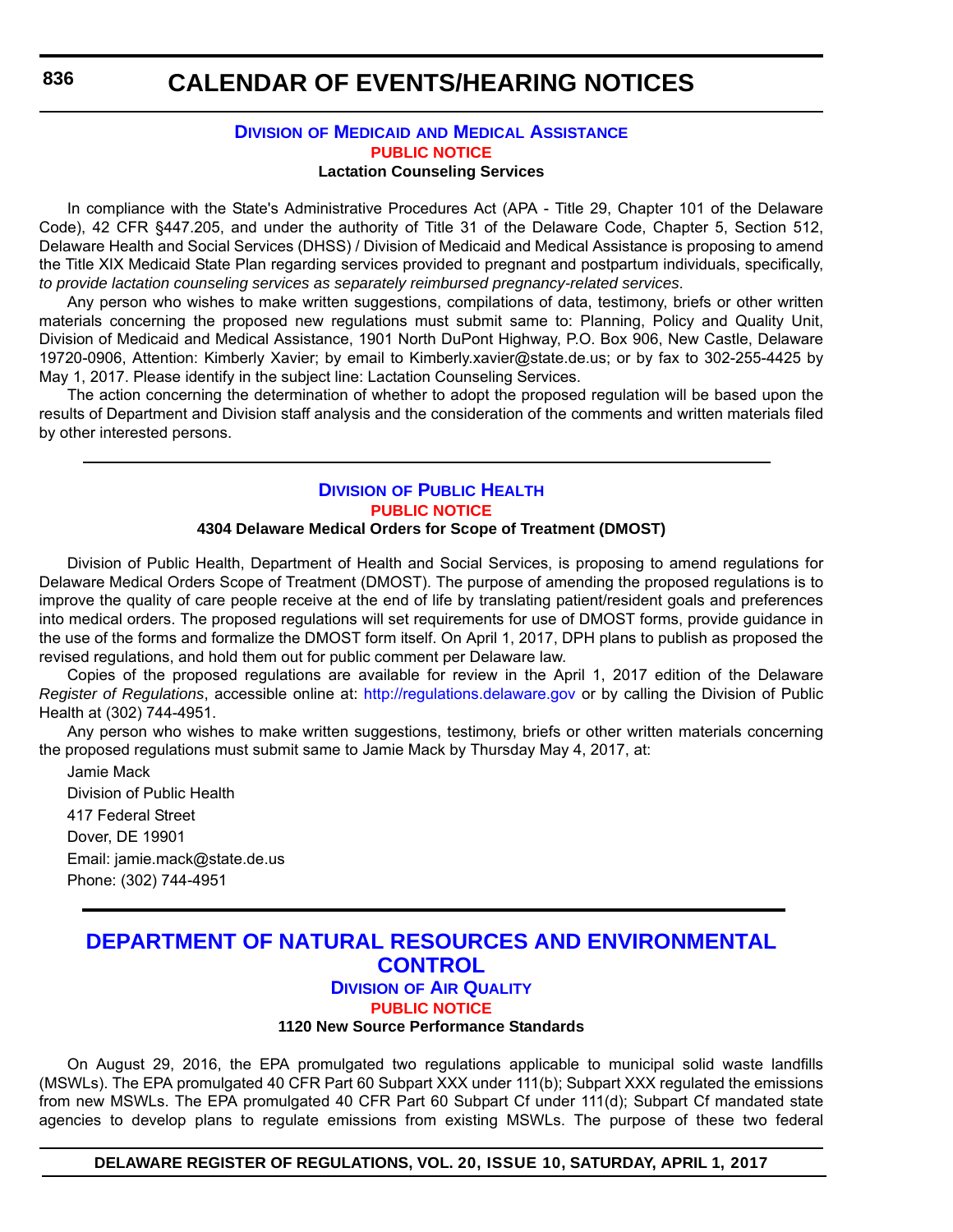regulations was to reduce the public health impacts associated with VOC and methane emissions from MSWLs.

The purpose of this action is to incorporate the federal new MSWL requirements in Subpart XXX by reference as Section 30 of 7 **DE Admin. Code** 1120. To satisfy the existing MSWL requirements of Subpart Cf, the applicability of Section 30 will be expanded to include both existing and new MSWLs. Once finalized, Section 30 and the State Plan will be submitted to the EPA for approval. There are three existing MSWLs in Delaware; all are operated by the Delaware Solid Waste Authority. There are no new MSWLs.

Statements and testimony may be presented either orally or in writing at a public hearing to be held on Monday, April 24, 2017 starting at 6:00 PM in the DNREC office located at 100 W. Water Street (Suite 6A), Dover, DE. If you are unable to attend or wish to submit your comments in advance of the public hearing, please send your comments to address below. Interested parties may also submit written comments to the Department, to the same address below, up until the end of the comment period, which will extend through May 9, 2017, unless a longer period is designated by the hearing officer at the public hearing.

DNREC - Division of Air Quality Subject: April 24 Public Hearing 715 Grantham Lane New Castle, DE 19720

### **[DEPARTMENT OF SAFETY AND HOMELAND SECURITY](http://dsp.delaware.gov/) DIVISION OF STATE POLICE 5500 BAIL ENFORCEMENT AGENTS [PUBLIC NOTICE](#page-4-0)**

Notice is hereby given that the Board of Examiners of Bail Enforcement Agents, in accordance with 24 **Del.C.** Ch. 55 proposes to amend the following adopted rule in 24 **DE Admin. Code** 5500 Bail Enforcement Agents: Rule 2.0 - Badges, Patches, Advertisements - clarifying that "Bail Enforcement Agent" must be displayed on the outer most garment; Rule 8.0 - Apprehension Procedures - clarifies where/when a BEA must report an apprehension or surveillance. If you wish to view the complete Rules, contact Ms. Peggy Anderson at (302) 672-5304. Any persons wishing to present views may submit them in writing, by May 1, 2017, to Delaware State Police, Professional Licensing Section, P. O. Box 430, Dover, DE 19903. The Board will hold its quarterly meeting Thursday, May 25, 2017, 10:00am, at the Tatnall Building, 150 Martin Luther King, Jr. Boulevard South, Room 112, Dover, DE.

## **[DEPARTMENT OF SERVICES FOR CHILDREN, YOUTH AND THEIR](http://kids.delaware.gov/fs/fs.shtml)  FAMILIES**

#### **DIVISION OF FAMILY SERVICES**

**OFFICE OF CHILD CARE LICENSING**

**[PUBLIC NOTICE](#page-4-0)**

**103 Regulations for Family and Large Family Child Care Homes**

The Office of Child Care Licensing (OCCL) proposes to amend Section 22 of the DELACARE: Regulations for Family and Large Family Child Care Homes. Currently Section 22 exceeds the National Fire Protection Association's (NFPA) Life Safety Code and does not provide clarification on the placement of a fire extinguisher. The proposed Section aligns with the Life Safety Code and provides clarification on the placement of a fire extinguisher.

Interested parties wishing to offer comments, suggestions, data, briefs, or other materials concerning the proposed regulation may submit them to the Office of Child Care Licensing, Division of Family Services, Department of Services for Children, Youth and Their Families, 3411 Silverside Road, Hagley Building, Wilmington, Delaware, 19810, Attention: Kelly McDowell or email them to Kelly McDowell at Kelly.McDowell@state.de.us by the close of business on May 5, 2017.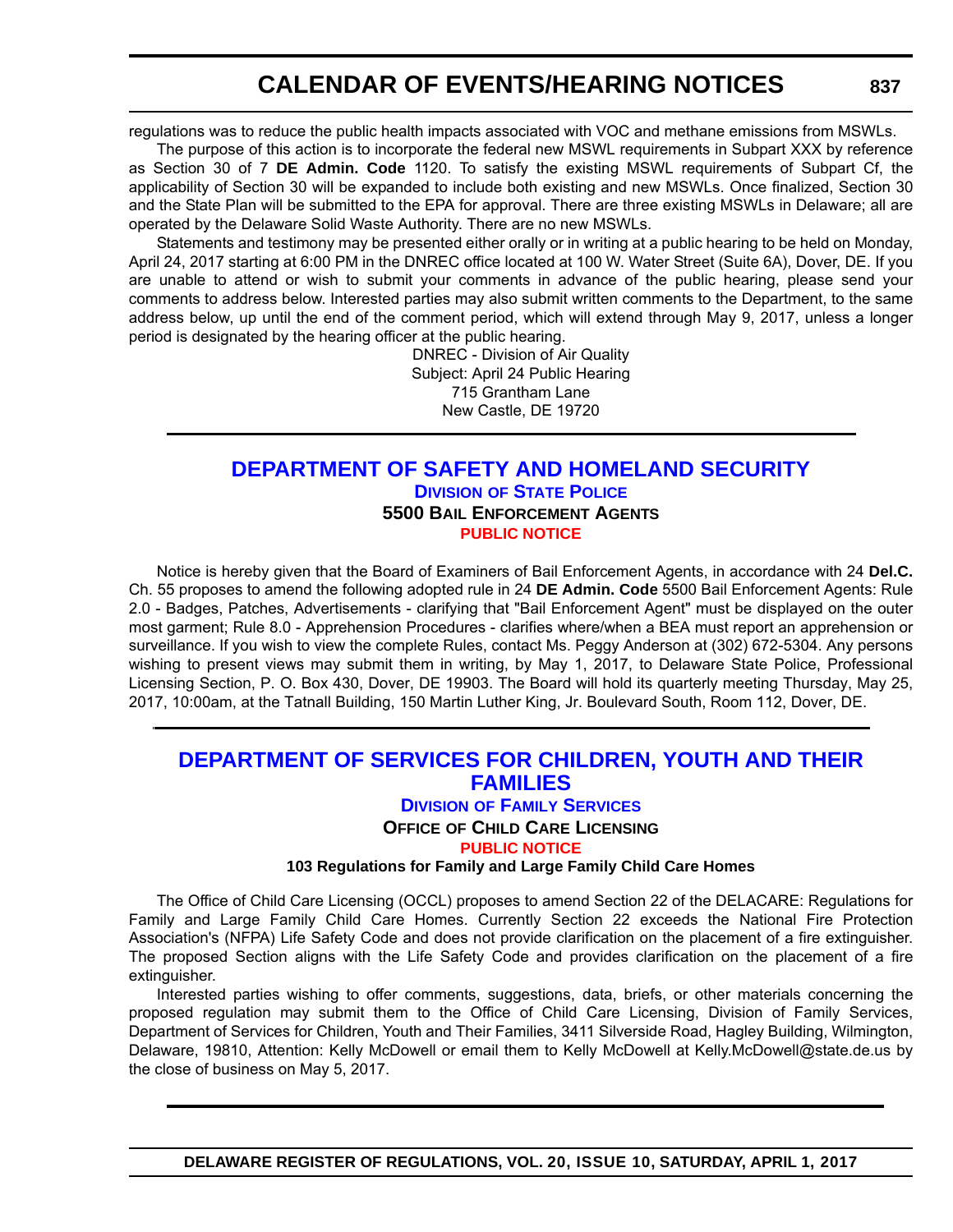## **[DEPARTMENT OF STATE](http://sos.delaware.gov/)**

#### **ABANDONED OR UNCLAIMED PROPERTY VOLUNTARY DISCLOSURE AGREEMENT PROGRAM [PUBLIC NOTICE](#page-4-0)**

#### **Department of State Abandoned or Unclaimed Property Voluntary Disclosure Agreement Program Regulations Relating to Estimation**

In compliance with the State's Administrative Procedures Act (Title 29, Chapter 101 of the Delaware Code) and under the authority of 12 **Del.C.** §1173(a)(6), the Delaware Department of State proposes to introduce regulations related to the Department of State's Voluntary Disclosure Agreement Program in the Delaware Abandoned or Unclaimed Property Law.

In accordance with 29 **Del.C.** §10116, persons wishing to submit written comments, suggestions, briefs, and compilations of data or other written materials concerning the proposed regulations should direct them to the following address:

Kristopher Knight Deputy Secretary of State Department of State 820 N. French St. 4th Floor Wilmington, DE 19801

Notice may also be directed via electronic mail to [SOS.VDA@state.de.us.](mailto:SOS.VDA@state.de.us) Any written submission in response to this notice and relevant to the proposed regulations must be received by the Department of State no later than **4:30 p.m. EST, Wednesday, May 3, 2017**.

The action concerning determination of whether to adopt the proposed regulations will be based upon the results of Department analysis and the consideration of the written comments and written materials filed by other interested persons.

#### **DIVISION [OF PROFESSIONAL REGULATION](http://dpr.delaware.gov/) 300 BOARD OF ARCHITECTS [PUBLIC NOTICE](#page-4-0)**

The Delaware Board of Architects, pursuant to 24 **Del.C.** §306(a)(1), proposes to revise regulations 3.5, 4.0, 6.2, and 6.8. The proposed change seeks to clarify the continuing education requirement for applicants re-applying for licensure in Delaware, re-implement the IDP waiver, and eliminate confusing provisions related to disallowance of acceptable continuing education credits.

The Board will hold a public hearing on the proposed regulation change on May 3, 2017 at 1:30 p.m., Second Floor Conference Room B, Cannon Building, 861 Silver Lake Blvd., Dover, DE 19904. Written comments should be sent to Jennifer Witte, Administrative Specialist of the Delaware Board of Architects, Cannon Building, 861 Silver Lake Blvd., Dover, DE 19904. Written comments will be accepted until May 18, 2017 pursuant to 29 **Del.C.** §10118(a).

#### **DIVISION [OF PROFESSIONAL REGULATION](http://dpr.delaware.gov/) 500 BOARD OF PODIATRY [PUBLIC NOTICE](#page-4-0)**

The Delaware Board of Podiatry, pursuant to 24 **Del.C.** §506(a)(1), proposes to revise its regulations. The proposed amendments to the regulations seek to truncate the list of crimes substantially related to the practice of podiatry.

The Board will hold a public hearing on the proposed rule change on June 7, 2017 at 5:00 p.m., in the Second